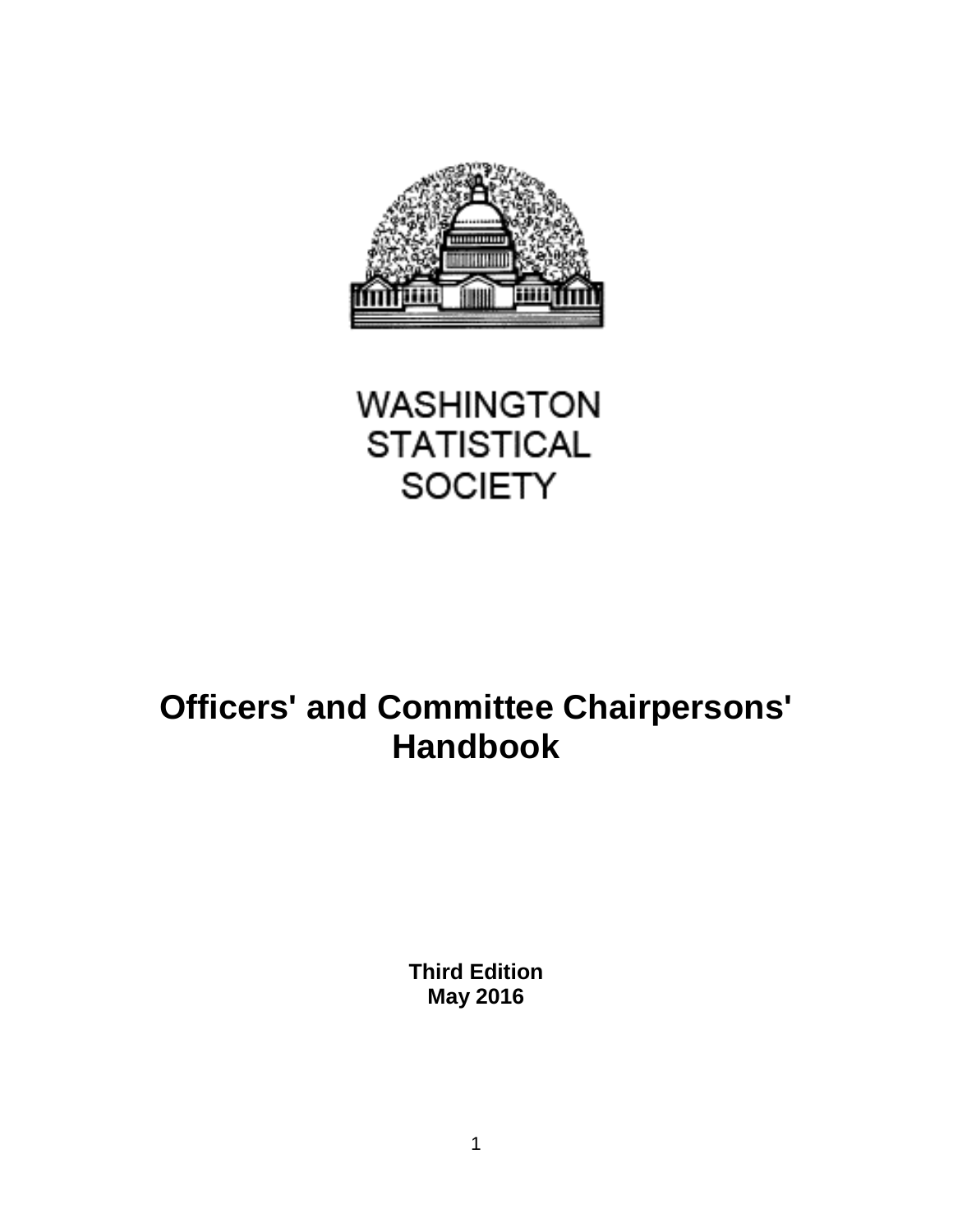# **Table of Contents**

|                | ו מטוס טו טטוונפוונ                                                    | Pages |
|----------------|------------------------------------------------------------------------|-------|
| 1.             |                                                                        |       |
| 2.             |                                                                        |       |
| 3.             |                                                                        |       |
| 4.             |                                                                        |       |
| 5.             |                                                                        |       |
| 6.             |                                                                        |       |
| 7 <sub>1</sub> |                                                                        |       |
| 8.             |                                                                        |       |
| 9.             |                                                                        |       |
|                |                                                                        |       |
|                |                                                                        |       |
|                |                                                                        |       |
|                |                                                                        |       |
|                | 14. Methodology Section Program Chair, Methodology Section Chair and   |       |
|                |                                                                        |       |
|                | 16. WSS Newsletter Editor & WSS Advertising Policy  42-43              |       |
|                |                                                                        |       |
|                |                                                                        |       |
|                |                                                                        |       |
|                | 20. WSS Quantitative Literacy (QL) Committee Chair  47-48              |       |
|                | 21. WSS Quantitative Literacy (QL) Volunteer Coordinator  49           |       |
|                |                                                                        |       |
|                | 23. Quantitative Literacy Poster Competition Committee  51-52          |       |
|                |                                                                        |       |
|                |                                                                        |       |
|                |                                                                        |       |
|                |                                                                        |       |
|                |                                                                        |       |
|                |                                                                        |       |
|                |                                                                        |       |
|                |                                                                        |       |
|                | 32. Communications Officer and Electronic Communications and Publicity |       |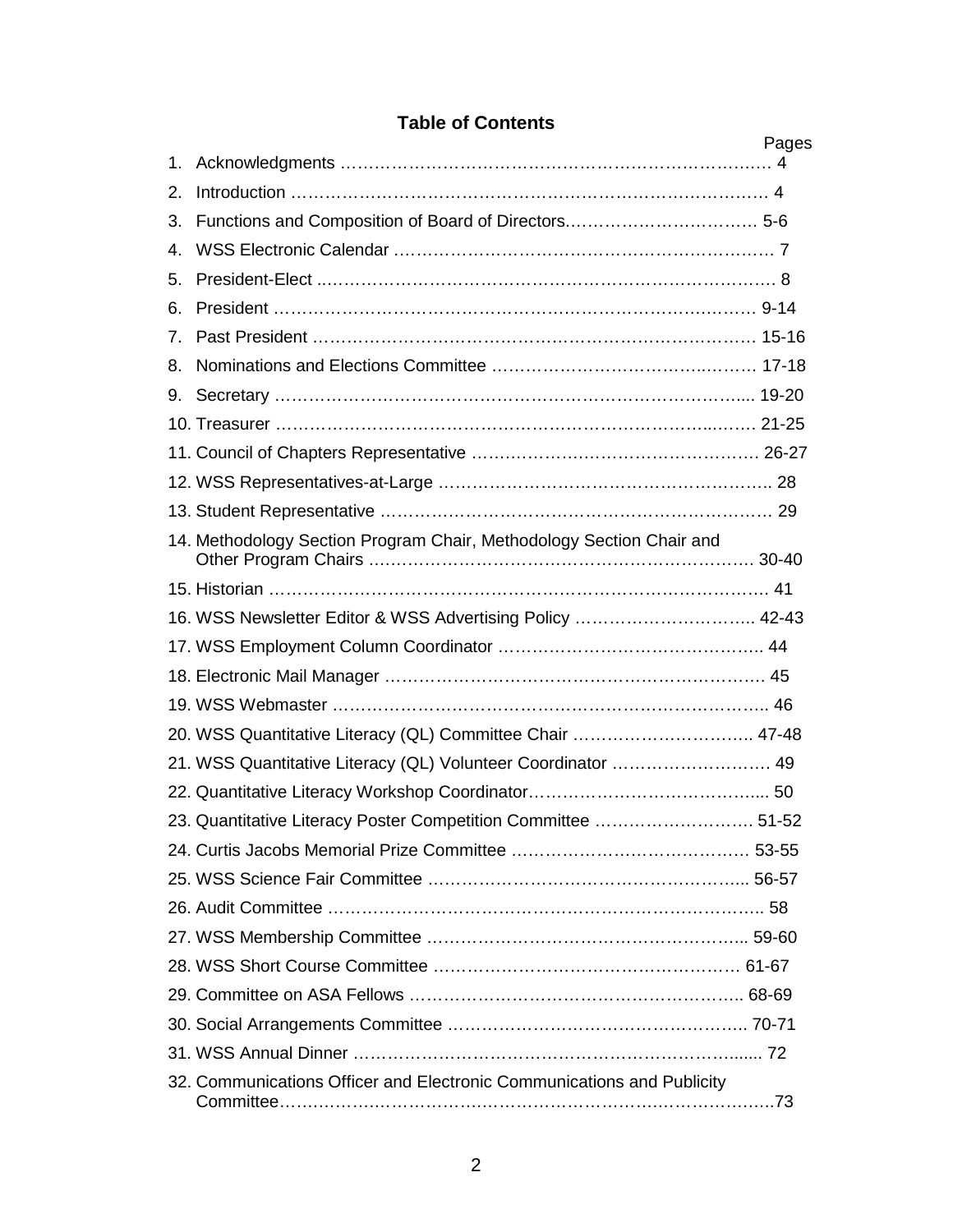| 40. Washington Academy of Sciences WSS Affiliate Representative  92 |  |
|---------------------------------------------------------------------|--|
|                                                                     |  |
|                                                                     |  |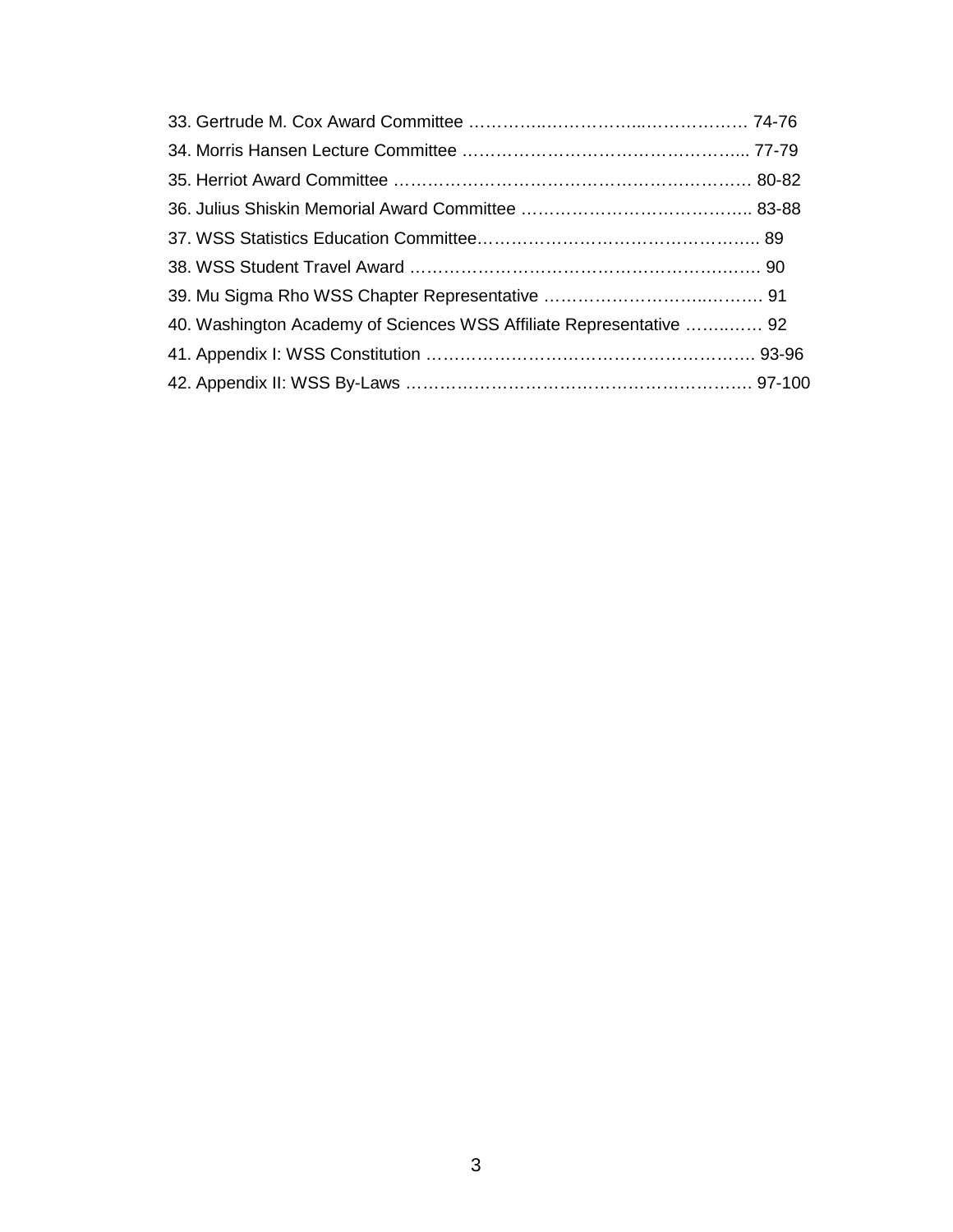# **1. Acknowledgments**

First Edition: Polly Phipps, Representative-at-Large (2006-08), and Nancy Bates, Representative-at-Large (2005-07) completed the first version of the *Handbook* under the direction of WSS President Jill Montaquila in July 2007. Polly Phipps completed an update in June 2008 under the direction of WSS President Michael P. Cohen. Jeri Mulrow and Brian Harris-Kojetin, Representatives-at-Large (2007-09), finalized the first edition of the *Handbook* under the direction of WSS President, Karol Krotki in January 2009.

Second Edition: Carol Joyce Blumberg, Representative-at-Large (2010-12), led the effort to create the second edition of the *Handbook.* She was assisted by Representatives-at-Large Christine Cox (2009-11) and Michael Costello (2010-12). This was done under the direction of WSS Presidents J. Michael Brick (2010-11) and Jonaki Bose (2011-12). Many other people assisted in this process and are listed here in alphabetical order by last name: Rich Allen, R. Clifton Bailey, Jonaki Bose, J. Michael Brick, Colleen Choi, Bob Clickner, Michael P. Cohen, Joseph Conklin, Darryl Creel, John Czajka, John Dixon, Bob Fay, Mike Fleming, Daniel Gillman, Gloria Gridley, Daifeng Han, Dan Jacobs, David Judkins, Phil Kalina, Tom Krenzke, Karol Krotki, Jane Li, Elizabeth Margosches, S. V. (Vince) Massimini, Jill Montaquila, Chris Moriarity, Tom Mule, Grace O'Neill, Mark Otto, Robert Parker, Van Parsons, Keith Rust, Adam Safir, Stuart Scott, Marilyn Seastrom, Richard Valliant and Glenn White. Version 2.1 was completed in February 2012.

Third Edition: Wendy Barboza and Erin Tanenbaum, Representatives-at-Large (2015- 2017), led the effort to create the third edition of the *Handbook* under the direction of WSS President Chris Moriarity. Version 3 was completed in May 2016.

## **2. Introduction**

The Washington Statistical Society (WSS) is the largest chapter of the American Statistical Association. WSS members work in government, academia and the private sector, spanning many disciplines. WSS activities include a large and varied technical seminar program, short courses, social events, and service opportunities. WSS produces a monthly email newsletter (The WSS News) with announcements and descriptions of forthcoming events, volunteer opportunities, and lists of job openings. The WSS website [\(http://washstat.org](http://washstat.org/) or [http://www.washingtonstatisticalsociety.org/\)](http://www.washingtonstatisticalsociety.org/) provides additional information on events, WSS contacts and WSS history.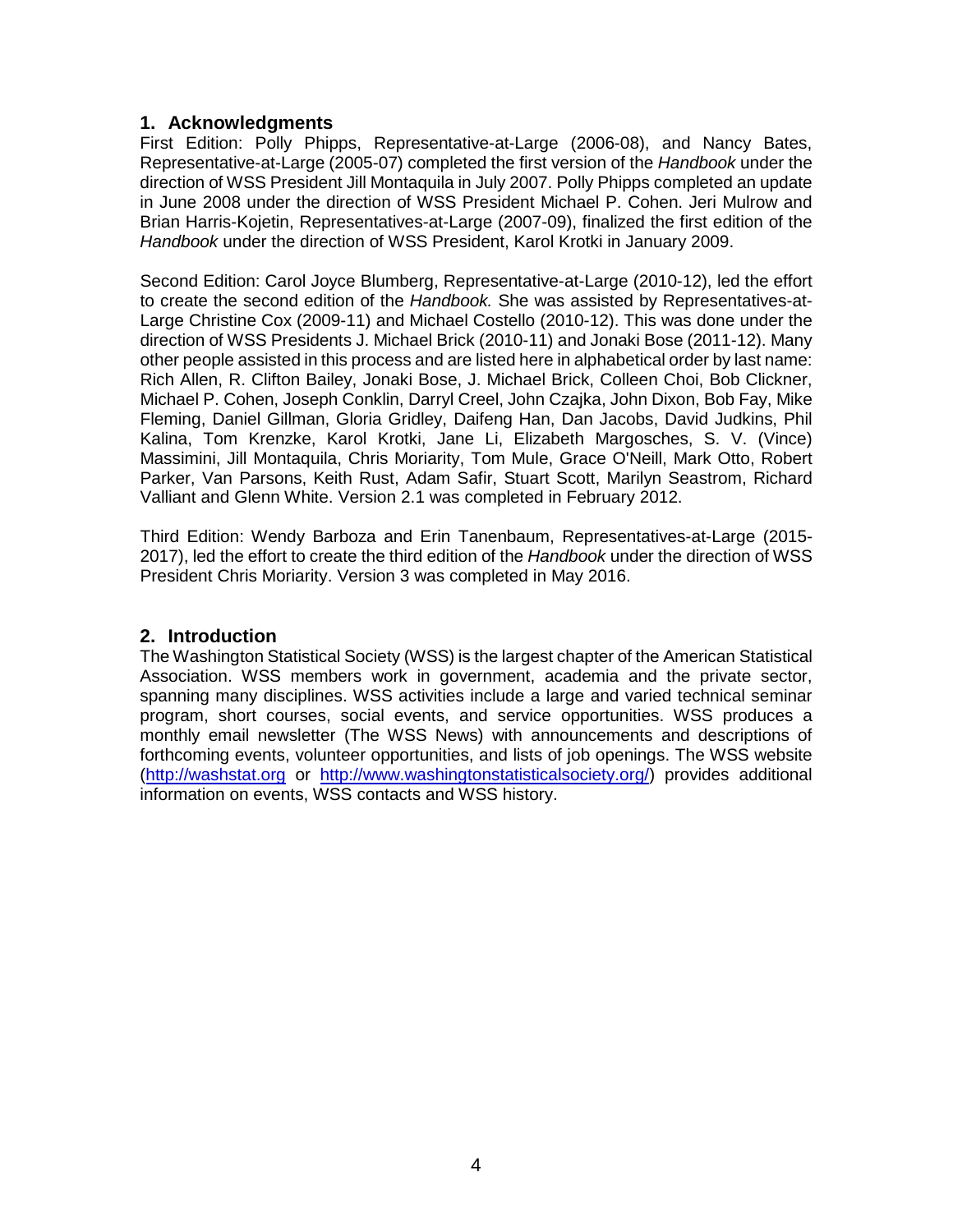# **3. Functions and Composition of Board of Directors**

The Constitution and the By-Laws of the Washington Statistical Society provide for elected officers of the society, a Board of Directors to manage the Society, Standing and Ad Hoc Committees, and Sections.

The ASA Council of Chapters Chapter Officer Handbook (general URL: http://community.amstat.org/coc/documentation; specific PDF URL: https://higherlogicdownload.s3.amazonaws.com/AMSTAT/b29d5b39-37da-4e94-b3b7 ea8bdb5e73c6/UploadedImages/COC%20Handbook%202-17-2011.pdf) provides general information about ASA Chapter Officers roles. This handbook provides more specific and detailed guidance about the roles, duties, responsibilities and terms of office or appointment for the various WSS officers and committee chairs.

The Officers of the WSS (according to Article 4, Section 2 of the Constitution) are the President, President-Elect, Secretary, Treasurer, Communications Officer, four Representatives-at-Large and Chairs of each Section (where Section is defined in Article 5 of the By-Laws and is a more formal entity organizationally than a program committee). At the present, the only Section of the WSS is the Methodology Section. By Article 4, Section 3 of the Constitution each of the Officers is considered a Voting Member of the Board of Directors. The additional Voting Members of the Board of Directors are the Past President and Council of Chapters Representative.

By Article 5, Section 1 of the Constitution the following offices must be filled by election: President-Elect, Secretary, Treasurer, Communications Officer, and Representatives-at-Large. By Article 5 of the By-Laws the Section Chairs must be filled by election. Also, by Article 5 of the Constitution, the President, Secretary, Treasurer, Communications Officer, and Council of Chapters Representative must be Full members of ASA. The terms of office are defined at various places in the Constitution and By-Laws or have been established by WSS tradition and are:

- President-Elect (1-year term and automatically becomes President and Past-President the next two years)

- Secretary (2-year term)
- Treasurer (2-year term)
- Communications Officer (2-year term)
- Representatives-at-Large (2-year terms)
- Council of Chapters Representative (3-year term)

- Methodology Program Chair (1-year term and then automatically becomes the next Methodology Section Chair)

The terms of all of the above, except the Council of Chapters Representative, go from the beginning of the Board of Directors meeting in June of the year they are elected until the end of the Board of Directors meeting in June of year in which their term ends. In particular, at this June Board meeting, both the in-coming and out-going Board Members will be considered as full members of the Board. However, for ease of communication, these terms are defined in writing as going from July 1 to June 30. The Council of Chapters Representative term begins on January 1 of the year after the election.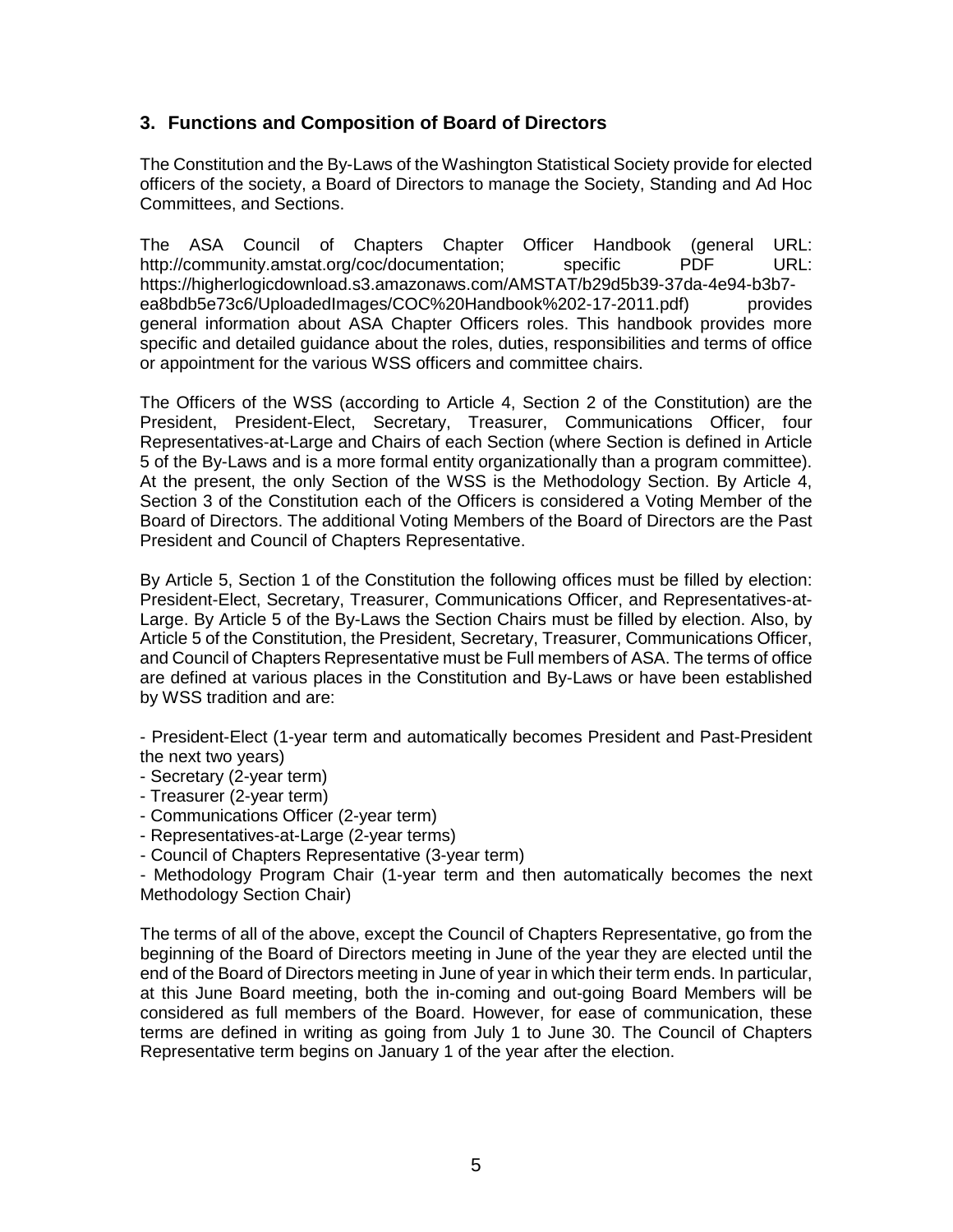According to the combination of the Constitution and By-Laws, all of the officers mentioned above on this page are members of the Board of Directors. In addition, the following are considered non-voting members of the Board of Directors: Chairs of all committees (including program committees), Newsletter Editor, and "others as the President shall appoint with the advice of the Board" (quote is from Article 4, Section 3 of the Constitution).

As clarification of the above, the Methodology Program Chair is not a Voting Member of the Board of Directors. But, the Methodology Section Chair is a Voting Member. In addition, the other Program Chairs are not Voting Members of the Board.

The required Standing Committees, according to the By-Laws, are the Nominations and Elections Committee, Audit Committee, Membership Committee, Publicity Committee, Social Committee, Committee on ASA Fellows, Arrangements Committee, Employment Committee, Newsletter Committee and subject matter area Program Committees (which, at a minimum, must be Agriculture and Natural Resources, Statistical Computing, Economics, Physical Sciences and Engineering, Public Health and Biostatistics, Social and Demographic, Interprogrammatic (cross-sectional), and Short Courses). Although not stated explicitly in the By-Laws, the assumption seems to be made that a Standing Committee or Program Committee may consist of a single member.

Meetings of the Board of Directors generally are held monthly. The exceptions are: no meeting in July, and one meeting in late November or early December in lieu of a meeting in late November and a meeting in late December. Meetings should be scheduled at times to achieve adequate Board representation. Days having known or perceived conflicts with achieving adequate attendance (e.g., religious holidays or conferences) should be avoided. As a courtesy, Board members should forward potential conflicting days to the WSS Secretary at least four months in advance.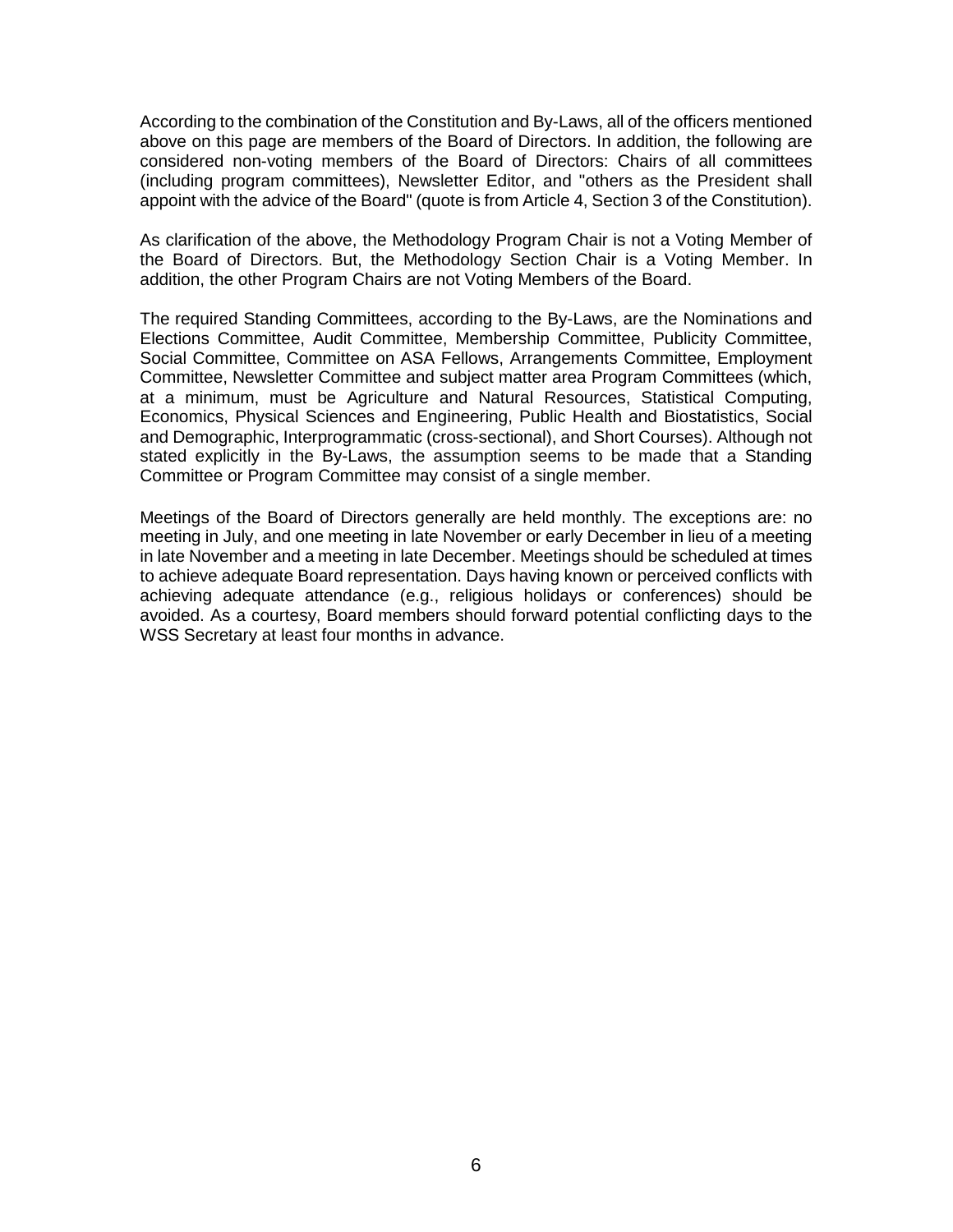# **4. Accessing and Using WSS Board Website and Electronic Calendar**

# **WSS Board Website**

The WSS Board Website is accessible only to Board members with approved access. When a new person is elected/appointed to a Board position, the WSS Webmaster will set up access to the Board website. The WSS Webmaster or the WSS Secretary will contact the person and give them a User name and Password. Board members can then access the main Board homepage at<http://washstat.org/board> and other pages on the Board website using this User name/Password. If you forget your User name and/or Password, contact the WSS Webmaster or the WSS Secretary.

## **WSS Electronic Calendar**

An electronic calendar has been established through Google Gmail. It is for the use of all members of the WSS Board of Directors. Instructions for its use are included in this section. It is expected that those planning WSS Seminars and other events will check the calendar for conflicts when picking dates and times. It is further expected that those planning WSS seminars will add their events to the calendar immediately upon confirmation of a date and time. It is even encouraged that events be entered as soon as a tentative date/time is known.

## **Instructions for use of WSS Electronic Calendar**

Prior to scheduling a WSS event all program chairs and coordinators should check the WSS calendar to make sure there are no other conflicting events. Efforts should be made to avoid conflicts. The WSS calendar can be accessed using the following steps.

- 1. Go to [www.gmail.com](http://www.gmail.com/)
- 2. Sign in as an existing account holder using the email address and password given to all officers. If you cannot find your copy of that information, contact the WSS President or Secretary.
- 3. Select the 'calendar' button.
- 4. The calendar for wss.calendar.board@gmail.com (the calendar indicator is on the upper right side of the screen) should be the primary one displaying.
- 5. If the WSS calendar is not displaying, then select that box to display and unhighlight any of the other calendars.
- 6. You should be able to enter your event.

## *When entering an event the following information should be included:*

- a. Name of the seminar/event
- b. Date
- c. Time
- d. Location, including address, room number
- e. Under 'Description' please include:
	- i. The point of contact, including name, phone number and email<br>ii. The sponsors, including the program, e.g., methodology section
	- The sponsors, including the program, e.g., methodology section
	- iii. Whether this is a tentative or finalized event. Once an event is finalized or a date no longer needed, the status of the event should be updated accordingly.
	- iv. Name of person entering the event.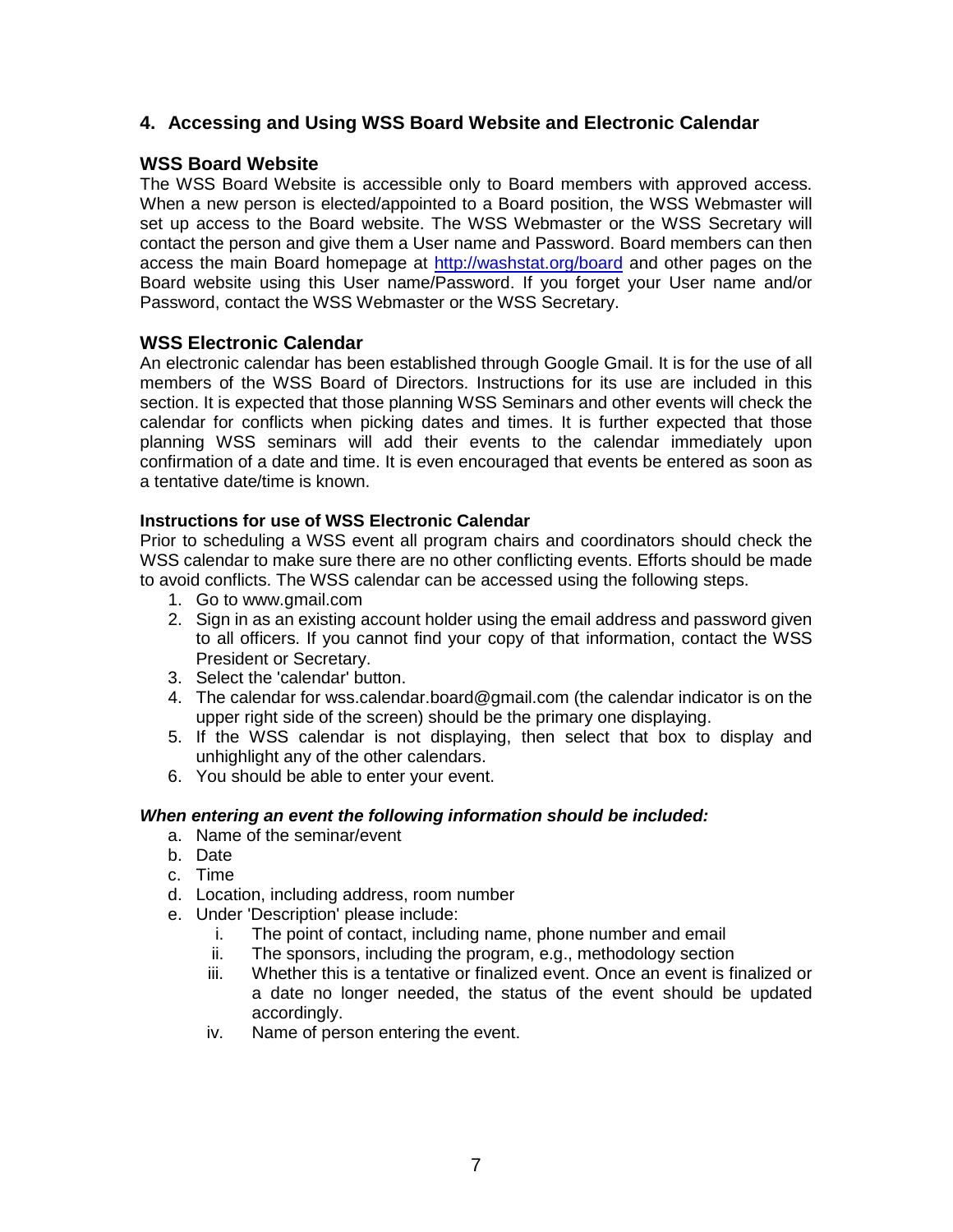# **5. President-Elect**

This position actually involves three stages, each lasting one year:

- WSS President-Elect
- WSS President
- WSS Past President

**Description:** The President-Elect presides at Chapter meetings in the absence of the President, succeeds to the office of the President in the event the President cannot serve the full term, and assists the President as requested.

Length of term: 1 year. Term shall begin and end on July 1, but the office-holder serves until a successor takes office.

| <b>Duties of President-Elect</b>   |                                                                                                                                                                                                                                                                                                                                                          |  |
|------------------------------------|----------------------------------------------------------------------------------------------------------------------------------------------------------------------------------------------------------------------------------------------------------------------------------------------------------------------------------------------------------|--|
| <b>Timing</b>                      | <b>Duties</b>                                                                                                                                                                                                                                                                                                                                            |  |
| At beginning of term $-$<br>July 1 | • Obtain signature authority over WSS accounts<br>• Obtain access to WSS website board member area<br>• Obtain access to WSS online calendar                                                                                                                                                                                                             |  |
| Throughout year                    | • Attend Chapter Board meetings<br>• Preside at Chapter Board meetings in the absence of the<br>President<br>• Confer with President and Past President on executive<br>decisions arising between Chapter Board meetings<br>• Serve as a member of the Gertrude Cox Award Committee<br>• Serve as a member of the Nominations and Elections<br>Committee |  |
| June                               | . Work with the outgoing President to establish monthly meeting<br>dates for the upcoming WSS year for distribution at the June<br>Board meeting.                                                                                                                                                                                                        |  |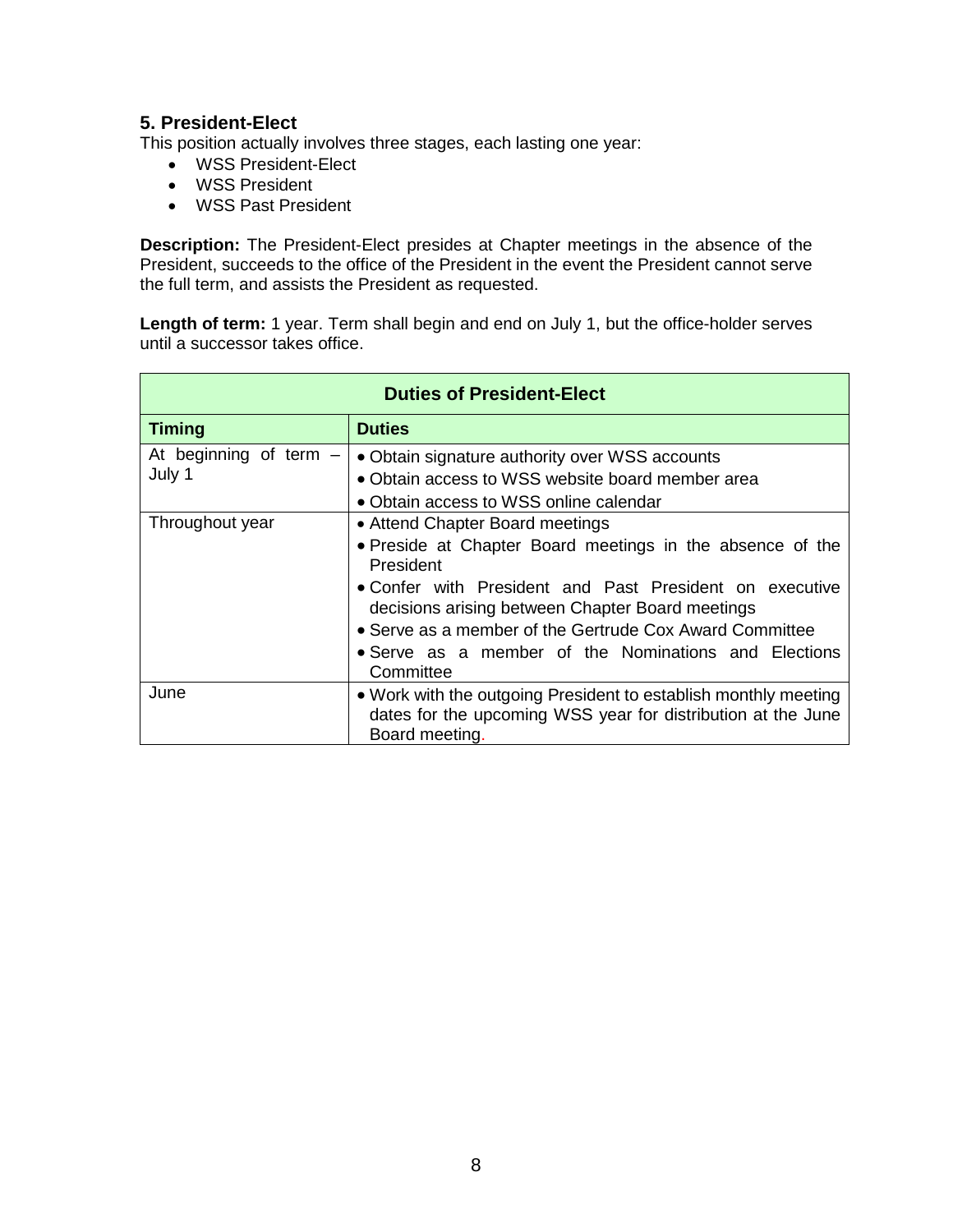# **6. President**

**Description in ASA Council of Chapters Chapter Officer Handbook:** From Section 1.3: "The President presides at all meetings of the Chapter, appoints such committees as designated in the Chapter constitution, is chief spokesperson for the Chapter, and sees that the Chapter has an active program of meetings and projects during his or her term of office."

**Description in WSS Constitution:** From Article 4, Section 4: "The President, or the representative designated by the President, shall preside over meetings of the Board, and four Directors eligible to vote shall constitute a quorum. Unless otherwise specified in this Constitution, a majority vote of voting Board members present in quorum shall carry. The responsibilities of the Board, which may be delegated at its discretion to one or more committees, shall include the establishment of broad programs of operation of the Society, the planning of the regular meetings of the Society, the planning of such other activities as the Society may undertake, and the making of appropriate arrangements for informing persons interested in membership concerning the activities of the Society and the Association. The President, or a representative designated by the President, shall preside at meetings of the Society."

From Article 4, Section 8: "Annual Reports. An annual report of the broad program and the detailed activities of the Society during the year shall be prepared by the outgoing President covering his/her term of office. Results of elections shall be included in the President's annual report. An annual report on the finances of the Society and the activities of the Treasurer shall be prepared by the Treasurer and incorporated in the President's annual report. After approval of the President's report by the outgoing Board of Directors, the report shall be distributed by mail to the members of the Society."

**Length of term:** 1 year. Term shall begin and end on July 1, but the office-holder serves until a successor takes office.

| <b>Duties of President</b>         |                                                                                                                               |  |
|------------------------------------|-------------------------------------------------------------------------------------------------------------------------------|--|
| <b>Timing</b>                      | <b>Duties</b>                                                                                                                 |  |
| At beginning of term $-$<br>July 1 | • Write/update President's letter that appears in brochure and on<br>website                                                  |  |
|                                    | • Fill vacancies in Program Chair and other appointed positions                                                               |  |
| Throughout year                    | • Fill position vacancies as needed                                                                                           |  |
|                                    | • Respond to issues that arise (typically via email or by phone)                                                              |  |
|                                    | • Encourage submission of articles to Amstat News on significant<br>Society events                                            |  |
|                                    | • Ensure WSS responds to periodic calls for submissions to the<br>Council of Chapters "Chapter Chatter" electronic newsletter |  |
|                                    | • Ensure that an active seminar program is maintained                                                                         |  |
|                                    | • Serve as a member of Gertrude Cox Award committee                                                                           |  |

**Reference:** Article 4 of the WSS Constitution has more details on the chapter President duties.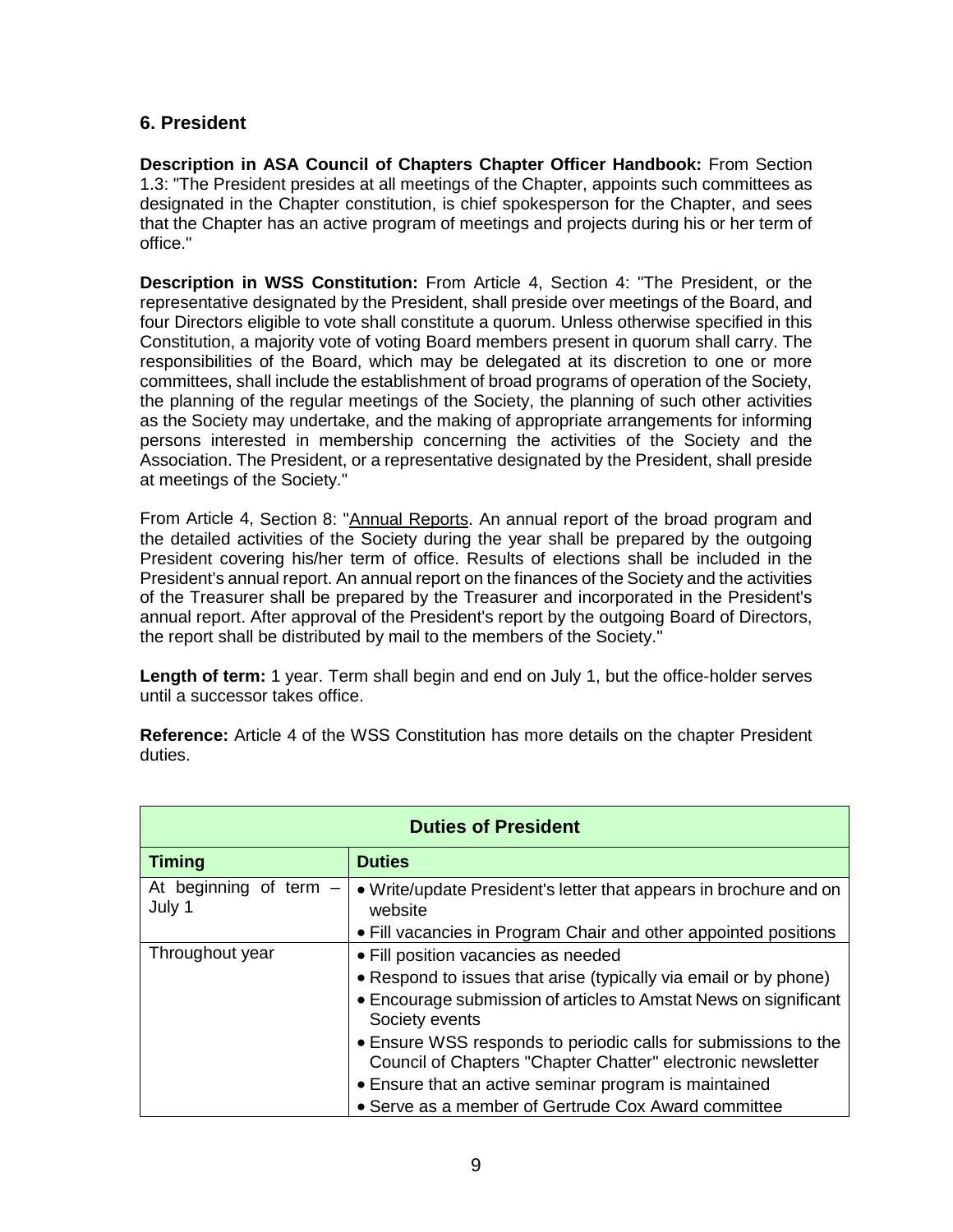| Monthly   | • Prepare list of agenda items for board meeting and send to                                                                                                                                                                                                                                                                                               |
|-----------|------------------------------------------------------------------------------------------------------------------------------------------------------------------------------------------------------------------------------------------------------------------------------------------------------------------------------------------------------------|
|           | Secretary                                                                                                                                                                                                                                                                                                                                                  |
|           | • Chair the Board meeting                                                                                                                                                                                                                                                                                                                                  |
| June      | • Chair Board meeting after gavel is passed on                                                                                                                                                                                                                                                                                                             |
| July      | • Typically no Board meeting                                                                                                                                                                                                                                                                                                                               |
| August    | • At JSM, attend appropriate workshops and meetings for<br>Chapter officers. At board meeting, confirm that ASA has been<br>notified of any dues changes.                                                                                                                                                                                                  |
|           | • Appoint new Hansen Committee member from a short list<br>provided by Hansen Committee Chair                                                                                                                                                                                                                                                              |
|           | • In years with last two digits divisible by 3 (2012, 2015, etc.),<br>appoint new member to Herriot Award Committee                                                                                                                                                                                                                                        |
|           | • Work with Treasurer to create a draft of the operating budget<br>for current fiscal year                                                                                                                                                                                                                                                                 |
| September | • Discuss with Board the possibility of submitting proposals for<br>ASA strategic initiative funding (Proposal deadline is Feb. 1)<br>• Remind Board members of Hansen Lecture plans<br>• At Board meeting, begin plans for Holiday Party                                                                                                                  |
| October   | • Attend Hansen Lecture<br>• At Board meeting, firm up plans for Holiday Party                                                                                                                                                                                                                                                                             |
| November  | • Typically only one Board meeting in November/December,<br>e.g., in early December                                                                                                                                                                                                                                                                        |
| December  | • Attend Holiday Party<br>In years with last two digits divisible by 3 (2012, 2015, etc.),<br>appoint new Council of Chapters Representative<br>Submit annual chapter report that is available in "members<br>only" area of ASA website ("My Volunteer Activities", "My<br>Chapters", "Washington Statistical Society", "Annual Chapter<br>Reports")       |
| January   | . Begin planning for President's Invited Lecture (typically held<br>sometime during the spring, April-June timeframe.)<br>• Assure Cox Award process is underway                                                                                                                                                                                           |
| February  |                                                                                                                                                                                                                                                                                                                                                            |
| March     | • At Board meeting, begin plans for Annual Dinner/Cox Award<br>Lecture<br>• Ensure dialog has begun with DC-AAPOR about a jointly<br>sponsored Summer Conference Preview/Review<br>On a three-year cycle (2013, 2016, etc.), confer with<br>President-Elect and Past-President on the selection of the<br>ASA Award for Outstanding Chapter Service winner |
| April     | • Remind Board members that discussion on any dues changes<br>should occur at May board meeting<br>• At Board meeting, firm up plans for Annual Dinner/Cox Award<br>Lecture                                                                                                                                                                                |
| May       | • At Board meeting, hold discussion of dues changes                                                                                                                                                                                                                                                                                                        |
| June      | • Attend Annual Dinner (details on preparation for this are given<br>in the Attachment) and Cox Award Lecture                                                                                                                                                                                                                                              |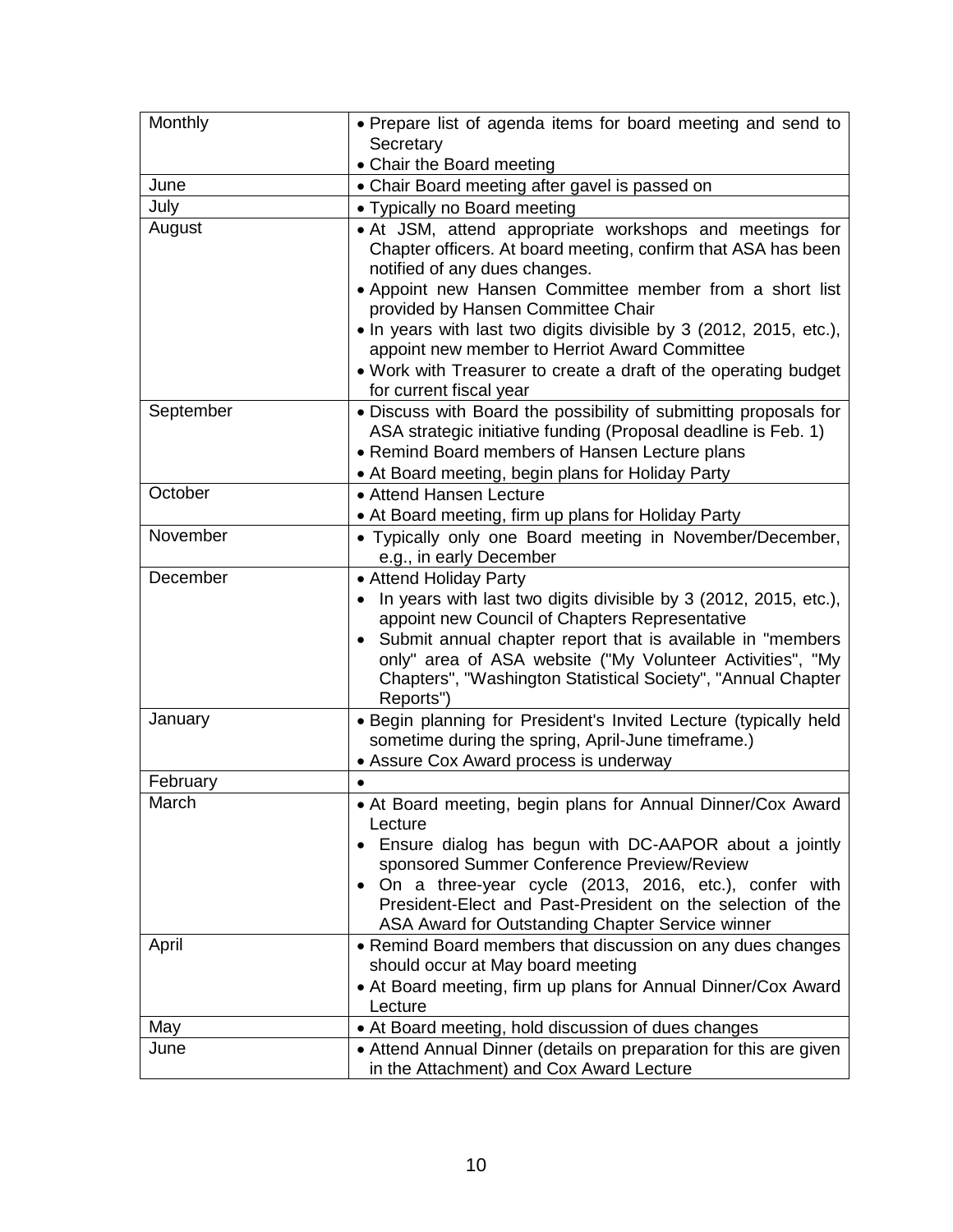| • Board meeting is the "open" board meeting and is also the joint |
|-------------------------------------------------------------------|
| board meeting (of the outgoing and incoming boards)               |
| • At the Board meeting, give annual report. Also send this to     |
| WSS News editor to be published in newsletter and submit a        |
| summary for publication in Amstat News.                           |
| • Work with the incoming president to establish monthly meeting   |
| dates for the upcoming WSS year for distribution at the June      |
| Board meeting.                                                    |
| • After giving annual report, turn over gavel to new President.   |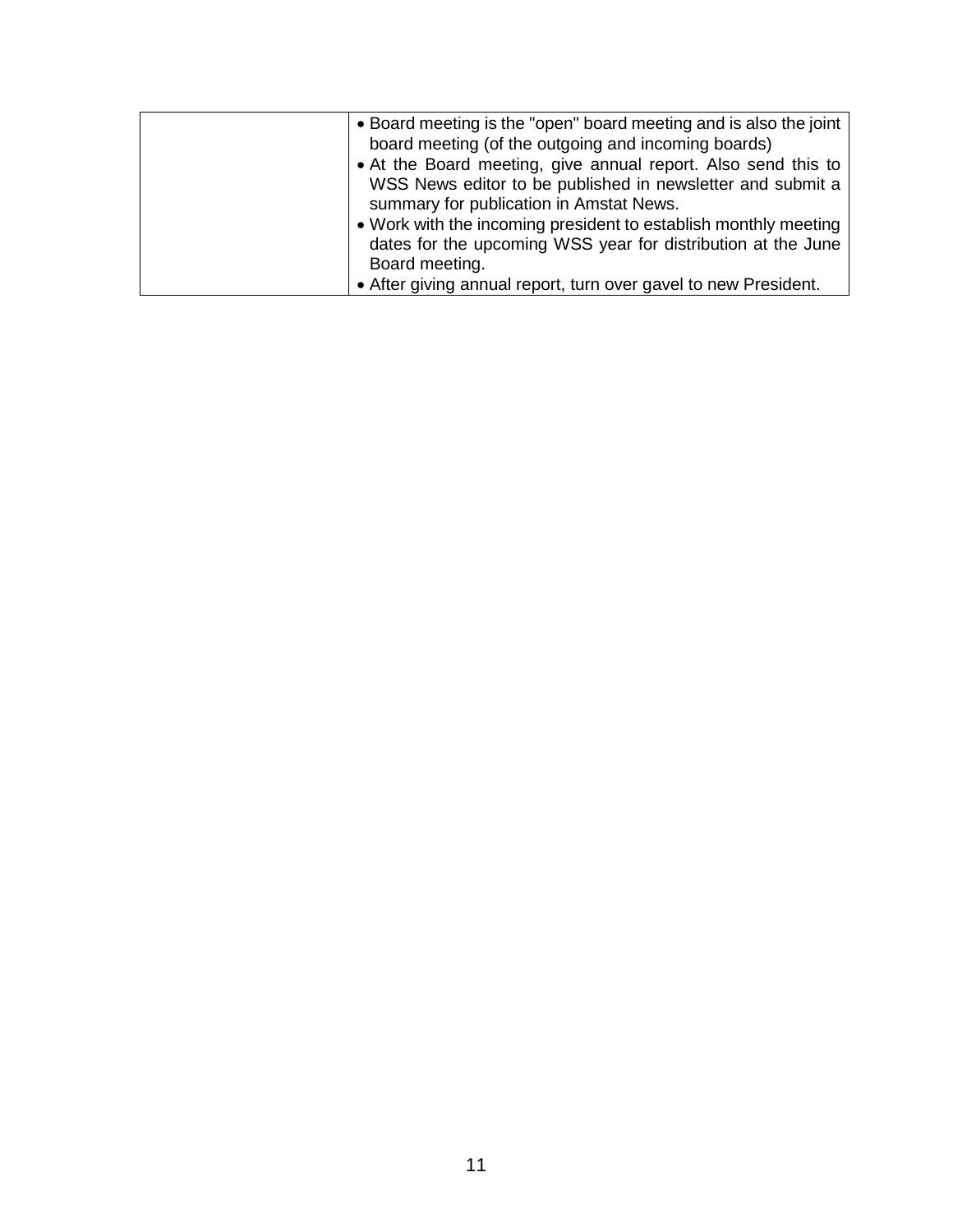# **WSS President Appendix**

## **i. President's Letter**

• *Description* – Traditionally, a letter from the president has appeared in the WSS membership brochure and on the WSS website. The incoming president may either modify the existing letter or write an entirely new letter.

#### **ii. Fill Vacancies**

• *Description* – At the beginning of the term, the president should determine which non-elected positions are vacant. The president should identify and appoint someone to fill any non-elected vacant positions. Appointments by the President shall be for terms of not more than one year.

In accordance with ASA By-Laws, the WSS Board of Directors shall fill any vacancy on the Board that occurs between elections, except as provided below. Vacancies in the Council of Chapters Representative shall be filled as provided for in the charter of the Council of Chapters.

If a vacancy occurs in the office of the President and there is no vacancy in the office of the President-Elect, then the President-Elect, if willing, shall become President for the remainder of the current term, as well as for the entirety of the succeeding term. In any other case of vacancy in the office of President or President-Elect, the WSS Board of Directors shall fill the vacancy by choosing one of the Representatives-at-Large of the Board.

If a vacancy occurs in the office of the Past President, the office shall remain vacant for the remainder of the term.

## **iii. Obtain a Copy of the WSS Constitution and By-Laws**

• *Description* –The President should bring a copy to each Board meeting, for reference purposes. A copy of each is at the end of this Handbook.

## **iv. Respond to Issues**

• *Description* – Throughout the year, the president will receive numerous questions and requests, typically via email or telephone. These may come from other Board members, from the ASA, from outside organizations, or others. The President should, whenever possible, be prompt in responding. When necessary, the President should bring requests to the Board (either at the next board meeting or via email).

## **v. Keep Running Lists of Items**

• *Description* – The president should maintain a running list of items to be discussed at the next Board meeting. These may include items carried over from previous Board meetings, items requiring discussion at particular Board meetings (such as plans for the Annual Dinner), or items that arise between Board meetings.

# **vi. Prepare List of Agenda Items for Board Meeting**

• *Description* –Refer to item 5. Each month, prior to the Board meeting, the president should send the Secretary the list of agenda items. The Past President and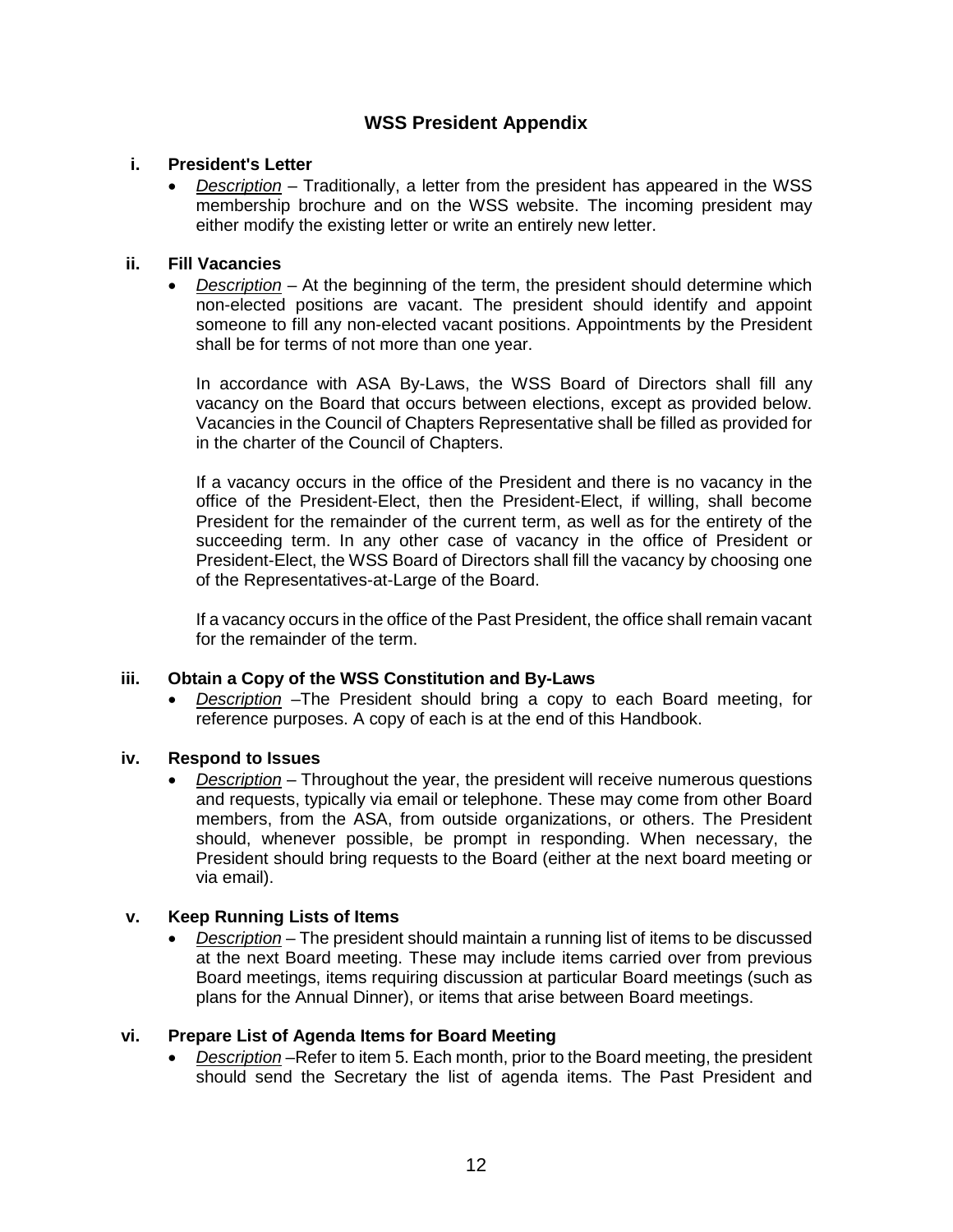President-Elect also supply agenda items. The Secretary will distribute the board meeting announcement/reminder and prepare the agenda.

#### **vii. Chair the Board Meeting**

• *Description* – It is the responsibility of the president (or someone appointed by the President) to preside over each WSS Board meeting. The President is responsible for ensuring a quorum is met, calling the meeting to order, and chairing the meeting. As needed, the President should call for motions and votes on specific items, and ensure that the protocol is followed.

#### **viii. Ensure that an Active Seminar Program is Maintained**

• *Description* – The President is responsible for ensuring that the Society maintains an active seminar program, offering seminars on a variety of topics that are of interest to the local statistical community.

#### **ix. Plan for President's Invited Lecture**

• *Description* – Traditionally, the President has had the option of organizing a special "President's Invited Lecture." This lecture may feature an out-of-town speaker (in which case, the President is authorized to offer reimbursement of travel expenses) and a light reception. The lecture is typically held in the spring or early summer, April-June in recent years.

#### **x. Annual Dinner**

- *Description* The Annual Dinner is typically held in June. Beginning in 2012, the Cox Award lecture has been held on the same day as the Annual Dinner, as a separate event prior to the dinner. This change has meant that the lecture location and the dinner location must be close to each other. As a result, annual dinners since 2012 have taken place somewhere in downtown DC, because the Cox Award lectures have occurred either at RTI or Mathematica. The Social Committee chair is responsible for making arrangements for the dinner. However, before the date can be set, the Gertrude Cox Award recipient must have been selected and possible dates must have been discussed with the recipient (since the Cox Award lecture is to occur on the same day as the dinner).
- *The President's Role* The President presides over the dinner program, including welcoming guests; the introduction of the Cox Award Committee member who will introduce the Cox Award speaker at the Cox Award lecture; the announcement of the election results; and the presentation of awards.

## **xi. Open Board Meeting**

• *Description* – The June board meeting is an open meeting. It should be announced in the WSS newsletter, and non-board members should be invited to attend. At that meeting, the President should ask whether any guests are in attendance, and all board members should be introduced. The June board meeting is also the joint meeting of the incoming and outgoing boards. The President should call the meeting to order, give the annual report (see item 12), and then turn the meeting over to the incoming President.

#### **xii. Annual Report**

• *Description* – At the end of the term as President, the President is responsible for preparing an annual report. This report should summarize the state of the Society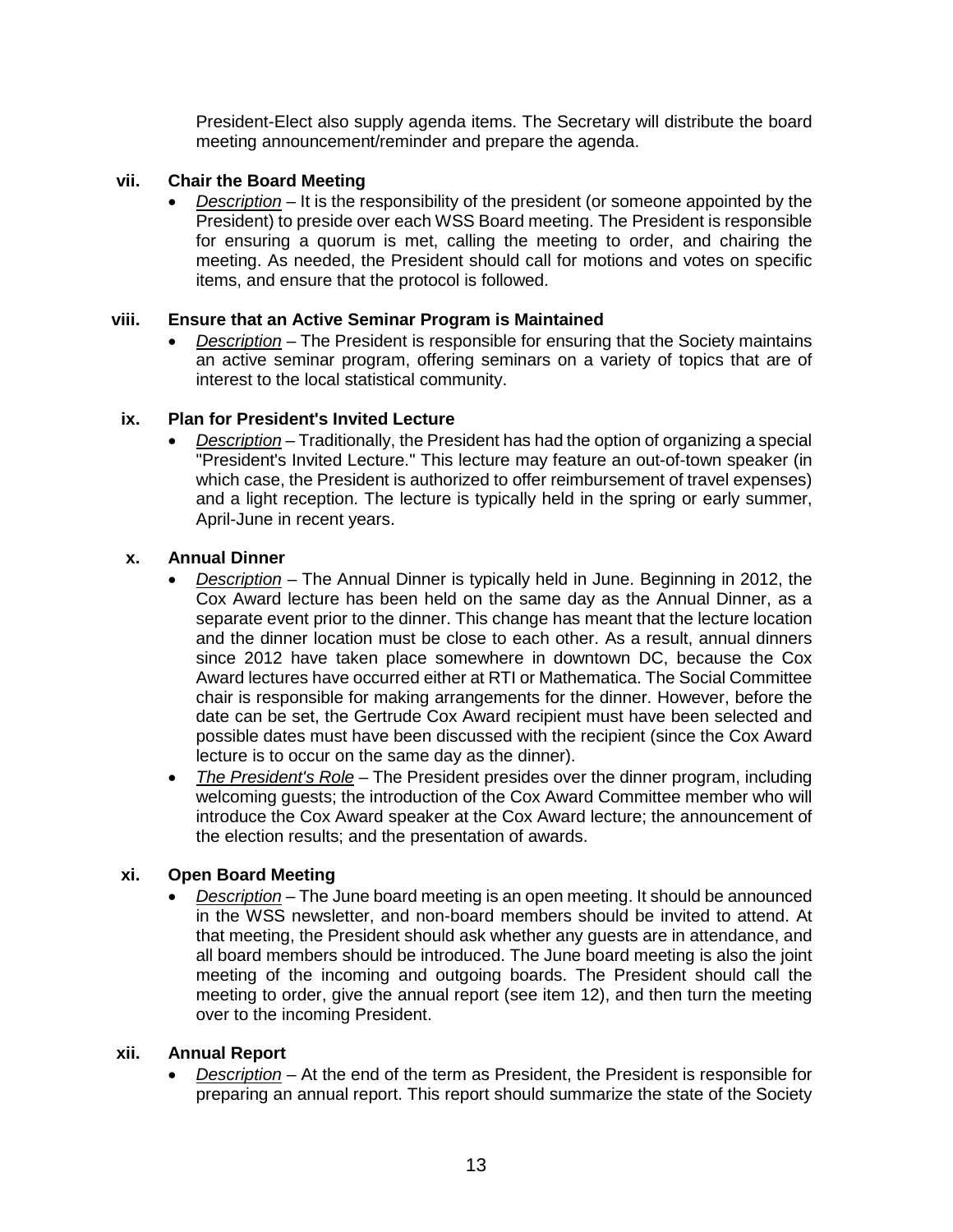and highlight key events and functions over the previous program year. It should also address any imminent concerns or challenges facing the Society. This annual report should be delivered at the Annual Dinner and at the June Board meeting. It should also be posted in the WSS newsletter. A summary of the Society's activities may be submitted to the Amstat News as Chapter News.

## **xiii. Other Topics**

- Ask board members to send agenda items for ASA Board of Directors meeting
- Hold discussions with RTI about Gertrude Cox Award (See Section 33 "Gertrude Cox Award.")
- Solicit ideas for ASA strategic initiative funding proposals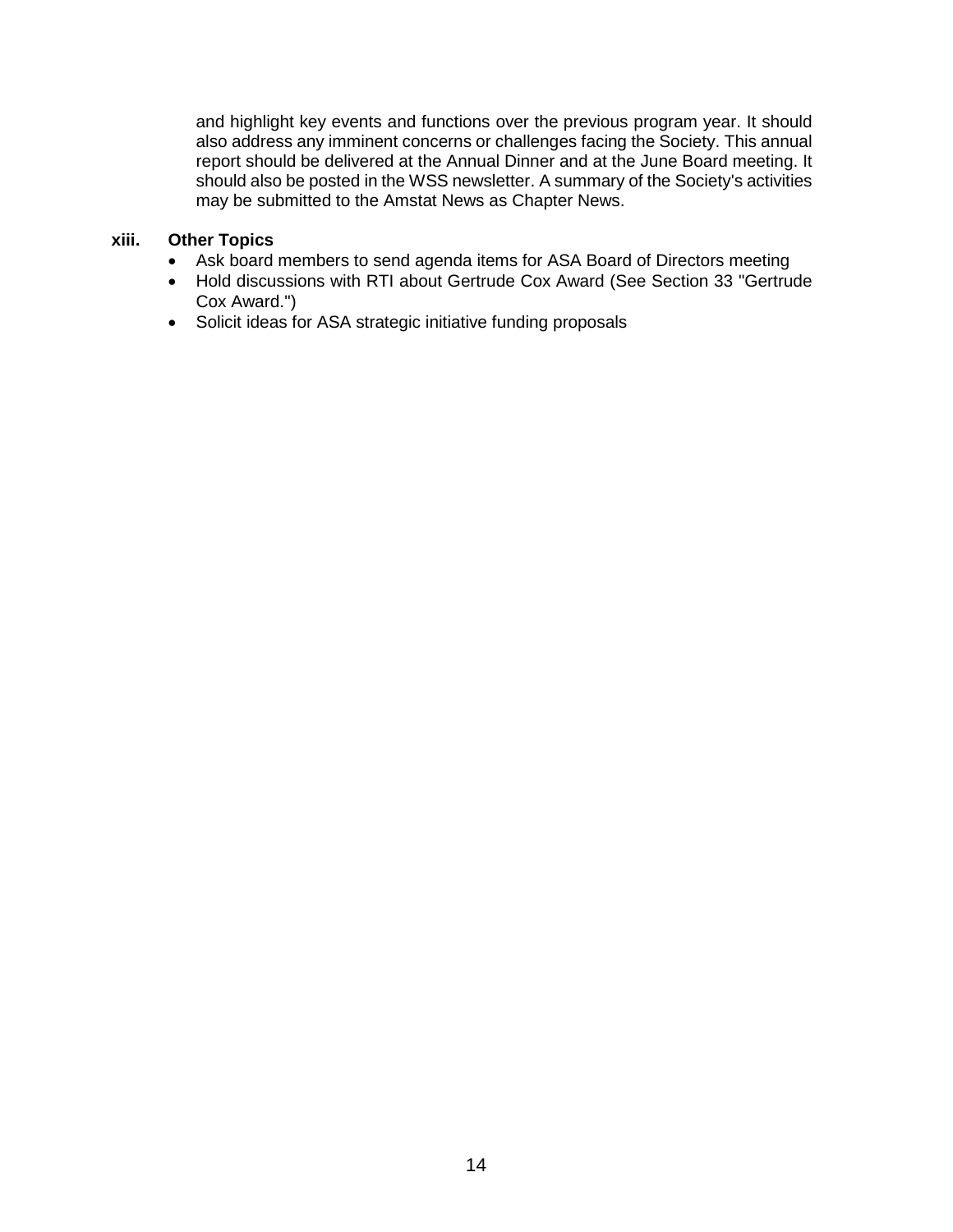# **7. Past President**

**Description:** In addition to the duties listed in the timeline, the Past President undertakes special projects for the President and advises the President on important matters of policy. The Past President is chairperson for the Nominations and Elections Committee (see Section 8) and serves, along with the President and the President-Elect, on the Gertrude Cox Award Committee (see Section 33).

Length of term: 1 year. Term shall begin and end on July 1, but the office-holder serves until a successor takes office.

| <b>Duties of Past President</b> |                                                                                                                                                                                                                                                                                                                                                                                                                                                                                                                                                                           |  |
|---------------------------------|---------------------------------------------------------------------------------------------------------------------------------------------------------------------------------------------------------------------------------------------------------------------------------------------------------------------------------------------------------------------------------------------------------------------------------------------------------------------------------------------------------------------------------------------------------------------------|--|
| <b>Timing</b>                   | <b>Duties</b>                                                                                                                                                                                                                                                                                                                                                                                                                                                                                                                                                             |  |
| July                            |                                                                                                                                                                                                                                                                                                                                                                                                                                                                                                                                                                           |  |
| August 1                        | • Submit an article to the WSS newsletter editor discussing<br>the WSS accomplishments in the past year (when serving<br>as President) and submit a summary to Amstat News.                                                                                                                                                                                                                                                                                                                                                                                               |  |
| September to January            |                                                                                                                                                                                                                                                                                                                                                                                                                                                                                                                                                                           |  |
| February                        | • Early February -- consult with the President and<br>President-Elect about potential nominees for WSS offices<br>. Board meeting -- review upcoming vacancies on the<br>Board with current Board members and ask for additional<br>suggestions for potential nominees for elective office.                                                                                                                                                                                                                                                                               |  |
| March                           | • March 1 -- consult with President and President-Elect on<br>the list of possible nominees for the Gertrude Cox Award.<br>• March 1 to March 20 – contact potential nominees for<br>various elected offices until have the required number of<br>nominees<br>. Mid-March -- with the President and President-Elect,<br>have a telephone conference call with staff of RTI to<br>select the Gertrude Cox Award winner. After the nominee<br>has been notified, consult on the date for the Annual WSS<br><b>Dinner</b>                                                    |  |
| April                           | . By April 1 -- provide the WSS newsletter editor with the<br>election announcement, slate and candidate bios to be<br>published in the next newsletter. Provide slate and bios<br>to WSS Webmaster for creating the electronic ballot. Set<br>the dates for the election to begin the first week of May<br>and end the last week of May or the first week of June<br>(depending on the timing of the Annual Dinner).<br>• Ensure that the newsletter announcement and electronic<br>ballot will be ready by May 1.<br>• April Board meeting -- present slate of nominees |  |
| May                             | . First week of May -- ensure the electronic ballot is                                                                                                                                                                                                                                                                                                                                                                                                                                                                                                                    |  |
|                                 | distributed to all voting members of WSS.                                                                                                                                                                                                                                                                                                                                                                                                                                                                                                                                 |  |
| June                            | . First week of June - end election period, count the<br>ballots, and inform nominees and the Board of the results.                                                                                                                                                                                                                                                                                                                                                                                                                                                       |  |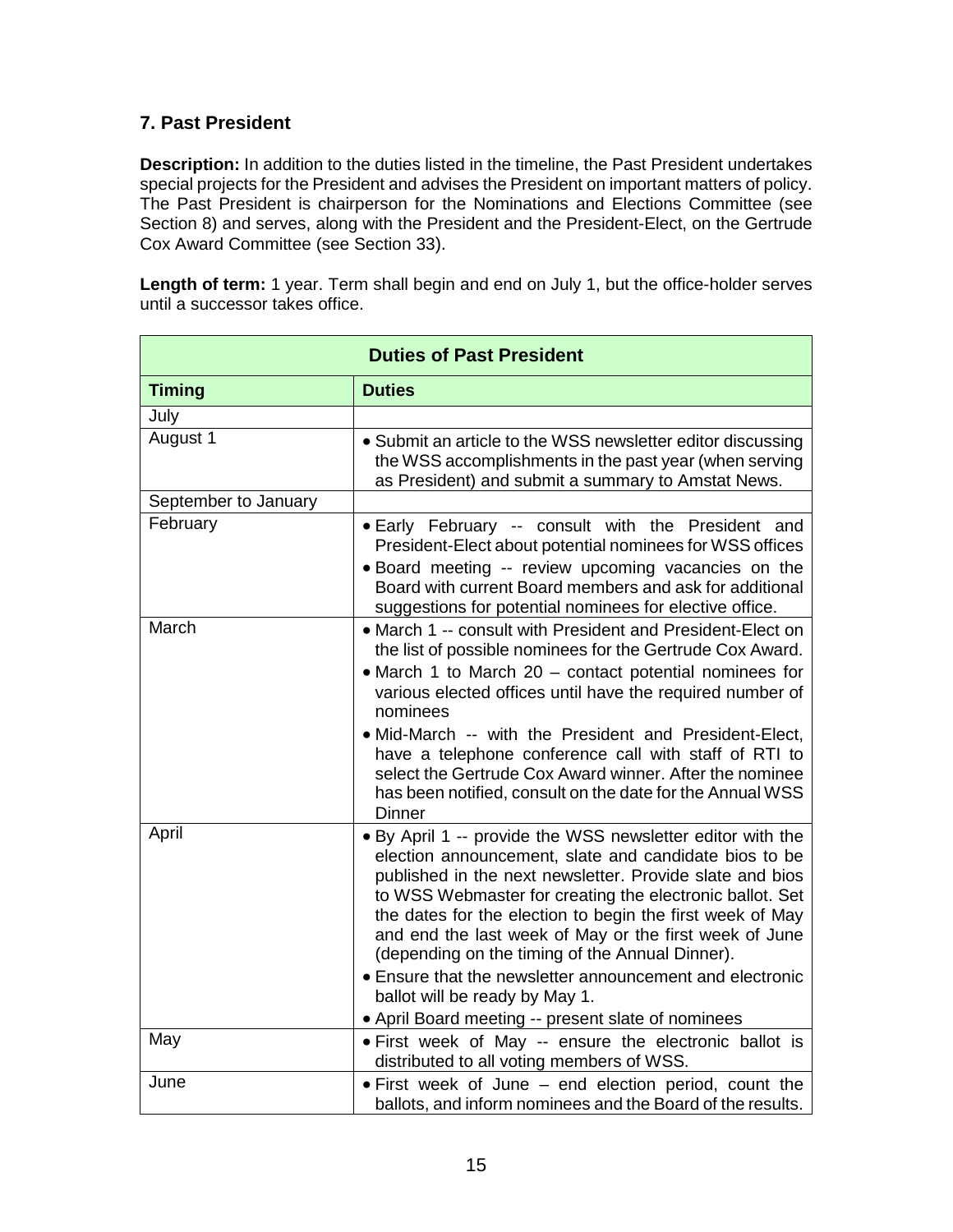| ● Mid to late June -- attend the WSS Annual Dinner and |
|--------------------------------------------------------|
| recognize the new members of the Board.                |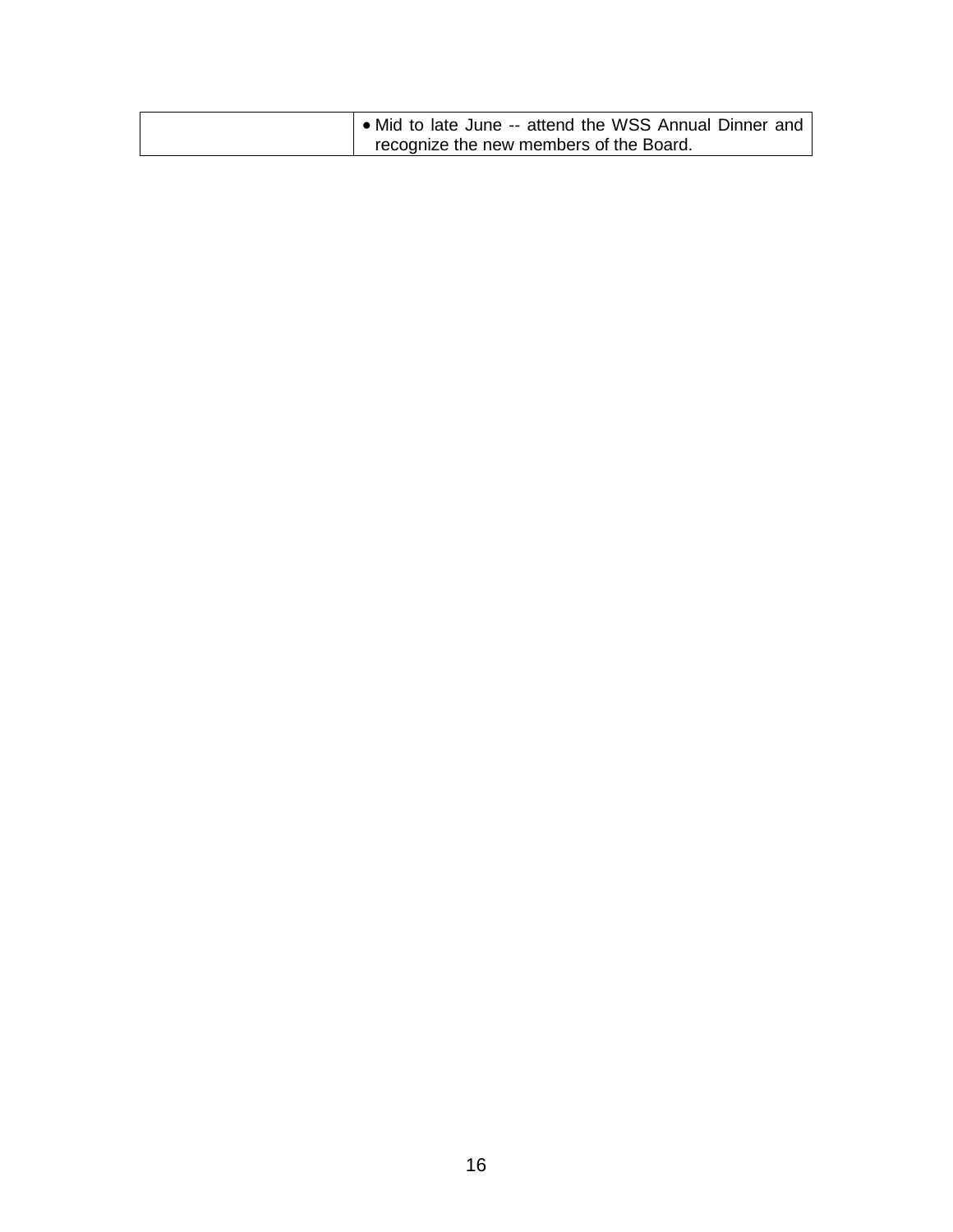# **8. Nominations and Elections Committee**

By tradition, the Nominations and Elections Committee is chaired by the Past-President and consists of the Past-President, President, and President-Elect. However, this is not specified in either the Constitution or By-Laws and so, the President may appoint a Nominations and Elections Committee of a different composition.

#### **WSS Constitution: Article 5. Elections**

Section 2. Nominations. Candidates for elective offices shall be proposed by a Nominating and Elections Committee appointed by the President with the advice of the Board. The report of the Nominating and Elections Committee shall be presented to the Society at least one month prior to mail balloting. Candidates other than those proposed by the Nominating and Elections Committee may be nominated by petition of at least 2 percent of the members of the Society, provided the petition is received by the Nominating and Elections Committee at least two weeks before mail balloting. Names of candidates proposed by petition shall be sent to all members of the Society along with the report of the Nominating and Elections Committee.

All nominees submitted to the members of the Society for election must satisfy the Association membership requirements listed in Article 5, Section 1.

#### **WSS By-Laws, Article 3:**

The Nominating and Elections Committee shall nominate for election at least two official candidates for each elective post, except the Secretary and the Treasurer (or the Secretary-Treasurer), unless extraordinary circumstances prevent this. Persons holding elective office may be nominated for an additional term, except for the President-Elect.

The report of the Nominating and Elections committee shall be presented to the Board at or before the April meeting, and to the Society in the May Newsletter. The names of candidates nominated by petition, as provided for in Article 5 of the Constitution, must be received by the Nominating and Elections Committee on or before March 15. All names of candidates shall be sent to all members of the Society, along with the report of the Nominating and Elections Committee, in early May. Ballots to be counted must be received by the Nominating and Elections Committee by the date specified in the ballot instructions, but not later than June 10. Tie votes shall be resolved by majority vote of all Directors eligible to vote.

#### **Details of the Nominations Process**

The Nominations and Elections Committee must complete the nomination process by around April 1 of each year in order for the election process to run smoothly, even though the By-Laws specify it should be completed by March 1. The committee is responsible for securing nominations for the following office on a yearly basis:

President-Elect (two nominees)

Representatives-at-Large (four nominees for two positions)

Methodology Program Chair (two nominees)

By tradition, the office of President-Elect rotates between Federal government (election in even numbered years) and non-Federal government (election in odd numbered years).

Nominations for the following offices are done periodically:

Secretary (nominated in odd numbered years—only one nominee is required) Treasurer (nominated in even numbered years—only one nominee is required) Communications Officer (nominated in even numbered years - two nominees)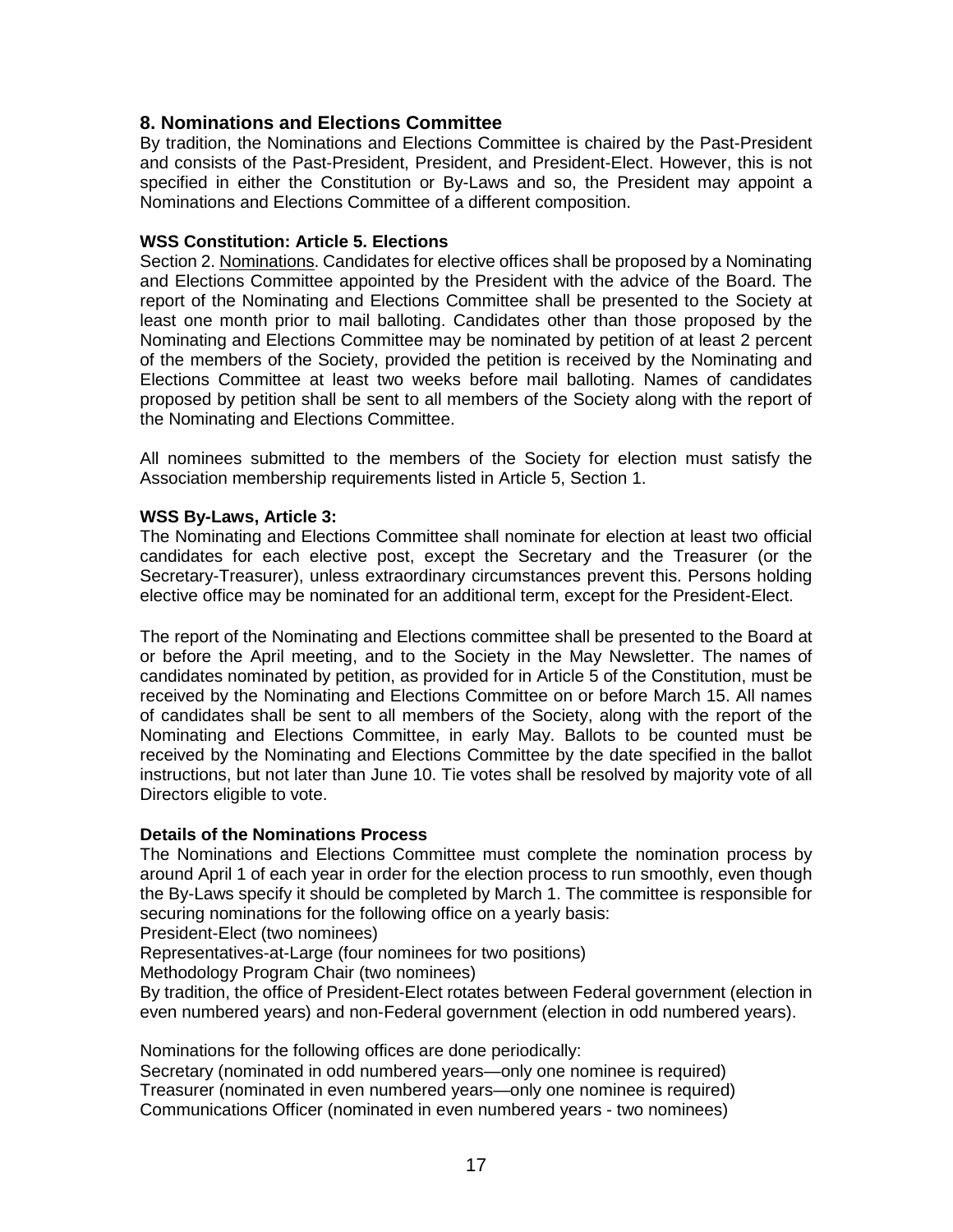Council of Chapters Representative (if not appointed by the President, then nominated every third year (2009, 2012, 2015, etc.—two nominees are required))

By the Constitution (see above) there must be a two-week waiting period between when the nominated candidates are announced to WSS members and the beginning of balloting. The purpose of this waiting period is to allow for nominations by petition from the WSS membership.

#### **Details of the Election Process**

The election is conducted primarily via the WSS website on the Internet, between approximately May 1 and June 10. A total of approximately 3 weeks should be allowed as the voting period. The WSS webmaster sets up the online voting process.

The WSS Constitution requires membership (ASA/WSS or associate) as of March 31 of a given year in order for a member to participate in the WSS election that year. Members with valid email addresses on file with WSS will receive an email from the webmaster (or designee) inviting them to cast their votes online. The message will include a random 5 digit number that the member is required to use when voting online. An example message is given at the end of this Section. The members without valid email addresses will receive a paper letter (via mail or fax) from the Secretary with a ballot, candidate information, and instructions of where to mail the ballot (postmarked no later than the last day of the election period.)

The Membership Committee (in consultation with the Electronic Mail Manager and Webmaster) will provide a valid list of voting members in a format that can be used by the Webmaster to prepare the distribution of the electronic ballots and the mailing of the paper ballots by a date decided upon by mutual agreement of the Webmaster and Chair of the Membership Committee.

At the end of the election, the Webmaster will provide the Chair of the Nominiations and Elections Committee with a list of online voters and number of votes for each candidate.

A procedure for handling the counting of the paper ballots must be decided upon. One suggestion is to have each paper ballot contain a random 5 digit control number that is manually entered by the appropriate person. At the end of the election, a list of control numbers on the ballots can be checked against the list of those who voted electronically.

#### **Example Email Text Voting Message**

Dear <insert first name>.

It's time to cast your vote for the officers of the Washington Statistical Society! Simply go to the following link to find out about the candidates and complete your ballot: <insert link>

To vote, you will need to enter your last name (<last name>) and the following 5-digit control number: yyyyy

You must submit your votes by **June xx, 21XX**. Please note that you may only submit your ballot one time, so please ensure you've selected your choices correctly before you cast your ballot.

Thank you <insert first name>!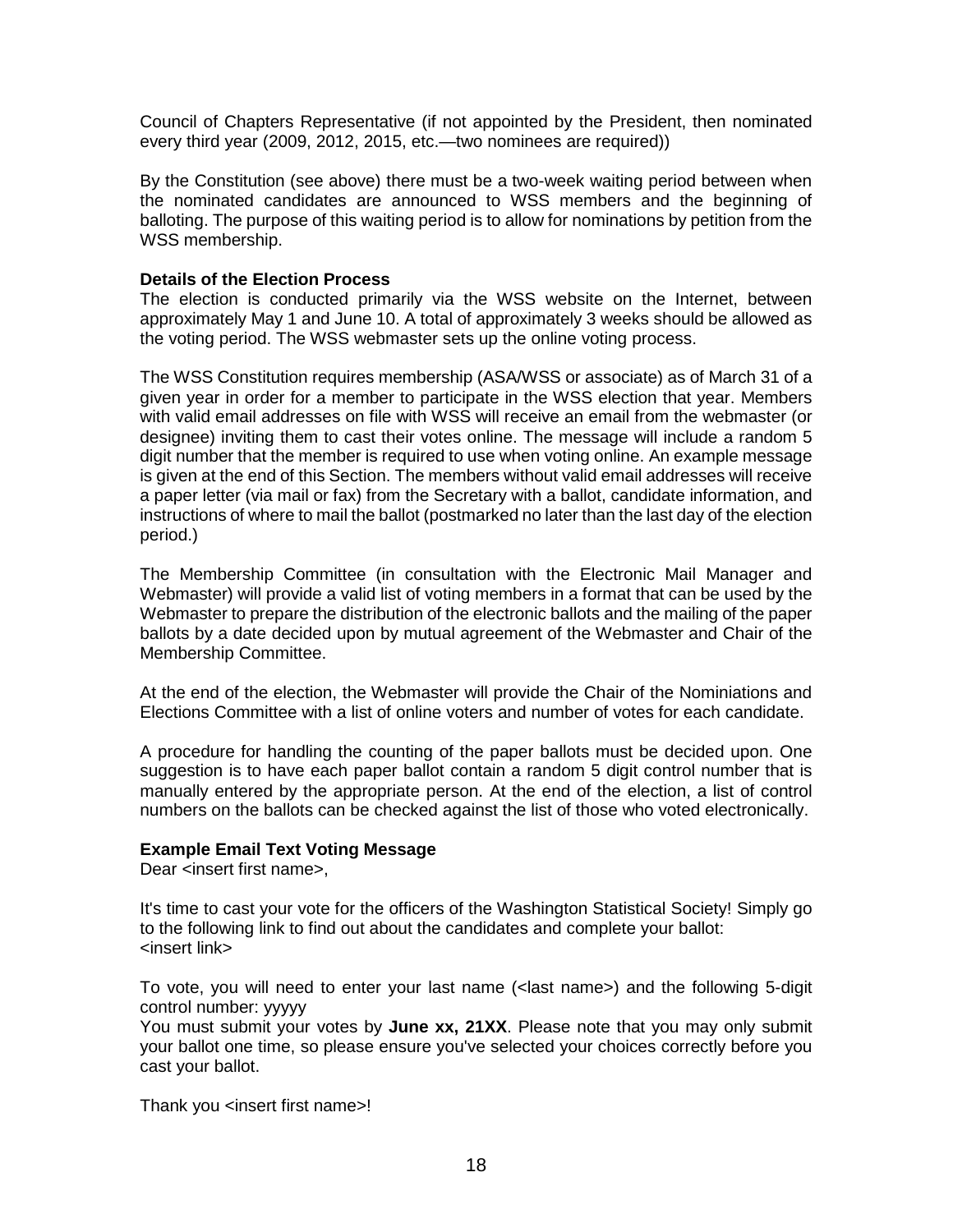# **9. WSS Secretary**

**Description in ASA Council of Chapters Chapter Officer Handbook:** The Secretary generally keeps minutes of the Chapter meetings, sends notices of meetings, and maintains the Chapter's records and documents.

**Supplemental description**: The WSS Secretary also does other WSS mailings as needed, and maintains WSS's past records and documents with the help of the WSS Historian. The Secretary and the President, along with the Chapter Representative, are the chief correspondents with the ASA headquarters.

| <b>Timing</b><br>beginning<br>At<br>of<br>July<br>term<br>$\mathbf 1$<br>$\qquad \qquad -$<br>following<br>election<br>and around July 1<br>beginning<br>of<br>οf<br>second<br>of<br>year<br>service | <b>Duty</b><br>. Update letterhead, renewal letter, and board list. For all board<br>members, coordinate access to BLS building with Stella Godbolt<br>(or her replacement). Coordinate access to the Board area of<br>WSS website with the WSS Webmaster.<br>• Arrange for regular collection of the WSS mail from the WSS<br>Post Office Box<br>• Start work on updating brochure, with President, then order new<br>brochures (200, or amount specified by President). Send PDF of<br>brochure to WSS Webmaster for posting. Distribute brochures<br>at first Board meeting after they are printed. Make sure copies of                                                                                                                                                                                                                                                                                                                                                                                                                                                                                                   |
|------------------------------------------------------------------------------------------------------------------------------------------------------------------------------------------------------|------------------------------------------------------------------------------------------------------------------------------------------------------------------------------------------------------------------------------------------------------------------------------------------------------------------------------------------------------------------------------------------------------------------------------------------------------------------------------------------------------------------------------------------------------------------------------------------------------------------------------------------------------------------------------------------------------------------------------------------------------------------------------------------------------------------------------------------------------------------------------------------------------------------------------------------------------------------------------------------------------------------------------------------------------------------------------------------------------------------------------|
|                                                                                                                                                                                                      |                                                                                                                                                                                                                                                                                                                                                                                                                                                                                                                                                                                                                                                                                                                                                                                                                                                                                                                                                                                                                                                                                                                              |
|                                                                                                                                                                                                      | the brochure are given to BLS to have on hand for seminars, etc.                                                                                                                                                                                                                                                                                                                                                                                                                                                                                                                                                                                                                                                                                                                                                                                                                                                                                                                                                                                                                                                             |
| Throughout year<br>July<br>• See above for beginning of term                                                                                                                                         | . Confer with Presidents (-Elect, -Current, -Past) for items for<br>WSS Board meeting agenda.<br>· Send announcement for WSS board meetings, with agenda,<br>minutes, and any handouts.<br>• Take minutes at WSS board meeting, and distribute preliminary<br>version to, at a minimum, the President, President-Elect, and<br>Past President.<br>• Make sure all new Board members (both appointed and elected)<br>are WSS members.<br>• Maintain associate member list; send renewal notices to<br>associate members and coordinate receipt of checks with<br>Treasurer.<br>• Coordinate with WSS Electronic Mail Manager and Membership<br>Committee to make sure that all new member (either Full or<br>Associate) emails and changes in emails are added to listserve<br>in a timely manner. Also, notify Electronic Mail Manager and<br>Membership Committee of people to be deleted from listserve.<br>• Supply brochures for events such as the Hansen Lecture, Short<br>Courses, etc.<br>. Update board list, as needed; provide updates to WSS<br>newsletter editor and send a file of Board list to WSS webmaster |

**Length of term**: 2 years. Term shall begin and end on July 1 of odd-numbered years.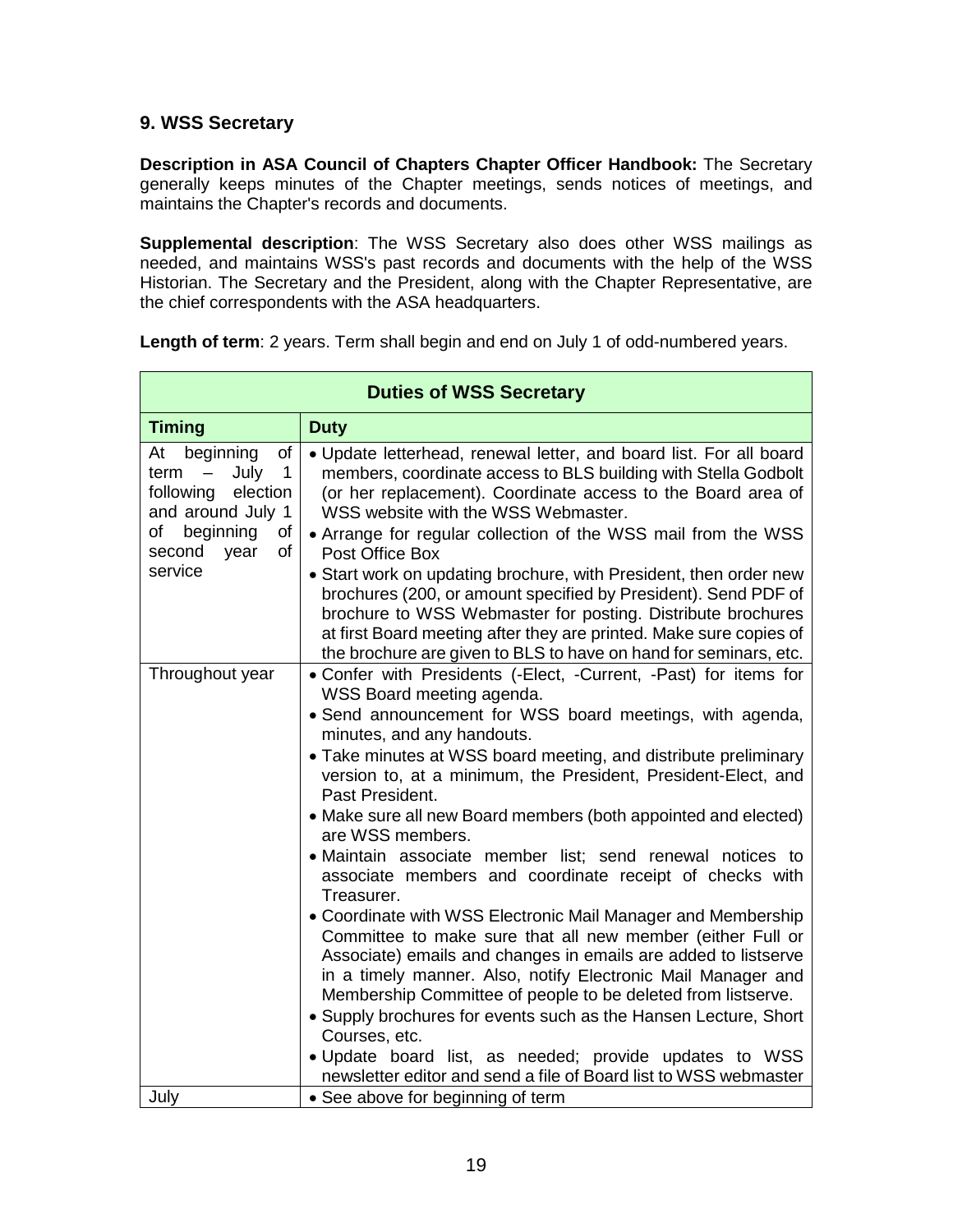| August (or earlier) | • Coordinate with Council of Chapters Representative to make<br>sure notice of dues changes, if any, are sent to ASA and updated<br>on the WSS website.                                                                                                                                                                                                   |
|---------------------|-----------------------------------------------------------------------------------------------------------------------------------------------------------------------------------------------------------------------------------------------------------------------------------------------------------------------------------------------------------|
| September           | $\bullet$                                                                                                                                                                                                                                                                                                                                                 |
| October             |                                                                                                                                                                                                                                                                                                                                                           |
| November            | • Notify Associate Members that it is time for membership renewal                                                                                                                                                                                                                                                                                         |
| December            | • Coordinate with Treasurer to make sure the annual rental fee for<br>the Post Office Box is paid                                                                                                                                                                                                                                                         |
| January             | • Provide membership counts (Full Membership count, Associate<br>Membership count, and number of Academic, Business,<br>Government, Student, and other members) to Council of<br>Chapters Representative for annual report to ASA                                                                                                                         |
| February            |                                                                                                                                                                                                                                                                                                                                                           |
| March               | • Contact University department heads for outstanding graduate<br>student awardees                                                                                                                                                                                                                                                                        |
| April               | . Contact selected graduate students and invite them to the<br><b>Annual Dinner</b><br>• Work with Membership Committee to make sure a complete list<br>of Full Members of WSS is available for the annual election.<br>Send list to WSS Webmaster and Chair of Nominations and<br>Elections Committee.                                                   |
| May/June            | • Coordinate ordering, preparation and pick-up of plaques, awards<br>and certificates for Annual Dinner; including the plaque for the<br><b>Gertrude Cox Award</b>                                                                                                                                                                                        |
| June                | • Coordinate preparation and printing of Annual Dinner program<br>with Social Committee chair.<br>• Make sure that a copy of the Annual Dinner program is put on<br>WSS website and given to Historian<br>• Coordinate with Council of Chapters Representative to make<br>sure ASA is notified of WSS Election results within 30 days of<br>the election. |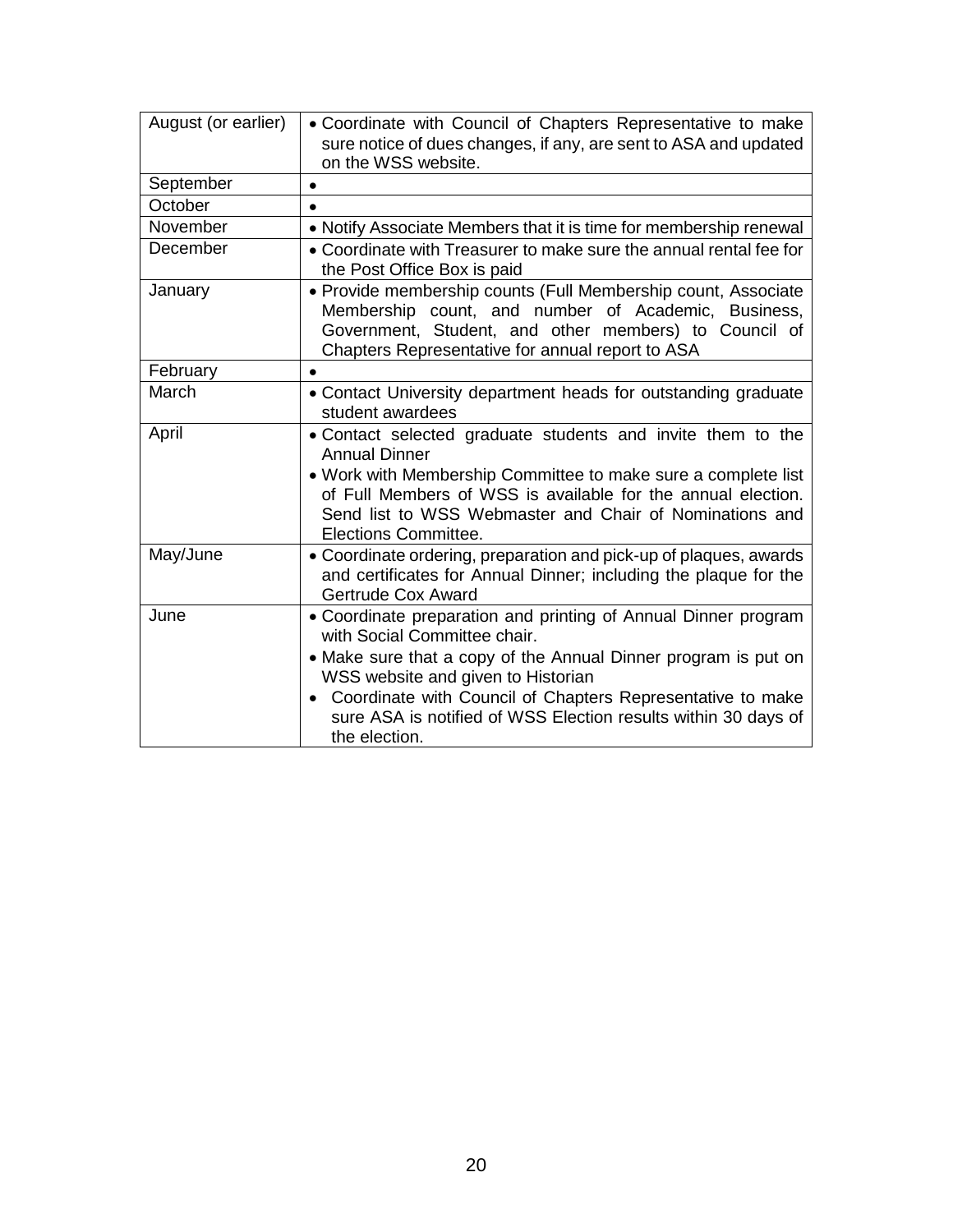# **10. WSS Treasurer**

**Description in ASA Council of Chapters Chapter Officer Handbook:** The Treasurer handles the Chapter's finances. This includes receiving dues from headquarters and from individual Chapter members, maintaining bank accounts as needed, paying bills as authorized by the Chapter Constitution, and making financial reports to the Chapter monthly or as requested.

**Supplemental Description**: The WSS Treasurer is also responsible for the preparation and filing of tax documents with the IRS at the end of each fiscal year.

**Description in WSS By-Laws:** From Article 2, Section 3: Financial responsibility shall reside with the Treasurer, and all funds of the Society shall be deposited with the Treasurer who shall make disbursements at the direction of the Board of Directors. The Treasurer shall have authority to invest the funds of the Society, and to liquidate such investments. Such activities shall be conducted only in accordance with such guidelines as the Board of Directors may prescribe. The Treasurer, the President, and the President-Elect shall have authority to draw checks on the Society's account.

From Article 6: The Treasurer shall represent the WSS Board in the financial management of the newsletter.

From Article 2, Section 2: The business of the Society shall be conducted on a fiscal year basis from July I to the following June 30.

**Length of term**: 2 years. Term shall begin and end on July 1, but the office-holder serves until a successor takes office.

**Table of Duties is on the next page.**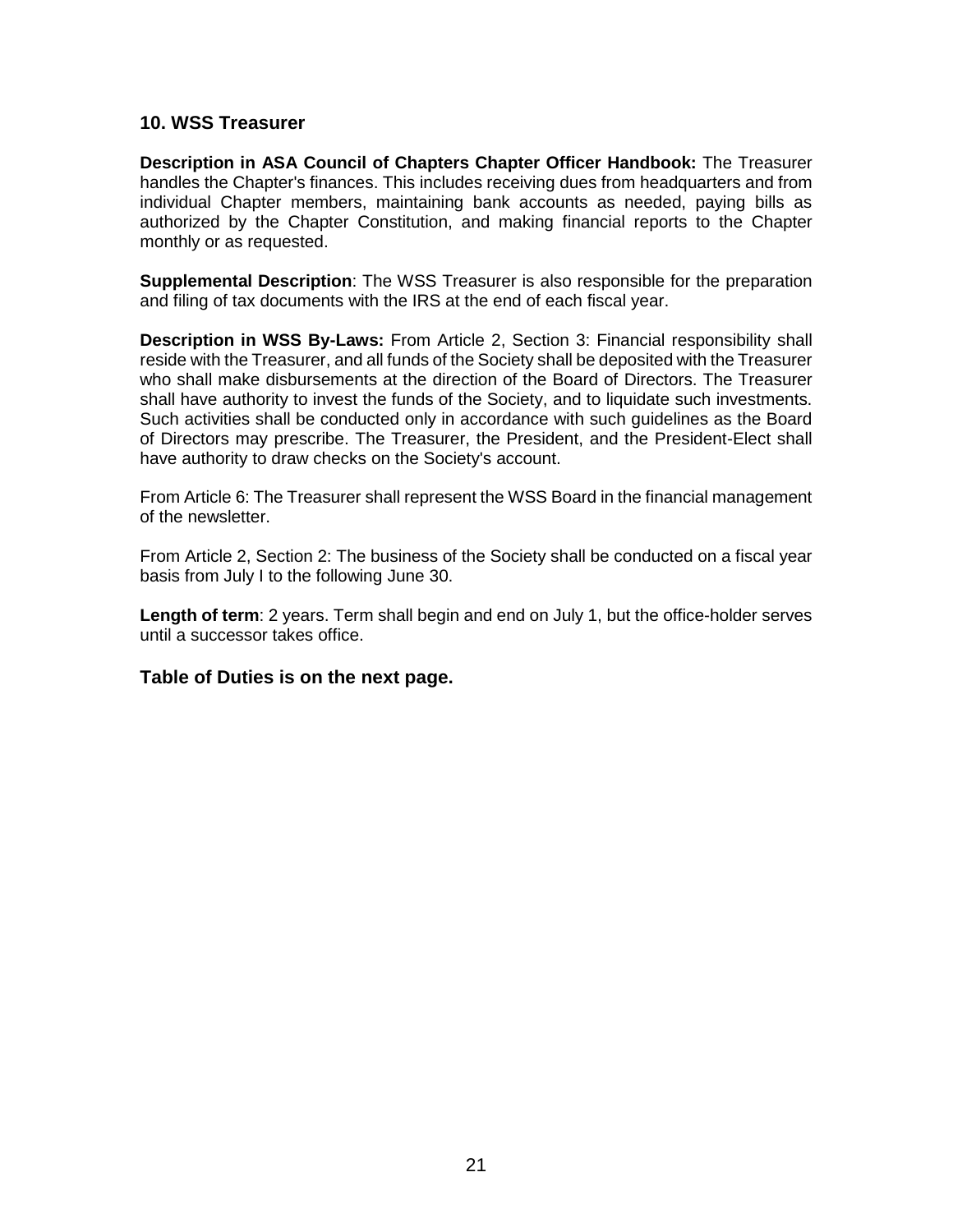| <b>Duties of WSS Treasurer</b>                                                         |                                                                                                                                                                                                                              |  |  |
|----------------------------------------------------------------------------------------|------------------------------------------------------------------------------------------------------------------------------------------------------------------------------------------------------------------------------|--|--|
| <b>Timing</b>                                                                          | <b>Duty</b>                                                                                                                                                                                                                  |  |  |
| beginning<br>At<br>of<br>July<br>1,<br>term<br>$\qquad \qquad -$<br>following election | • Transfer of accounts into new Treasurer's name<br>• Change signature cards                                                                                                                                                 |  |  |
| Throughout year                                                                        | • Prepare monthly treasurer report for WSS Board meeting<br>· Manage all financial activities, accounts, transactions, and<br>investments<br>• Payment/tracking of expenditures and receipt/recording of<br>membership dues. |  |  |
| July                                                                                   | . By July 15, prepare final annual accrual report and send to<br>ASA and the members of the WSS Audit Committee.                                                                                                             |  |  |
| August                                                                                 | • Assist President with creation of the operating budget for<br>current fiscal year.                                                                                                                                         |  |  |
| September                                                                              | $\bullet$                                                                                                                                                                                                                    |  |  |
| October                                                                                |                                                                                                                                                                                                                              |  |  |
| November                                                                               | • Annual income tax filing by November 15, with a copy to the<br><b>WSS Audit Committee</b><br>• Pay Morris Hansen Lecture Series expenses                                                                                   |  |  |
| December                                                                               | • Roger Herriot Award contribution sent to appropriate person<br>when requested<br>• Make arrangements to pay for Holiday Party                                                                                              |  |  |
| January                                                                                |                                                                                                                                                                                                                              |  |  |
| February                                                                               | $\bullet$                                                                                                                                                                                                                    |  |  |
| March                                                                                  |                                                                                                                                                                                                                              |  |  |
| April                                                                                  |                                                                                                                                                                                                                              |  |  |
| May                                                                                    | • Prepare preliminary version of annual accrual report and<br>distribute at Board meeting along with dues recommendation.                                                                                                    |  |  |
| June                                                                                   | • Gertrude Cox Award expenses and RTI reimbursement<br>· Julius Shiskin Award expenses and Business and Economics<br><b>Statistics Section reimbursements</b><br>• Make arrangements to pay for Annual Dinner                |  |  |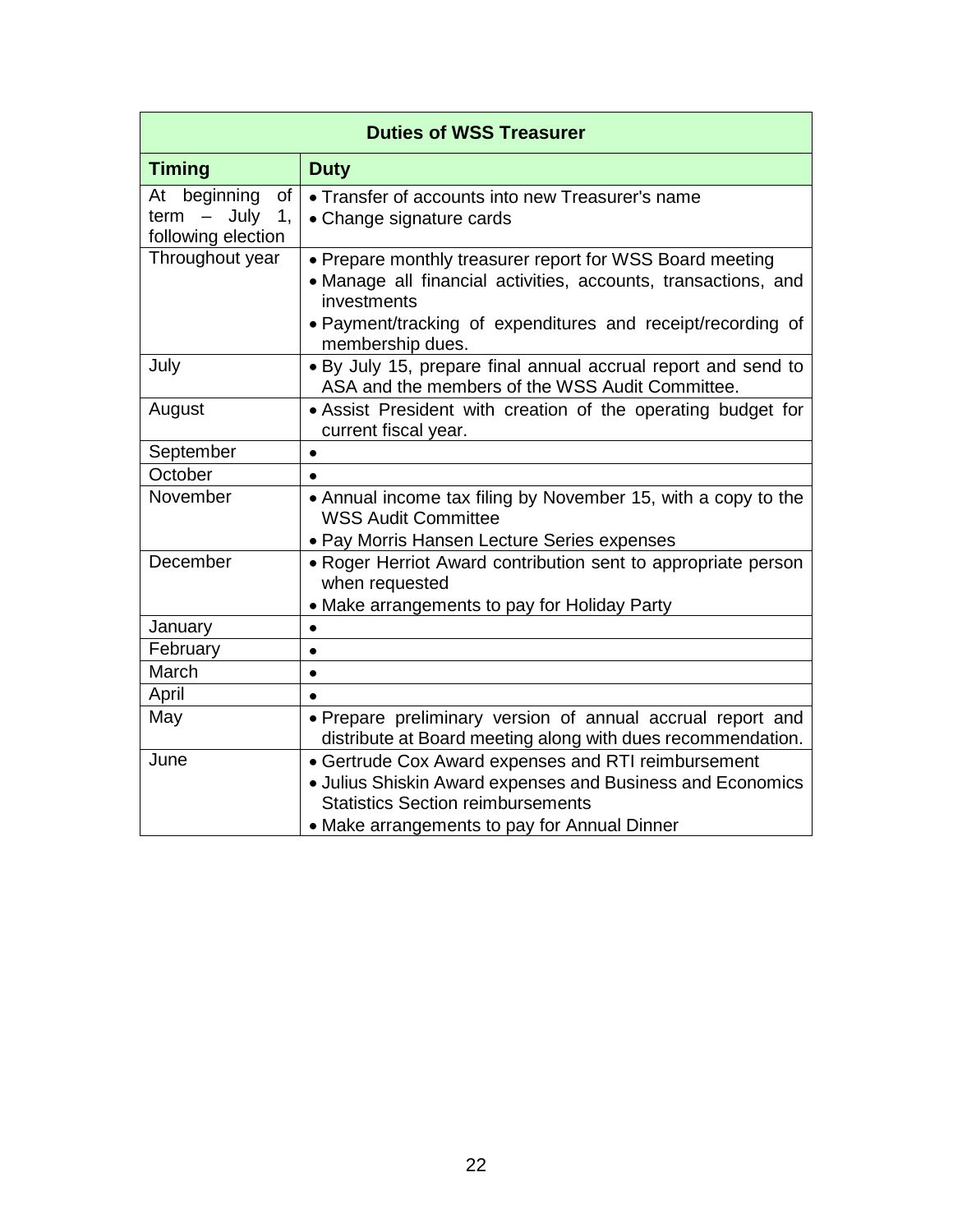# **WSS Treasurer Appendix**

## **1. WSS Chapter Dues from ASA**

- *Description* Every month, the ASA sends the WSS Treasurer a check for chapter membership dues. The ASA handles all transactions related to the membership dues and charges a \$1 fee per membership for their assistance.
- *WSS's Role* The WSS Treasurer keeps track of the chapter dues transactions; especially the \$1 fee per transaction. Accounting for this fee separately is needed for tax purposes.

## **2. WSS Chapter Dues from Associate Members**

- *Description* As year's end approaches, the WSS Secretary contacts WSS members that are not ASA members as their chapter memberships are up for renewal. These members are called "associate members." There will also be new associate members sending in dues payments throughout the year. The associate members will mail their membership fee to the WSS PO box or use the online payment option.
- *WSS's Role* The WSS Treasurer deposits the chapter dues received from associate members. Since the entire transaction is handled by the WSS, there is no additional fee per transaction.

## **3. Tax Return**

- *Description* Every year, the WSS is required to complete a 990-EZ tax return. Essentially, it involves categorizing every WSS transaction from the previous FY into certain revenue and expense categories. The FY runs from July-June and the taxes are due November 15<sup>th</sup>. Assistance may be obtained from ASA upon request.
- *Past Tax Information* Hard copies of the previous tax returns are available in the WSS files that are maintained by the WSS Treasurer.

## **4. Gertrude M. Cox Award**

- *Description* Award sponsored by RTI that identifies a statistician making significant contributions to statistical practice. This award is presented every year at the WSS annual dinner. The selection committee includes representatives from both RTI and the WSS.
- *WSS's Role* WSS provides payment for all expenses associated with the Cox award (\$1,000 honorarium, travel expenses, and plaque). RTI then reimburses the WSS to keep the Cox award fund balance at \$3,000.

## **5. Morris Hansen Lecture Series**

- *Description* The Morris Hansen Lecture is held in the fall of the year, typically in October.
- *WSS's Role* Using the funds from the grant contributed by Westat, the WSS provides payment for all expenses associated with the Hansen Lecture (\$1,000 honorarium, travel expenses (for presenter and discussant), promotional flyer printing and mailing, and post-lecture reception). For more information, see Section 34. In addition, the WSS is responsible for investing the Hansen Lecture fund in order to accrue interest on the account.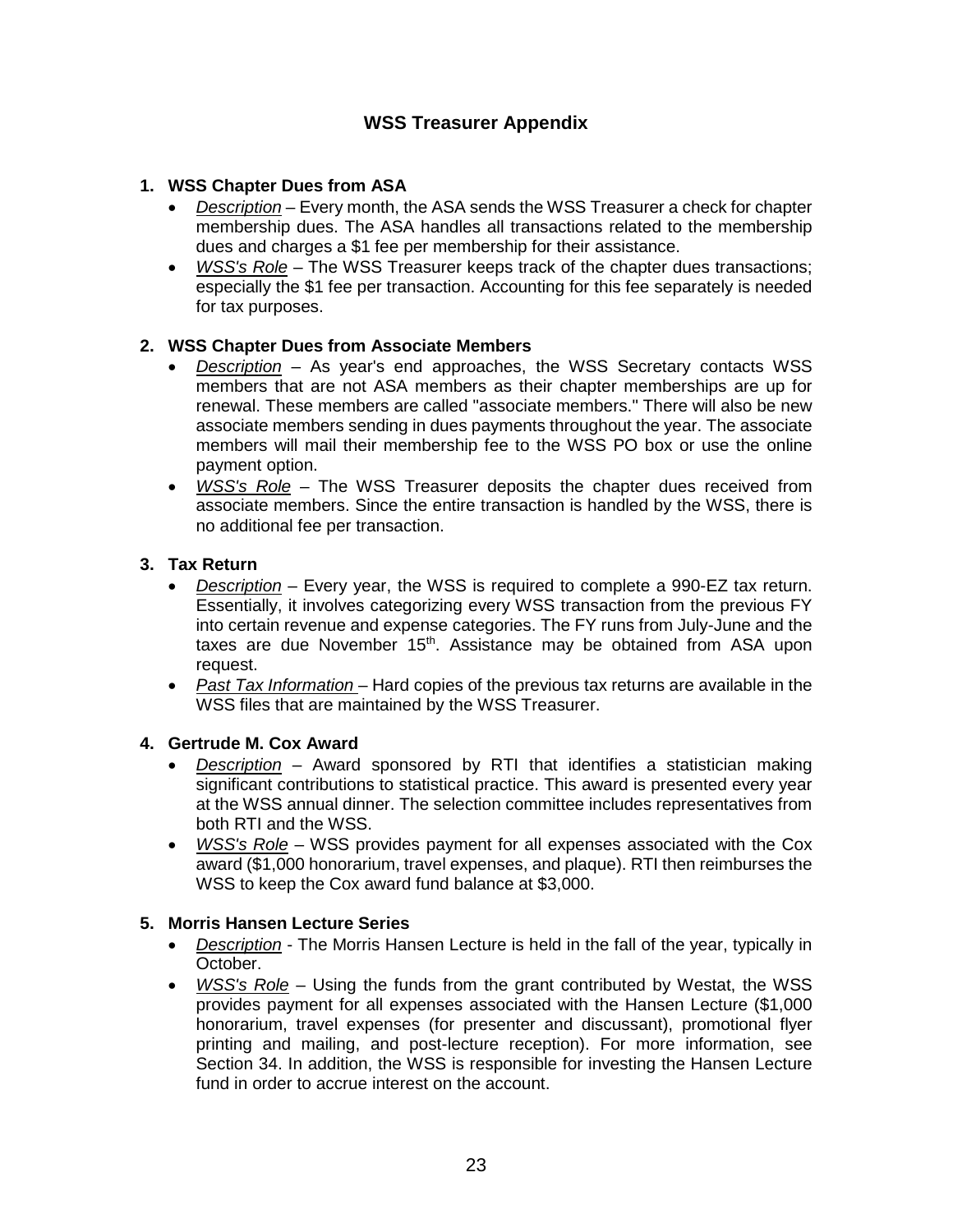• *Annual Expenses* – The annual expenses associated with the lecture series vary from year to year. An amount that should provide adequate coverage for expenses is \$4,500. With this annual expense in mind, a goal for investing the Hansen Lecture fund is to ensure \$4,500 is available every October/November. The balance of the fund can be tied up in CDs or other investments.

# **6. Roger Herriot Award**

- *Description* –The award is cosponsored by the WSS, the Government Statistics and Social Statistics Sections of the ASA. See Section 35 for details.
- *WSS's Role* Every year, the WSS contributes \$400 toward the honorarium associated with the award. Someone from the ASA will contact the WSS Treasurer toward the end of the year requesting a contribution. This needs to be authorized each year by a vote of the Board.

## **7. Jeanne E Griffith Mentoring Award**

- *Description* –The award is cosponsored by the ASA Government Statistics Section and Social Statistics Section, NORC at University of Chicago, Westat, American Institutes for Research (AIR), American Educational Research Association (AERA), The Council of Professional Associations on Federal Statistics (COPAFS), Stata, WSS, and the Interagency Council on Statistical Policy (ICSP).
- *WSS's Role* In 2014, the WSS Board agreed to support this award in the amount of \$250 for 2014-2016.

## **8. WSS Science Fair**

- *Description* The judging for awards sponsored by WSS for various regional science fairs is part of the WSS Quantitative Literacy outreach to local schools. See Section 25 for details.
- *WSS's Role* –The funding of these awards varies. The WSS Science Fair Coordinator is the award point of contact and will contact the Treasurer for funding.

## **9. Julius Shiskin Award**

- *Description* –The award is funded by the National Association for Business Economics (NAEB), and the Business and Economics Statistics Section of the ASA. See Section 36 for details.
- *WSS's Role* The WSS stores the Shiskin award fund, makes deposits of contributions, and writes checks for the honorarium at the request of the Shiskin Award committee.

## **10. Audit**

- *Description* Every year, the WSS is required to have an audit of its financials.
- *WSS's Role* The WSS Financial Advisor and Audit Committee shall make an audit of the Society's finances each fiscal year and transmit the audit to the Board of Directors with whatever comments and interpretations may be necessary. The report of the Committee shall be distributed to the membership (WSS By-Laws, Article 2, Section 4. Audit.)

## **11. Social events and short course expenses**

• *Description* – The WSS regularly sponsors social events and short courses for the benefit of its members and the greater statistical community.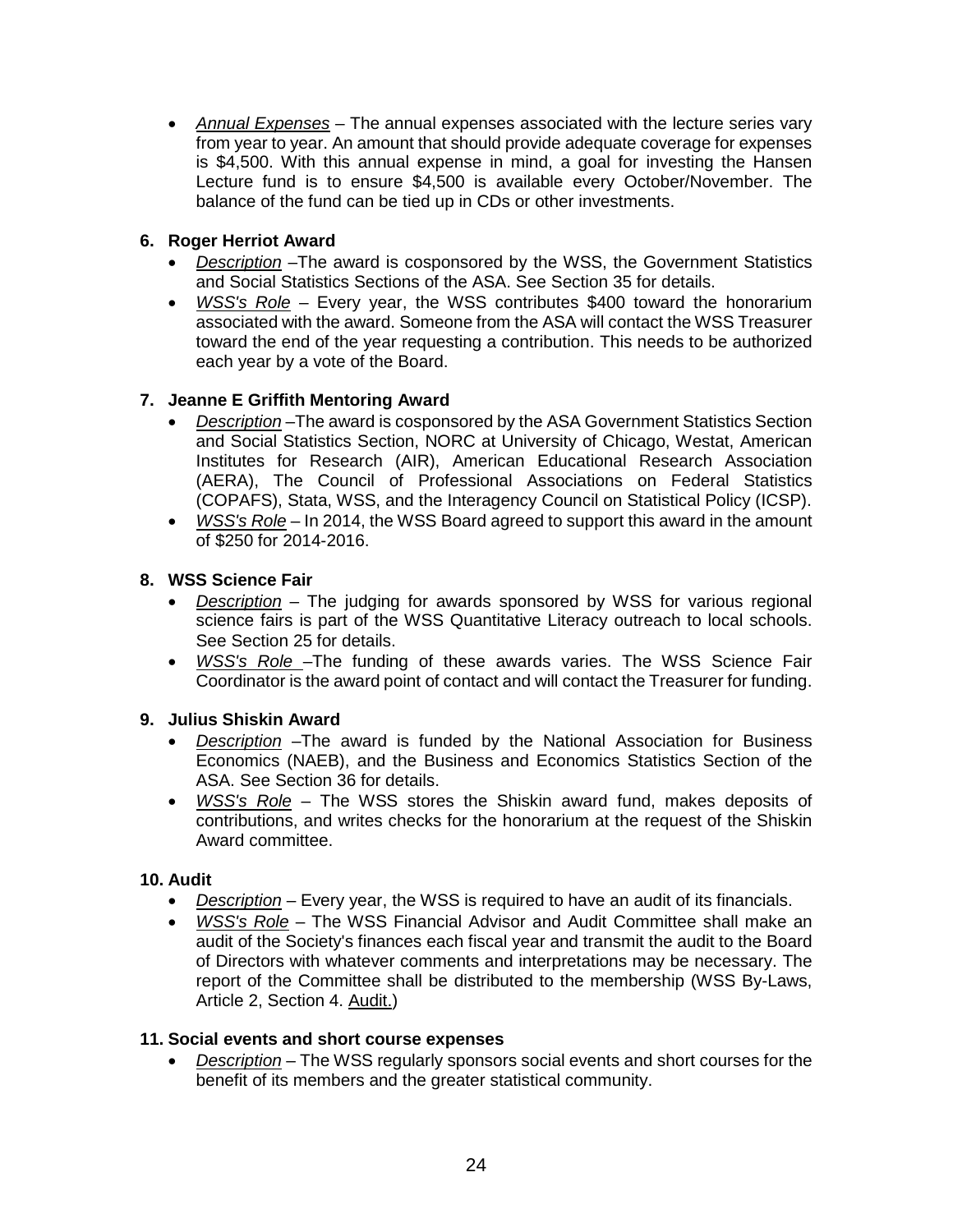• *WSS's Role* – The WSS underwrites the events and writes checks for reasonable expenses incurred by the events or courses, including, but not limited to, expense for rental or lease of event space, food and beverages, local and state taxes, AV equipment, and honorarium for speakers or instructors.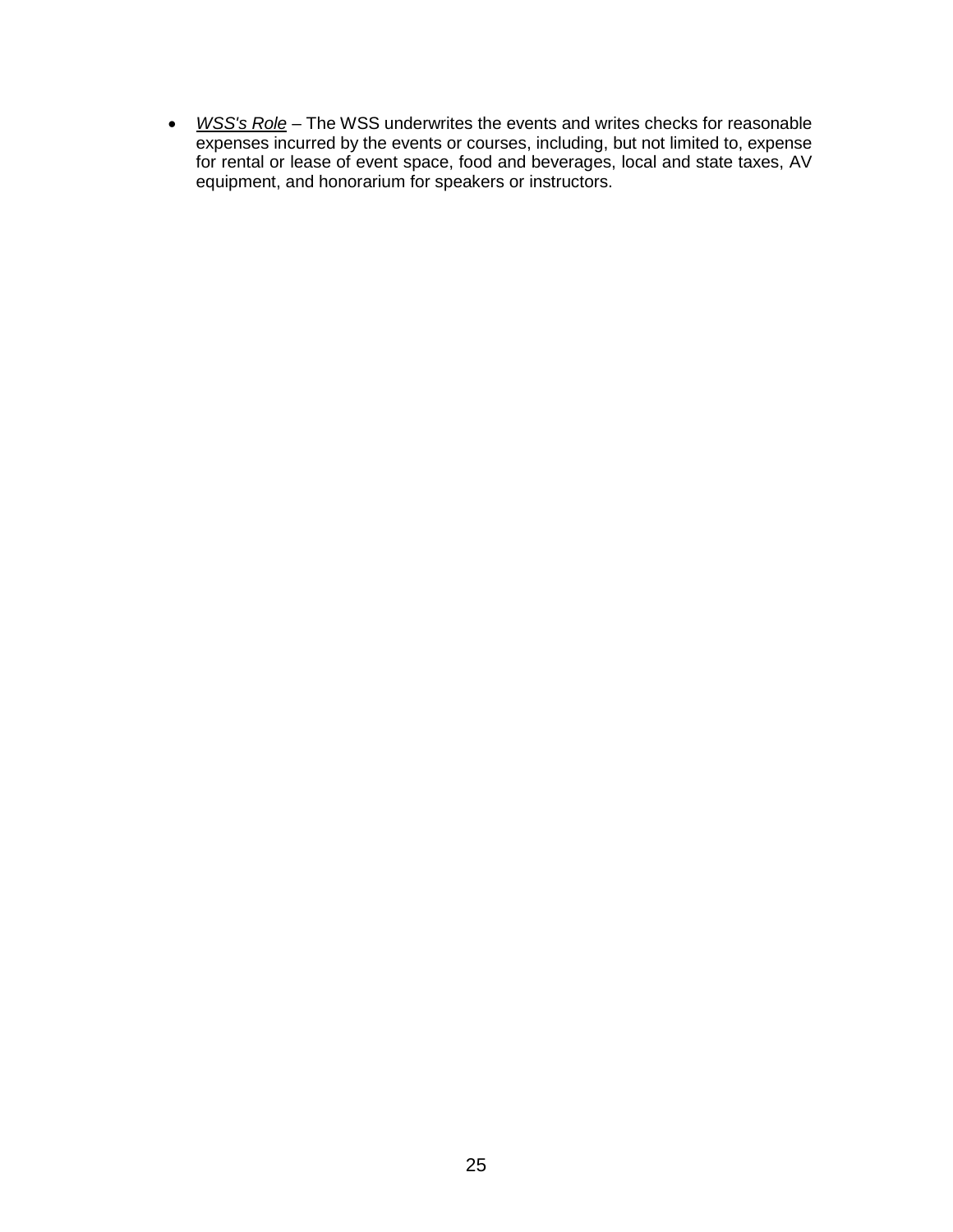# **11. WSS Council of Chapters Representative**

**Description in ASA Council of Chapters Chapter Officer Handbook:** The Chapter Representative is the official representative of each Chapter to the Council of Chapters of the ASA, and as such, is the crucial communication link between the Chapter, the Council, and the ASA as a whole. The Council of Chapters consists of one representative from each Chapter and the members of the Governing Board. The Chapter Representative is designated as a member of the Council of Chapters and votes in elections for the Council of Chapters Chair-Elect and for the Vice-Chair of the Chapter's District. This officer is also eligible for election as a District Vice-Chair.

The duties of the Chapter Representative are to:

- 1. Encourage and serve as the communications link between the local Chapter and the Council of Chapters.
	- a. Complete and return the Annual Report of Chapter Activities to the Council of Chapters Governing Board.
	- b. Disseminate communications from the Council to local Chapter Members and insure Chapter follow-up.
	- c. Present to the Council the needs and concerns of the local Chapter.
	- d. Encourage Chapter participation in Council programs and initiatives.
	- e. Insure that someone from the Chapter notifies ASA's Chapters Liaison of their election results within 30 days of the election.
- 2. Attend the Business Meeting and Workshop of the Council of Chapters at the Annual Meetings of the ASA.
- 3. Participate in the election of the Chair-Elect of the Council of Chapters.
- 4. Participate in the election of the Vice Chair for his or her local district.

**Supplemental Description:** Serve as a voting member of the WSS Board of Directors.

**Description in WSS Constitution:** The Chapter Representative … shall serve three-year terms defined on a calendar year basis. …The Chapter Representative … shall serve on the Society's Board of Directors….

**Length of term:** 3 years. Term shall begin and end on January 1 in accordance with Council of Chapters charter, but the office-holder serves until a successor takes office.

| <b>Duties of WSS Council of Chapters Representative</b> |                                                                                                           |
|---------------------------------------------------------|-----------------------------------------------------------------------------------------------------------|
| <b>Timing</b>                                           | <b>Duties</b>                                                                                             |
| Throughout year                                         | . Disseminate communications from the Council to<br>WSS members and ensure WSS follow up                  |
|                                                         | • Present to the Council the needs & concerns of WSS<br>• Encourage WSS participation in Council programs |
|                                                         | and initiatives                                                                                           |
|                                                         | • Communicate with District Vice-Chair and make sure                                                      |
|                                                         | all necessary information/forms are forwarded to                                                          |
|                                                         | District Vice-Chair in a timely manner                                                                    |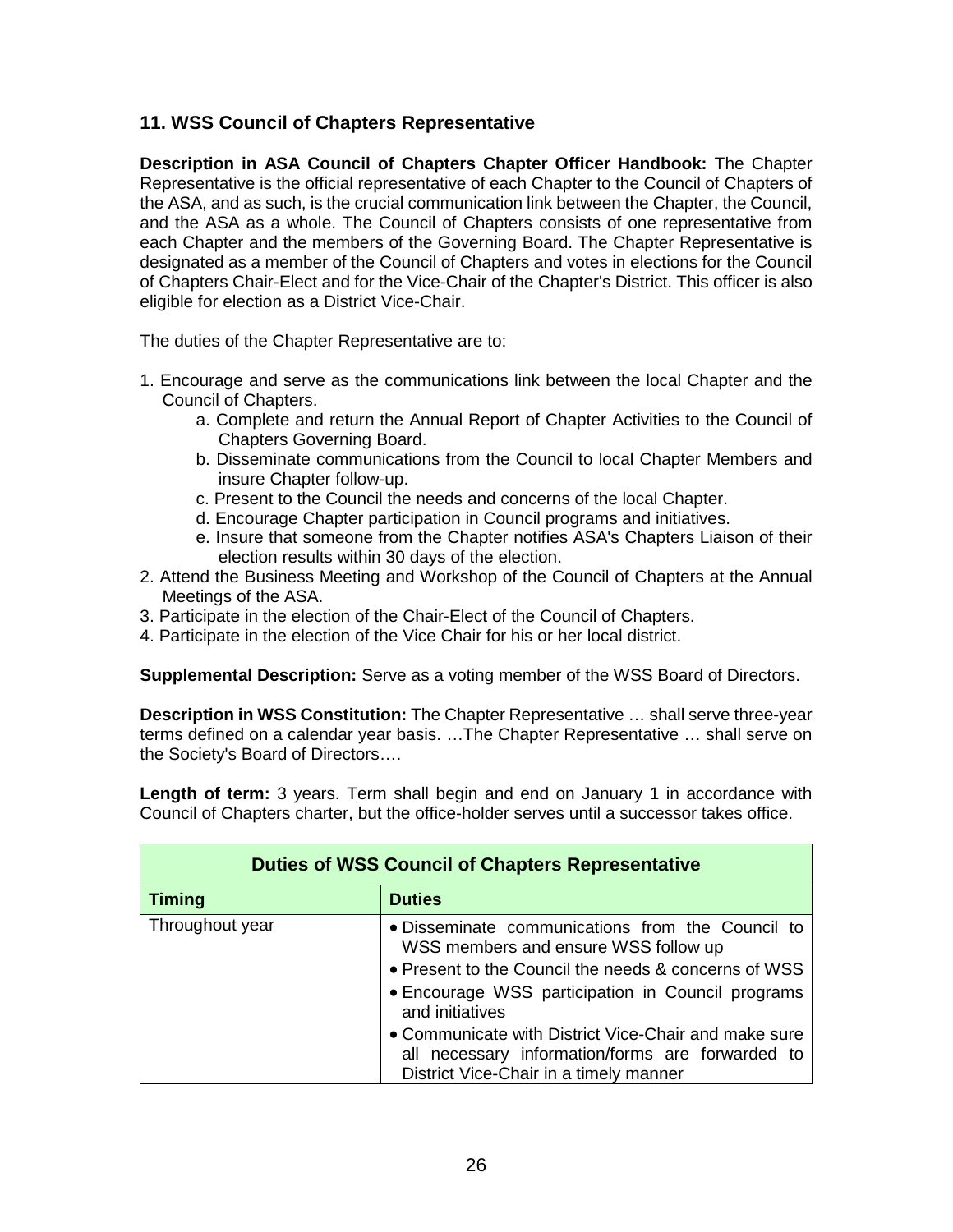|         | • Keep Council and other chapters current on WSS<br>activities                                                         |
|---------|------------------------------------------------------------------------------------------------------------------------|
| August  | • Attend the Business Meeting and Workshop of the<br>Council of Chapters at the Annual Meeting of the ASA              |
| January | • Complete and return the Annual Report of Chapter<br>Activities to the Council of Chapters                            |
| May     | • Elect the Chair-Elect of the Council of Chapters                                                                     |
| June    | • Coordinate with Secretary to make sure ASA is<br>notified of WSS Election results within 30 days of the<br>election. |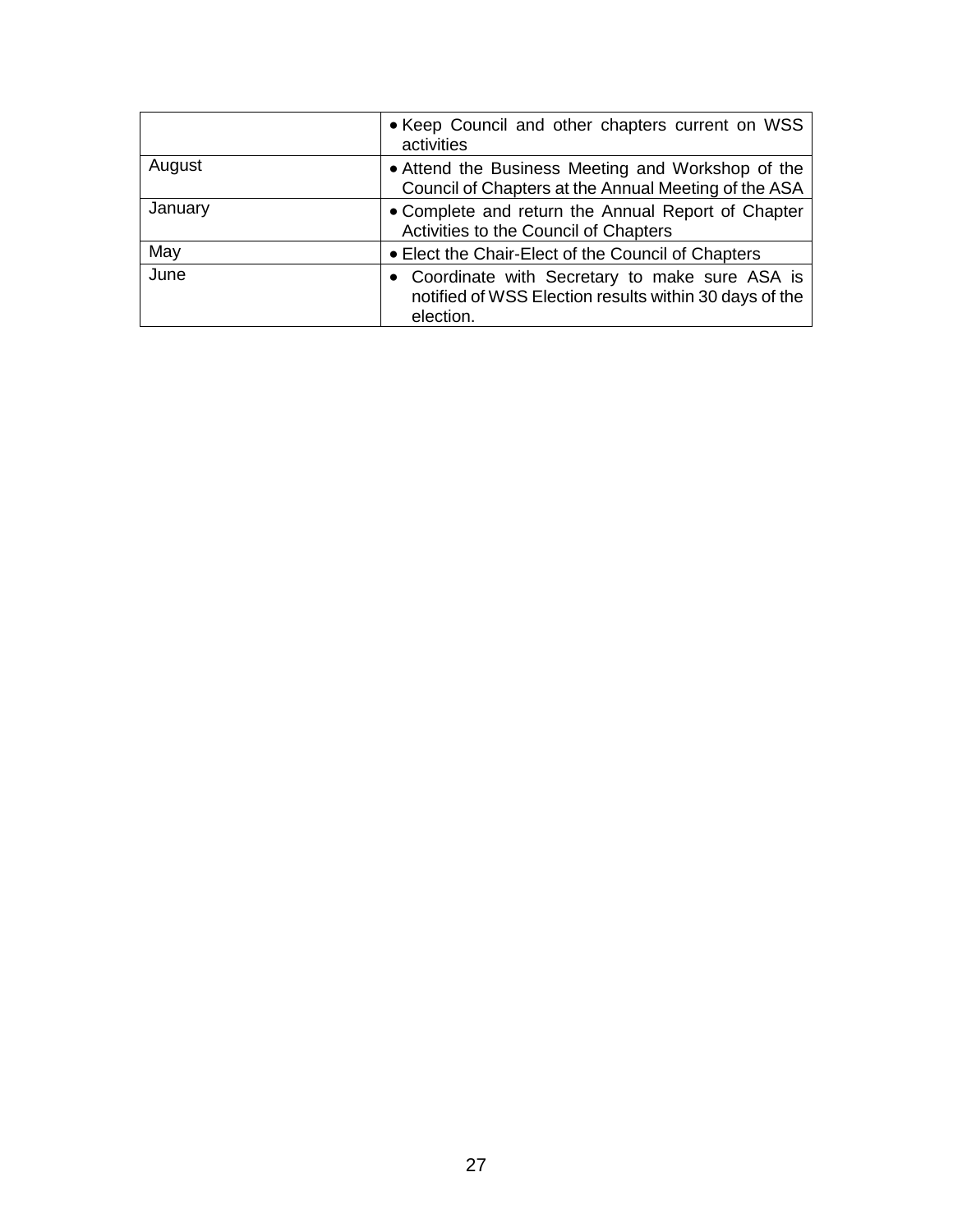## **12**. **WSS Representatives-at-Large**

**Description:** The Representatives-at-Large represent the WSS membership in issues that come before the Board and also take on projects as assigned by the President. There are four elected Representatives-at-Large, serving staggered two-year terms with two persons elected each year.

**Length of term:** 2 years. Term shall begin and end on July 1, but the office-holders serve until a successor takes office.

**Specific Duties Related to WSS Handbook:** One major responsibility of the Representatives-at-Large is to ensure that the WSS Handbook is updated regularly and that the updated Handbook is posted on the WSS website. It is expected that a report be prepared for the January Board meeting each year as to the status of the Handbook.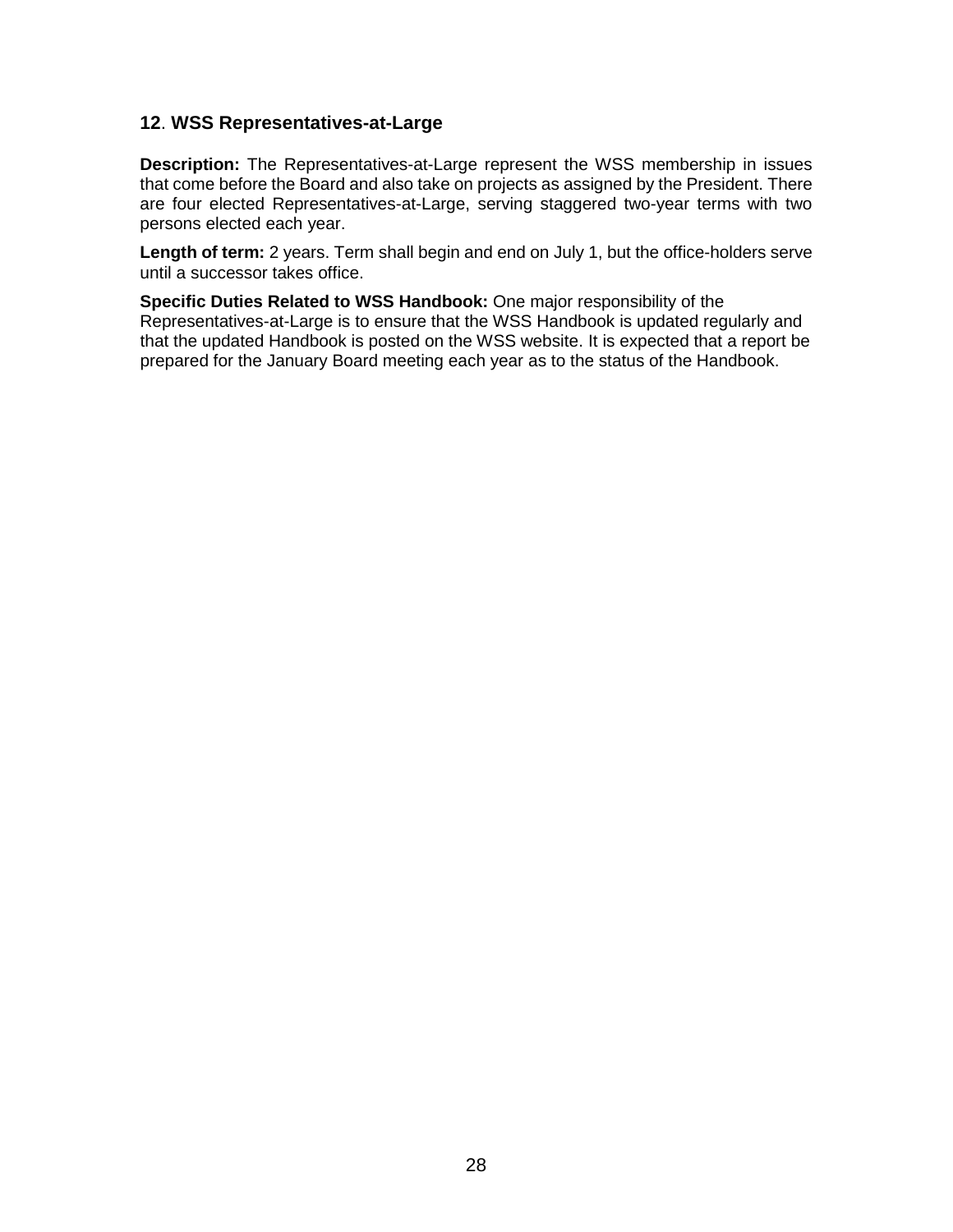# **13. Student Representative**

**Description:** The student representative serves as a link between WSS and the area college student community.

**Length of term:** 1 year. Student Representative is appointed by the President with advice of the Board of Directors to serve for one year, but may be reappointed by the succeeding President as desired. The intention is to rotate the representative using the following graduate Departments/Programs, with the understanding that a Department/Program can say no to suggesting a student to be appointed as Student Representative:

- 1. University of the District of Columbia, Department of Mathematics
- 2. George Mason University, Department of Computational and Data Sciences or Department of Statistics
- 3. University of Maryland, College Park, Department of Mathematics, or Department of Epidemiology and Biostatistics, or Department of Human Development, Learning and Quantitative Methodology
- 4. George Washington University, Department of Epidemiology and Biostatistics or Department of Statistics
- 5. Georgetown University, Department of Mathematics and Statistics or Department of Biostatistics, Bioinformatics, and Biostatistics
- 6. Joint Program in Survey Methodology
- 7. American University, Department of Mathematics and Statistics

Since this process may take several months, it is recommended that the President-Elect starts the process each January, so that the new person is in place for the June Board meeting. The above list will need to be modified as universities create or close certain graduate programs/departments.

| <b>Duties of Student Representative</b>                     |                                                               |
|-------------------------------------------------------------|---------------------------------------------------------------|
| <b>Timing</b>                                               | <b>Duties</b>                                                 |
| At beginning of term $-$<br>July 1 following<br>appointment | • Contact with past chair and/or gather relevant<br>materials |
| Throughout year                                             | • Attend board meetings and give report on activities         |
| Monthly                                                     | • Write a short column in the monthly WSS newsletter          |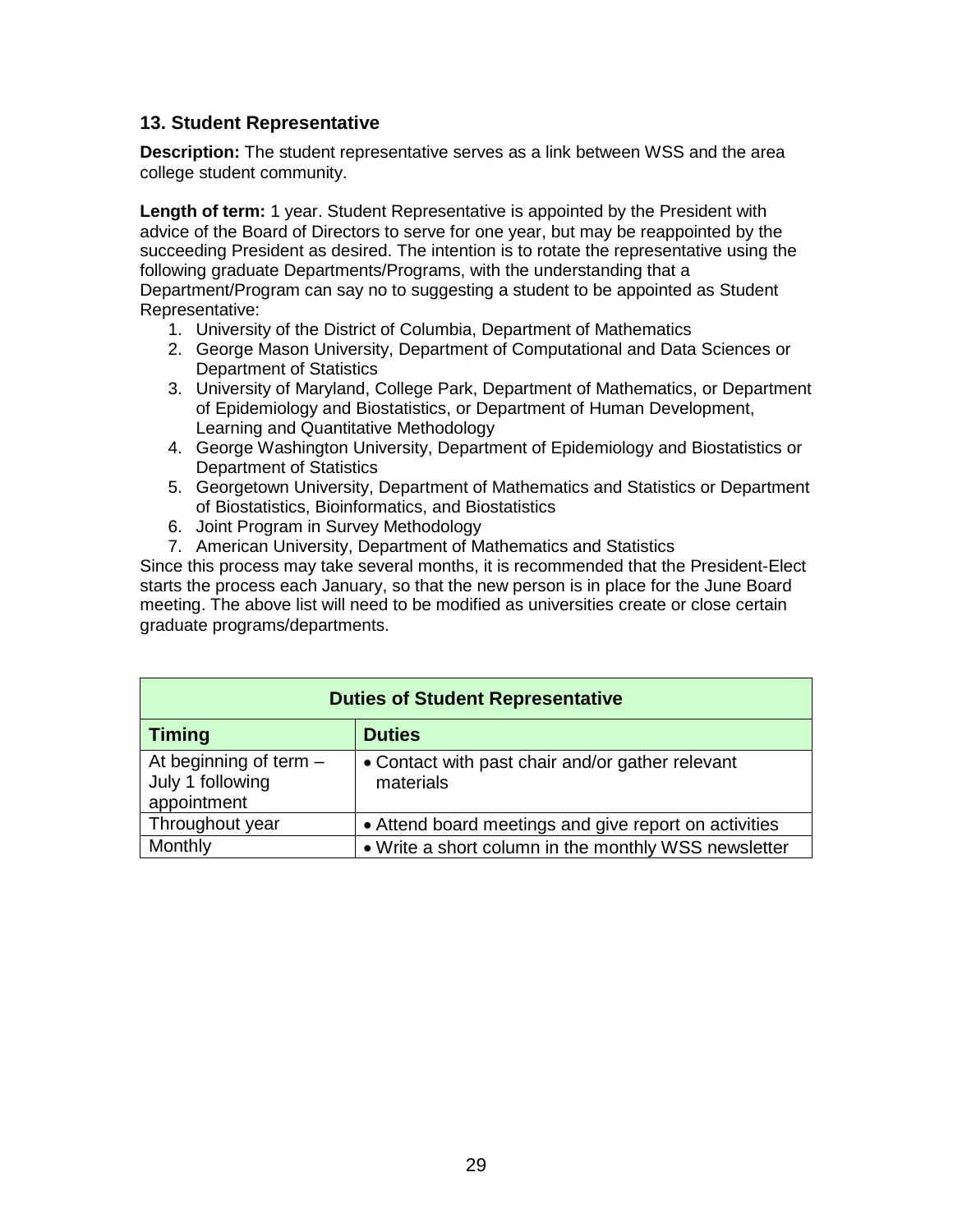# **14. Methodology Section Program Chair, Methodology Section Chair and Other Program Chairs**

**Description:** The WSS Methodology Section Program Chair, Methodology Section Chair and other Program Chairs organize seminars promoting the sharing of statistical research methods and other information between the federal government, academia and industry.

**Length of terms:** The Methodology Section officers serve two-year terms that shall begin and end on July 1, but the office-holders serve until successors take office. See Section 3 for more details. Other Program Chairs are appointed by the President with advice of the Board of Directors to serve initially for not more than one year, but may be reappointed by the succeeding President if so desired. The tenure of Program Chairs will generally coincide with the Chapter year, but provision should be made for some continuity of leadership. Effective program planning will usually require planning beyond the tenure of the Chairs.

The Program Chairs assume the responsibility of coordinating all of the arrangements for seminars including, but not limited to contacting speakers/discussants/chairs for each seminar, reserving a location, coordinating publicity, arranging for videoconferencing (if needed), coordinating the arrangements for the day of the seminar, and arranging for uploading of speaker/discussant presentations and/or handouts to the WSS website. It is appropriate for the Program Chairs to report to the WSS Board members regarding the planning and success of each program event.

| <b>Duties of Program Chairs</b>                                               |                                                                                                                                                                                                                                                                                                                                                                                                                                                                                                                                                                                                                                                                                                                                                                                                                                                                                               |
|-------------------------------------------------------------------------------|-----------------------------------------------------------------------------------------------------------------------------------------------------------------------------------------------------------------------------------------------------------------------------------------------------------------------------------------------------------------------------------------------------------------------------------------------------------------------------------------------------------------------------------------------------------------------------------------------------------------------------------------------------------------------------------------------------------------------------------------------------------------------------------------------------------------------------------------------------------------------------------------------|
| <b>Timing</b>                                                                 | <b>Duty</b>                                                                                                                                                                                                                                                                                                                                                                                                                                                                                                                                                                                                                                                                                                                                                                                                                                                                                   |
| At beginning of<br>$term - July 1$<br>following<br>election or<br>appointment | • With the appropriate past Chairs, discuss all previously scheduled<br>upcoming seminars and obtain a list of prospective presenters and<br>contacts.<br>• With the past chair, go over the process of scheduling and all other<br>aspects of arranging a seminar.                                                                                                                                                                                                                                                                                                                                                                                                                                                                                                                                                                                                                           |
| Throughout<br>year                                                            | • Methodology Program Chair and Methodology Section Chair<br>together should try to organize 1-2 seminars each month or 4-6 mini-<br>conferences each year.<br>• Other Program Chairs should try to schedule at least 3 seminars<br>each year.<br>• Contact authors/presenters/discussants, arrange dates, time and<br>locations for the seminars; prepare and submit announcements to<br>the WSS newsletter using the timeline below as a guideline. Discuss<br>activities and plans for the seminars at the monthly WSS Board<br>meeting including co-sponsorship with other organizations; discuss<br>with the WSS President and the Board and obtain approval for any<br>anticipated social events preceding or following a seminar or any<br>travel reimbursements to the presenters. If approved, contact the<br>treasurer to arrange the payments.<br>• Attend monthly board meetings. |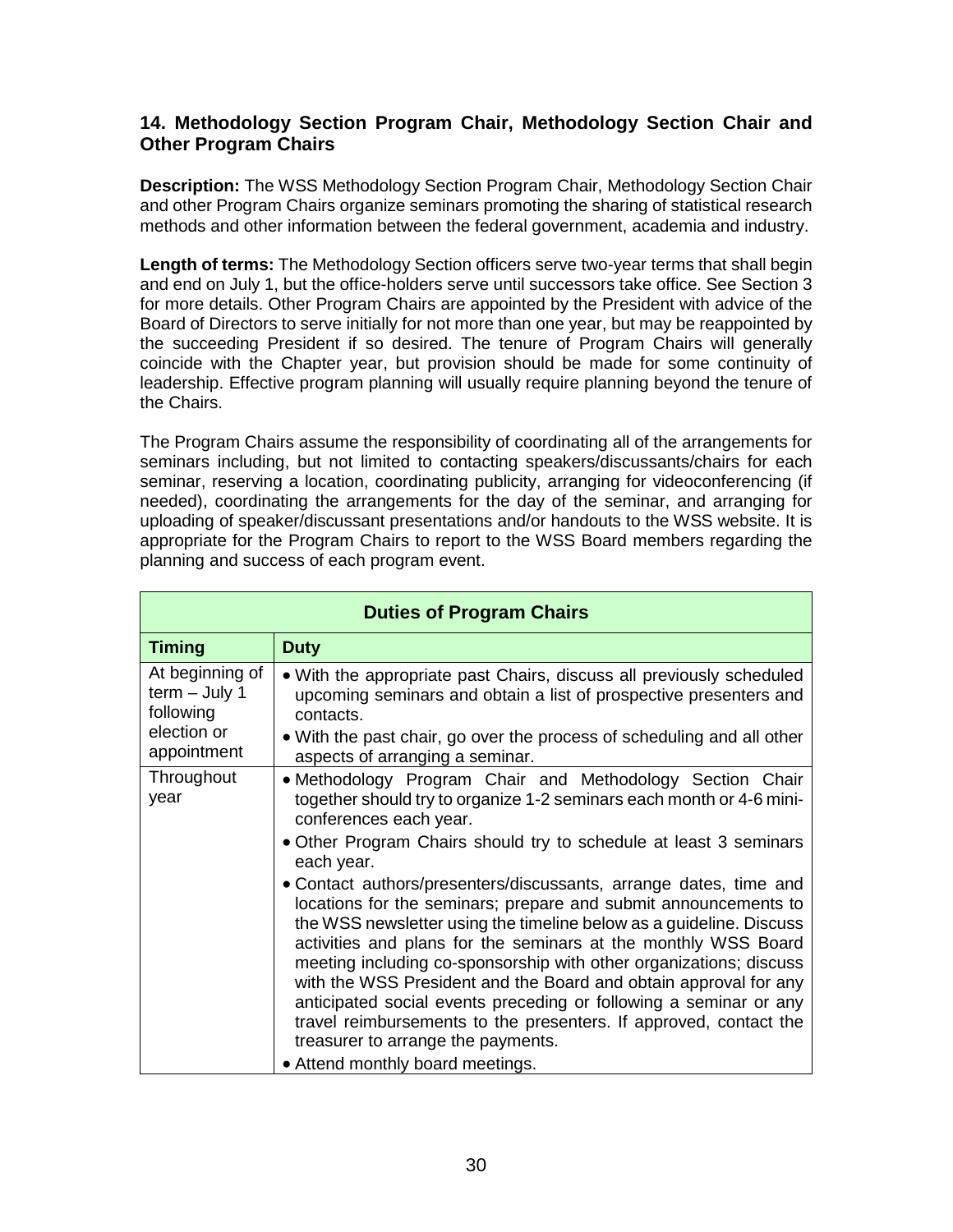# **Some Guidelines for Planning Seminars**

In planning seminars, Program Chairs should keep in mind that the purpose of seminars is to promote sharing of statistical research methods and interaction between federal government, academia, and industry. Seminars with one speaker and a discussant are usually scheduled for 90 minutes, typically from 12:30 pm to 2:00pm, but the time may occasionally vary based on speaker and room availability. Mini-conferences involve multiple speakers and are usually structured to be a half-day event.

## **Program ideas**

The following are some of the program ideas that have been used:

- A survey presentation by a single speaker or panel on a topic of broad interest.
- A mini-conference on a specific topic with 4 or 5 invited speakers.
- A technical presentation on a topic of interest to some portion of WSS members.
- A talk by an industrial or government statistician about his or her role as a statistician and about current statistics problems in that specialty.
- A videotape followed by a panel and/or audience discussion.
- A visit by an ASA officer or executive; this usually includes a formal presentation followed by a discussion period.
- An open discussion on a specialized topic, possibly with a short introduction by an expert on that topic.
- A statistical software demonstration or workshop.
- Tutorial: expository talk on topic of general interest; no discussant.
- Topical Series: A series can be set up with 2 or more seminars on a common topic.

All of the above can be done by a single Program (or Co-Program) Chairs or can be joint meetings with other professional societies (e.g., DC-AAPOR, AAAS) or with other WSS Program Chairs.

## **Speaker resources** (variety is good!)

- Local government agencies, schools, businesses
- Members of advisory committees or national statistics panels
- Employees of survey firms with government contracts
- Presenters from the previous JSM, AAPOR, or other national conferences (allows a more complete presentation)
- Out-of-town visitors, e.g., visiting ASA/NSF fellows, visiting professors (people will often come into D.C. a day early to give a WSS talk)
- Volunteer speakers from listservs such as AAPOR, SRMS or other Listservs

#### **Locations**

The usual location for seminars is the Conference Center at the Bureau of Labor Statistics (BLS). However, other locations are possible. Contact information, facility information and directions for BLS and some other possible locations are in Appendix 1 of this Section that is called "Location Details". If a topic or speaker may be somewhat controversial, the statisticians at BLS have requested that the talk be held elsewhere. Also, for specialized topics, the Program Chair planning the seminar may decide that an alternate location may be appropriate.

#### **WebEX**

To the extent possible, Methodology Seminars use WebEX to allow those who are unable to attend in person to attend on-line. A WebEX event address will be provided in each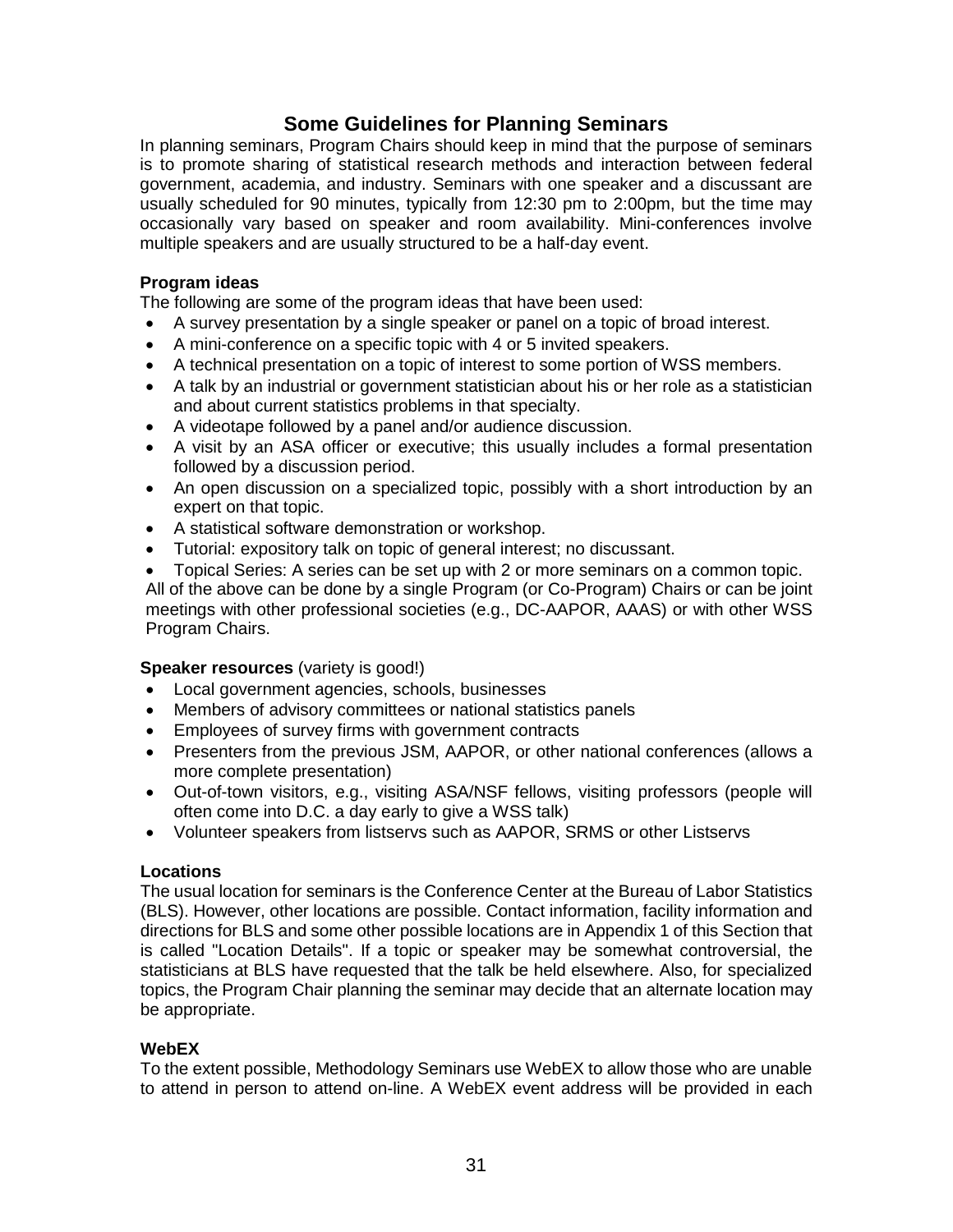announcement along with the audio call-in number and access code such as the example listed below.

# **Audio:**

Call-in toll-free number (Verizon): 1-866-747-9048 (US) Call-in number (Verizon): 1-517-233-2139 (US) Attendee access code: 938 454 2

# **A Suggested Timeline for Planning of Seminars**

## **Three or more months ahead of time**

- *Invite speakers.* Often, two months has turned out to be inadequate. With three or more months, there is time to reserve a room, line up a discussant, obtain an abstract for the newsletter announcement, request technical support for a videoconference, if desired, etc.
- *Invite appropriate discussant(s).* One source for discussants is to ask the speaker(s) for suggestions. While most seminars have a discussant, there are times when seminars will not have discussants.
- *Determine a date for the seminar.* Ask speaker(s)/discussant(s) for several possible dates. Once you have possible dates, check these dates against the WSS Google calendar to avoid conflicts (see Section 4 for how to use the WSS Google calendar). Please do not schedule seminars at the same time that there is a WSS Board Meeting or other important WSS event (e.g., Hansen lecture, a short course).
- *Reserve a room.* For seminars to be held at BLS, contact the BLS Coordinator at WSS Coordinators@bls.gov (or contact Dan Gillman at (202) 691-7523) with a request to reserve a room in the BLS Conference Center. See Appendix 1 of this Section for details on information to include in your email and for room sizes at BLS. For how to reserve rooms at other locations, also see Appendix 1 of this Section.
- *Add seminar to WSS Event Calendar.* See Section 4 of this Handbook for details.
- *Plan social event (if desired).* Occasionally, a social event before or after a seminar is held. If you want to have a social event (such as a reception with food), you need to reserve space for this reception at this time. If funding is needed, a request should be made to the WSS Board.
- *Travel reimbursements.* If travel reimbursements to the presenters are necessary, these reimbursements must get approval of the WSS Board in advance.
- *Invite appropriate chair.* At this time, you should also line up the Chair for the session. The chair can be the organizer or someone else. It has been suggested by some WSS Board members that younger members of WSS be used as chairs (in order to get them more involved in WSS). Others have suggested choosing someone as chair that is interested in the topic and thus broadens the expertise represented in the session or to choose individuals who are frequent seminar attendees as recognition of their interest in WSS seminars. Choosing someone else allows the organizer to be free to handle problems that occur just before or during the seminar. Some speakers like to arrange their own chair. However, it is the responsibility of the organizer to make sure the speakers' choices are appropriate.
- *Co-sponsorship.* Co-sponsors should also be determined at this time. If a cosponsor is new to co-sponsorship with WSS, then WSS Board approval should be sought.
- **Two months ahead of time**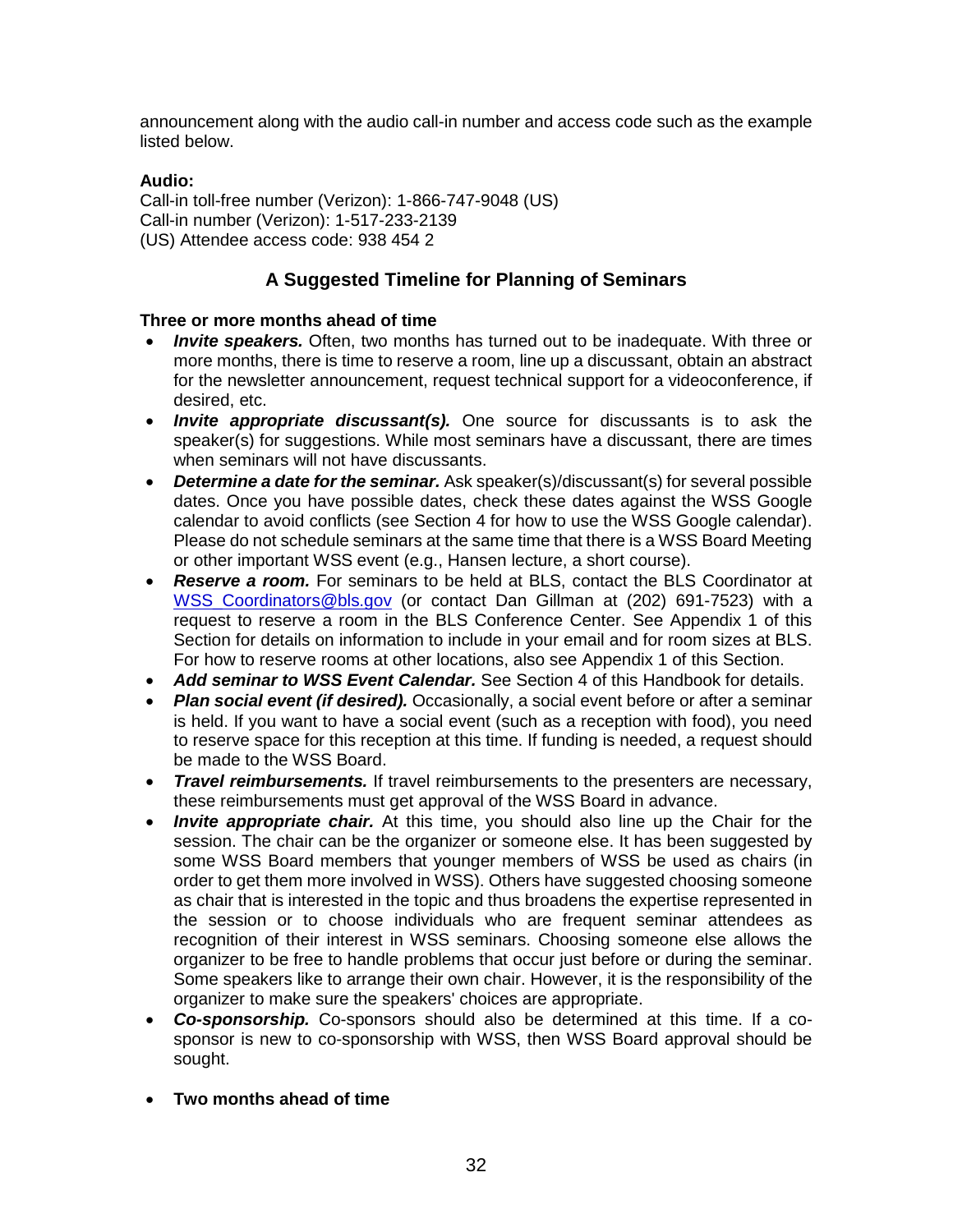- *Abstracts.* Obtain abstracts from the speakers to be included in the event announcement.
- *Newsletter announcement.* Prepare and send an announcement for the seminar to the Newsletter Editor at [wss.editor@gmail.com](mailto:wss.editor@gmail.com) and to the BLS coordinators at WSS Coordinators@bls.gov. Please submit information as a Word document or as plain text. The deadline for receipt is the  $15<sup>th</sup>$  of the month for publication during the last week of that month. The announcement should use the format of other announcements of WSS seminars published in the newsletter and should include at the minimum:
	- o Title of seminar
	- o Name and affiliation of speaker(s)
	- o Name and affiliation of discussant(s) (if applicable)
	- o Name and affiliation of chair
	- o Name and affiliation or organizer(s)
	- o Date & Time
	- o Location
	- o Any security preparations and directions to seminar location. See Appendix 1 of this Section for details for each site.
	- o Sponsor(s)
	- o Abstract
	- o Contact person (may be the organizer or speaker) and email.

Note: If for some reason, the announcement does not appear in the newsletter, then email the announcement to the Electronic Mail Coordinator (presently, Vince Massimini at sym@mitre.org) to distribute directly to the WSS email list.

• *Promote event.* At this point you should also determine other places where you want to send the seminar announcement. Three lists that reach many non-WSS members in the DC area (and elsewhere) that might be very interested in WSS seminars are: SRMSnet, DC-AAPOR list serve, and national AAPOR list serve. If you are not a member of these lists, contact other Board members, of which many are members of these lists. But, program chairs should feel free to send to other appropriate lists/organizations. However, anyone may join SRMSnet (Survey Research Methods section of ASA list serve). See [http://www.amstat.org/sections/srms/srms\\_net.html](http://www.amstat.org/sections/srms/srms_net.html) for details of joining and sending

emails to this list. For DC-AAPOR (The Washington-Baltimore Chapter of the American Association for Public Opinion Research) you can forward the announcement to its President (see [http://www.dc-aapor.org\)](http://www.dc-aapor.org/), who will then email it to all DC-AAPOR members about three weeks in advance.

#### **Three weeks ahead of time:**

- *Audio-visual equipment.* Arrange for audio-visual and other special equipment, if there have been changes in what is needed or this was not done previously. While Internet access is possible at BLS, there have been many problems using it during seminars. So, use of the Internet for seminars at BLS is strongly discouraged.
- *Reminder to presenters.* Arrange for the discussants to get slides and other material from the speakers with sufficient lead time, as agreed upon between organizer, speakers and discussants.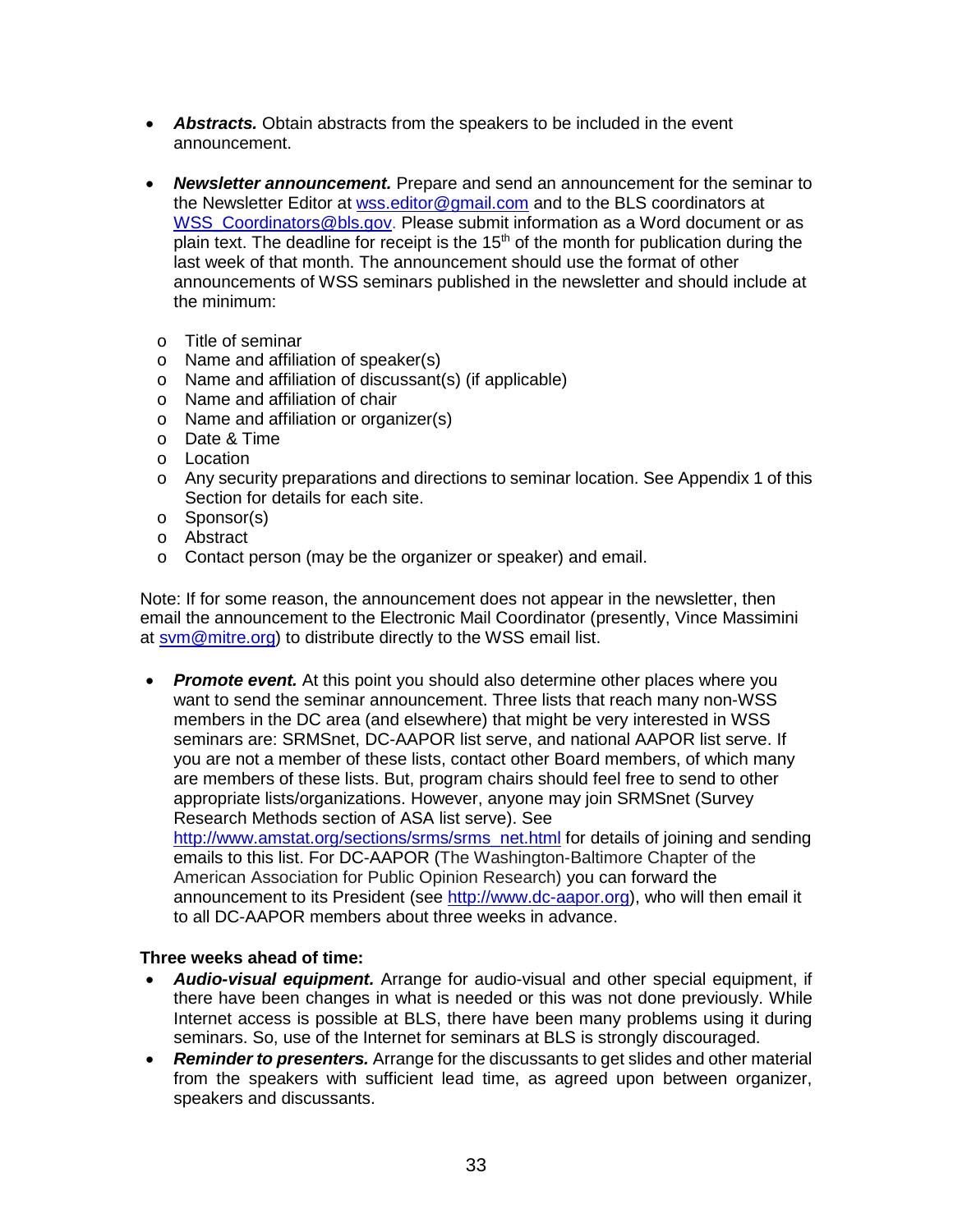- *Acceptable slide formats.* Remind the speakers and discussants to keep the font size large on slides and as to what formats are not acceptable for seminars held at BLS (see Appendix 1 for details).
- *Biographical information.* Obtain brief biographical information from the speaker(s) and the discussant for the chair to use when introducing them.

# **A week before the seminar:**

- *Final reminders.* Send a reminder to the presenters (speakers and discussants) and the chair that a copy of their slides and handouts should be sent to you by a deadline that you set. Also, remind presenters of acceptable formats if seminar is being held at BLS. Also, review equipment needs and make sure the on-site coordinator is aware of these needs.
- *Security list.* Make sure all presenters and the chair are on the list of attendees.

## **Two days before the seminar:**

- *Get final presentation slides from speakers.*
- *Send Slides to BLS Coordinator.* For seminars that are being held at BLS, send a copy of the slides and handouts at least two days in advance to WSS Coordinators@bls.gov unless you have made other arrangements with the BLS Coordinator.
- *If necessary, prepare flash drive.* If the seminar is at BLS, make sure to follow the instructions for preparing flash drives that are in Appendix 1 of this Section.

## **The Day of the Seminar**

Some or all of this may be done by the chair of the seminar instead of the seminar organizer

- *Arrival time.* Speakers, Discussants, Chair and Organizer should arrive about **30 minutes** before the start of the seminar to check the room set up, equipment, etc.
- **WSS Mugs.** Obtain mugs for speaker and discussant. These will usually be given to you before the seminar by a statistician at BLS. If the seminar is being held other than at BLS, it is your responsibility to obtain the mugs ahead of time from the BLS statisticians. Email them a[t WSS\\_Coordinators@bls.gov](mailto:WSS_Coordinators@bls.gov) (or call in order: Dan Gillman (202-691-7523), John Dixon (202-691-7516) and Pam Douglas (202-691-7375).
- *Bring Attendance Sheets.* Bring blank WSS attendance forms (available at [http://washstat.org/board/attend\\_rev5.doc](http://washstat.org/board/attend_rev5.doc) or [http://washstat.org/board/attend\\_rev5.pdf,](http://washstat.org/board/attend_rev5.pdf) a clipboard, a pen, and WSS brochures (available by clicking on "WSS Brochure" link on [http://washstat.org/document\\_library.html\)](http://washstat.org/document_library.html) to the seminar. Sometimes these will be provided by the statisticians at BLS, but you should bring these in case a BLS statistician cannot provide these.
- Water, etc. Ask the speakers if they need something to drink, such as water or soda. The cafeteria is on the first floor near the entrance to BLS; it's open 7 a.m. - 2 p.m. Some organizers bring enough small bottles of water automatically.
- *Announcements.* Ask the chair to provide information on WSS membership and to offer WSS brochures and give a plug for WSS membership either before the speakers and/or before the discussants. Announcements about upcoming events of interest and thanking the organizers are optional.
- *Introduce the speakers.*
- *Pass around the attendance form.*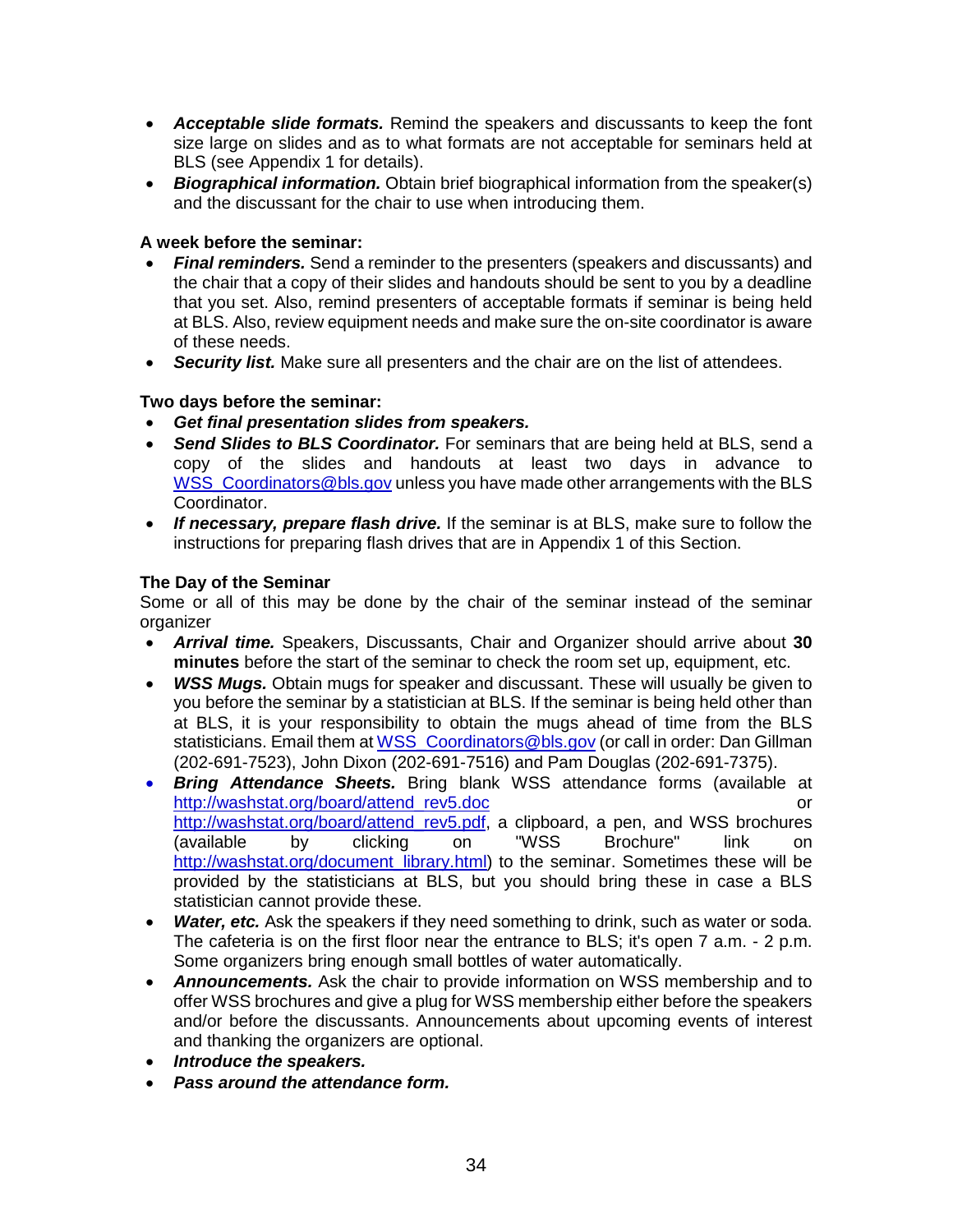- *Attendance Count.* Count the number of attendees both on-site and remotely. This is important since many people do not sign the attendance sheets. The count should be kept by the program chair(s) for use in end-of-year report.
- *Timing.* Watch the time. In the basic speaker-discussant format, allow about 45 60 minutes for the speakers, and 10 - 20 minutes for the discussants. Be sure to leave time for floor discussion/questions. The chair will moderate here.
- **Thank yous.** Thank the presenters and present them with the WSS mugs.

#### **After the seminar**

- *Attendance Sheets.* Send the attendance sheets to John Dixon at [Dixon.John@bls.gov](mailto:Dixon.John@bls.gov) (email) or (202) 691-7426 (Fax) so that he can contact non-WSS members with information about how to join WSS.
- *Slides to websites.* Where appropriate, after checking with the speaker(s), send the presentation slides and other appropriate materials to the WSS webmaster for posting on the WSS website. The slides may be posted on other websites. Please ask the other websites to clearly state that the slides are from a WSS seminar.
- *Presentations to websites.* If the seminar has been recorded on a DVD or otherwise and you want a copy loaded on the WSS website, send a copy of the DVD (or other appropriate medium) to the WSS webmaster.

## **Cancelling a seminar**

If a seminar is cancelled in advance, immediately contact the organization hosting the seminar. At BLS, send an email to [WSS\\_Coordinators@bls.gov.](mailto:WSS_Coordinators@bls.gov) Also, ask the electronic mail coordinator (Vince Massimini at [svm@mitre.org\)](mailto:svm@mitre.org) to send out an announcement if there has been previous publicity of the seminar.

If a seminar is cancelled at the last minute, immediately contact by phone and email the organization hosting the seminar. At BLS, the emergency contact is anyone on the Videoconferencing list on the Coordinator side. Also, ask the electronic mail coordinator (Vince Massimini at [svm@mitre.org\)](mailto:svm@mitre.org) to send out an announcement.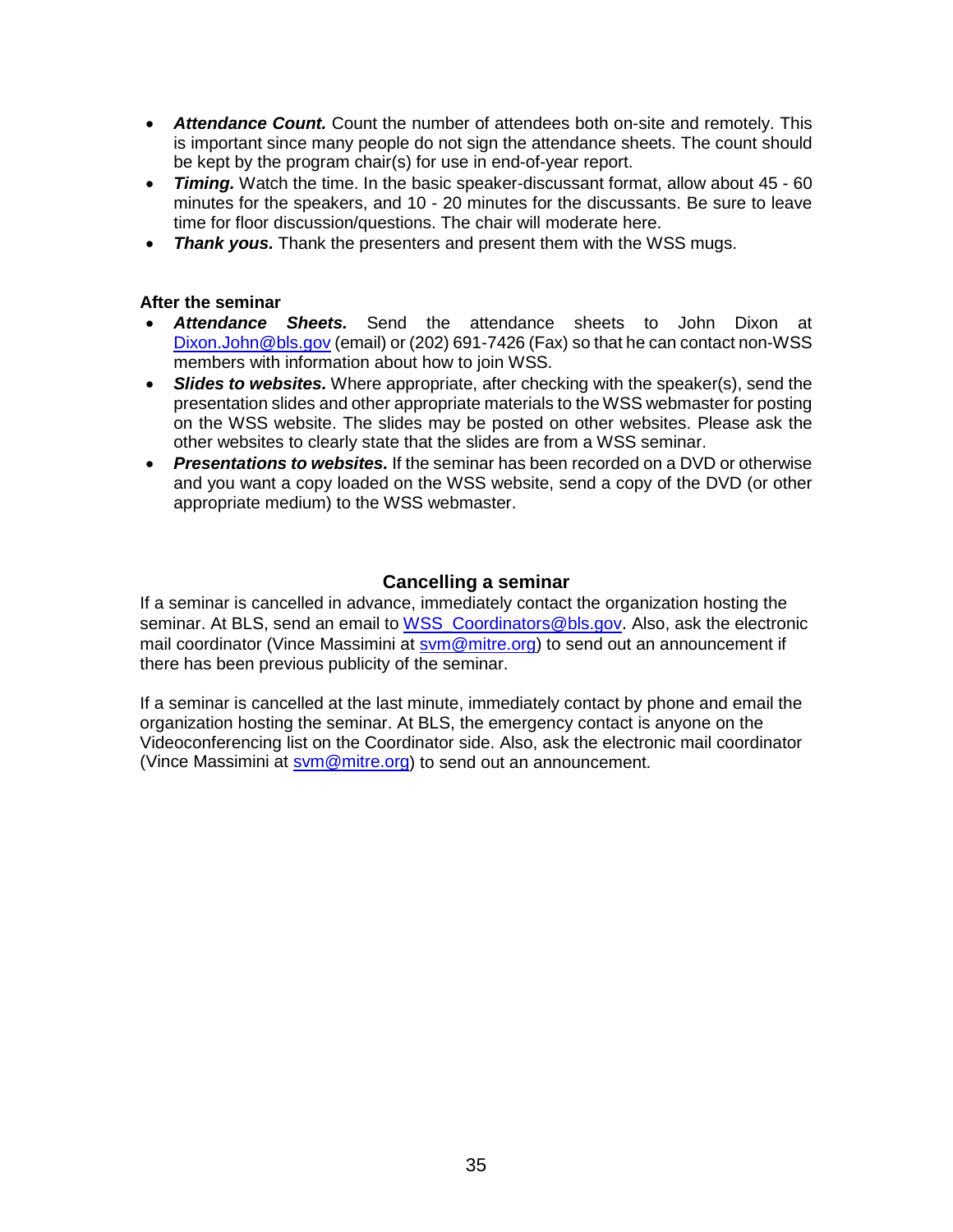## **Appendix 1 to Methodology Section Program Chairs and Other Program Chairs Section--Location Details**

#### *Bureau of Labor Statistics (BLS)*

*Contact Details and Room Reservations*

To reserve a room or contact the BLS statisticians about anything related to seminars, please use [WSS\\_Coordinators@bls.gov.](mailto:WSS_Coordinators@bls.gov)This email will send a message to several people at BLS and one of them will respond to you promptly. Make sure to give an estimated onsite audience size, whether you will need a BLS laptop, whether you will need a laptop projection system and whether or not videoconferencing or other special arrangements will be necessary. The following is a list of room sizes at BLS Conference Center: 70 each—Rooms 1, 2, and 3; 40 each—Rooms 7, 8, and 9; 20 each—Rooms 4, 6 and 10. In addition, Room 5 has a capacity of 12. Rooms 6 and 10 are permanently wired for videoconferencing. Rooms 4 and 5 have no videoconferencing capabilities. The other rooms can be set up for videoconferencing, if needed. In addition, the following room combinations are possible:  $1 \& 2$ ;  $2 \& 3$ ;  $1, 2 \& 3$ ;  $7 \& 8$ ;  $9 \& 10$ . However, please try to avoid combining rooms at BLS whenever possible. If email is not possible, contact Dan Gillman at (202) 691-7523 with a request to reserve a room.

#### *What to Include in the Announcement*

To be placed on the seminar attendance list at the Bureau of Labor Statistics you need to e-mail your name, affiliation, and seminar name to [wss\\_seminar@bls.gov](mailto:wss_seminar@bls.gov) (underscore after 'wss') by noon at least 2 days in advance of the seminar or call 202-691-7524 and leave a message. Bring a photo ID to the seminar. BLS is located at 2 Massachusetts Avenue, NE. Use the Red Line to Union Station.

#### *Facility Capabilities/Restrictions*

#### *Videoconferencing*

BLS can easily handle videoconferencing. If you want videoconferencing, please indicate that when making a room reservation with the BLS statisticians. If you need to reach the BLS videoconferencing people directly, you can send an email to VTC Support@BLS.Gov. In case of an emergency or equipment failure the day of a seminar, contact Antone Davis at (202) 691-5948 (Office) or (202) 369.5620 (Cell).

#### *Internet Access*

While Internet access is possible at BLS, there have been many problems using it during seminars. So, use of the Internet for seminars at BLS is strongly discouraged.

#### *Preparation of Slide Presentations for use at BLS*

The easiest and preferred way to handle bringing slide presentations into BLS Conference Center is via a flash drive. But there are some restrictions on their use at BLS. BLS uses special software to encrypt the data on all computers, and this software is also set to prevent the ability to download an executable from an external source such as a flash drive. Therefore, any flash drive that contains files with extensions including executables (.exe, .com, .dll), script files (.vbs, .scr, .js, etc.), and some other files (.mpg, .mp3, .mov, etc.) will be rendered inaccessible on a BLS computer. The directory structure or other considerations on the flash drive makes no difference.

The best solution is to bring a flash drive that contains the presentation file only. Any other configuration is courting disaster. If you bring a flash drive with forbidden files,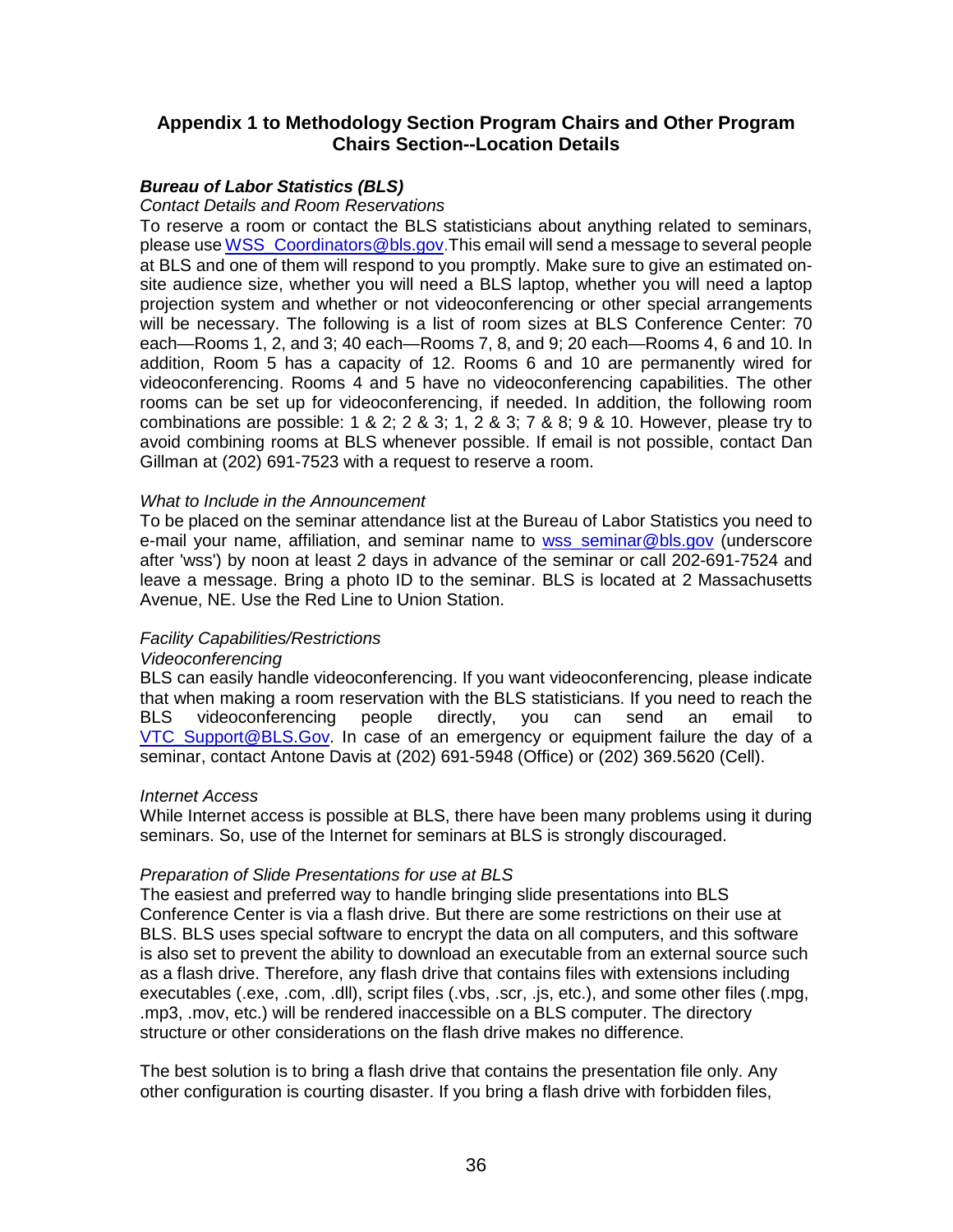correcting the problem is possible but very time consuming, and you may have to lose some files on the drive to make it work. As a safeguard and as a courtesy to people in agencies participating by video conference, you should send your presentation file to [WSS\\_Coordinators@BLS.Gov](mailto:WSS_Coordinators@BLS.Gov) prior to the presentation. However, this cannot be relied upon as the primary means to bring presentation files to BLS, as this method is an imposition and will unreasonably burden BLS staff.

#### *Mathematica Policy Research*

#### *Contact Details and Room Reservations*

To arrange a seminar, contact Nick Beyler at [nbeyler@mathematica-mpr.com](mailto:nbeyler@mathematica-mpr.com) or by phone at (202) 250-3539. Mathematica will host seminars in the main conference room which can seat up to 100 people.

#### *What to Include in the Announcement*

To be placed on the attendance list for webinar and phone viewing, please RSVP to Bruno Vizcarra at [bvizcarra@mathematica-mpr.com](mailto:bvizcarra@mathematica-mpr.com) or (202) 484-4231 at least 1 day in advance of the seminar (in-person attendees do not need to RSVP). Provide your name, affiliation, contact information (email is preferred) and the seminar date. Once on the list, you will be provided with information about webinar and phone viewing. For those attending in person, Mathematica is located at 1100 1st Street, NE, 12th Floor, Washington, DC 20002. If traveling by Metro, take Red Line to either the New York Ave Station or Union Station. From the New York Ave Station, follow signs to exit at M Street and walk 1 block west on M street and 2 blocks south on 1st Street (the building will be on your right). From Union Station, walk north along 1st Street for about 4-5 blocks until you reach L Street (the building will be on your left after crossing L street). If traveling by car, pay parking is available in the building parking garage, located 1 block east of North Capitol on L Street NE. Once in the building, take the elevators to the 12th floor and inform the secretary that you are attending the WSS seminar. Please call Mathematica's main office number ((202) 484-9220) if you have trouble finding the building.

#### *Facility Capabilities*

The conference room has state-of-the-art webinar and audio capabilities. Easy restroom access and refreshments (coffee, water, tea, etc.) will be available to attendees.

Presenters can use their own laptops or Mathematica laptops for their presentation. In the past, presenters have emailed their presentation slides to Mathematica staff in advance or have brought a flash drive with their presentation slides the day of the seminar. If there are any special needs (e.g., more advanced graphical displays, access to internet during the presentation, etc.) Mathematica can accommodate those needs. Also, seminars at Mathematica have been recorded in the past (using webinar technology) with much success, so that option will also be available to presenters.

#### *The Urban Institute*

#### *Contact Details and Room Reservations*

Contact either Rob Santos [\(rsantos@urban.org,](mailto:rsantos@urban.org) (202) 216-5904 (office), (5120 619-5667 (cell)) or Tim Triplett [\(ttriplett@urban.org,](mailto:ttriplett@urban.org) (202) 261-5579 (office), (240) 487-8588 (cell)). Their conference room can easily hold 50 people and can squeeze in 100 people.

#### *What to Include in the Announcement*

The Urban Institute is located at 2100 M Street, NW, Washington, DC 20037. The entrance is on 21<sup>st</sup> Street, between L and M Streets, directly across the street from Port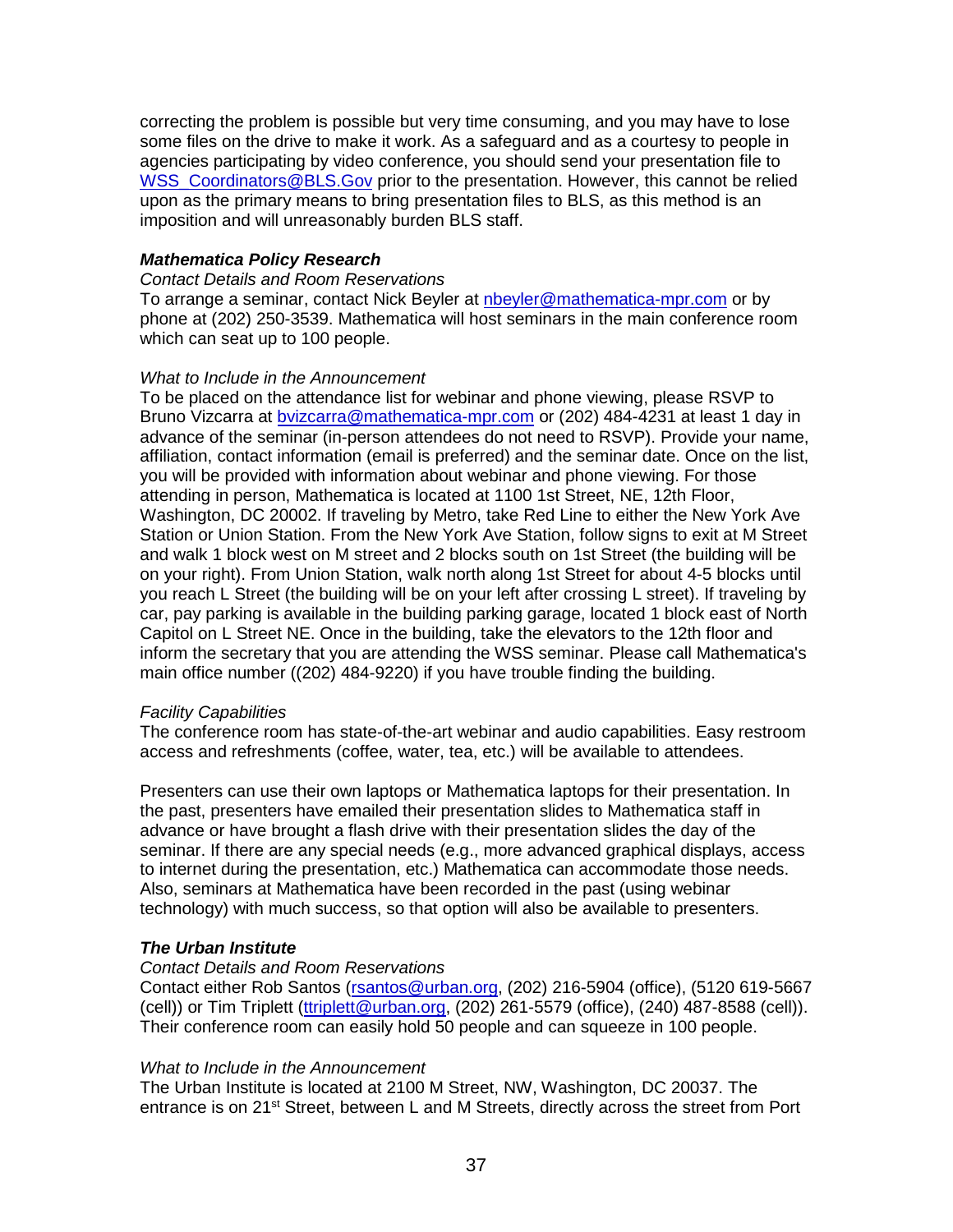of Piraeus Café. If traveling by Metro, take the Red line to Dupont Circle or the Blue/Orange lines to Foggy Bottom. From Dupont Circle (Red line), travel south on New Hampshire and turn left onto 21<sup>st</sup> Street, crossing M Street; building entrance is on the west side of 21<sup>st</sup> Street. From Foggy Bottom (Blue/Orange), travel north on New Hampshire until M Street, then round the corner onto 21<sup>st</sup> Street by turning right at M Street. Pay parking is available in the building parking garage or across the street on  $21<sup>st</sup>$ Street between L and M Streets. The conference room is located on the 5<sup>th</sup> floor which also serves as the main entrance to The Urban Institute. Enter the  $5<sup>th</sup>$  floor reception area and the receptionist will direct you to the seminar room.

#### *Facility Capabilities/Restrictions*

Video conferencing and webinars are not available. Please bring a PowerPoint or pdf presentation on a flash drive.

#### *Pew Research Center*

#### *Contact Details and Room Reservations*

Contact Scott Keeter at [skeeter@pewresearch.org](mailto:skeeter@pewresearch.org) or (202) 419-4362. Their conference room can seat up to 100 people in regular seating mode and can seat up to about 30 people around a large square conference table, with additional seats along the sides of the room. One restriction is that WSS should plan on holding no more than two seminars here per year. Topics of interest to Pew are more likely to get approval from Pew to be held there.

WSS is to take care of individual reservations for any event held at Pew. The list of RSVPs is to be sent to Scott Keeter by at least two working days before the seminar.

#### *What to Include in the Announcement*

To be placed on the seminar attendance list, please RSVP to [WSS CONTACT PERSON] by noon at least two days in advance of the seminar. Provide your name, affiliation, contact information (email is preferred) and seminar date. The Pew Research Center is located at 1615 L St., NW, Suite 700. If traveling by Metro, you can use the Orange, Blue or Red Lines. Take the Orange or Blue line to Farragut West and exit at the 17<sup>th</sup> St. end of the platform. Walk down  $17<sup>th</sup>$  Street, cross K Street and continue to L Street. Cross and turn right. 1615 L Street is halfway down the block on the left. On the Red Line, use the Farragut North station and exit on the L Street side. If traveling by car, pay parking is available in the building parking garage, which is located on L Street (and there are other garages nearby). Check in with the security desk in the lobby and take the elevator to the  $7<sup>th</sup>$  floor where you will be directed to the main conference room. The Pew Research Center's main telephone number is (202) 419-4300.

#### *Facility Capabilities/Restrictions*

Video conferencing and webinars are not available

The room has a computer and projector; PowerPoint is installed on the computer. A presenter can bring their own computer or can use the one in the room.

#### *Kaiser Family Foundation*

This site has not been used recently. However, they have a big room as part of the Barbara Jordan Conference Center. Details on how to plan an event at the Kaiser Family Foundation are at [http://www.kff.org/about/bjcc/index.cfm.](http://www.kff.org/about/bjcc/index.cfm) A direct contact is Joy McCoy at (202) 347-5270 or [conferences@kff.org.](mailto:conferences@kff.org)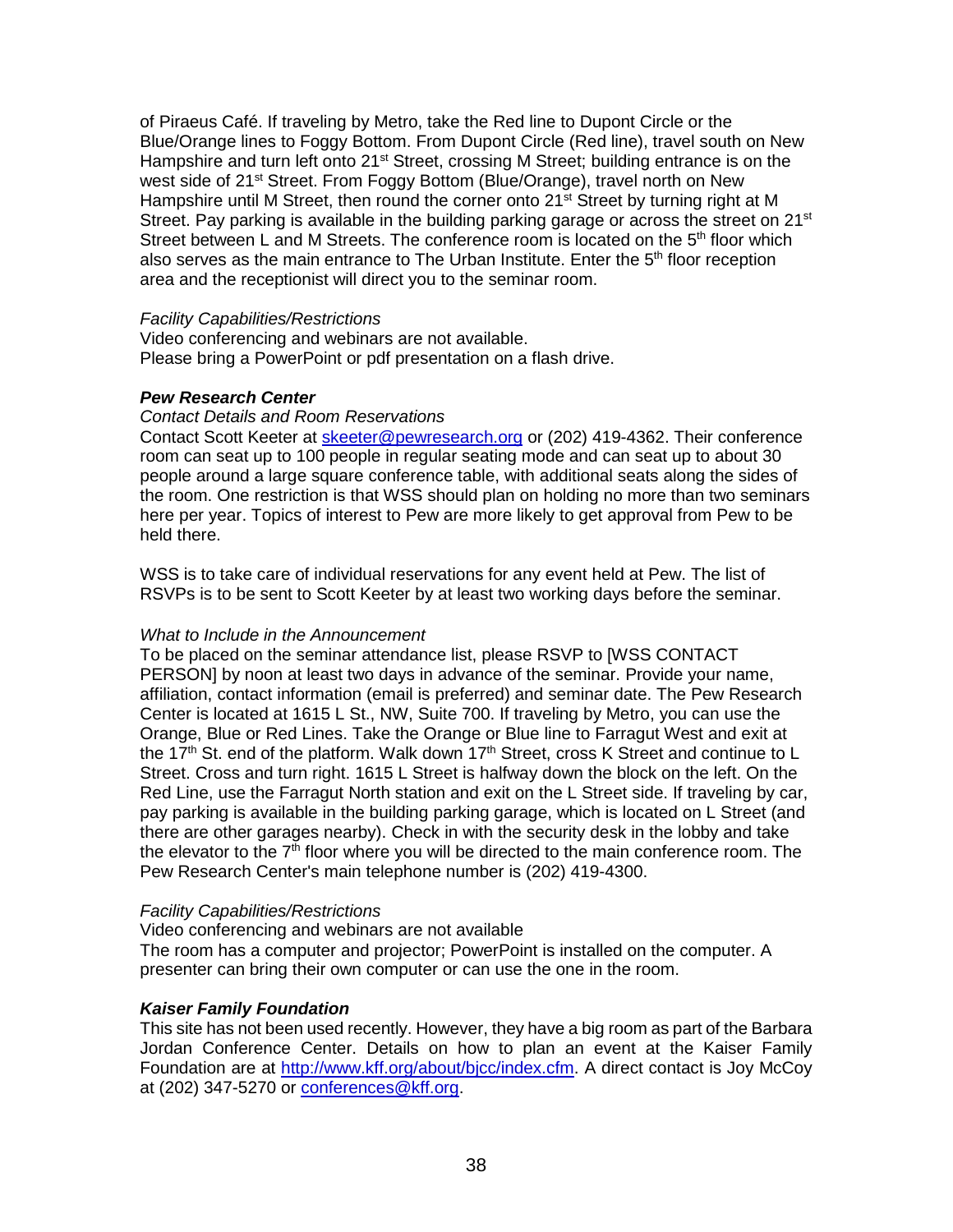## **Appendix 2 to Methodology Section Program Chairs and Other Program Chairs Section**

#### **Videoconference Coordination**

#### **Site Coordinator(s) Technical Representative(s)**

**AHRQ** Fran Chevarley **Fran** Chevarley **Fran** Property France State Summan Allen State State State State State State State State State State State State State State State State State State State State State State State Sta (301) 427-1473 (301) 427-1346<br>
Fran.Chevarley@ahrq.hhs.gov james.nieberdin

> Lap-Ming Wun (301) 427-1670 [Lap-Ming.wun@ahrq.hhs.gov](mailto:Lap-Ming.wun@ahrq.hhs.gov)

D.E.B. Potter (301) 427-1564 [D.E.B.Potter@ahrq.hhs.gov](mailto:D.E.B.Potter@ahrq.hhs.gov)

**BLS** Dan Gillman **BLS** Antone Davis

(202) 691-7516 [dixon\\_j@bls.gov](mailto:dixon_j@bls.gov)

Pam Douglas (202) 691-7375 [Douglas.Pamela@bls.gov](mailto:Douglas.Pamela@bls.gov)

Stella Godbolt (202) 691-6782 [Godbolt.Stella@bls.gov](mailto:Godbolt.Stella@bls.gov)

**ERS (Economic** Charlie Hallahan Robert Donegan<br> **Research** (202) 694-5051 (202) 694-5063 **Research** (202) 694-5051 (202) 694-5063 **Service-USDA)** [HALLAHAN@ers.usda.gov](mailto:HALLAHAN@ers.usda.gov) [bdonegan@ers.usda.gov](mailto:bdonegan@ers.usda.gov)

**JPSM—Site at** James M. Lepkowski Michael J. Panchula **U. of Michigan** (734) 936-0021 (734) 763-3713<br><u>jimlep@umich.edu</u> example and parachula@umich

[james.nieberding@ahrq.hhs.gov](mailto:james.nieberding@ahrq.hhs.gov)

(202) 691-7523 (202) 691-5948 (Office Phone)  $(202)$  369.5620 (Cell Phone) Preferred Email: [VTC\\_Support@BLS.Gov](mailto:VTC_Support@BLS.Gov) Personal email: [davis.antone@bls.gov](mailto:davis.antone@bls.gov) John Dixon **Main Contact**

[Panchula@umich.edu](mailto:Panchula@umich.edu)

Frank Kaelin (734) 764-6784 [fjk@isr.umich.edu](mailto:fjk@isr.umich.edu)

Note: IT Manager is Steve Munn, (734) 764-8007, [smunn@isr.umich.edu](mailto:smunn@isr.umich.edu) (don't send slides)

**JPSM—Site at** Richard Valliant **Duane Gilbert** Duane Gilbert **U. of Maryland** (301) 314-7911 (301) 314-5902<br>
<u>rvalliant@survey.umd.edu</u> dgilbert@survey.umd.edu [rvalliant@survey.umd.edu](mailto:rvalliant@survey.umd.edu)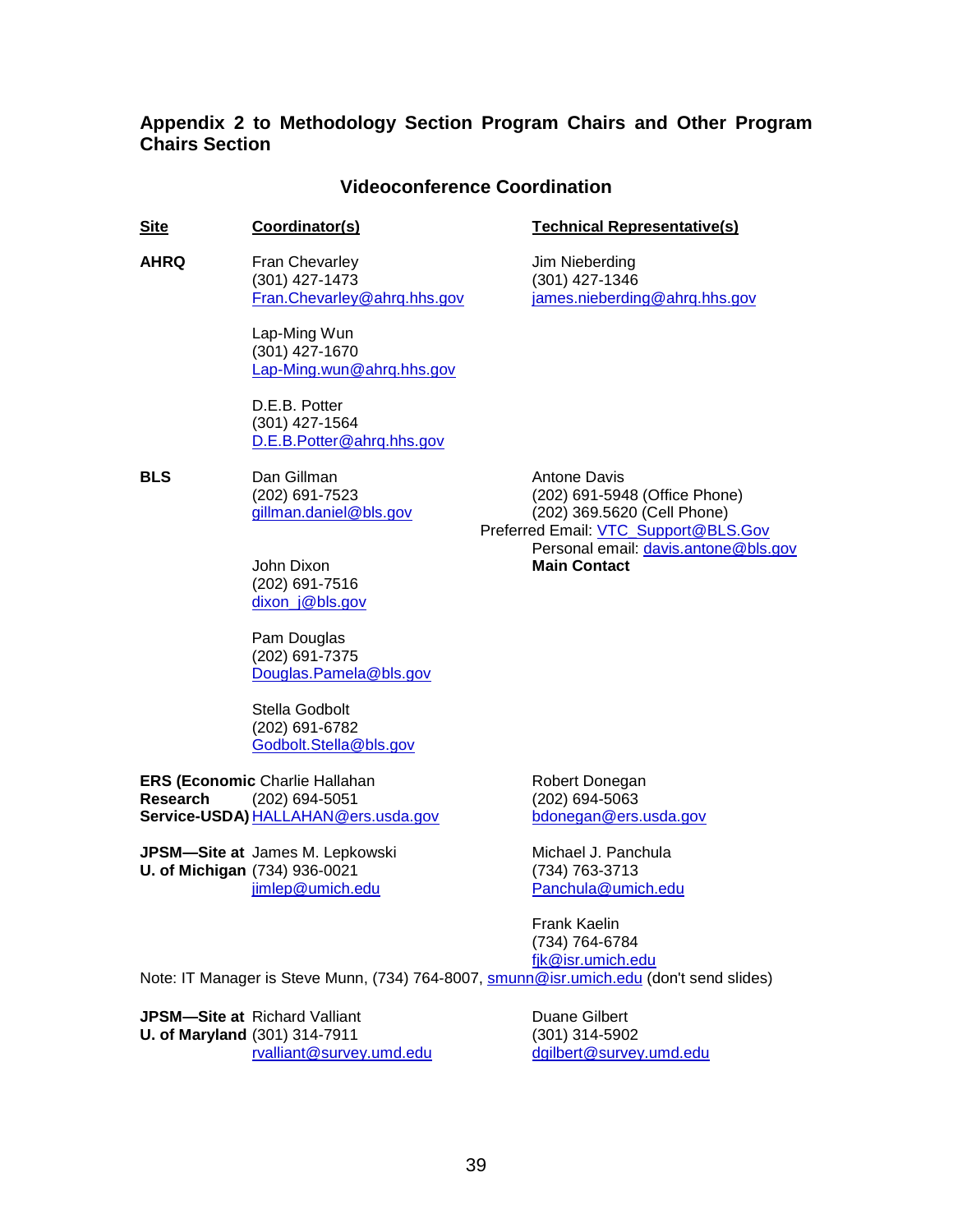**Mathematica** Donsig Jang (Main person) Chris Bellamy (202) 484-4246 (609) 275-2313<br>
diang@mathematica-mpr.com CBellamy@mat

> John Hall (Backup) (609) 275-2357 [jhall@mathematica-mpr.com](mailto:jhall@mathematica-mpr.com)

[CBellamy@mathematica-mpr.com](mailto:CBellamy@mathematica-mpr.com) Backup email: [NJCaNS@mathematica-mpr.com](mailto:NJCaNS@mathematica-mpr.com)

**NCHS** Joe Fred Gonzalez **Corey King (main person)**<br>(301) 458-4239 Cand: (301) 458-4810 [JGonzalez@cdc.gov](mailto:JGonzalez@cdc.gov) ytd1@cdc.gov

[IShimizu@cdc.gov](mailto:IShimizu@cdc.gov)

Land:(301) 458-4810

Iris Shimizu May Fields (back-up)<br>(301) 458-4497 Land: (301) 458-4211 Land: (301) 458-4211<br>MKF0@cdc.gov

Note: Their envision (their videoconference system) mailbox address is **envhyat@cdc.gov** 

**NSF** Adrian McQueen **Same as Coordinator** Same as Coordinator (703) 292-7807 [amcqueen@nsf.gov](mailto:amcqueen@nsf.gov)

**Westat** Annie Lo (Main person) Fran Winter<br>(301) 738-8374 (301) 294-4419  $(301)$  738-8374<br>annielo@westat.com

> Dave Ferraro (Backup) (301) 251-4261 [davidferraro@westat.com](mailto:davidferraro@westat.com)

[franwinter@westat.com](mailto:franwinter@westat.com)

See [http://washstat.org/board/videoconference\\_contacts.pdf](http://washstat.org/board/videoconference_contacts.pdf) for the most current copy of this list.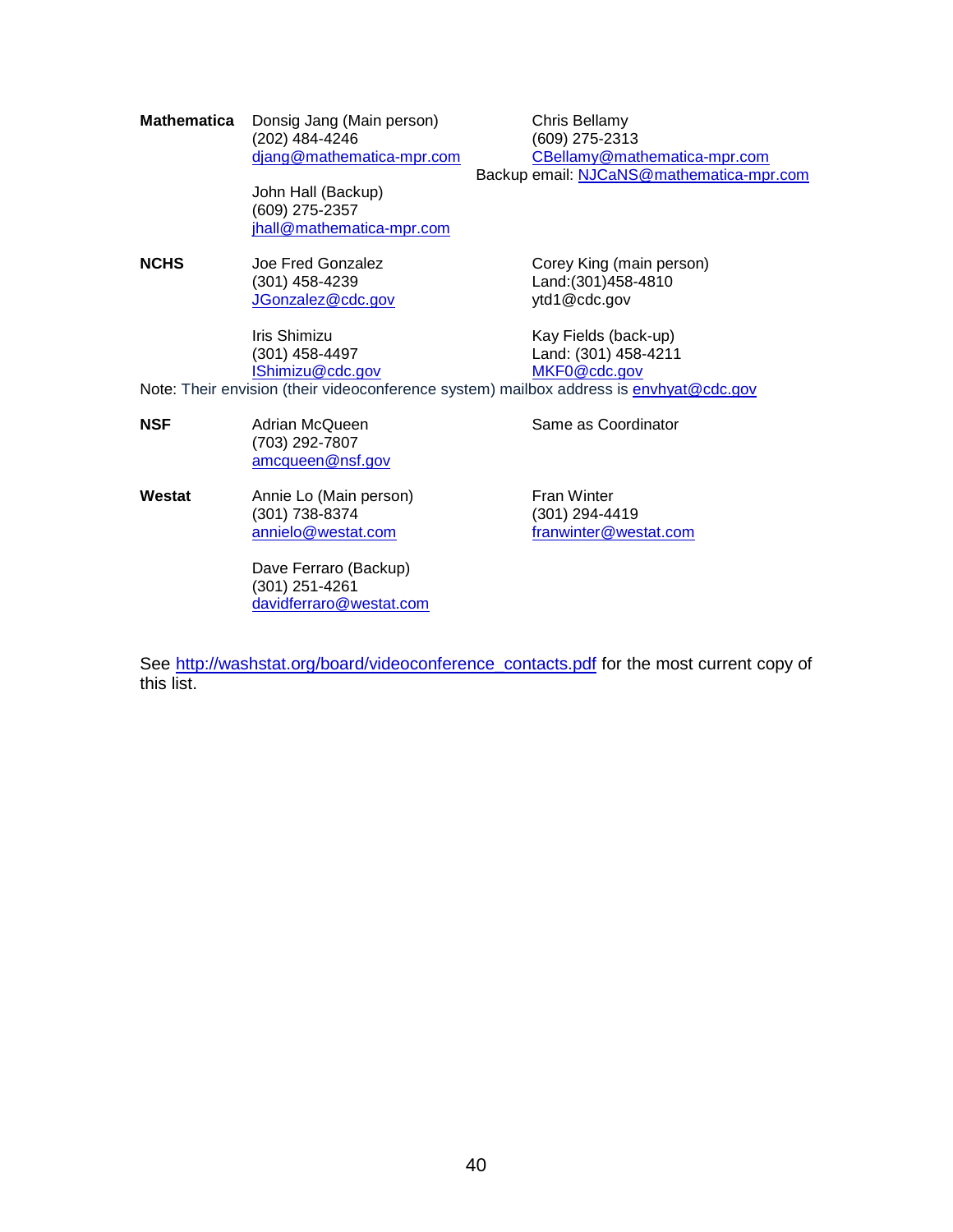# **15. WSS Historian**

**Description:** The WSS Historian is responsible for maintaining and updating the Society's historical files including, but not restricted to, copies of the programs from the Morris Hansen lecture and annual dinner, newsletters, list of WSS members elected as ASA fellows, lists of all elected officers and of appointees to all Board positions, lists of WSS volunteers at various events (e.g., Science Fairs, poster and project competitions), lists of representatives to other organizations, and lists of winners of awards,

**Length of term:** 1 year, but with the intention of remaining as WSS Historian for a longer period of time. Appointed by the President with advice of the Board of Directors and may be reappointed by the succeeding President as desired.

#### **References:**

A condensed history and some important dates of the Society are available online at [http://www.washstat.org/history.html.](http://www.washstat.org/history.html)

| <b>Duties of the Historian</b> |                                                                                                                                                                                                                                                                                     |
|--------------------------------|-------------------------------------------------------------------------------------------------------------------------------------------------------------------------------------------------------------------------------------------------------------------------------------|
| <b>Timing</b>                  | <b>Duties</b>                                                                                                                                                                                                                                                                       |
| At beginning of term           | • Meet with past historian to gather and obtain the WSS<br>historical files and information.                                                                                                                                                                                        |
| Throughout year                | • Provide historical information to Board when requested<br>• Attend Board meetings<br>• After the annual dinner and as needed, update the WSS<br>History and other historical documents to update the<br>speeches, awards and other history items since the last<br>annual dinner. |
|                                | • Make sure that the historical paper files are kept in a<br>location safe from weather hazards, etc.                                                                                                                                                                               |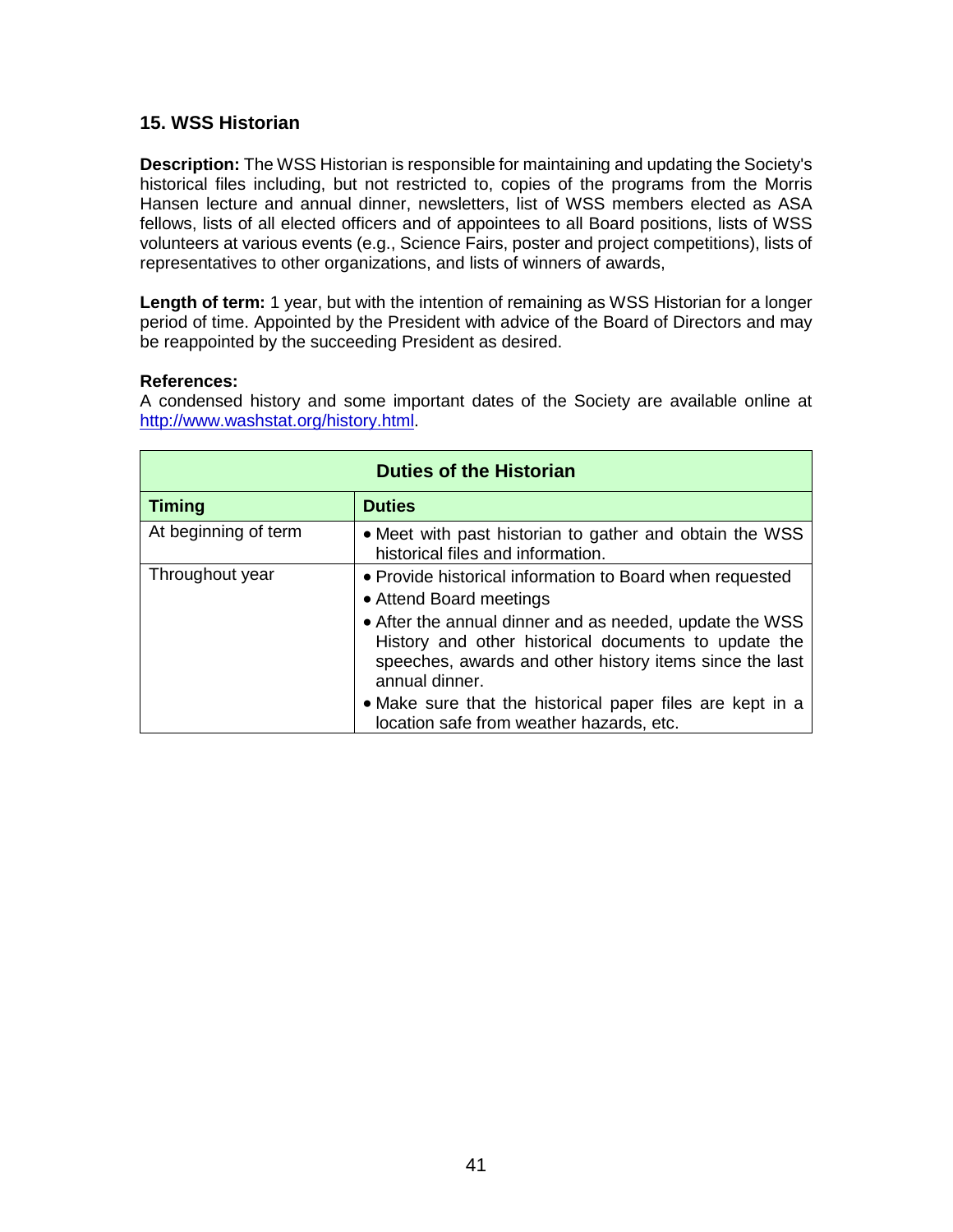# **16. WSS Newsletter Editor & WSS Advertising Policy**

**Description:** The WSS Newsletter Editor (email: [wss.editor@gmail.com\)](mailto:wss.editor@gmail.com) is responsible for producing and publishing the Society's newsletter. The Editor sends the completed newsletter to the Electronic Mail Manager, who distributes the newsletter to the WSS community. The Editor will head of the Newsletter Committee should one be formed.

**Length of term:** 1 year. The Editor is appointed by the President with the advice of the Board of Directors. Members of a committee may be appointed in the same way or this function may be delegated to the Editor. All membership on the committee terminates at the close of the term of office of the President, but the Editor and members may be reappointed by the succeeding President.

**References:** Newsletters from January 1998 to the present are available on-line at: [http://washstat.org/newsletters.](http://washstat.org/newsletters)

| <b>Duties of WSS Newsletter Editor</b>                          |                                                                                                                                                                                                                              |
|-----------------------------------------------------------------|------------------------------------------------------------------------------------------------------------------------------------------------------------------------------------------------------------------------------|
| <b>Timing</b>                                                   | <b>Duty</b>                                                                                                                                                                                                                  |
| At beginning of<br>$term - July 1,$<br>following<br>appointment | • Meet with past Editor and gather relevant information, schedules,<br>and materials for the WSS News                                                                                                                        |
| Throughout<br>year                                              | • Coordinate all activities associated with producing, publishing and<br>distributing the WSS News, including setting deadlines, and<br>sending copies to the WSS webmaster and Electronic Mail<br>Manager for distribution. |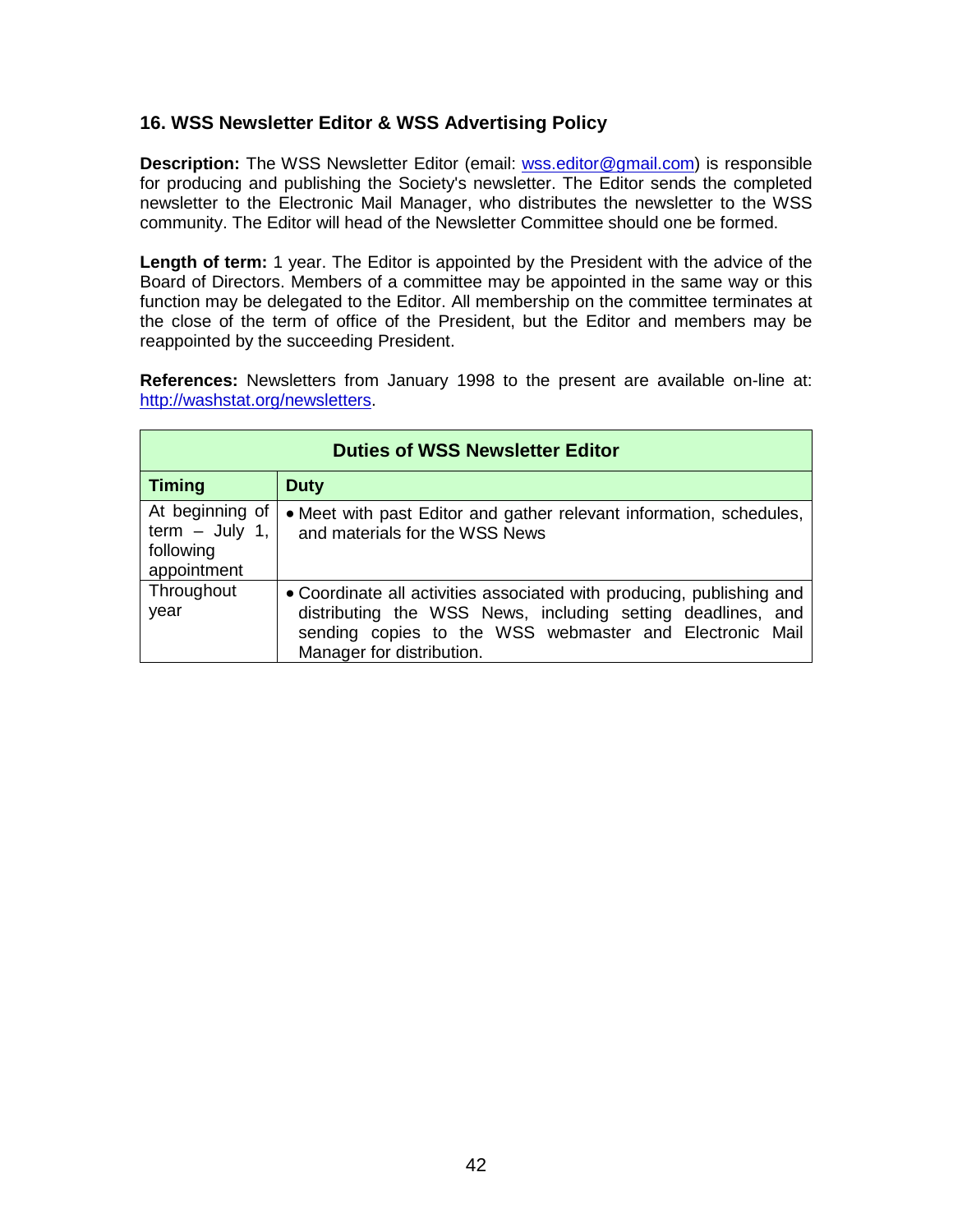#### **Newsletter Editor Appendix Washington Statistical Society Policy on Paid Advertisements in the newsletter**

Commencing in the 1999/2000 program year, the Washington Statistical Society (WSS) newsletter will accept paid advertisements having statistical content. The voting members of the Board will have ultimate authority on what constitutes statistical content and on the rate schedule for advertisers. The editor of the newsletter may make individual decisions on statistical content as long as (s)he acts in good faith and does not deliberately violate the wishes of the majority of the voting Board members. To this end, consultation with the President on questionable advertisements is recommended.

The editor of the newsletter is free to reject advertisements due to space limitations. (S)he need not use a first-come-first-served criterion in allocating space, although all other things being equal, that practice is recommended.

Paid advertisements should be clearly marked as such or relegated to a section of the newsletter containing only advertisements. It will be made clear at least once a year in the newsletter that the WSS does not verify the truth of claims made in advertisements contained therein.

The WSS News will continue to announce the availability of courses with statistical content free of charge regardless of vendor. The Board, however, reserves the right to change this policy at any time. Moreover, the placement of these announcements and the exact language used is at the discretion of the Newsletter Editor, who is encouraged to remove any unverified or unverifiable claims.

The WSS News will continue to run its employment column as has been done in previous years. Employment opportunities for members will be posted free of charge, and members seeking employment will also be able to advertise their availability without charge with the following exception. The employment column editor and Newsletter Editor reserve the right to reject advertisements from employment agencies, or to charge appropriate advertising fees for such postings. Voting members of the Board will have the ultimate authority on making such decisions. As with other advertisement decisions, consultation with the President in questionable cases is recommended. The employment column editor is encouraged to exercise editorial oversight to limit unverified or unverifiable claims.

Note 1: The WSS Board approved this policy at the May 1999 board meeting. Note 2: The present WSS Newsletter Editor has decided that a disclaimer stating that "WSS does not verify the truth of the claims made in the advertisement" will be included in the advertisement section of every issue of the Newsletter.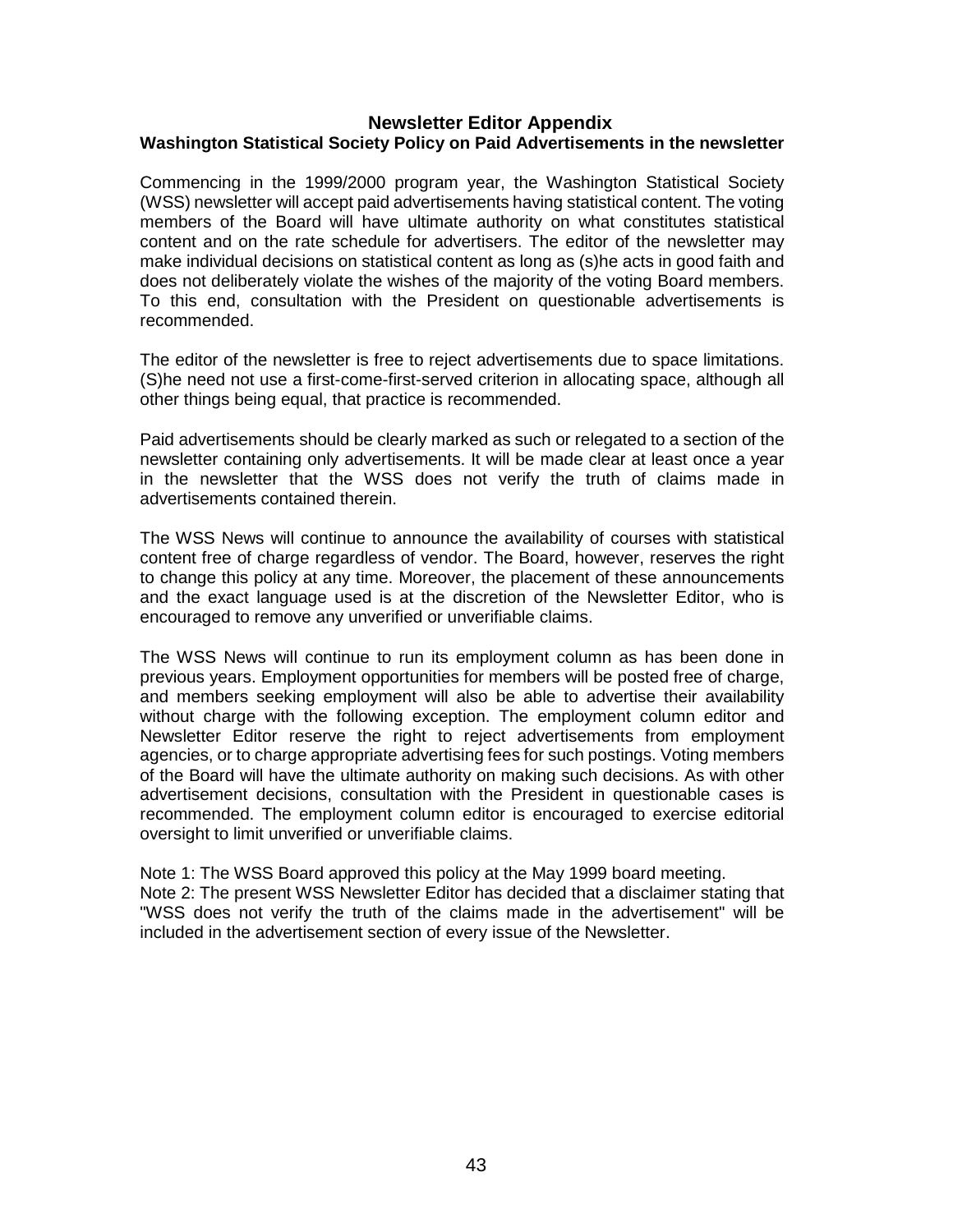# **17. WSS Employment Column Coordinator**

**Description:** The employment coordinator oversees employment advertisements placed in WSS-related media (WSS newsletter and on the WSS website and sent to the membership by the Electronic Mail Manager)

**Description in WSS By-Laws:** The standing committees of the Society shall include: the Employment Committee, to manage the Society Employment Service and arrange for position wanted and position vacancy advertisements for the Society's newsletter

**Length of term:** 1 year. The Coordinator is appointed by the President with the advice of the Board of Directors. Members of the committee may be appointed in the same way or this function may be delegated to the Column Coordinator. All membership on the committee terminates at the close of the term of office of the President, but Column Coordinator and members may be reappointed by the succeeding President.

| <b>Duties of WSS Employment Column Coordinator</b>              |                                                                                                                                                                                                                                                                                                                                        |
|-----------------------------------------------------------------|----------------------------------------------------------------------------------------------------------------------------------------------------------------------------------------------------------------------------------------------------------------------------------------------------------------------------------------|
| <b>Timing</b>                                                   | <b>Duty</b>                                                                                                                                                                                                                                                                                                                            |
| At beginning of<br>term $-$ July 1,<br>following<br>appointment | • Make sure your correct contact information (e.g., name, address,<br>email) appears in the WSS News                                                                                                                                                                                                                                   |
| Throughout<br>year                                              | • Respond to requests for advertisements. Work with customer to<br>ensure that the advertisement fits the appropriate guidelines of<br>being a couple of paragraphs long and inclusion of contact<br>information. Forward final advertisement to the WSS Newsletter<br>Editor, Webmaster and Electronic Mail Manager (as appropriate). |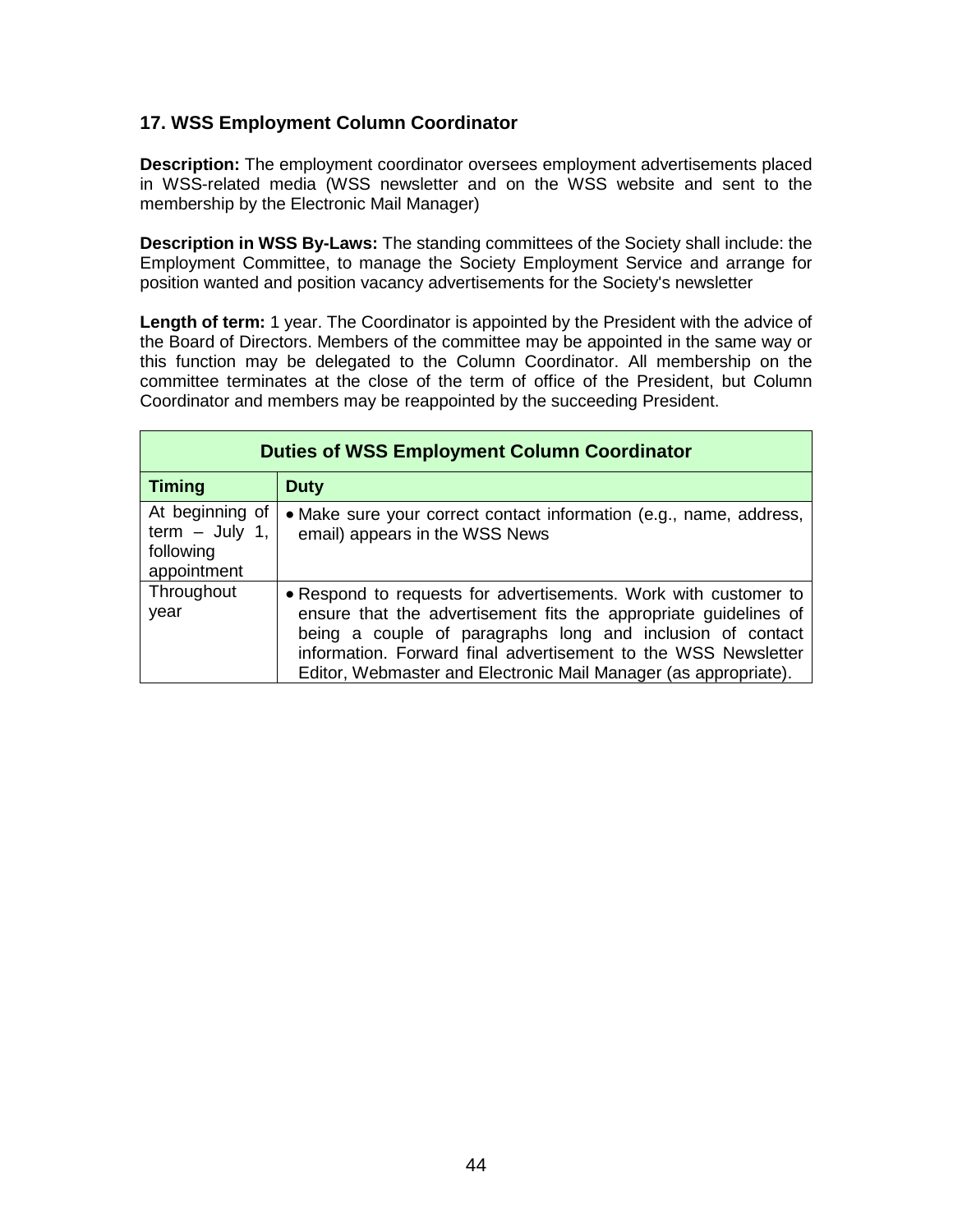## **18. Electronic Mail Manager**

**Description:** Electronic mail (email) provides the primary communication conduit for distribution of information to the WSS membership. The primary items distributed by email are the monthly WSS newsletter, seminar announcements, employment opportunities, and miscellaneous announcements.

The email addresses are maintained by the WSS Email Manager. These addresses are periodically updated to reflect changes in membership status and changes in internet email addresses. The present Email Manager maintains the addresses on a list server provided.

The Email Manager receives input directly from the WSS Newsletter Editor, the WSS President, program chairs, and other individuals desiring to publish information. The email manager screens the items to ensure that:

- Items are of interest to the statistical community in the Washington area
- Items contain location, time, security, and point of contact information
- Employment announcements are not from commercial employment firms
- Items are placed in the WSS News and not sent via separate email, where appropriate, to reduce the amount of email received by WSS members

**Length of term:** 1 year. Appointed by the President with advice of the Board of Directors to serve for not more than one year but may be reappointed by the succeeding President as desired.

| <b>Duties of Electronic Mail Manager</b>               |                                                                                                                                                                |
|--------------------------------------------------------|----------------------------------------------------------------------------------------------------------------------------------------------------------------|
| <b>Timing</b>                                          | <b>Duties</b>                                                                                                                                                  |
| At beginning of term – July<br>1 following appointment | • Meet with past Electronic Mail Manager and gather<br>relevant information                                                                                    |
| Throughout year                                        | • Receive and distribute announcements and employment<br>opportunities from WSS President, program chairs, and<br>other persons                                |
|                                                        | • Update the email list with deleted and new addresses as<br>necessary or when new information becomes available<br>from Membership Committee and/or Secretary |
| Monthly                                                | • Receive and distribute the WSS News from the WSS<br><b>Newsletter Editor</b>                                                                                 |
| April                                                  | • Receive updated membership list from WSS Secretary<br>and update email list in preparation for distribution of<br>election ballots                           |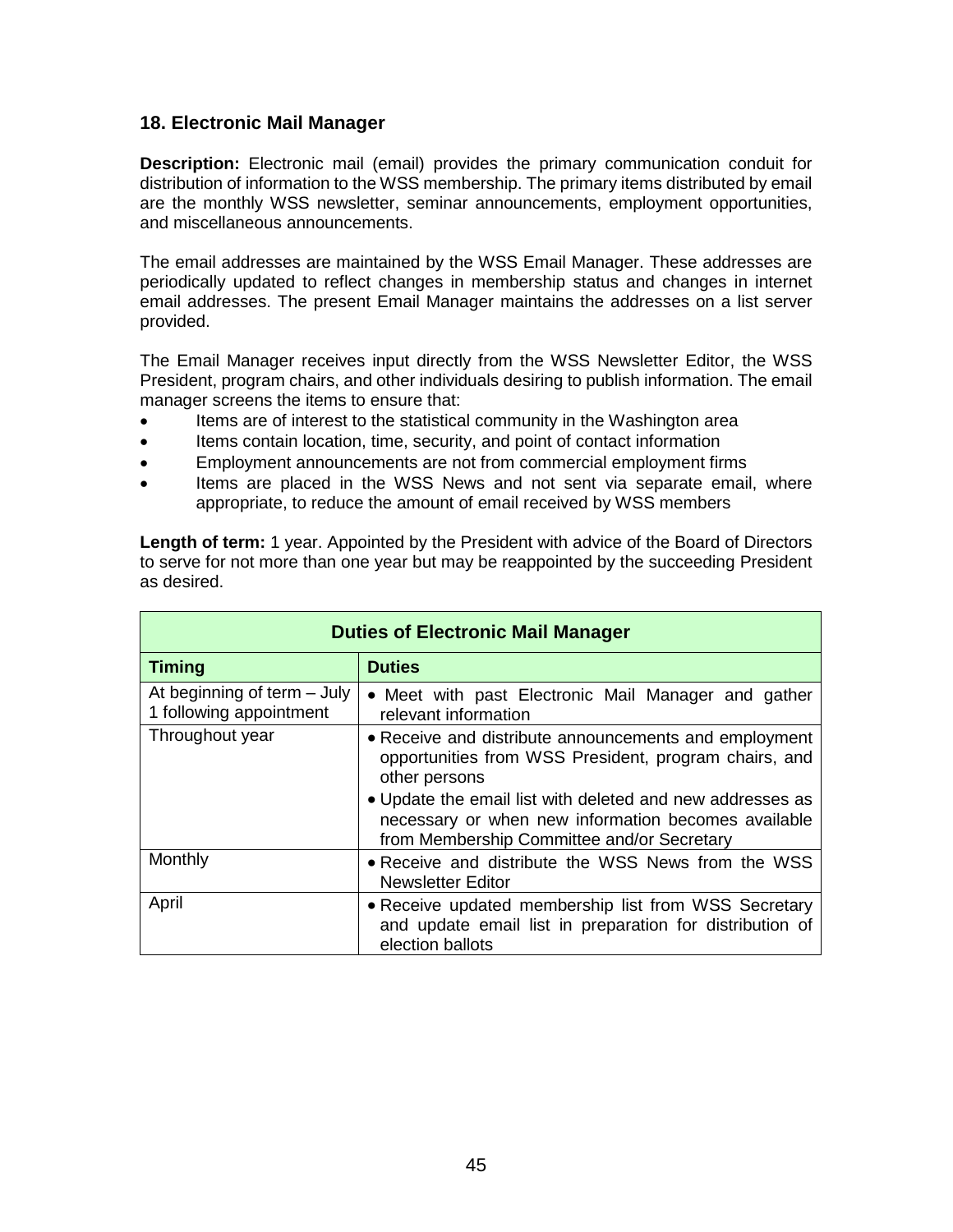## **19. WSS Webmaster**

**Description:** The WSS Webmaster is responsible for the planning, development, maintenance and updating of the WSS Website.

**Length of term:** 1 year. Appointed by the President with advice of the Board of Directors to serve for not more than one year but may be reappointed by the succeeding President as desired.

**References:** The WSS main homepage is currently at the following two URLs: [http://washstat.org,](http://washstat.org/) [http://www.washingtonstatisticalsociety.org/.](http://www.washingtonstatisticalsociety.org/)

| <b>Duties of WSS Webmaster</b> |                                                                                                                                                                                                                                                                                                                                |  |
|--------------------------------|--------------------------------------------------------------------------------------------------------------------------------------------------------------------------------------------------------------------------------------------------------------------------------------------------------------------------------|--|
| <b>Timing</b>                  | <b>Duty</b>                                                                                                                                                                                                                                                                                                                    |  |
| At beginning of<br>term        | • Obtain the account information used to access the website.<br>• Become familiar with the structure, page design and other aspects of the<br>website.<br>• Make sure that all Board members are given access to the WSS Board<br>only portion of the WSS website and are given instructions on how to<br>access it.           |  |
| Throughout<br>year             | • Maintain the site and post material provided by the officers and committee<br>members. This involves creating html and/or pdf versions of the material.<br>• Post each month's newsletter.<br>• Update the list of seminars and other time sensitive pages on the site as<br>needed<br>• Post other information as necessary |  |
| April/May                      | • Prepare the web pages used for the election of officers<br>• Conduct the online election                                                                                                                                                                                                                                     |  |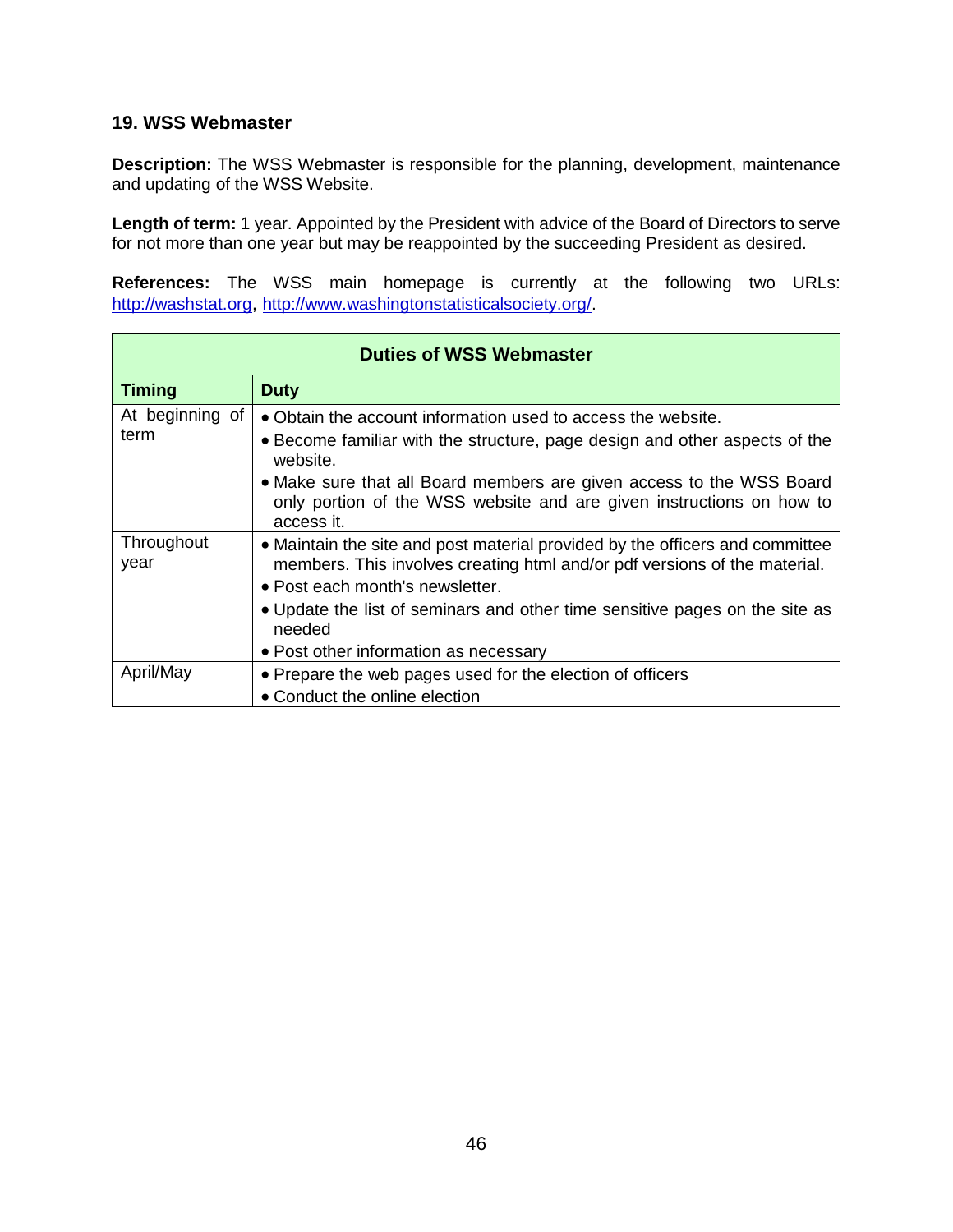# **20. WSS Quantitative Literacy (QL) Committee Chair**

**Description:** The Quantitative Literacy (QL) Committee coordinates WSS activities related to statistical education and activities in local K-12 classrooms and with other organizations. The QL Committee includes the committee chair as well as coordinators for the following activities:

- K-12 Classroom-Based Activities
- Curtis Jacobs Award Competition
- Poster Competition
- Science Fairs
- Workshops
- Volunteer Coordinator

The QL Committee Chair oversees and supports the QL activities handled by the coordinators, manages the QL budget, serves as the WSS liaison to ASA for QL activities, and seeks out local QL opportunities.

Length of term: 1 year. The Chair of the Committee is appointed by the President with the advice of the Board of Directors. Members of the committee may be appointed in the same way or this function may be delegated to the Chair. All membership on the committee terminates at the close of the term of office of the President, but chairs and members may be reappointed by the succeeding President.

| <b>Duties of Quantitative Literacy Committee Chair</b>  |                                                                                                                                                                                                                                                                                                       |
|---------------------------------------------------------|-------------------------------------------------------------------------------------------------------------------------------------------------------------------------------------------------------------------------------------------------------------------------------------------------------|
| <b>Timing</b>                                           | <b>Duties</b>                                                                                                                                                                                                                                                                                         |
| At beginning of term - July<br>1, following appointment | • Determine QL budget for the coming year, and assess plans<br>based on budget availability.                                                                                                                                                                                                          |
| Monthly                                                 | • Prepare QL report for monthly WSS Board Meeting                                                                                                                                                                                                                                                     |
| Throughout the year                                     | . Respond to QL-related requests and be on the lookout for local<br>QL opportunities.<br>• Touch base with QL coordinators to ask whether they need any<br>assistance or support.                                                                                                                     |
|                                                         | <b>ASA</b><br>$\bullet$ Touch<br><b>Nichols</b><br>base<br>with<br>Rebecca<br>from<br>(rebecca@amstat.org) to ask about opportunities for WSS and<br>ASA to work together on QL-related activities.                                                                                                   |
| July/August                                             | • Touch base with the current donors and update them about how<br>the donation was distributed among the student winners<br>• Try to recruit new donors for next year, if possible.                                                                                                                   |
| September                                               | . Touch base with Curtis Jacobs and Poster Competition Award<br>Coordinators about finalizing brochures and<br>plans<br>for<br>distribution.<br>• Touch base with Volunteer Coordinator about plans for recruiting<br>new volunteers.<br>• Touch base with the donors to ensure they will continue to |
|                                                         | donate and compile list of donations from all donors                                                                                                                                                                                                                                                  |
| December                                                | • Touch base with Science Fair Coordinator about general science<br>fair needs; ask whether there has been any correspondence<br>from the organizers for any of the 5 regional Science Fairs.                                                                                                         |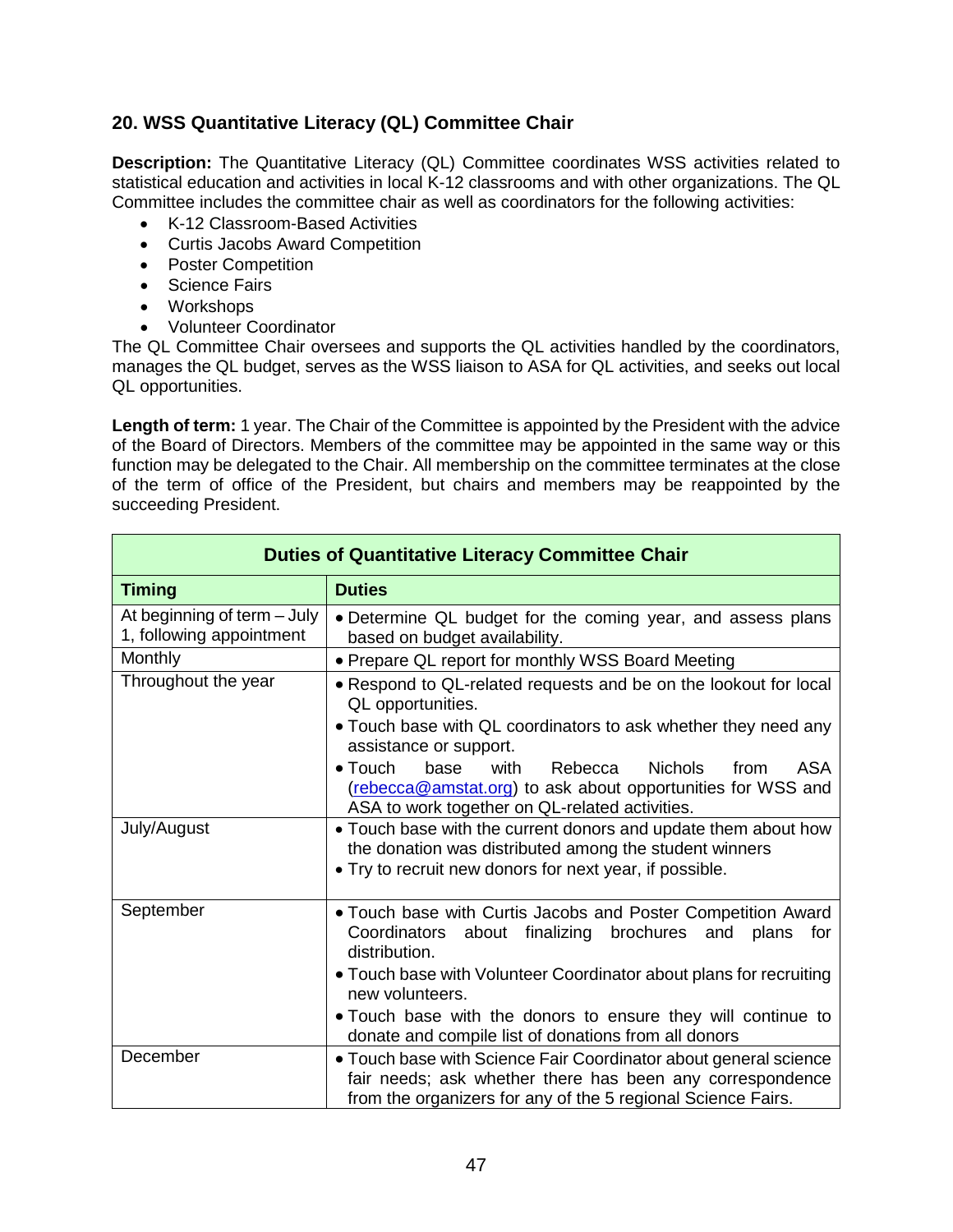| April/May                                  | • Touch base with Curtis Jacobs Award and Poster Competition<br>Award Coordinators about plans for judging entries, including<br>staffing, prizes, certificates, and scoring ruberics.<br>• Help collect and distribute prizes to the different regional fairs, if<br>necessary |
|--------------------------------------------|---------------------------------------------------------------------------------------------------------------------------------------------------------------------------------------------------------------------------------------------------------------------------------|
| April<br>Board<br>April<br>(by<br>Meeting) | • Determine QL budget for the next year and submit budget<br>request to Board.                                                                                                                                                                                                  |
| May                                        | • Remind Curtis Jacobs & Poster Competition Award Coordinators<br>to invite winners to Annual Dinner & send the WSS Secretary<br>information on the award winners (for Annual Dinner program<br>and certificates).                                                              |
| June                                       | • Compile list of all QL activities for the WSS annual report.                                                                                                                                                                                                                  |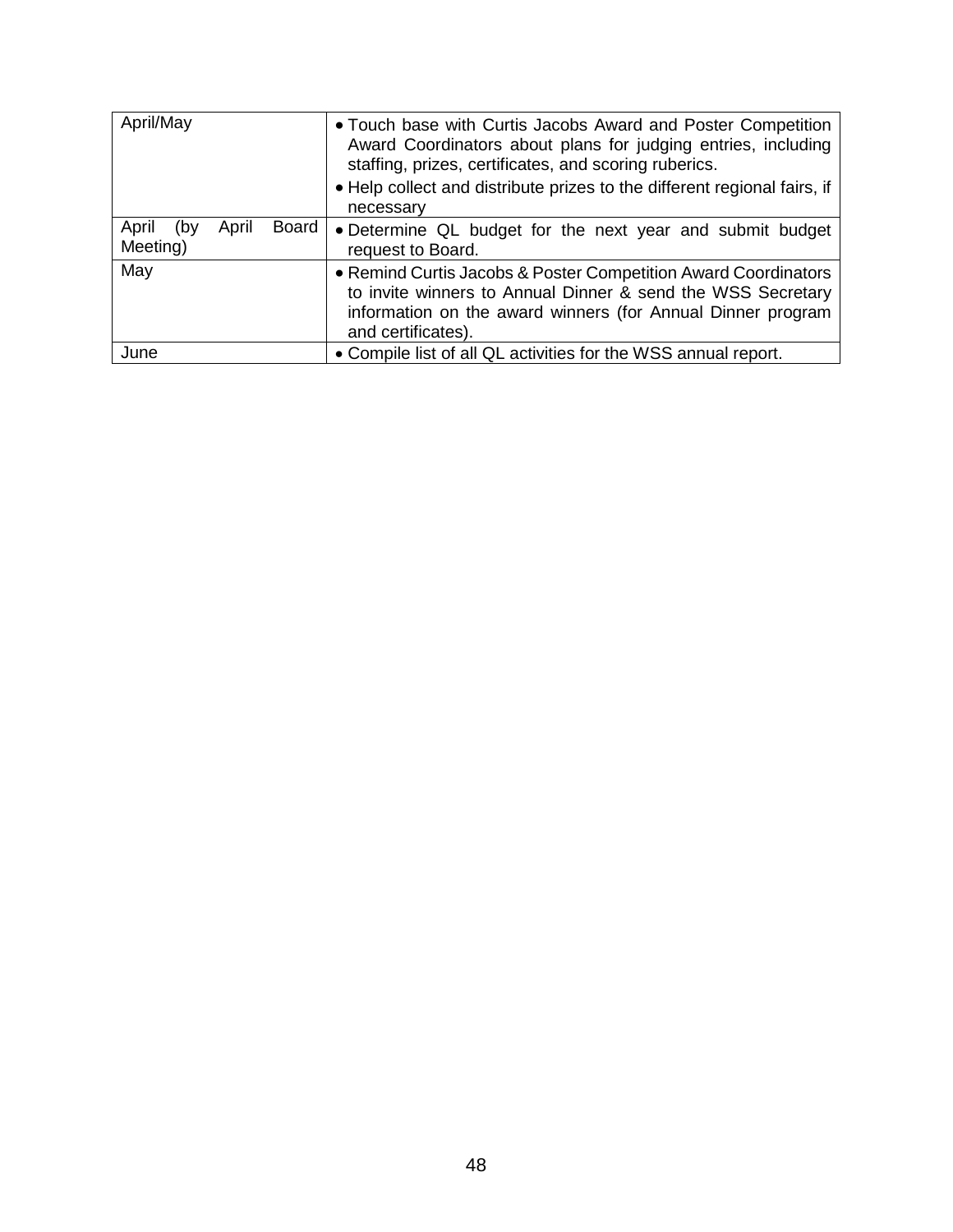# **21. WSS Quantitative Literacy (QL) Volunteer Coordinator**

**Description:** The Quantitative Literacy (QL) Committee coordinates WSS activities related to statistical education and activities in local K-12 classrooms and with other organizations. The QL Volunteer Coordinator recruits volunteers, maintains a database of volunteers, and responds to request for volunteers for QL events.

Length of term: 1 year. The QL Volunteer Coordinator is appointed by the President with the advice of the Board of Directors, or by the QL Committee Chair. The position of QL Volunteer Coordinator) terminates at the close of the term of office of the President, but chairs and members may be reappointed by the succeeding President.

| <b>Duties of Volunteer Coordinator</b>                  |                                                                                                                                                                                                                                                                                              |
|---------------------------------------------------------|----------------------------------------------------------------------------------------------------------------------------------------------------------------------------------------------------------------------------------------------------------------------------------------------|
| <b>Timing</b>                                           | <b>Duties</b>                                                                                                                                                                                                                                                                                |
| At beginning of term - July<br>1, following appointment | • Obtain QL volunteer database from previous QL Volunteer<br>Coordinator.                                                                                                                                                                                                                    |
| September                                               | • Touch base with QL Committee Chair about plans for<br>recruiting new volunteers.                                                                                                                                                                                                           |
| September/October                                       | • Prepare article about QL volunteer opportunities for WSS<br>newsletter.                                                                                                                                                                                                                    |
| Monthly/As needed                                       | • Maintain QL volunteer database.<br>• Respond to requests for volunteers by:<br>$\circ$ Recruiting volunteer(s) to meet the request;<br>o Providing volunteer(s) with logistical information,<br>materials, and information about activities. (Check with<br>QL Committee Chair as needed.) |
|                                                         | Maintain list of volunteers who filled specific requests (so<br>that they can be recognized in WSS News articles; WSS<br>Board Meeting minutes; etc.).<br>Send thank you letter to the volunteers as needed.<br>Organize volunteer appreciation event if possible.                           |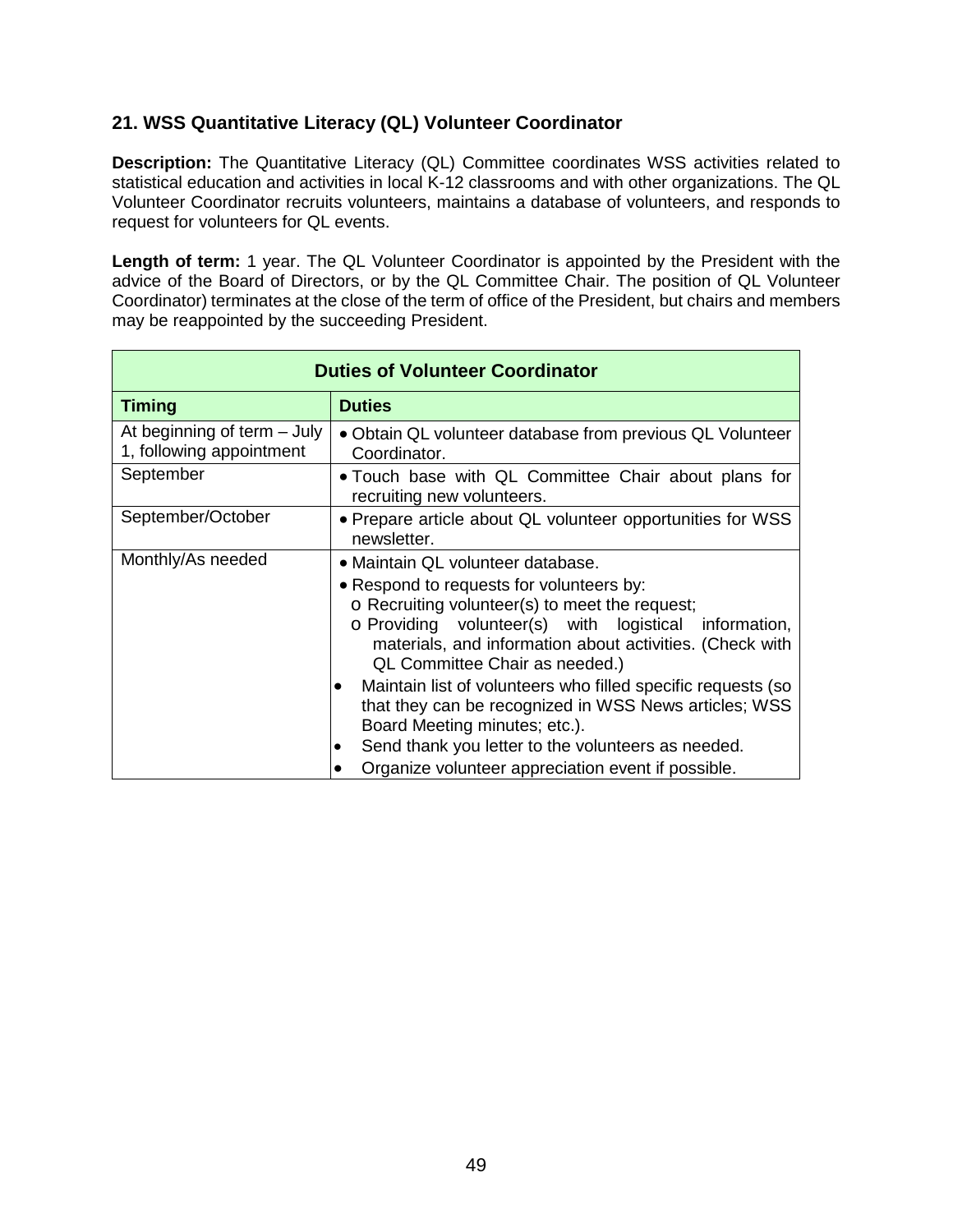# **22. Quantitative Literacy Workshop Coordinator**

#### **Description:**

Is a member of the QL Committee. Develop workshops and other activities for junior high/middle school and high school teachers. The workshops will usually be held during teacher professional days and teacher conferences. The workshops will give them an incentive to use already developed Quantitative Literacy projects and practices to help with science fair projects and other activities their students are already doing.

Length of term: 1 year. The Coordinator is appointed by the President with the advice of the Board of Directors Members to serve for not more than one year but may be reappointed by the succeeding President as desired.

| WSS Duties - Quantitative Literacy Workshop Coordinator      |                                                                                                                                                                                                                                                                                                                                                                                                                                                                                                    |
|--------------------------------------------------------------|----------------------------------------------------------------------------------------------------------------------------------------------------------------------------------------------------------------------------------------------------------------------------------------------------------------------------------------------------------------------------------------------------------------------------------------------------------------------------------------------------|
| <b>Timing</b>                                                | <b>Duties</b>                                                                                                                                                                                                                                                                                                                                                                                                                                                                                      |
| At beginning of term $-$<br>July 1, following<br>appointment | • Meet with past coordinator and pass on experience and<br>materials                                                                                                                                                                                                                                                                                                                                                                                                                               |
| Throughout year                                              | • Fulfill requests for career day and classroom visits<br>• Provide on-call help with science fair and other projects<br>• Touch base with local school teachers to ask about<br>opportunities for WSS to work together on QL-related<br>activities Develop workshops for teachers including<br>formalizing topics, finding presenters, and coordinating<br>preparation of presentations and materials<br>• Represent WSS and ASA at local STEM fairs as needed.<br>• Provide updates to WSS Board |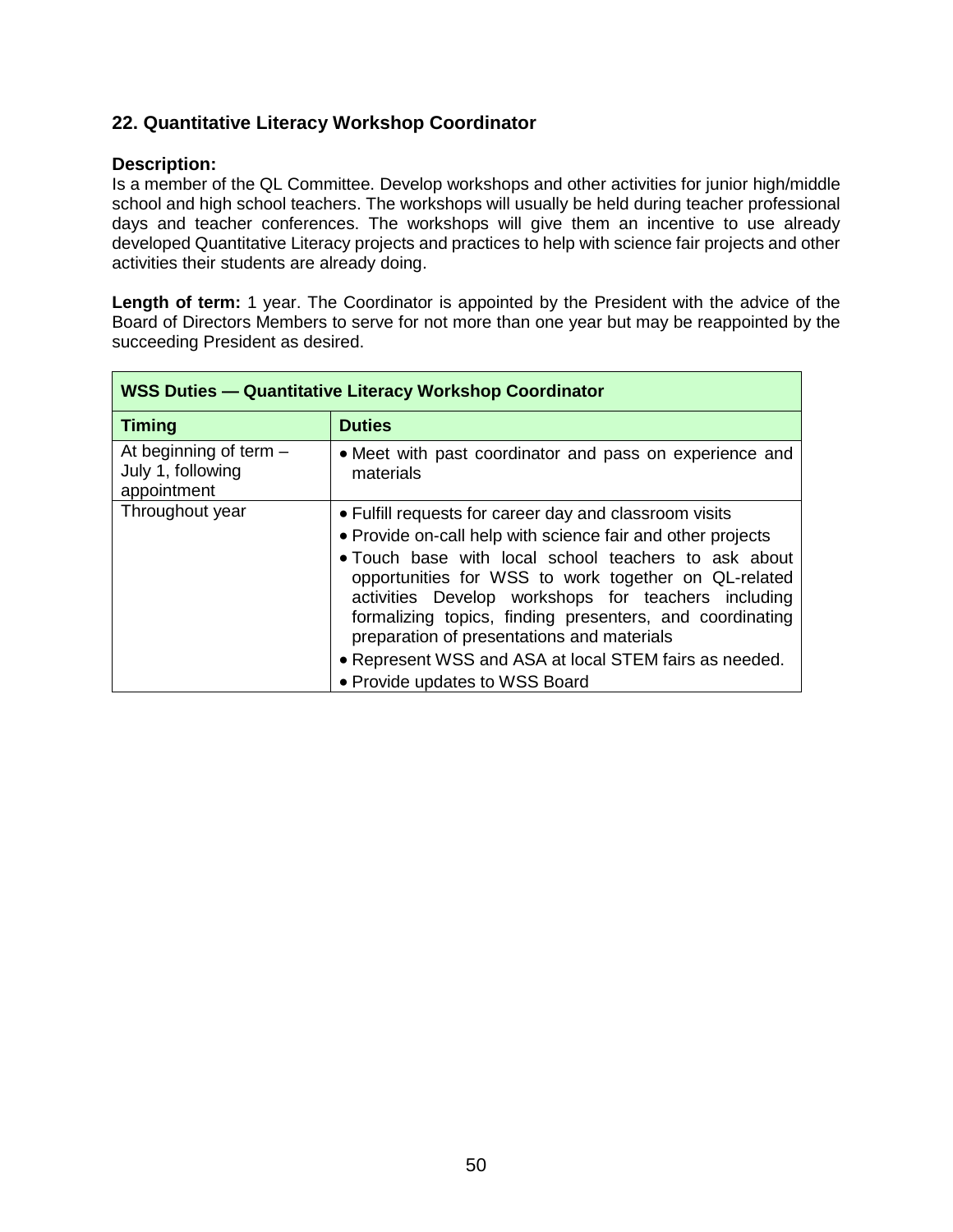# **23. WSS Quantitative Literacy Poster Competition Coordinator**

**Description:** Is a member of the QL Committee. The WSS Quantitative Literacy Poster Competition Committee is an Ad Hoc Committee developed to encourage understanding of statistical thinking, methods and techniques and to promote quantitative literacy via a poster competition among students in local area elementary, middle, and high schools. WSS provides judges for both the local (DC-area) competition and a "rest of US" competition (involving submissions from areas not covered by ASA chapters). Winning entries are passed along to the National competition; judging for the National competition is coordinated by ASA.

**Length of term:** 1 year. The Chair of the Committee is appointed by the President with the advice of the Board of Directors. Members of the Committee may be appointed in the same way or this function may be delegated to the Chair. All membership on the committee terminates at the close of the term of office of the President, but chairs and members may be reappointed by the succeeding President.

|                                                                   | <b>Duties of Poster Competition Chair</b>                                                                                                                                                                                                                                                                                                                                     |
|-------------------------------------------------------------------|-------------------------------------------------------------------------------------------------------------------------------------------------------------------------------------------------------------------------------------------------------------------------------------------------------------------------------------------------------------------------------|
| <b>Timing</b>                                                     | <b>Duties</b>                                                                                                                                                                                                                                                                                                                                                                 |
| At beginning of term $-$<br>July<br>1<br>following<br>appointment | • Verify flyers are in order and update as needed.<br>• Coordination with past/present chairs.                                                                                                                                                                                                                                                                                |
| Throughout year                                                   | • Answer any questions posed by teachers or other interested<br>parties.                                                                                                                                                                                                                                                                                                      |
| By November                                                       | · Update flyers, if needed.<br>• Coordinate with ASA and Curtis Jacobs chair to distribute flyers<br>via email.                                                                                                                                                                                                                                                               |
| January                                                           | • Remind schools/teachers about poster competition.                                                                                                                                                                                                                                                                                                                           |
| March                                                             | • Contact WSS/ASA to get an update on the number of poster<br>submissions to gauge the amount of judging assistance needed.<br>• Begin to recruit judges.                                                                                                                                                                                                                     |
| April                                                             | • Coordinate with ASA to get posters delivered to judging venue.<br>• Determine day and place to judge posters. Note that a large<br>space is needed for judging, so that posters can be spread out<br>for easy viewing.<br>• Judge posters (late April)<br>o Determine local winners and "rest of US" winners.<br>o Send winners to National competition (presently in Ohio) |
| May                                                               | Notify local teachers of winning students and ask them to invite<br>$\bullet$<br>the winning students to the WSS Dinner.<br>Share local winners with WSS Board<br>$\bullet$<br>WSS to print up and distribute certificates and cash/check<br>$\bullet$<br>awards to local winners.<br>Send thank you letter to the volunteer judges.<br>$\bullet$                             |
| June                                                              | • Annual WSS Dinner - Announce winners and distribute awards.                                                                                                                                                                                                                                                                                                                 |

#### **References:** <http://www.amstat.org/education/posterprojects/index.cfm>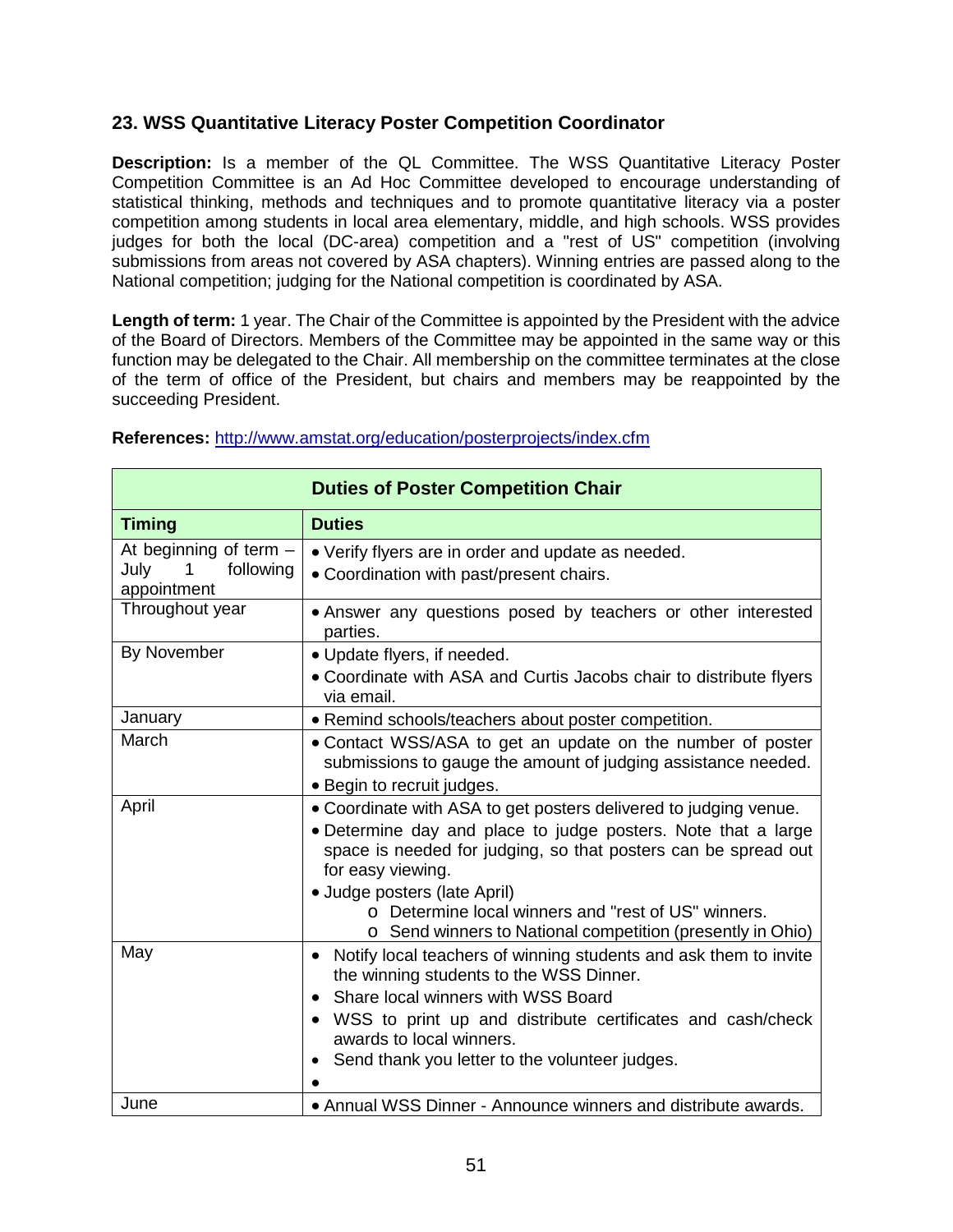# **WSS Quantitative Literacy Poster Competition Appendix**

#### **Update award information**

- Update the information on the flyers to be distributed, via mail, email or other appropriate media. This includes contact information, deadline for projects, and referenced web addresses.
- Update the information on the web about the award, if necessary. Contact the WSS webmaster and newsletter editor.

#### **Construct lists of schools and facilitate mailing out**

- This step is done in conjunction with the Curtis Jacobs Award flyer distribution.
- Print out or email flyers and provide them to the Curtis Jacobs chair or produce all distribution materials in conjunction with the Curtis Jacobs chair for a single distribution
- Coordination with Curtis Jacobs chair is done every year to determine the best method of distribution given the circumstances.

#### **Provide help to teachers as needed**

• Teachers may request help to get their project rolling. This may include phone calls, email exchange, or perhaps a personal visit.

#### **Recruit judges**

- Recruit six to ten judges to assist in judging the posters.
- If necessary, put a recruiting announcement in the newsletter by April issue.

#### **Judge the projects**

- Notify judges of the date, time and place where the posters will be judged.
- Provide judges with judging rubric (provided by ASA) and grade groupings for competition.
- Determine regional (both local and "rest of US" winners for each grade grouping.
- Regional winners are sent to the ASA national competition, which is presently in Ohio.

#### **Facilitate the awards presentation**

- Notify teachers of winning students.
- Notify WSS of local winners in order for certificate and awards to be created.
- Inform WSS Secretary, WSS Newsletter Editor, WSS Webmaster, and WSS President.
- Reserve the WSS dinners after getting RSVPs from recipients.
- Present the awards at the WSS annual dinner in June.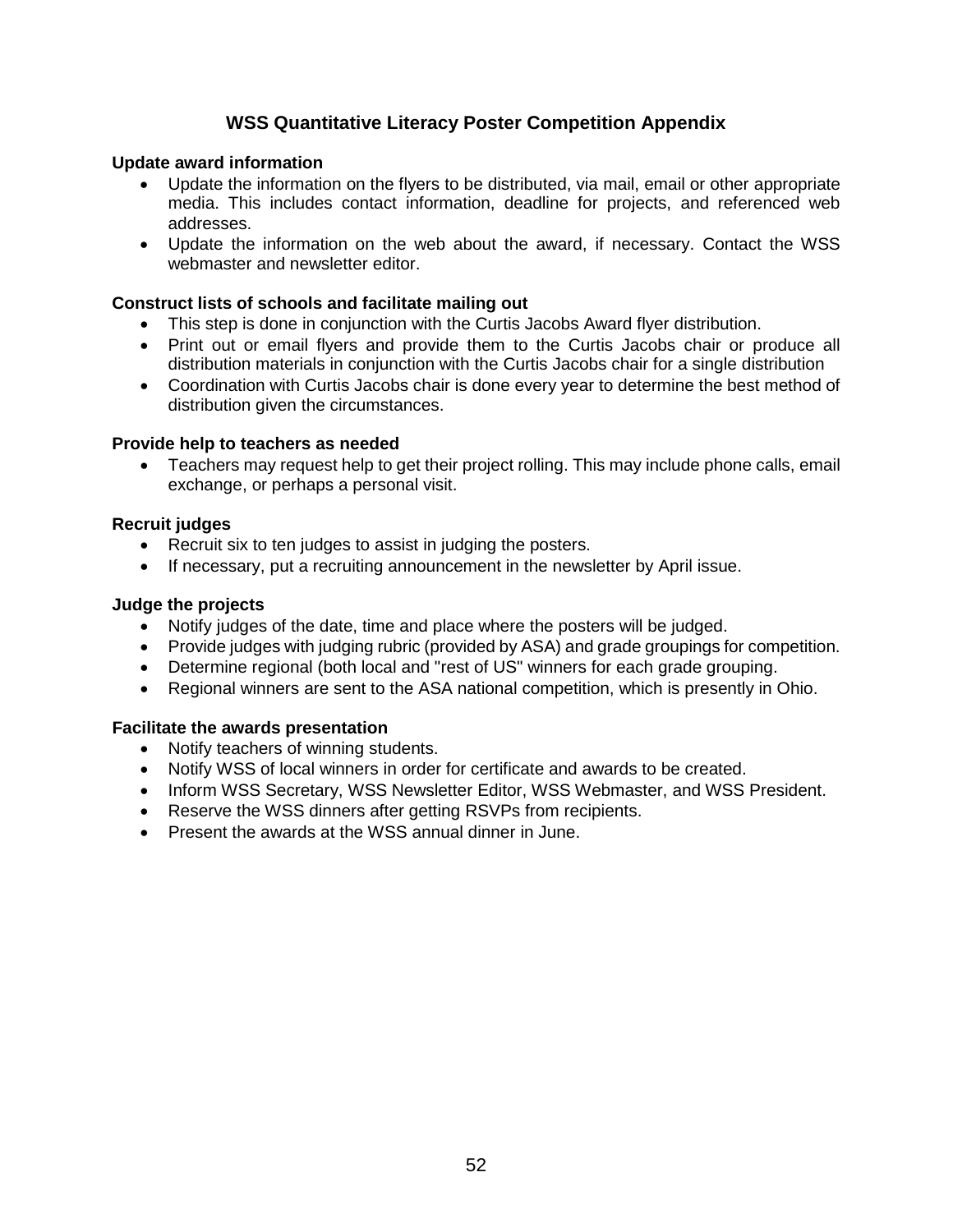# **24. Curtis Jacobs Memorial Prize Committee**

**Background:** The Curtis Jacobs Memorial Prize was established in 1991 to honor the memory of a former statistician of the U.S. Bureau of Labor Statistics. Mr. Jacobs served as the chief statistician on many major Federal economic statistics programs, including the Consumer Price Index, which measures the rate of inflation in the American economy. The innovations he introduced are good examples of the practical uses of statistics and mathematics in improving the collection of data needed to form public policy.

**Purpose:** The purpose of the Jacobs Award program is to provide encouragement for students to gain an understanding and appreciation of surveys and their uses. To appreciate the strengths and weaknesses of statistics reported in the press and elsewhere, it is important to have a basic understanding of how surveys are taken and how results are produced.

**Length of term:** 1 year. The Chair of the Committee is appointed by the President with the advice of the Board of Directors. Members of the committee may be appointed in the same way or this function may be delegated to the Chair. All membership on the committee terminates at the close of the term of office of the President, but Chairs and members may be reappointed by the succeeding President.

| <b>Duties of Curtis Jacobs Prize Committee</b>               |                                                                                                                                                                                                                                                             |
|--------------------------------------------------------------|-------------------------------------------------------------------------------------------------------------------------------------------------------------------------------------------------------------------------------------------------------------|
| <b>Timing</b>                                                | <b>Duties</b>                                                                                                                                                                                                                                               |
| At beginning of term $-$<br>July 1, following<br>appointment | • Meet with past chair and/or gather relevant materials                                                                                                                                                                                                     |
| Throughout year                                              | • Attend board meetings and give oral report on activities                                                                                                                                                                                                  |
| November                                                     | • Modify flyers, web info                                                                                                                                                                                                                                   |
|                                                              | • Construct list of middle schools and high schools                                                                                                                                                                                                         |
|                                                              | • Coordinate mailing with poster competition                                                                                                                                                                                                                |
|                                                              | • Recruit county coordinators for Science Fair blitz                                                                                                                                                                                                        |
| December                                                     | • Arrange for printing of flyers                                                                                                                                                                                                                            |
|                                                              | • Develop mailing labels                                                                                                                                                                                                                                    |
|                                                              | • Mail out a week prior to break                                                                                                                                                                                                                            |
| January through May                                          | • Provide on-call help to projects                                                                                                                                                                                                                          |
| February                                                     | • Recruit judges                                                                                                                                                                                                                                            |
|                                                              | • Coordinate with Science Fair Chair and judges to identify<br>suitable science fair projects for the Curtis Jacobs contest<br>and distribute fliers, encourage those students to enter,<br>obtain school/teacher information to follow up with<br>students |
| March                                                        | • Country coordinators recruit projects at Science Fairs                                                                                                                                                                                                    |
| April                                                        | • County coordinators follow-up with potential projects.                                                                                                                                                                                                    |
| May                                                          | · Judge projects                                                                                                                                                                                                                                            |

Reference: [washstat.org/awards/jacobs\\_brochure\\_2015.doc](http://washstat.org/awards/jacobs_brochure_2015.doc)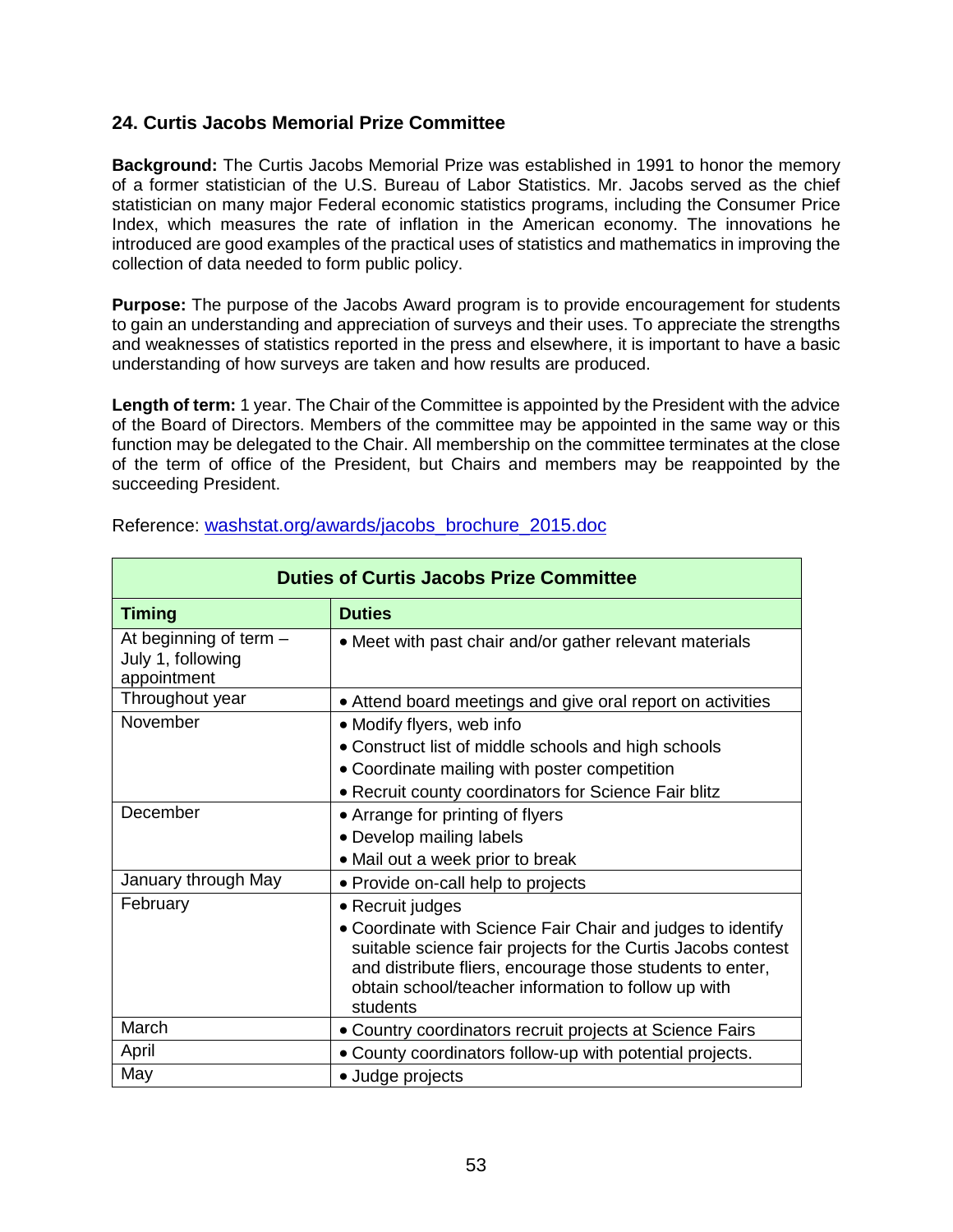|      | ∣ • Facilitate awards and communicate with recipients, Invite<br>winner to the annual dinner |
|------|----------------------------------------------------------------------------------------------|
|      | Send thank you letter to the volunteer judges.                                               |
| June | • Attend annual dinner                                                                       |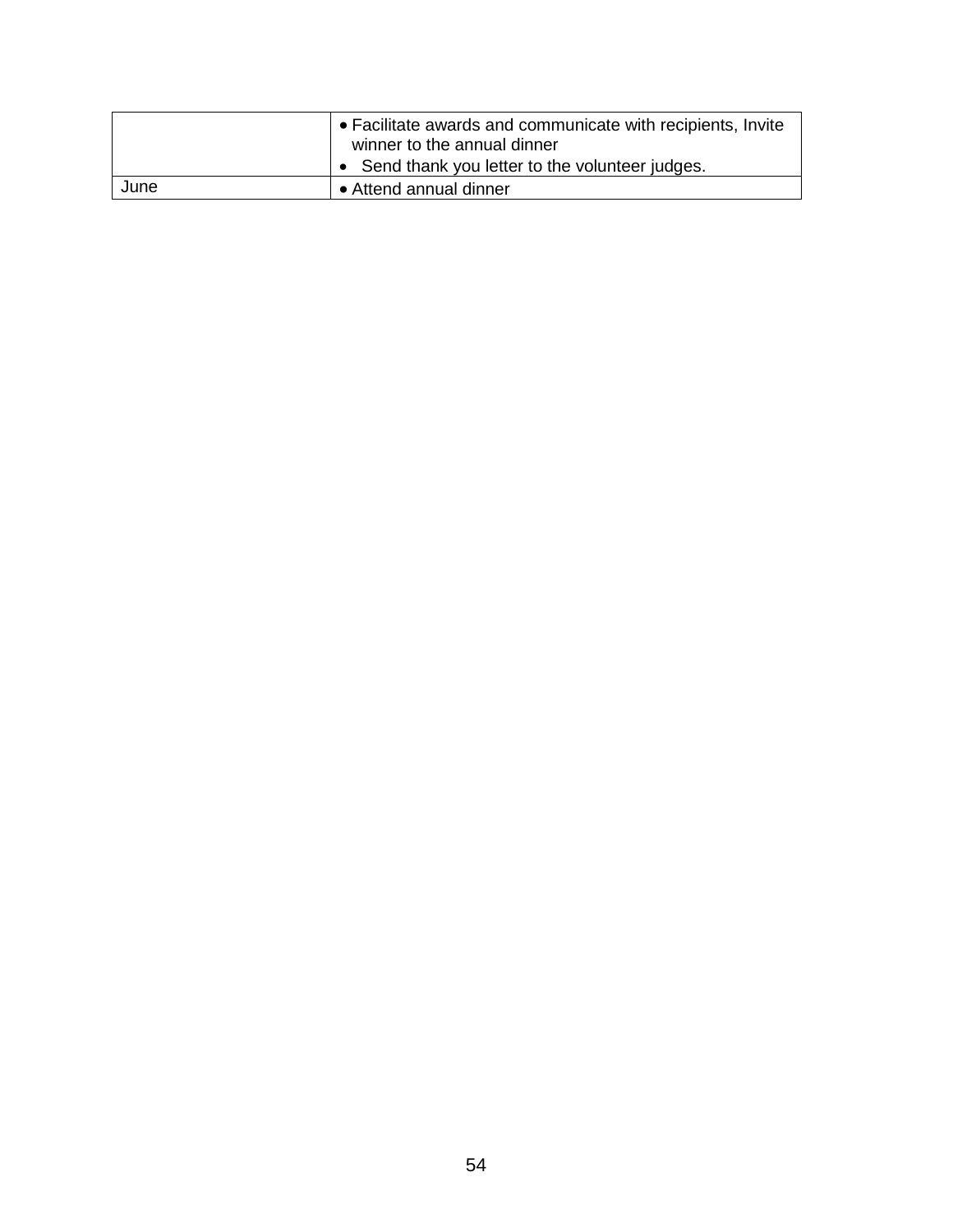# **WSS Curtis Jacobs Award Appendix**

#### **1. Update award information**

- Update the information on the flyers to be distributed, via mail, e-mail or other appropriate media. This includes contact information, deadline for projects, and referenced web addresses.
- Update the information on the web. Contact WSS webmaster and newsletter editor.

#### **2. Construct lists of schools**

- Use the CCD (Common Core of Data a[t http://nces.ed.gov/ccd/\)](http://nces.ed.gov/ccd/) and other public use data to construct a list of public and private middle schools and high schools.
- Check with the poster competition committee chair to coordinate the mail out with the poster competition. The poster competition is for grades K-12. Construct a list of K-12 grade schools if necessary for the poster competition mail out.

## **3. Facilitate paper mail out, as needed**

- Contact the printer for cost estimates and arrangement for flyers and labels.
- Develop mailing labels for the Curtis Jacobs award (and poster competition, if necessary). Labels should be sorted by zip code to facilitate bulk mailing. Use of the ASA non-profit code is accepted.
- Arrange for the invoice to be sent from the printer to the WSS Treasurer.

**4. Provide help to teachers, as needed,** including getting projects rolling. This may include phone calls, email exchange, or perhaps a personal visit.

**5. Recruit county coordinators** to recruit projects at each of the following Science Fairs: Prince Georges County, MD; Montgomery County, MD; D.C.; Arlington County, VA; Fairfax County, VA.

#### **6. Recruit judges**

- Recruit three to six judges to assist in judging the project reports.
- Judges should be from different agencies or firms.
- Put a recruiting announcement in the newsletter in February.
- **7. Science Fair blitz**--Provide county coordinators with information to recruit projects

#### **8. Judge the projects**

- Send email giving schedule information to judges.
- Judges are asked to review each report and send ratings to Chair using a form developed by the Chair
- Judging process should be completed by May 25 in order to allow submission of winning projects to the ASA national Project Competition

#### **9. Facilitate the awards presentation**

- Inform recipients, WSS Secretary, Newsletter Editor, Webmaster, and President.
- Work with WSS secretary to order plaques for teachers and prepare certificates.
- Coordinate Meeting Within a Meeting (MWM) registration with ASA & teachers.
- Reserve the WSS dinners after getting RSVPs from recipients.
- Present the award at the WSS annual dinner in June
- Arrange for reimbursement of recipients of travel expenses for MWM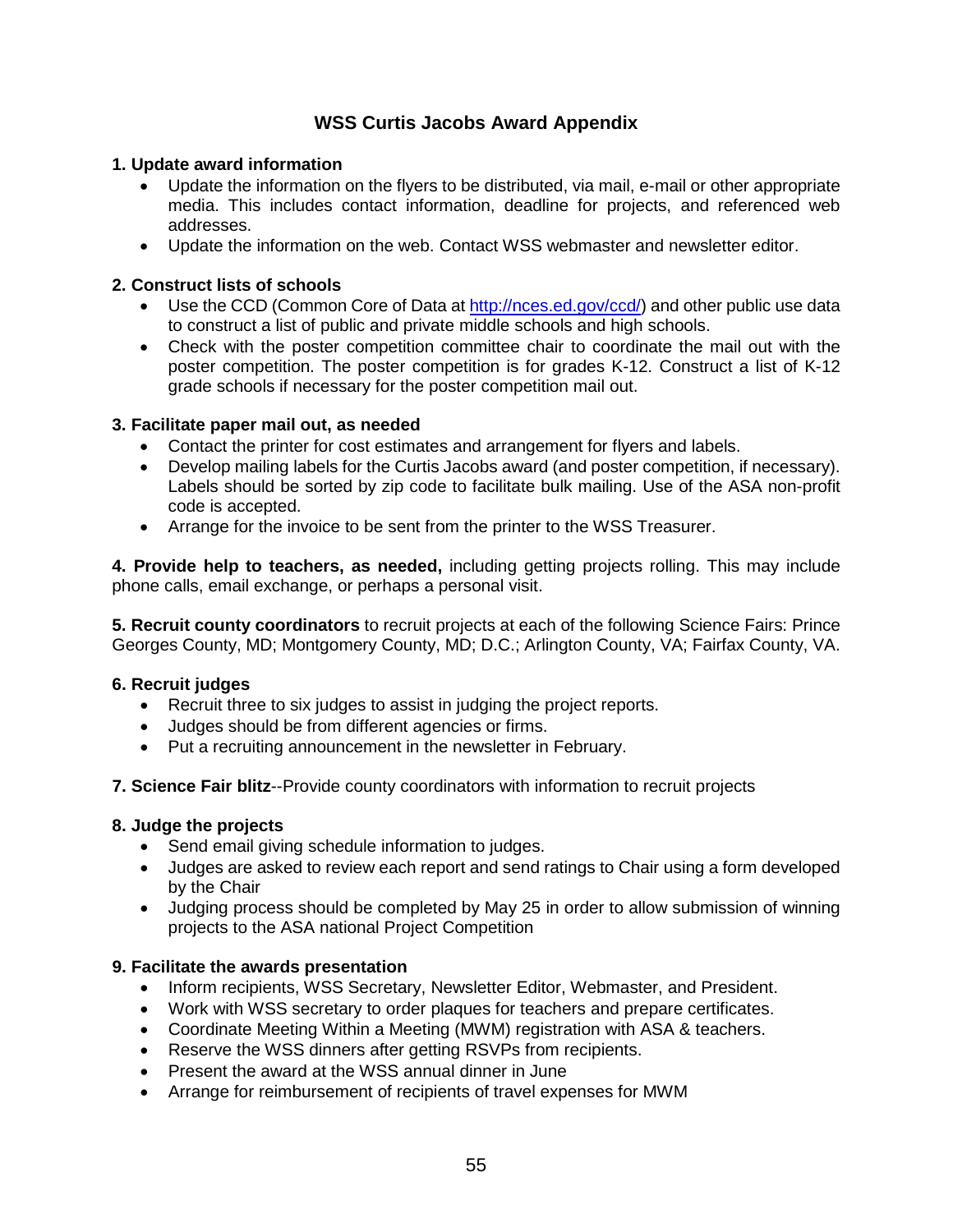# **25. WSS Science Fair Committee**

**Description**: Since 1986, WSS has provided special awards at the five regional science fairs to students whose projects demonstrate excellence in data analysis or the application of statistical methods. The fairs are usually held on Saturdays in March or early April in the District of Columbia, Montgomery County, Prince George's County, Arlington County, and Fairfax County. The fairs require volunteers willing to devote one Saturday morning to interact with students, judge their projects, and give guidance and encouragement. The primary responsibilities of the five Chief Judges are to organize the WSS judging at the fair, lead the discussion to determine the winners, and report the winners to the fair organizers and the science fair committee Chair. In 2010, WSS awarded the following at each fair:

- First Prize (1 award): \$100 cash, one-year subscription to Chance*,* a certificate; school receives a one-year American Statistical Association School Membership.
- Second Prize (2 awards): Peck, et al. "Statistics: A Guide to the Unknown,"  $4<sup>th</sup>$  Edition,
- Honorable Mention (up to 10): certificate.

Length of term: 1 year. The Chair of the Committee, who is also known as the Quantitative Literacy Science Fair Coordinator, is appointed by the President with the advice of the Board of Directors. Members of the committee may be appointed in the same way or this function may be delegated to the Chair. All membership on the committee terminates at the close of the term of office of the President, but chairs and members may be reappointed by the succeeding President.

| <b>Duties of Chair of Science Fair Committee</b>                |                                                                                                                                                                                                                                                                                                                                                                              |  |
|-----------------------------------------------------------------|------------------------------------------------------------------------------------------------------------------------------------------------------------------------------------------------------------------------------------------------------------------------------------------------------------------------------------------------------------------------------|--|
| <b>Timing</b>                                                   | <b>Duty</b>                                                                                                                                                                                                                                                                                                                                                                  |  |
| At beginning of<br>$term - July 1,$<br>following<br>appointment | . Obtain contact lists and other materials from previous Chair                                                                                                                                                                                                                                                                                                               |  |
| November 15<br>or earlier                                       | • Contact Science Fair directors for information on dates, times,<br>location and registration                                                                                                                                                                                                                                                                               |  |
|                                                                 | • Send announcement calling for volunteer to the WSS Newsletter<br>Editor for inclusion in the December and January newsletters                                                                                                                                                                                                                                              |  |
| Middle of                                                       | • Obtain list of prizes form the QL Chair                                                                                                                                                                                                                                                                                                                                    |  |
| January to<br><b>Early March</b>                                | • Assign at least five judges to each fair, including a Chief Judge. E-<br>mail assignments, schedule, and judging checklist to all judges.<br>. In coordination with the Curtis Jacobs Award Chair, assign one<br>judge to distribute Curtis Jacob Award flyer to students.<br>• Hold judges' meeting. Distribute books, and certificates to chief<br>judges for each fair. |  |
| April/May                                                       | Prepare article for newsletter to announce winners, project<br>titles and judging volunteers.<br>Submit expense vouchers for current year to WSS Treasurer<br>$\bullet$<br>and budget for next year to QL Committee Chair.                                                                                                                                                   |  |
|                                                                 | Arrange for 1 <sup>st</sup> and/or 2 <sup>nd</sup> prize winners to get their prizes.<br>$\bullet$<br>Notify 1 <sup>st</sup> place winners' schools' principals/librarians. They get<br>ASA School Membership.                                                                                                                                                               |  |
|                                                                 | Send list of first and second place winners to QL Committee<br>$\bullet$<br>Chair (subscription to Chance).                                                                                                                                                                                                                                                                  |  |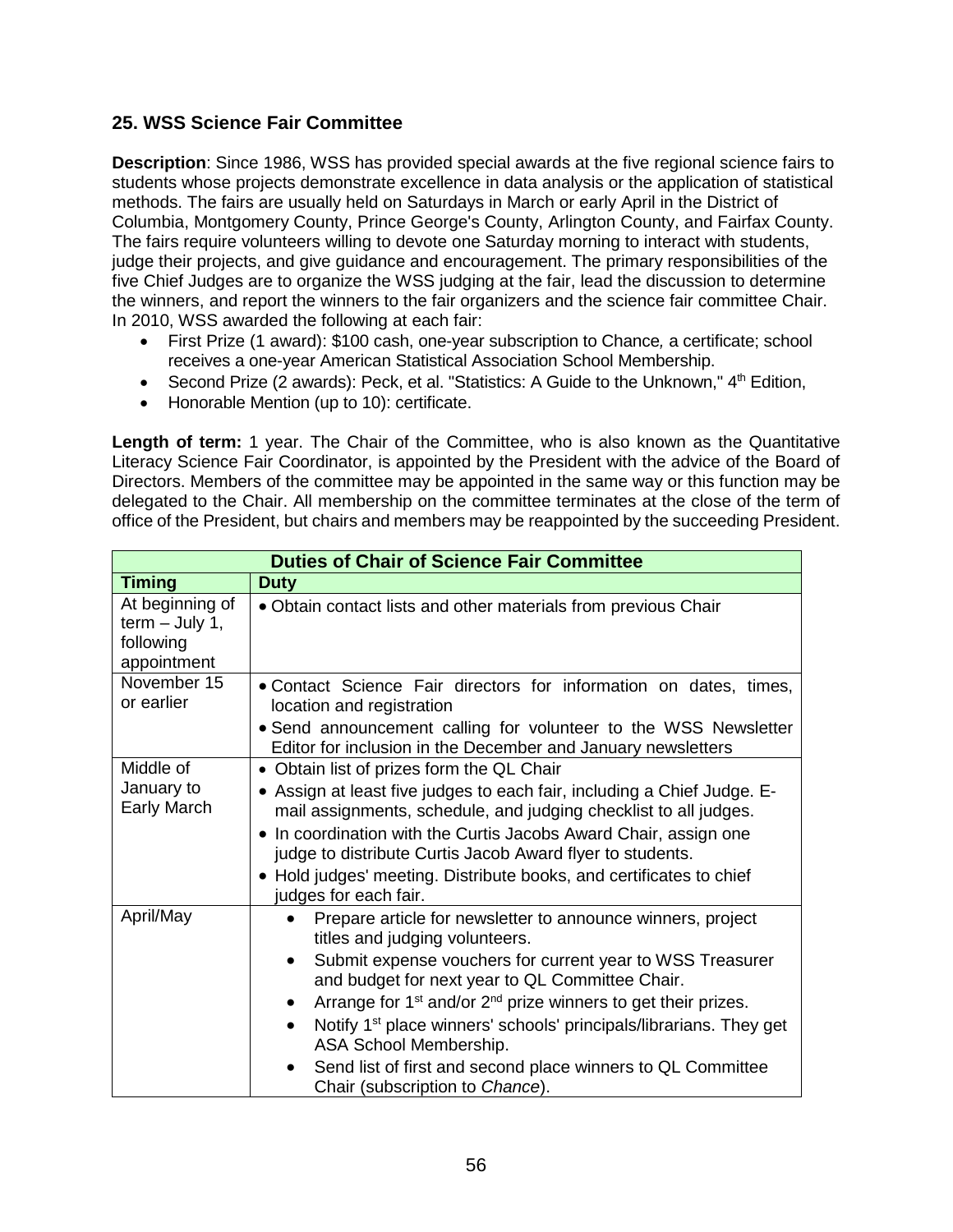|  | Receive ASA School Membership forms from schools and<br>send to WSS Treasurer for transmittal to ASA. |
|--|-------------------------------------------------------------------------------------------------------|
|  | • Send thank you letter to the volunteer judges.                                                      |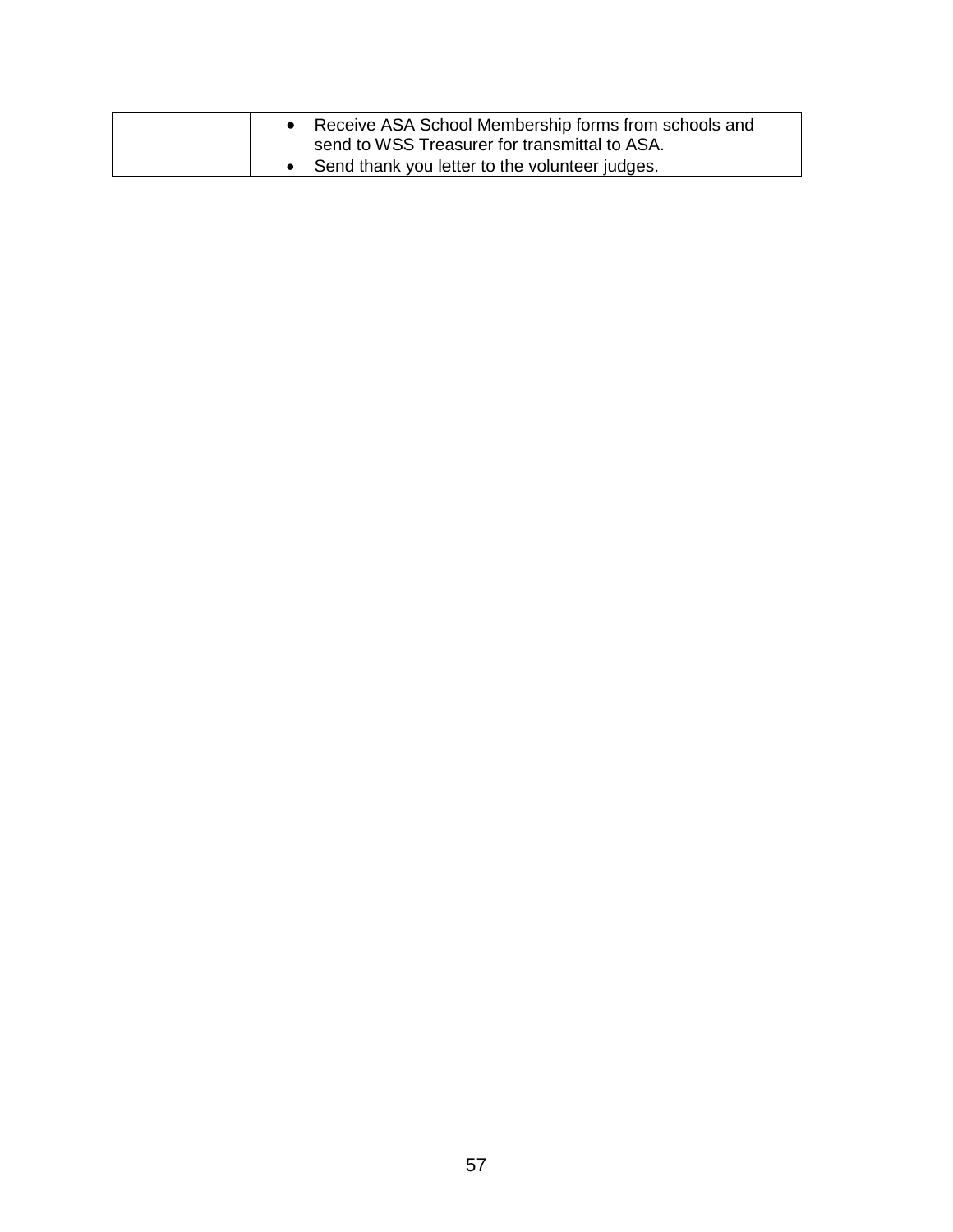# **26. WSS Audit Committee**

**Description in ASA Council of Chapters Chapter Officer Handbook:** Each time a new Treasurer takes office, the President shall appoint at least two auditors who will audit the outgoing Treasurer's books. In addition, an audit shall be performed whenever three years or more have elapsed since the last audit. The auditors shall submit a written report of their findings to the membership by the second regular meeting after their appointment. Auditors may be chosen from among Chapter members, excluding the current and most recent Treasurer, and need not be professional accountants.

**Description:** An Audit Committee, consisting of least two WSS members, shall make an audit of the Society's finances at the end of each fiscal year (that is, at some time close to July 1). This is typically around September when most of the expenses have cleared. The Audit Committee is expected to audit review previous fiscal year revenue and disbursements and activity in the chapter's financial accounts, as well as the income tax forms filed by WSS. This may involve questions and comments with the Treasurer. Once completed, they should transmit the audit to the Board of Directors with whatever comments and interpretations may be necessary. The report of the Audit Committee shall be distributed to the membership via the WSS newsletter or other appropriate means. The current practice is that the two auditors are the previous two presidents who have rotated off the board.

**Length of term:** 1 year. Appointed by the President with advice of the Board of Directors May be reappointed by the succeeding President as desired.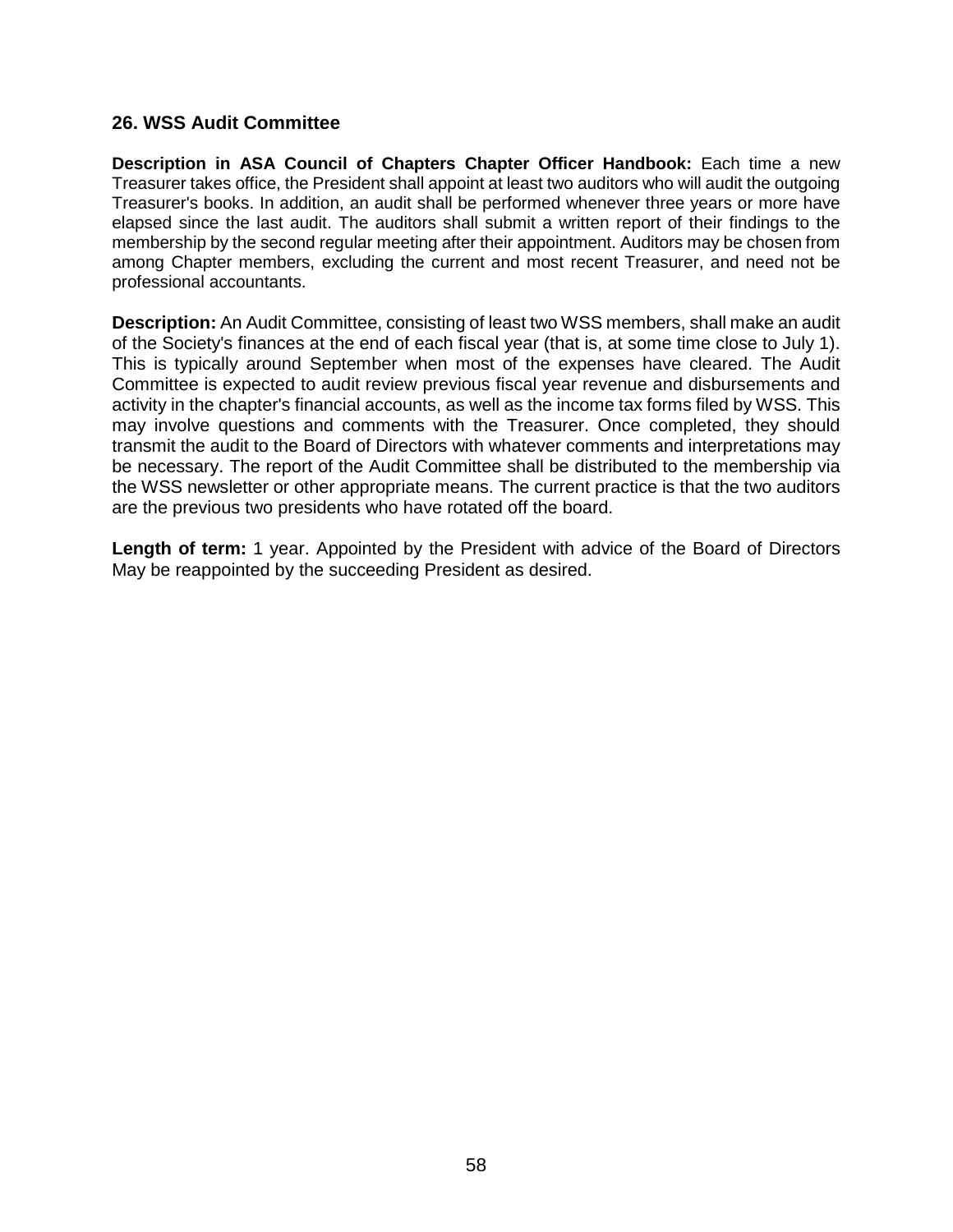# **27. WSS Membership Committee**

#### **Description in ASA Council of Chapters Chapter Officer Handbook:**

#### Section 2: Membership

Two of the most important activities of a Chapter are recruiting and retaining members. Continual membership growth is needed to keep a Chapter healthy. New members bring fresh ideas and experience to the organization, and old members ensure vitality, continuity, consistency of purpose, organizational memory, and established leadership.

#### **Description in WSS By-Laws:**

Article 4. Committees Section 1. Standing Committees. The standing committees of the Society shall include: the Membership Committee, to recruit new members into the Association and the Society;

**Length of term:** 1 year. The Chair of the Membership Committee is appointed by the President with the advice of the Board of Directors. Members of the committee may be appointed in the same way or this function may be delegated to the Chair. All membership on the committee terminates at the close of the term of office of the President, but chairs and members may be reappointed by the succeeding President.

| <b>Duties of WSS Membership Committee</b> |                                                                                                                                                                                                                                                                                                                                                                                                                                                                                                              |  |
|-------------------------------------------|--------------------------------------------------------------------------------------------------------------------------------------------------------------------------------------------------------------------------------------------------------------------------------------------------------------------------------------------------------------------------------------------------------------------------------------------------------------------------------------------------------------|--|
| <b>Timing</b>                             | <b>Duties</b>                                                                                                                                                                                                                                                                                                                                                                                                                                                                                                |  |
| Throughout year                           | • Periodically (at least quarterly) creates a file of people<br>whose memberships have lapsed, following a grace period,<br>and sends this file to the Electronic Mail Manager to<br>remove from the email distribution list.<br>• Periodically (at least quarterly) creates a file of people who<br>have joined WSS (either as full or associate members) and<br>sends the names and email addresses of each to the<br>Electronic Mail Manager.<br>· Sends information about joining WSS based on inquiries |  |
|                                           | from the sign-in sheets at WSS seminars.<br>• Undertakes or assists with member recruiting and retention<br>initiatives as directed by the WSS Board                                                                                                                                                                                                                                                                                                                                                         |  |
| Monthly                                   | • Identifies new members from the WSS membership list<br>maintained by ASA and from the applications for Associate<br>Member received by the Secretary<br>• Sends welcome emails to new members<br>• Publishes the names of new members in the WSS<br><b>Newsletter</b>                                                                                                                                                                                                                                      |  |
| April                                     | . Works with Secretary and the Electronic Mail Manager to<br>create a list of all members as of March 31 (persons eligible<br>to vote in the annual election) and merges with the current<br>email list and sends the member names and email<br>addresses to the WSS webmaster and Electronic Mail<br>Manager to assist in the creation of the ballots for the<br>annual election                                                                                                                            |  |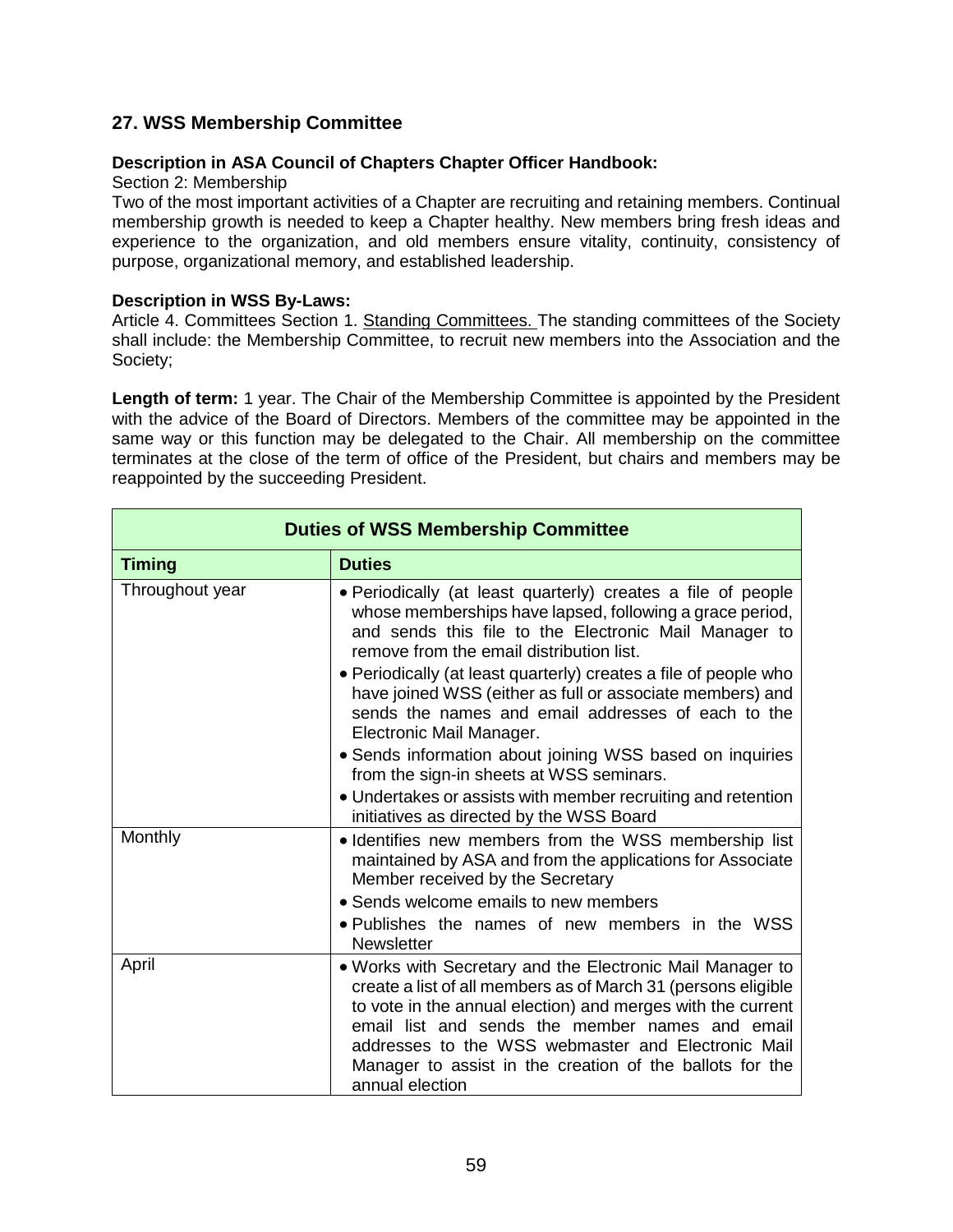### **WSS Membership Committee Appendix (ASA Council of Chapters Chapter Officer Handbook)**

Section 3.4: Of concern to each Chapter must be the maintenance of its present membership and the attraction of new members. Consequently, it is recommended that each Chapter establish a standing Membership Committee to maintain the current Chapter membership list, if not handled by the ASA office, and to formulate and carry out an annual action plan for attracting new members. The number of members on the Membership Committee and length of term is determined by each Chapter. At the beginning of each Chapter year, the Membership Committee should meet to discuss current membership status and make recommendations for Chapter growth to the Executive Committee. Other activities in which the Membership Committee may wish to engage are:

- 1. Sending a letter of welcome to new Chapter members and inquiring about their interests.
- 2. Determining reasons why former members decided to drop Chapter membership and summarizing those for possible use.
- 3. Providing follow-up (telephone, letter, email) contact with members who have not renewed as a Chapter member but have not dropped their ASA memberships.
- 4. Writing a brochure describing Chapter activities and the benefits of Chapter membership for distribution to prospective members.
- 4. Making ASA and Chapter membership information available at all Chapter programs.
- 5. Participating in local Career Days.

It is appropriate for the chair of the Membership Committee to report to the Executive Committee at the end of the Chapter year regarding Chapter growth and to the general membership at the annual business meeting. The Membership Committee should meet as often as deemed necessary. The time of service of this committee will generally coincide with the Chapter year but some continuity across years is advisable.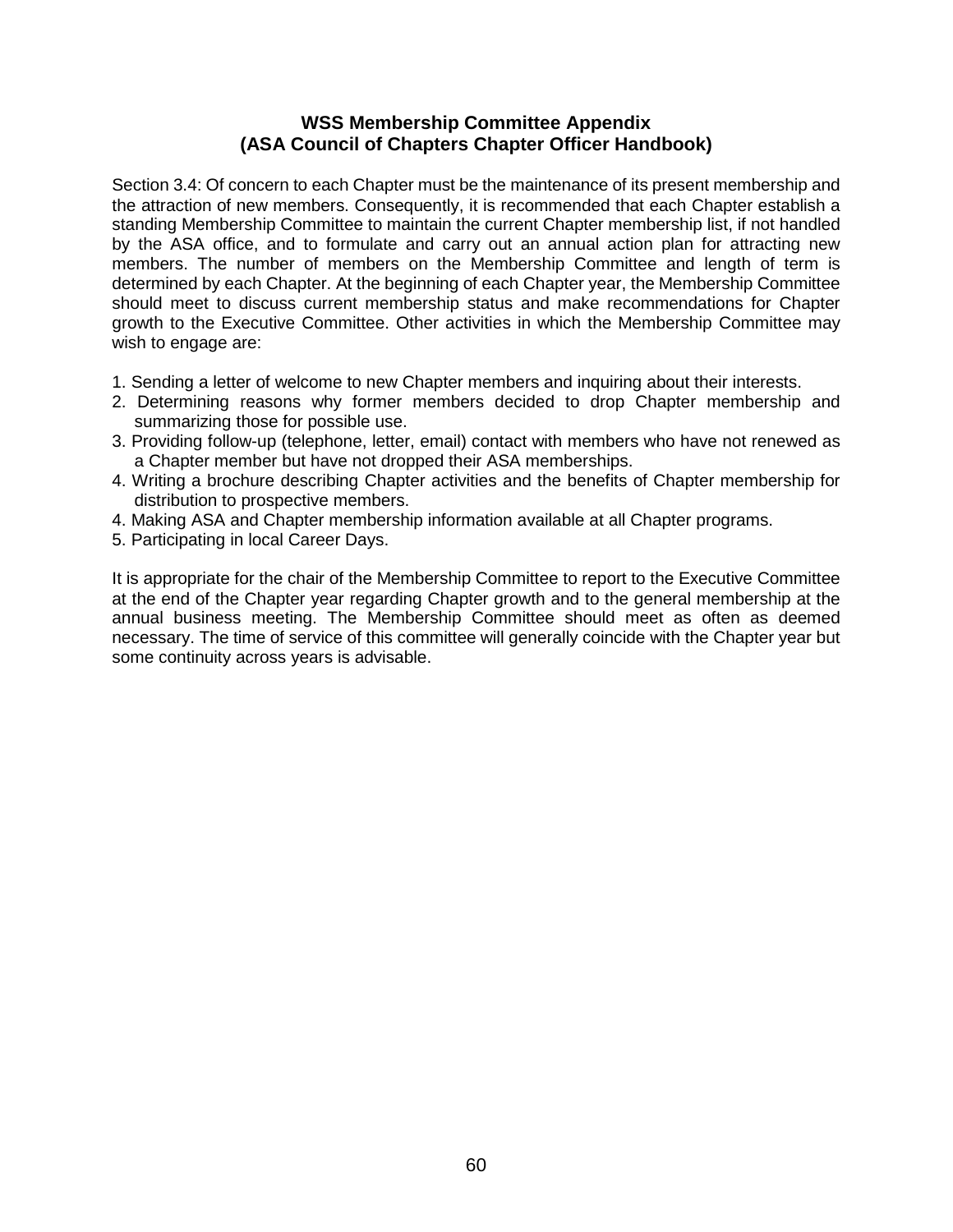# **28. WSS Short Course Committee**

**Description:** The short course committee provides educational and training opportunities for members of Washington Statistical Society (WSS). These short courses supplement WSS regular seminars and further promote the sharing of statistical thinking, research methods, and techniques.

**Length of term:** 1 year. The President of WSS with the advice of the Board of Directors appoints the chair of the committee. Either President of WSS or committee Chair appoints members of the committee. All memberships on the committee terminate at the close of the President's term, but the succeeding President may reappoint chairs and members.

| <b>Duties of the Short Course Committee</b>             |                                                                                                                                                                                                                                                                                    |  |
|---------------------------------------------------------|------------------------------------------------------------------------------------------------------------------------------------------------------------------------------------------------------------------------------------------------------------------------------------|--|
| <b>Timing</b>                                           | <b>Duties</b>                                                                                                                                                                                                                                                                      |  |
| At beginning of term - July<br>1, following appointment | . Research topics for new short courses and names of<br>potential instructors. Seek suggestions from Board of<br>Directors.                                                                                                                                                        |  |
| At least 4 months before<br>course                      | • Submit proposed topic for short course to WSS Board for<br>approval                                                                                                                                                                                                              |  |
| At least 3 months before<br>course                      | • Determine instructor, ask for possible dates and course<br>length, and require honorarium (if any) and type of course<br>materials                                                                                                                                               |  |
|                                                         | • Develop budget and cost of course (based on above)<br>. Obtain short description of course (1-2 paragraphs) and<br>short bio from the instructor                                                                                                                                 |  |
|                                                         | • Contact BLS Conference Center, ASA conference center,<br>etc. to finalize location and dates and set-up details. Set up<br>an online registration system using "1-2-3 signup" or an<br>alternative system.                                                                       |  |
|                                                         | • Develop<br>$\mathsf{a}$<br>Q&A<br>$($ if<br>possible)<br>page<br>discussing<br>cancellation/refund policy, payment options, waiting list,<br>receipts, etc.                                                                                                                      |  |
| Two months before course                                | • Create course announcement and registration form.<br>• Advertise on WSS listserv, and other list services for ASA<br>sections (SRMS, for example), and/or DC AAPOR.<br>• If time permits, advertise in WSS Newsletter<br>• Arrange flights and lodging for instructor, if needed |  |
| 2-3 weeks before course                                 | • Finalize course materials/handouts including disclaimer<br>and evaluation form                                                                                                                                                                                                   |  |
| 10 days before course                                   | • Arrange for printing of course materials<br>• Registration cut-off date                                                                                                                                                                                                          |  |
|                                                         | · Give course count to printer (for course materials if<br>notebooks are to be provided)                                                                                                                                                                                           |  |
|                                                         |                                                                                                                                                                                                                                                                                    |  |
|                                                         | • Check membership status of all registrants.<br>• Submit credit card numbers to ASA for processing.                                                                                                                                                                               |  |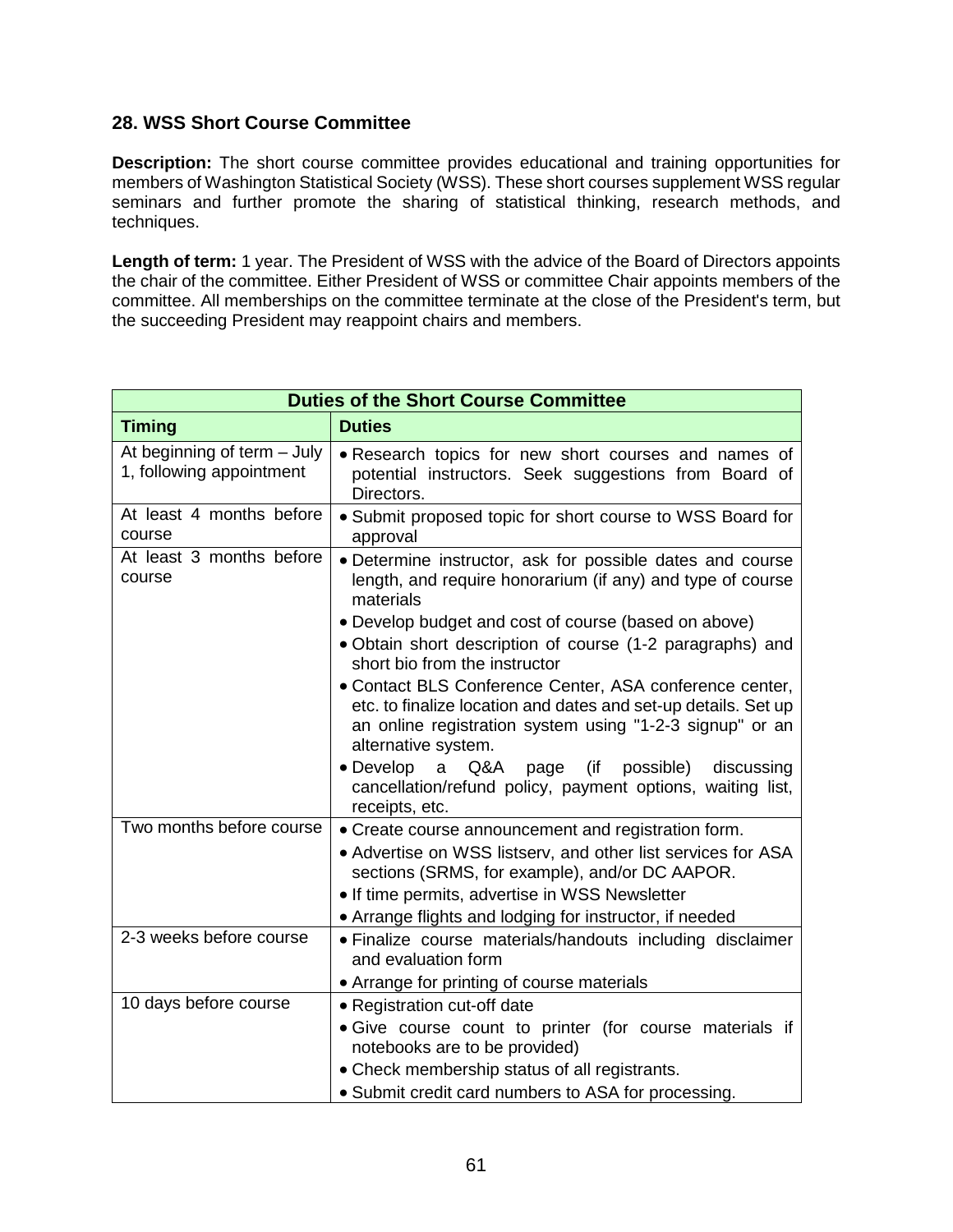|                  | • Create formal list of attendees, with affiliation and contact<br>information (e-mail address) |
|------------------|-------------------------------------------------------------------------------------------------|
|                  | • Order food and fax tax exemption sheet (if needed)                                            |
|                  | • Get checks from treasurer                                                                     |
| Week of course   | • Order food for course                                                                         |
|                  | • Print receipts (for distribution at course)                                                   |
|                  | • Create name tags and tent cards for all attendees<br>(including chairpersons and instructor)  |
|                  | • Print copies of attendee list (for distribution at course).                                   |
|                  | • Obtain course materials (or ensure their delivery to site the<br>day before the course)       |
| Day of Course    | . Welcome attendees, hand out nametags, tent cards,<br>course materials                         |
|                  | • Coordinate with caterers facility managers                                                    |
|                  | • Collect evaluation forms                                                                      |
| After the course | • Send Thank you letter to instructor                                                           |
|                  | • Review evaluation forms                                                                       |
|                  | • Submit receipts to treasurer along with an accounting of<br>costs and income                  |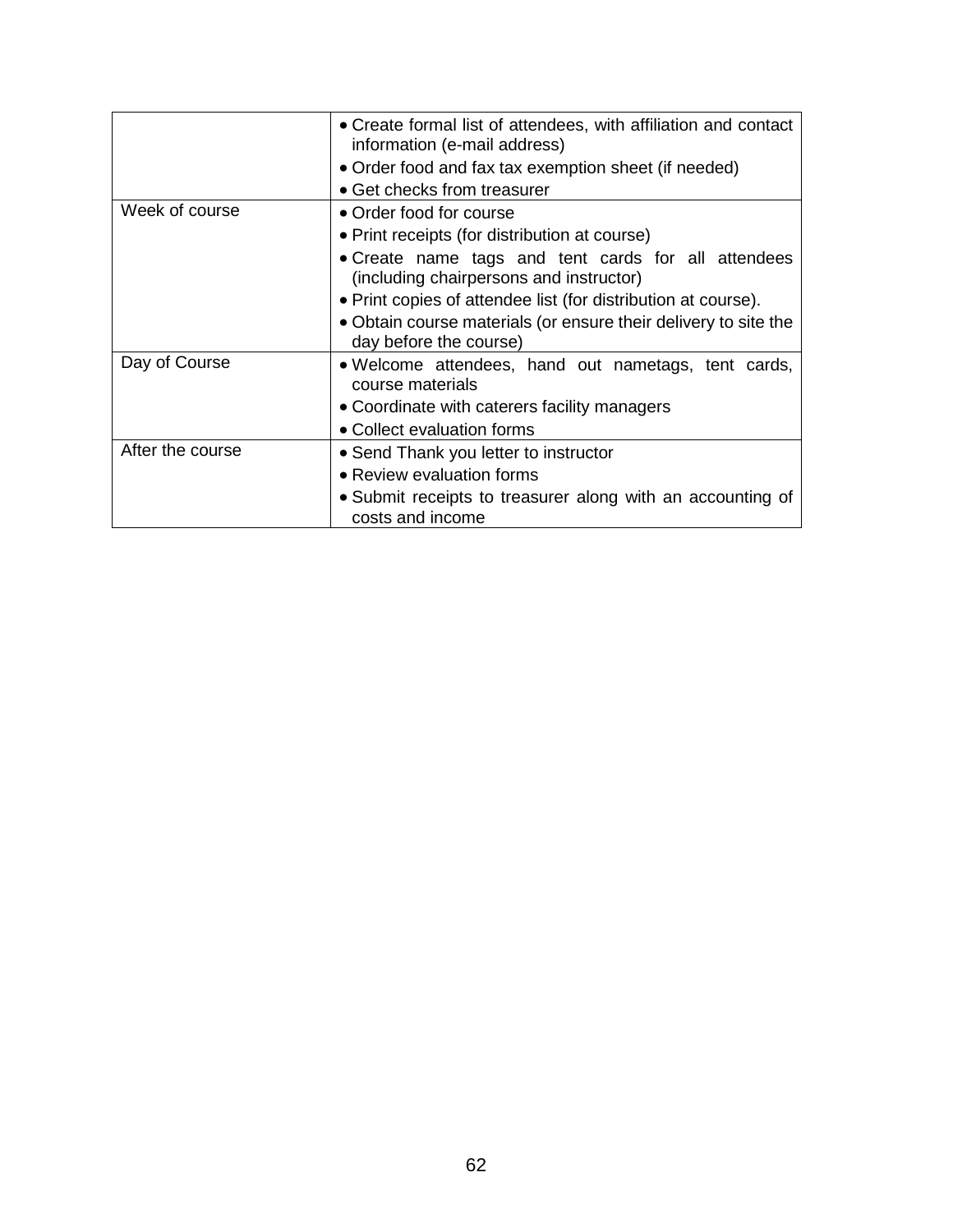# **WSS Short Course Committee Appendix**

## **Length, timing, and size of short courses**

Short courses are generally one to two days in length. It has been WSS practice in the past to have these in the spring or fall so as not to conflict with vacations, other WSS sponsored events, or the Joint Statistical Meetings. Before scheduling a course, check that no other major conferences and courses are being offered at the same time.

Class size limitations are usually imposed by the instructors. Since 2004, class sizes have ranged from 40 to 65 attendees.

#### **Short course topics and instructors**

Topics and instructor choices should be presented to the board before any commitments are made. Topics should be varied and not concentrate too heavily on one area of statistics. WSS has had courses repeated, but this was at the request of the members if there were 20+ members on the waiting list for the first offering of the course. Previous topics have included: Statistical data mining, Privacy and confidentiality and HIPAA (2004, 2005), Sample Survey Methods: Recent Developments and Applications (2005), R and analysis of complex surveys (2007), Applied Logistic Regression (2015), and Introduction to Small Area Estimation (2015).

## **Course budget**

The purpose of the course is to provide a service to our members, not to generate the revenue. For that reason, the course should be budgeted to break-even. Course costs include instructor honorarium, facility rental, catering, and course material duplication. Each of these is discussed in more detail below.

#### Instructor honorarium

Instructors who are employees of the federal government cannot accept honorariums for their teaching. For all others, up to \$1000 per day has been approved by the WSS board, but should be approved on a course-by-course basis.

#### Facility rental

Courses in the past have been held at hotel conference facilities and the Bureau of Labor Statistics conference center. The headquarters of the American Statistical Association may also be considered as they have a conference room that may be made available for a fee (Contact Kathleen Wert 703-684-1221 ext. 1874.) The selected facility should be walking distance from the Metro and centrally located.

If held at a hotel, the hotel will likely require that they provide the catering as well.

If held at the BLS conference center, rooms must be reserved by a BLS employee (presently, Brian Meekins is the primary contact). See Section 14 of this Handbook for room sizes with standard lecture seating. Note: for a short course, Rooms 1 and 2 of the conference center can hold no more than 50 people comfortably with the rooms combined and seating in the "classroom style." Outside catering is available from restaurants across the street in Union Station.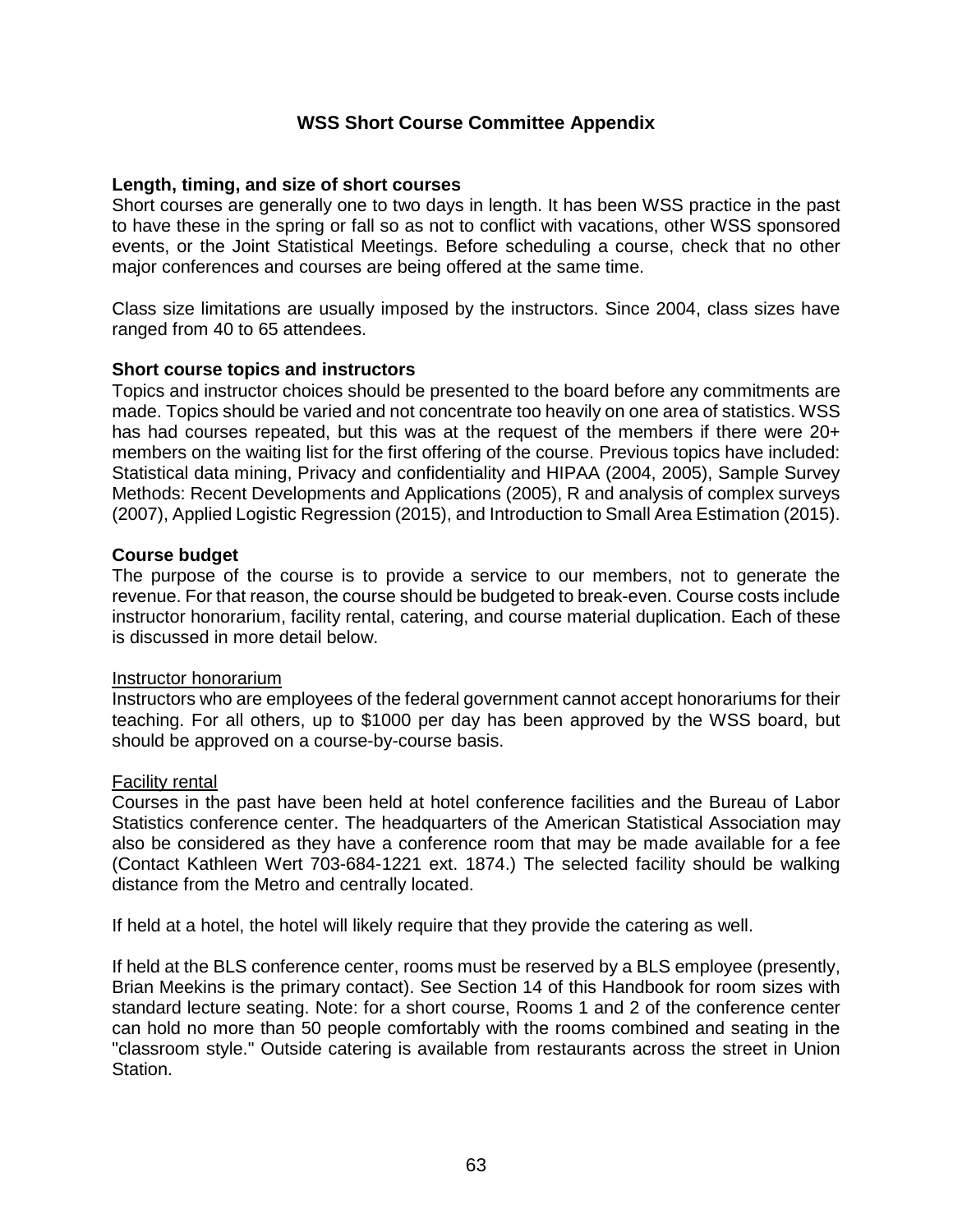## Course Material Duplication

Course Materials include instructor slides, WSS disclaimer (attached), instructor biography, and course agenda (may be duplicated by committee separately). Over the past few years, we have used Balmar printing in Rockville for its convenience, but any reputable company is acceptable. Prices for duplication can vary greatly. Note that color duplication can be quite costly, so it is necessary to factor this into the budget if it seems it will be necessary.

### **Course Cost**

WSS courses should be affordable to all members: students, individuals, or those working for the government or private industry. For that reason, fees have generally been about \$150 - \$200 per day. Any increase in the per day fee should be approved by the Board.

Lower fees are charged for full-time students (previously \$40 or \$50 per day), but they must provide a student ID.

Non-WSS attendees should be given the opportunity to apply the differential between the member and non-member course fee to a WSS membership. Do not include that differential (for the new attendees) as part of the course income since it will be applied to membership. This will need to be made clear to the treasurer.

## **Course announcement and registration**

An example of the course announcement and accompanying registration form are attached.

All attendees are encouraged to pay by credit card via 1-2-3 sign-up or another similar online service. All credit card services charge a fee. This needs to be figured into the course fee amounts.

The information from the registration form should be captured in a spreadsheet. Receipts should be created by the committee and distributed at the course. An example is attached.

# **Course Evaluation**

It is helpful to the instructors and committee members to have feedback from the course participants. A course evaluation form has been developed for this purpose and distributed towards the end of each course. An example form is attached.

#### **Current committee members and contact information:**

(July 2015 to June 2016)

| Name                 | Company                           | Telephone    | Email                     |
|----------------------|-----------------------------------|--------------|---------------------------|
| Yang Cheng (Chair)   | U.S. Census Bureau                | 301-763-3287 | yang.cheng@census.gov     |
| <b>Brian Meekins</b> | <b>Bureau of Labor Statistics</b> | 202-691-7594 | Meekins.Brian@bls.gov     |
| Lin Wang             | U.S. Census Bureau                | 301-763-9069 | lin.wang@census.gov       |
| Cha-Chi Fan          | <b>FCC</b>                        | 202-418-1554 | Cha-Chi.Fan@fcc.gov       |
| <b>Aaron Gilary</b>  | U.S. Census Bureau                | 301-763-9660 | Aaron.J.Gilary@census.gov |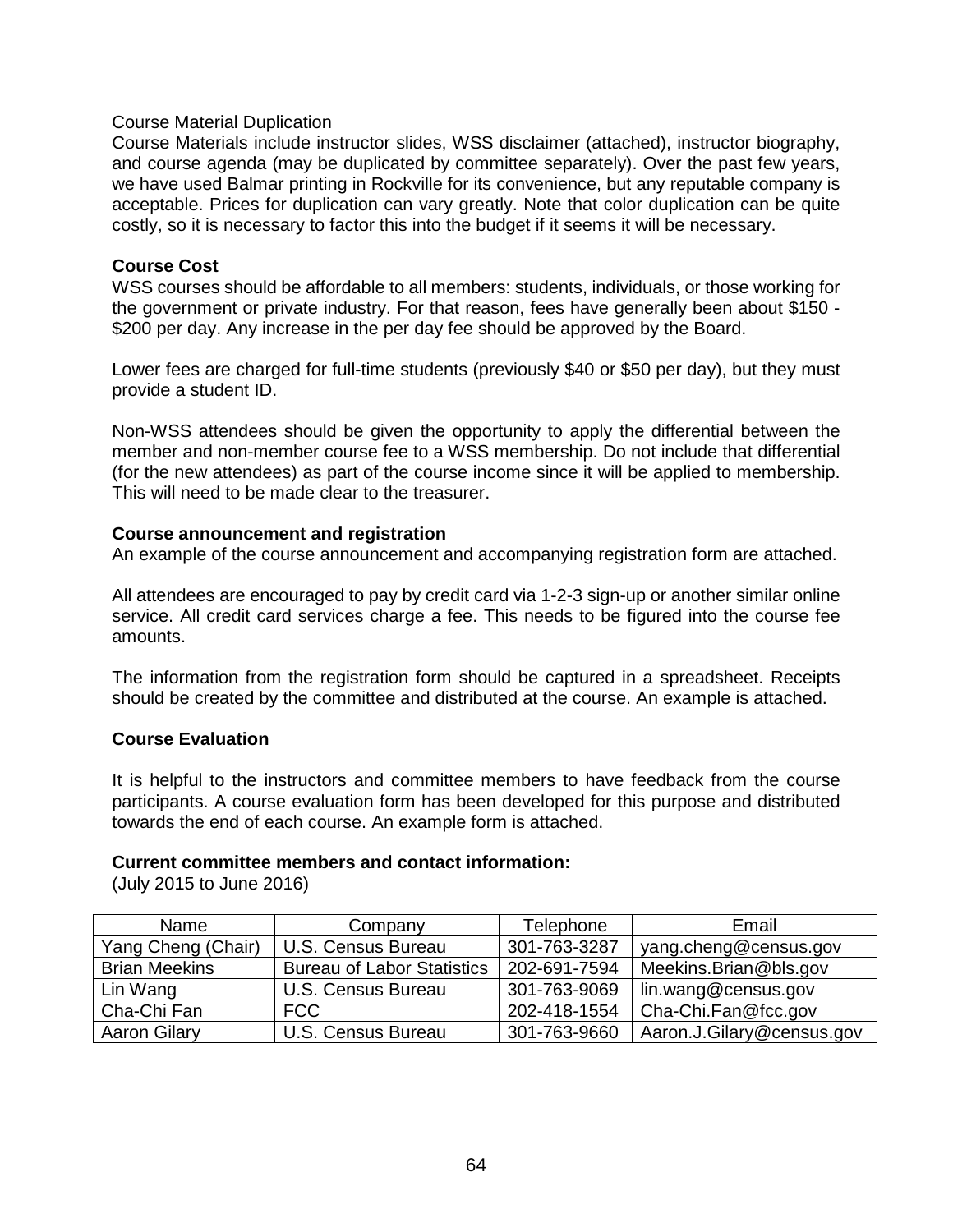## **WSS Short Course Appendix/Examples**

#### **Washington Statistical Society - Short Course Announcement**

#### R and analysis of complex surveys March 15-16, 2007 **Registration Due By March 5, 2007**

R is an open-source extension of the S statistical and graphical system. Along with the add-on "survey" package, the software provides a fairly advanced repertoire of survey analysis methods including multistage designs, two-phase designs, calibration and generalized raking, and regression modeling. Advantages of the R survey package include the cost, the visibility of all the code for verification purposes, and the integration with a powerful programming language and graphics system. The course will be taught in the form of a lecture; however, participants may bring their own laptop computers with the software already installed. (The software may be obtained at [http://cran.r-project.org/.](http://cran.r-project.org/))

#### *Day 1: An introduction to R.*

Reading in data; simple calculations; graphics; merging and reshaping data; simple programming; using objects; using packages.

#### *Day 2: The R survey package.*

Specifying design information; computing summary statistics; using and creating replicate weights; domain estimations; graphics; ratio and regression estimators; post-stratification, raking, calibration; two-phase designs; simple simulations.

**About the instructor**: Thomas Lumley is Associate Professor of Biostatistics at the University of Washington, Seattle. He developed and maintains the R "survey" package and is one of the core developers of R itself.

**Who Should Attend:** The course does not require any prior knowledge of R or S-PLUS, but some experience with statistical analysis and data management and knowledge of survey techniques is assumed.

**Schedule for Course:** The course will be held over two days March 15<sup>th</sup> and 16<sup>th</sup>. Registration will begin at 8:30 AM and the class will run from 9 AM to 4:30 PM. There will be coffee and Danish in the morning before class both days and at the morning break, with beverages and cookies in the afternoon. Lunch will also be provided both days.

#### **Location:**

BLS Conference Center (near Union Station Metro stop) Postal Square Building 2 Massachusetts Ave., N.E. Washington, D.C. 20212-0001

#### **Registration Fee: (Please send fee and registration form to Brenda Boateng by March 5**)**.** *Class size will be limited, so please register early.*

| Full-time students (Provide copy of student ID with registration–only 5 student slots available) | \$50  |
|--------------------------------------------------------------------------------------------------|-------|
| WSS members                                                                                      | \$200 |
| All other registrants                                                                            | \$210 |

**For more information on this course**, please contact the WSS short-course co-chairs: Sylvia Dohrmann – SylviaDohrmann@westat.com Trena M. Ezzati-Rice – trena.ezzati-rice@ahrq.gov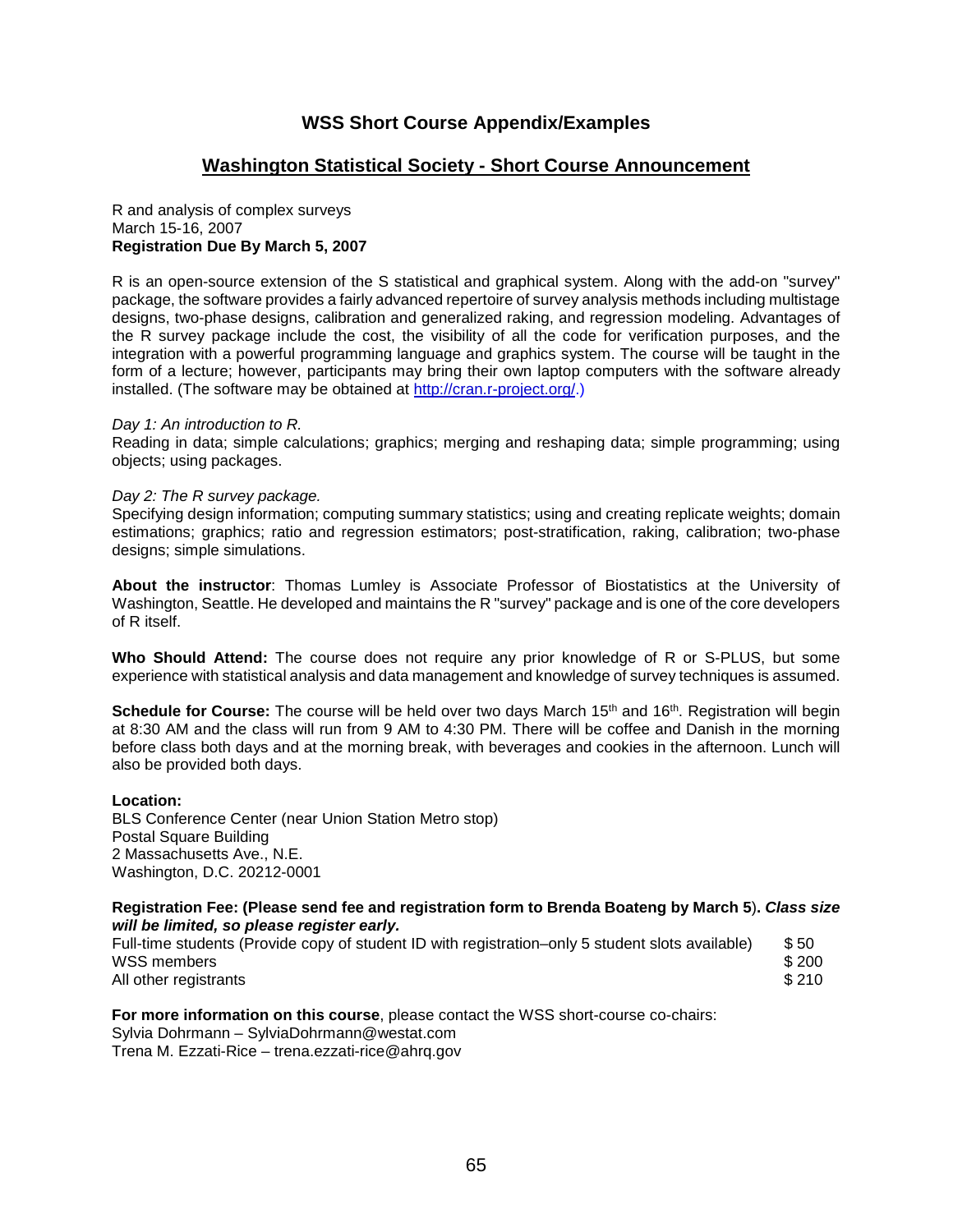# **WSS Short Course R and analysis of complex surveys March 15-16, 2007**

| Name:                   |                                                                                                                                 |
|-------------------------|---------------------------------------------------------------------------------------------------------------------------------|
| Firm/Agency:            |                                                                                                                                 |
| Job Title:              |                                                                                                                                 |
| E-mail:                 |                                                                                                                                 |
| <b>Mailing Address:</b> |                                                                                                                                 |
|                         |                                                                                                                                 |
|                         |                                                                                                                                 |
| Home Phone:             |                                                                                                                                 |
| Work Phone:             |                                                                                                                                 |
| Registration<br>Fee:    | $\Box$ \$50 (student)                                                                                                           |
|                         | $\Box$ \$200 (WSS members only)                                                                                                 |
|                         | $\Box$ \$210 (Non-WSS members)                                                                                                  |
|                         | Non-members may join WSS by applying a portion of the course fee to<br>membership.                                              |
|                         | Would you like to join WSS? $\Box$ Yes $\Box$ No                                                                                |
|                         | By selecting "Yes" you will be enrolled automatically. For more information on<br>membership, see http://www.scs.gmu.edu/~wss/. |
|                         | the contract of the contract of the contract of the contract of the contract of the contract of the contract of                 |

Please check your payment method:

 $\Box$  A check in the amount of \$ is enclosed.

 $\Box$  A credit card payment in the amount of \$ is enclosed

| <b>Type of Credit Card</b><br>(please circle one) | Visa | Master Card | American<br><b>Express</b> |
|---------------------------------------------------|------|-------------|----------------------------|
| <b>Credit Card Number</b>                         |      |             |                            |
| <b>Expiraton Date:</b>                            |      |             |                            |
| Name on the Card:                                 |      |             |                            |

Please make check payable to Washington Statistical Society. **Mail, FAX, or e-mail this registration form and send payment by March 5, 2007 to:**

> E-mail: Brenda.boateng@ahrq.gov Phone Number: 301-427-1803 Fax Number: 301-427-1276

Rockville, Maryland 20850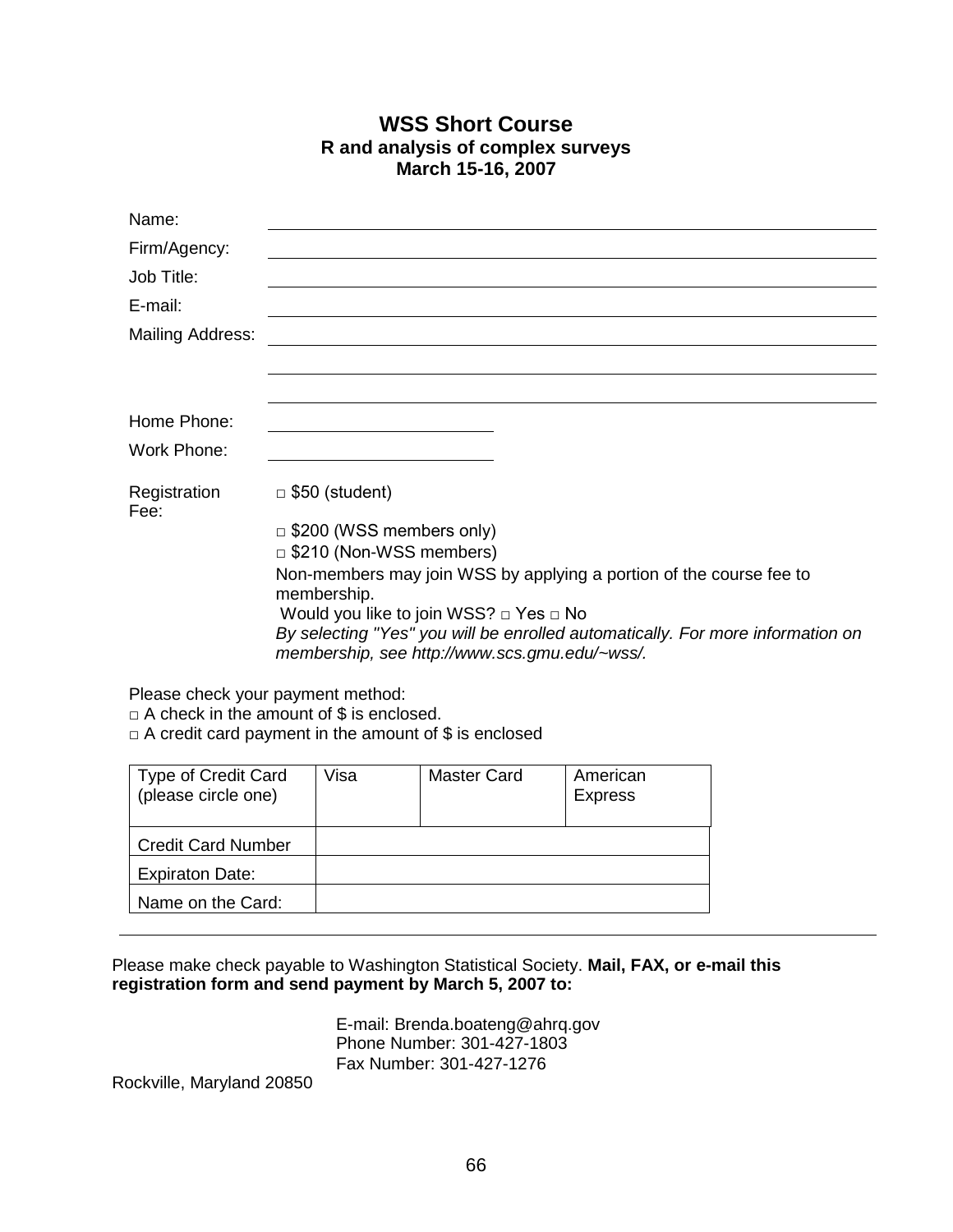# **Washington Statistical Society**

# **Receipt**

**Date payment received**:

**Received from:**

Amount paid: \$

**Payment method:**

**For:** WSS Short Course: R and Analysis of Complex Surveys. March 15-16, 2007.

# **R and Analysis of Complex Surveys**

March 15-16, 2007

*Disclaimer*

The Washington Statistical Society serves the Washington metropolitan statistical community by providing a forum for the exchange of information and ideas concerning statistical methodology and applications. Activities of the Society include technical programs on a wide variety of statistical topics, short courses, distinguished speaker series and social events.

The views and opinions presented in these handouts and during the workshop are those of the author(s) and do not necessarily reflect those of the Washington Statistical Society or the American Statistical Association.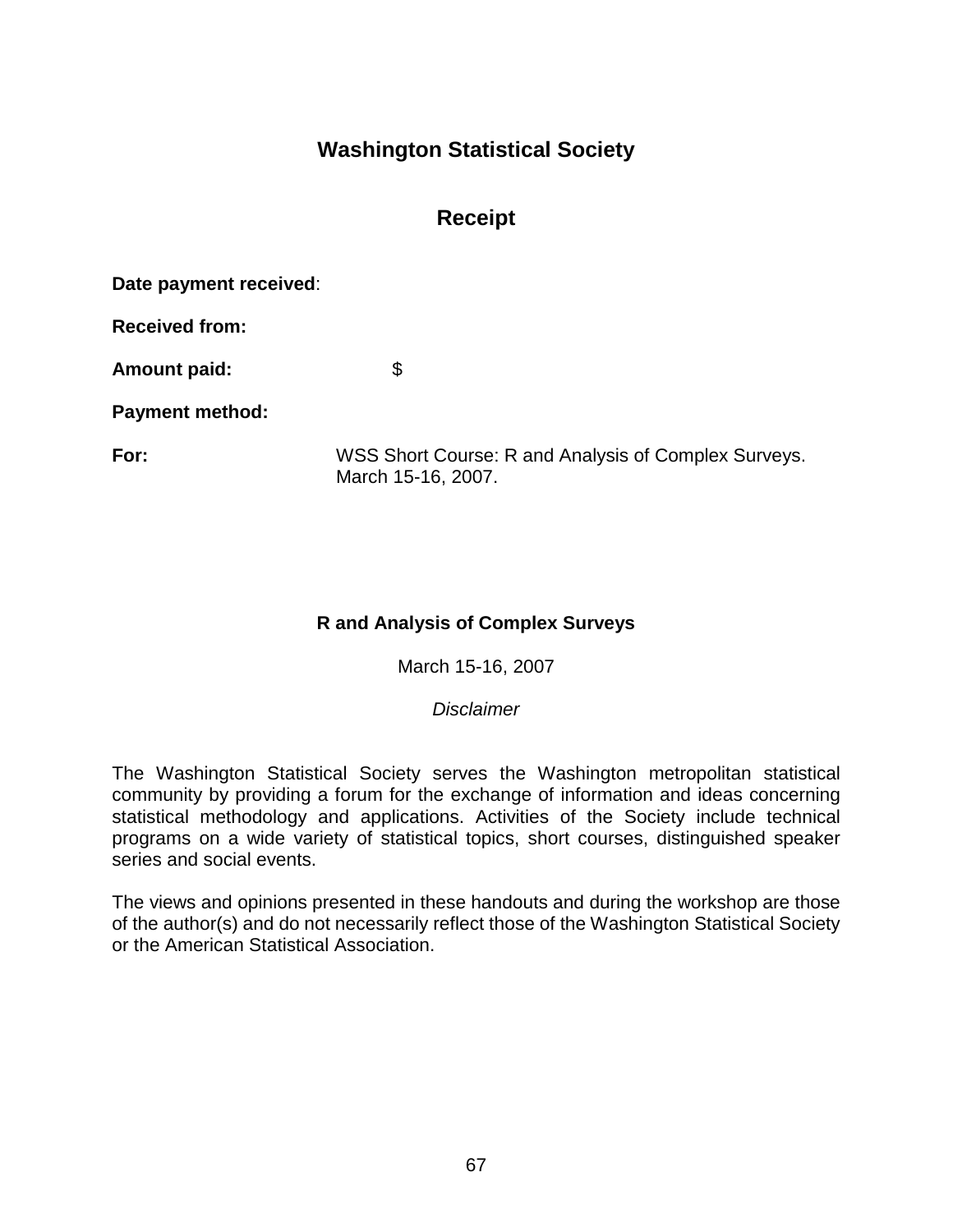# **29. Committee on ASA Fellows**

**Background:** WSS was one of the first ASA satellite organizations to adopt the practice of forming a committee to identify members who should be nominated for consideration of the rank of ASA Fellow. The Committee was listed in the 1975 WSS Constitution as a standing committee. The Committee members do not necessarily prepare and submit the nominations, but they enlist individuals to serve as the nominator and to prepare seconding letters.

**Purpose:** Each year the Committee shall identify members of the Chapter who would be suitable nominees for the honor of Fellow of the American Statistical Association (as described in the By-Laws of the Association) and shall coordinate preparation and submission of any such nominations.

**Length of term:** The Committee to Nominate Fellows shall consist of members of the Chapter who already are ASA Fellows. The Chair of the Committee is appointed from the committee membership by the Chapter President with the advice of the Board of Directors. Members of the committee may be appointed in the same way. Committee members may be reappointed. The committee functions well with around four members. Succession planning is important for this committee to maintain effectiveness.

References:<http://www.amstat.org/awards/fellows.cfm>

#### **Table of Duties is on the next page.**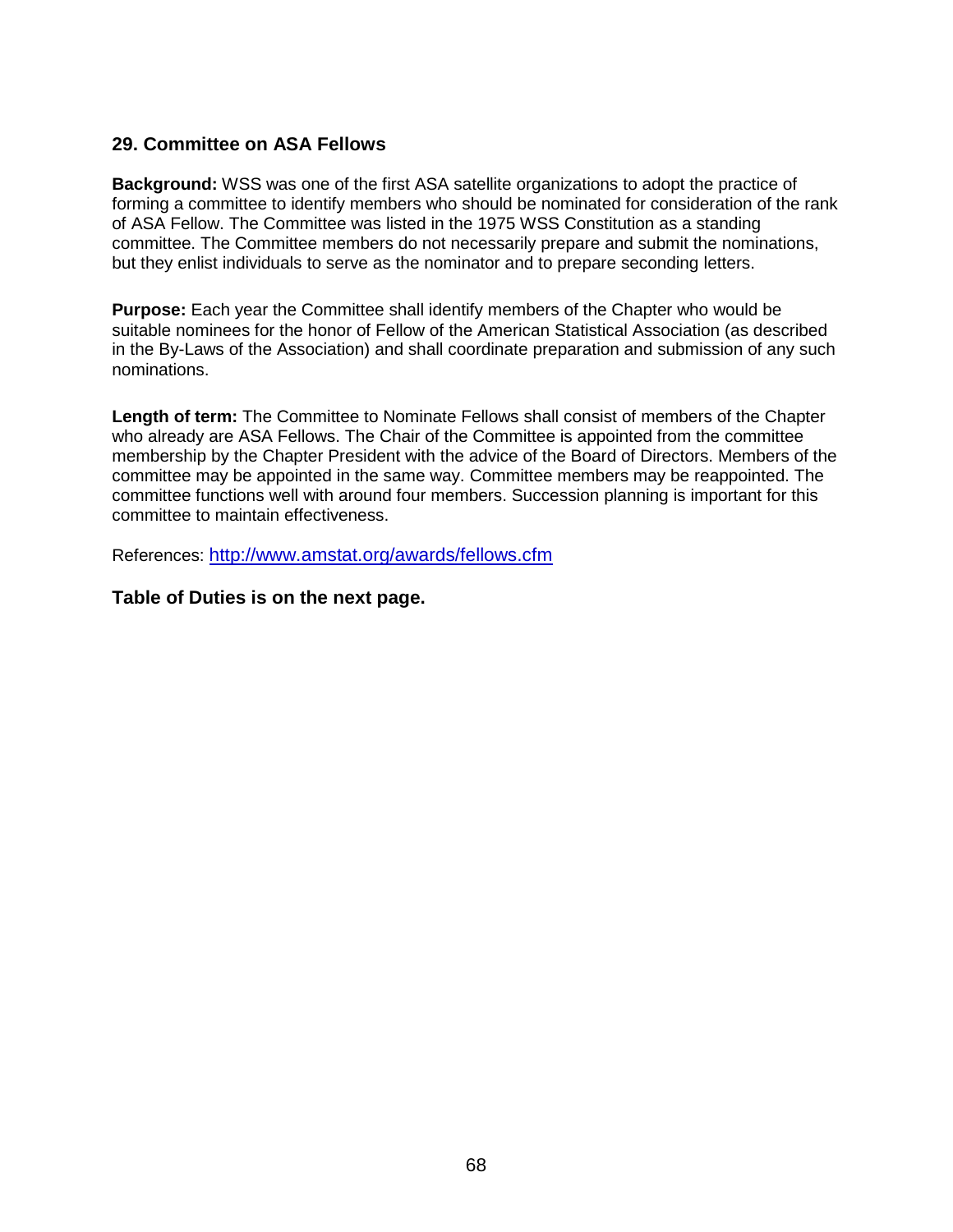| <b>Duties of Committee on ASA Fellows</b>                    |                                                                                                                                                                                                                                                             |  |
|--------------------------------------------------------------|-------------------------------------------------------------------------------------------------------------------------------------------------------------------------------------------------------------------------------------------------------------|--|
| <b>Timing</b>                                                | <b>Duty</b>                                                                                                                                                                                                                                                 |  |
| At beginning of term $-$<br>July 1, following<br>appointment | • Meet with past chair and/or gather relevant materials                                                                                                                                                                                                     |  |
| Throughout year                                              | • Attend board meetings and give oral report on activities                                                                                                                                                                                                  |  |
| October                                                      | • Request WSS membership list, including fellow status,<br>and provide to committee members for review<br>• Convene committee and request names of potential<br>nominees                                                                                    |  |
| November/December                                            | • Develop slate of potential nominees<br>· Identify and recruit nominating sponsor for each nominee<br>• Make suggestions for nominating letter authors, if needed<br>• Assist nominators, as needed                                                        |  |
| January/February                                             | • Monitor progress of nomination packages regularly -<br>submission deadline March 1<br>• Two weeks before the deadline—check with nominators<br>on status of submissions<br>• Assist nominators, as needed                                                 |  |
| March                                                        | • Report to Board of Directors on the successful disposition<br>of the committee's duties; include the number of<br>packages "sponsored"                                                                                                                    |  |
| May                                                          | • Committee report to Board of Directors on successful<br>nominations<br>• Write and submit congratulatory announcement for the<br><b>WSS Newsletter and Website.</b><br>• Committee report to Board of Directors on membership and<br>succession planning. |  |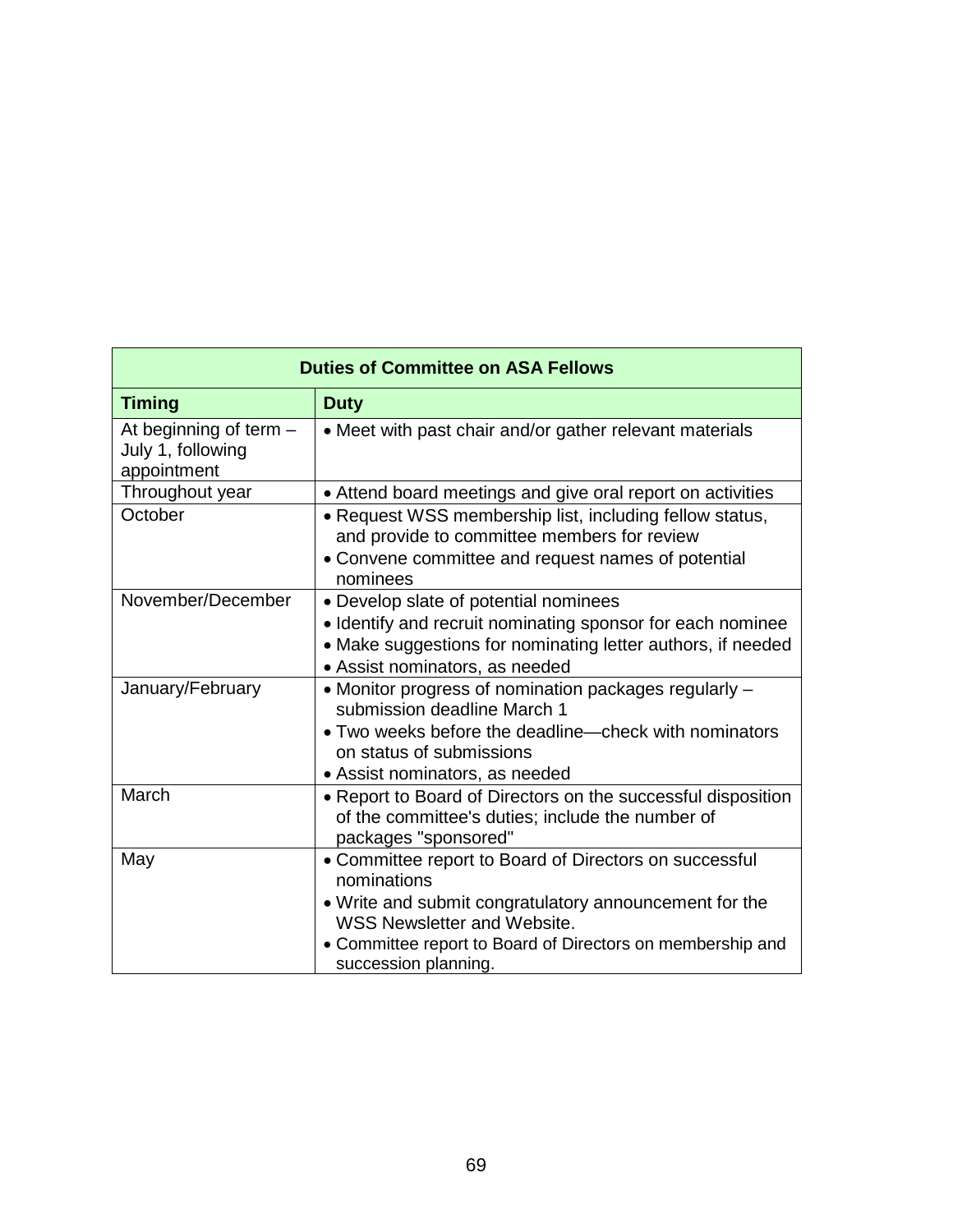#### **30. Social Arrangements Committee**

**Description:** The Social Arrangements Committee is a standing committee of the Society. The purpose of the committee is to plan social events for the Society, including an Annual Dinner for the benefit of the Society's members. In recent years, the committee has arranged for an annual holiday party, and food at the Morris Hansen Lecture.

**From WSS By-Laws, Article 4:** Section 1, subsection 5 lists the Social Committee as a standing committee to plan the Annual Dinner of the Society and occasional other social activities such as luncheon meetings or evening receptions.

Length of term: 1 year. The Chair of the Committee is appointed by the President with the advice of the Board of Directors. Members of the committee may be appointed in the same way or this function may be delegated to the Chair. All membership on the committee terminates at the close of the term of office of the President, but chairs and members may be reappointed by the succeeding President.

#### **Table of Duties is on the next page.**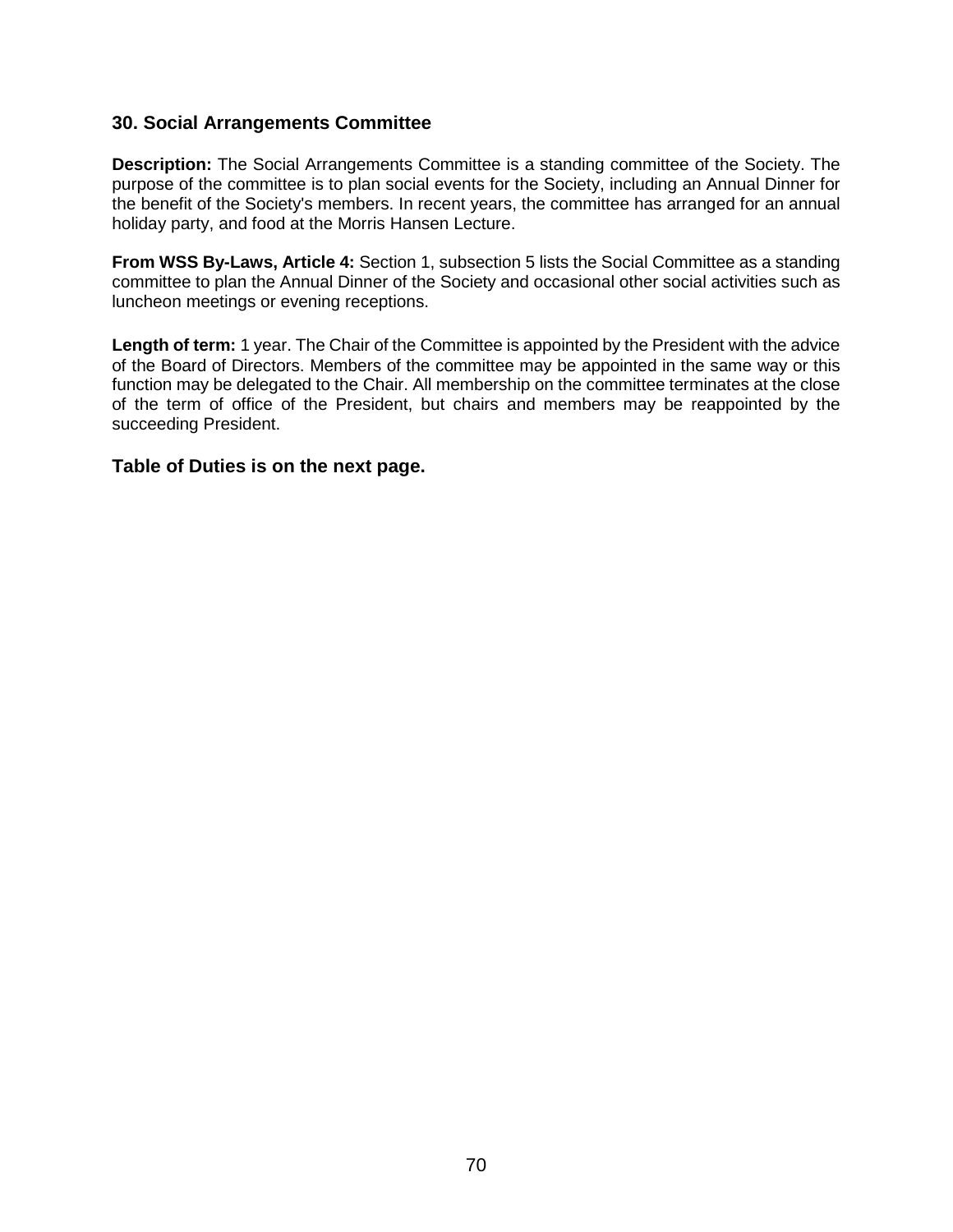| <b>Duties of Social Arrangements Committee</b>                       |                                                                                                                                                                                                                        |  |
|----------------------------------------------------------------------|------------------------------------------------------------------------------------------------------------------------------------------------------------------------------------------------------------------------|--|
| <b>Timing</b>                                                        | <b>Duty</b>                                                                                                                                                                                                            |  |
| At beginning<br>of<br>term<br>July<br>1,<br>following<br>appointment | $\bullet$<br>Get data on past events including place, time and financial data.                                                                                                                                         |  |
| Throughout<br>year                                                   | . Visiting restaurants, pubs, large facilities to determine feasibility for:<br>Annual Dinner (110 people) and Holiday party (100 people).                                                                             |  |
| July                                                                 | • Relief -JSM                                                                                                                                                                                                          |  |
| August                                                               | • Respite - JSM                                                                                                                                                                                                        |  |
| September                                                            | • Prepare for the Morris Hansen Lecture reception: Contact Hansen<br>Lecture Committee for details on date, time, location, budget for<br>reception, etc. Contact caterer to reserve date and make menu<br>selections. |  |
|                                                                      | . Begin preparations for the Holiday party: Determine location,<br>date/time, menu, cost, etc. for approval by Board at September<br>meeting.                                                                          |  |
| October                                                              | • Morris Hansen Lecture reception<br>• Submit announcement and RSVP form to Newsletter Editor for<br>inclusion in November and December newsletters.                                                                   |  |
| November                                                             | • Account for debits/credits for the Morris Hansen lecture reception.<br>• Continue planning of Holiday party.                                                                                                         |  |
| December                                                             | • Holiday party<br>• Prepare attendance sheet for the holiday party.                                                                                                                                                   |  |
| January                                                              | • Compute credit and debit on the WSS treasury to be accounted for by<br>the treasurer.                                                                                                                                |  |
| February                                                             | • Start preparing for the WSS annual dinner in June. Visit restaurants.                                                                                                                                                |  |
| March                                                                | • Finalize arrangements for the annual dinner for approval by Board at<br>March meeting.                                                                                                                               |  |
| April                                                                | . Submit an announcement to the Newsletter Editor for the May and<br>June newsletters.                                                                                                                                 |  |
| May                                                                  | • Continue preparation for annual dinner.                                                                                                                                                                              |  |
| June                                                                 | • Annual dinner: final arrangements (head count) Make sure everything<br>is ready for the Gertrude Cox address; prepare nametags; ensure<br>payments from Treasurer to restaurant.                                     |  |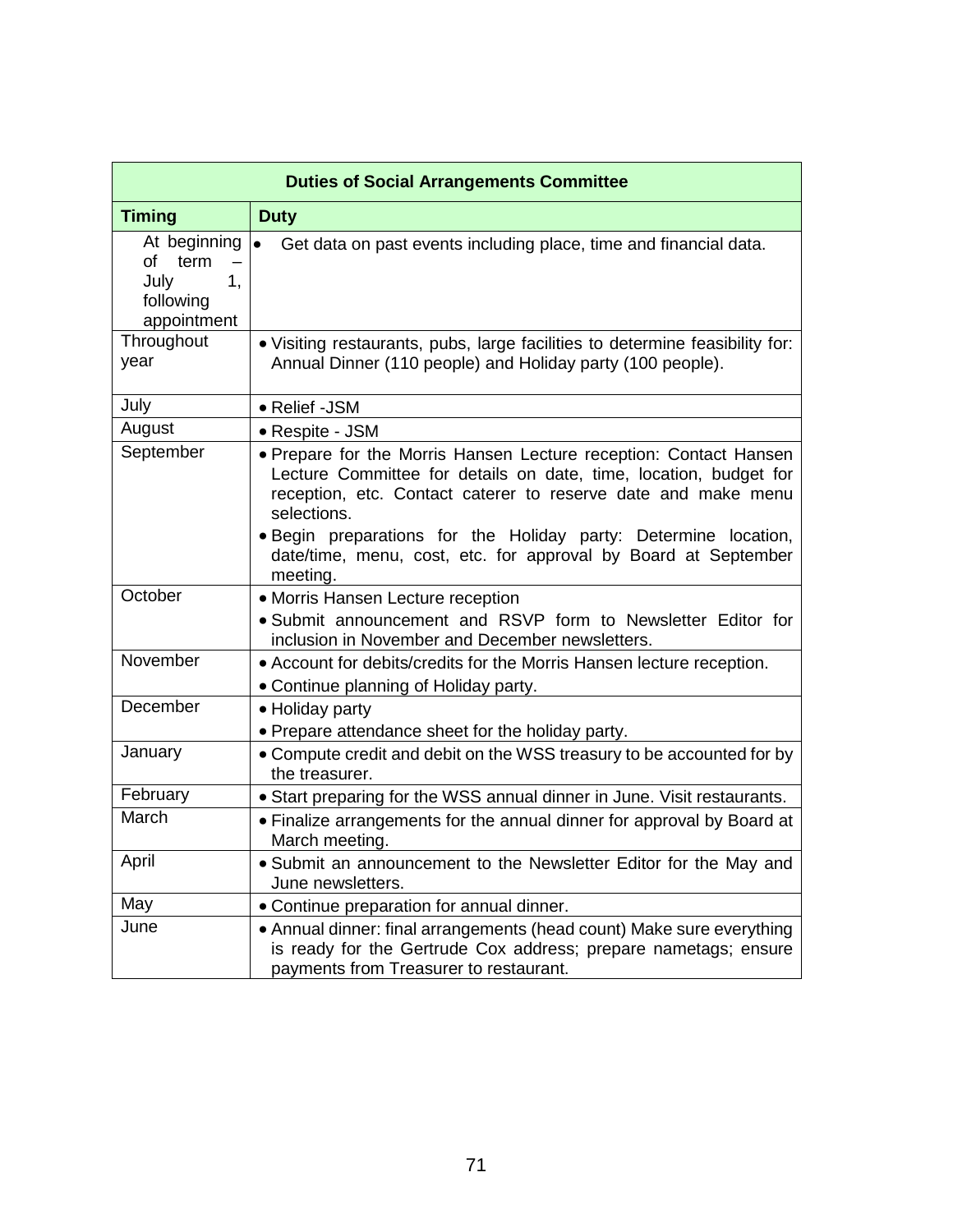# **31. WSS Annual Dinner**

The WSS Annual Dinner is WSS's most important social event, occurring in June. It corresponds to the annual changeover in WSS leadership. It is presided over by the outgoing President, who presents the many awards given at the dinner.

Prior to 2012, the keynote speaker at the Annual Dinner was the Cox award recipient. Beginning in 2012, the Cox Award presentation occurs on the same day as the Annual Dinner, at a different venue.

This event requires close cooperation by several WSS Officers in a limited amount of time, hence the inclusion of this section in the handbook. The social arrangements committee chair, President and Secretary work together on the dinner program, gathering the necessary information from multiple sources, and allowing at least one week lead time for printing of the final program. Other WSS officers and committees also provide essential input to the event, as mentioned below.

The social arrangements committee chair is responsible for finding a suitable venue for the dinner (no later than March), setting the date after knowing the availability of the keynote speaker, getting the date added to WSS event calendar, providing an announcement for the newsletter, providing information for the program such as the dinner menu, arranging for registration, and getting the program printed. The social arrangements chair obtains counts of complimentary dinner recipients from the secretary:

Outstanding graduate students

Cox, Shiskin and Herriot award winners and one guest each

Curtis Jacobs Award and Quantitative Literacy Poster Competition winners and one teacher per project/poster

The Secretary is responsible for updating the previous year's program to provide a working draft for the current year's program, arranging for the production of the plaque for the Cox award recipient, overseeing the creation of the award certificates and the certificate holders, and contacting local universities in March to determine the outstanding graduate student selections.

The President is responsible for reviewing the program and assuring the information in the program is complete and up-to-date prior to printing. The President may make selections for President's Awards to be given at the dinner.

The Treasurer is responsible for providing award checks for presentation at the dinner.

The Cox award committee is responsible for selecting the awardee with sufficient lead time (no later than March) to notify the awardee, assure the awardee will be attending and will be giving the keynote address, and allow sufficient time for the creation of the plaque.

The Shiskin Award, Curtis Jacobs Award and Poster Competition committees are responsible for selecting awardees with sufficient lead time (no later than May) to assure the names are included in the program.

Program chairs need to provide a tally of sessions (seminars) sponsored by their section between July 1 and June 30 with sufficient lead time (no later than 2 weeks prior to the dinner) for inclusion in the program. A seminar is counted only once, even if co-sponsored by multiple sections.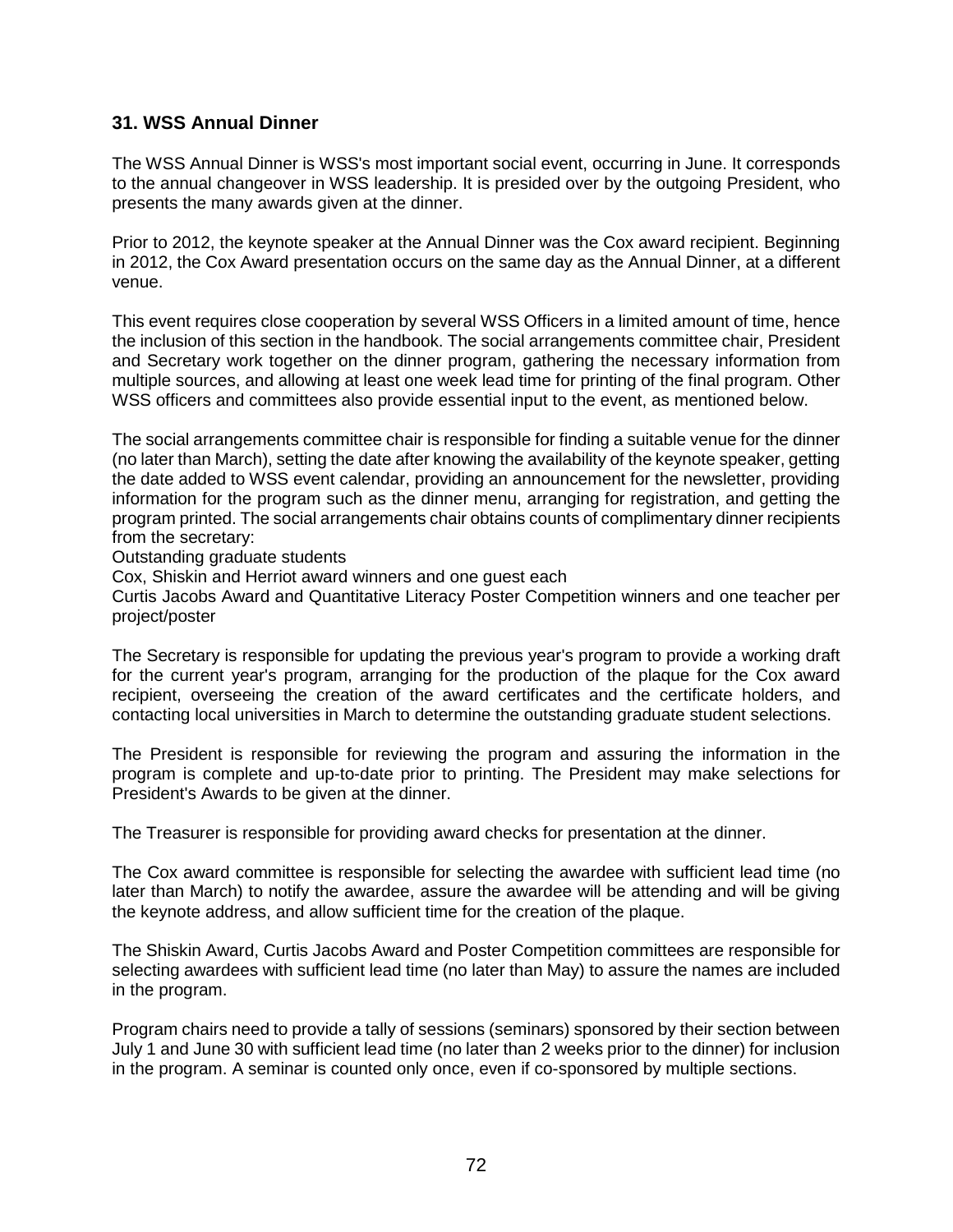# **32. Communications Officer and Electronic Communications and Publicity Committee**

Until the WSS Board of Directors meeting on February 23, 2012, the WSS Working Group on Electronic Communications was an ad hoc committee. At the February 23, 2012 Board meeting it was decided to combine this committee with the Publicity Committee (which is a required committee by Article 4 of the WSS By-Laws).

The duties of this Committee are:

1. Review current procedures for electronic communication with WSS members and other stakeholders. For the current discussion, "electronic communication" includes the WSS newsletter; the website; case-specific e-mails circulated to members regarding seminars, short courses and other events; and other forms of electronic media if relevant and feasible. The scope of the procedures to consider includes:

a. Procedures to ensure a timely flow of accurate information from WSS stakeholders (e.g., program chairs, the short course chair, and other participants) to the contact people for the WSS newsletter, the website and the listserv.

b. Rules for which items to include or exclude from, respectively, the WSS newsletters, the website, the listserv, or other media. The rules may differentiate by the source of the information (e.g., directly related to WSS or not) and might allow for different members to choose the level of communication if this is a feasible option. Where appropriate, these rules should distinguish between original postings and revisions related to, e.g., schedule changes, cancellations or corrections.

c. Communication of final decisions on (1.a)-(1.b) to Board members, general WSS members, speakers and other stakeholders.

2. Present recommendations to the WSS board

3. Coordinate efforts to select and retain an appropriate web development organization and, through paid and volunteer efforts, to implement the recommended enhancements.

In October 2012, the WSS membership approved the creation of a Communications Officer position. There are several volunteer positions within the WSS that revolve around electronic communication, website updates, membership list maintenance, and e-mail lists. Many of the responsibilities of these positions overlap with one or more other positions. The WSS Board of Directors felt the need to add a board level position, with voting rights, to coordinate these roles and ensure continuity in maintaining membership rolls for the Society, communicating events of interest in a timely fashion, and upkeep of the WSS website. The new position, called Communications Officer, serves as Chair of the Electronic Communications and Publicity Committee. The Communications Officer coordinates the duties of membership chair, website maintenance, newsletter, and e-mail notifications to ensure that members have access to relevant and timely information about events of importance in the DC area. The term of the Communications Officer is two years, and cycle with the Treasurer's term.

The responsibilities of the Communications Officer include the coordination of the duties of the membership chair, newsletter editor, webmaster, listserve manager and other volunteers involved in the improvement of e-mail and other electronic notifications and e-mail lists, to ensure that members have access to relevant and timely information about events of importance in the DC area. The position involves working to coordinate the current activities of various WSS volunteers as well as moving WSS forward in how it provides information about its services to members.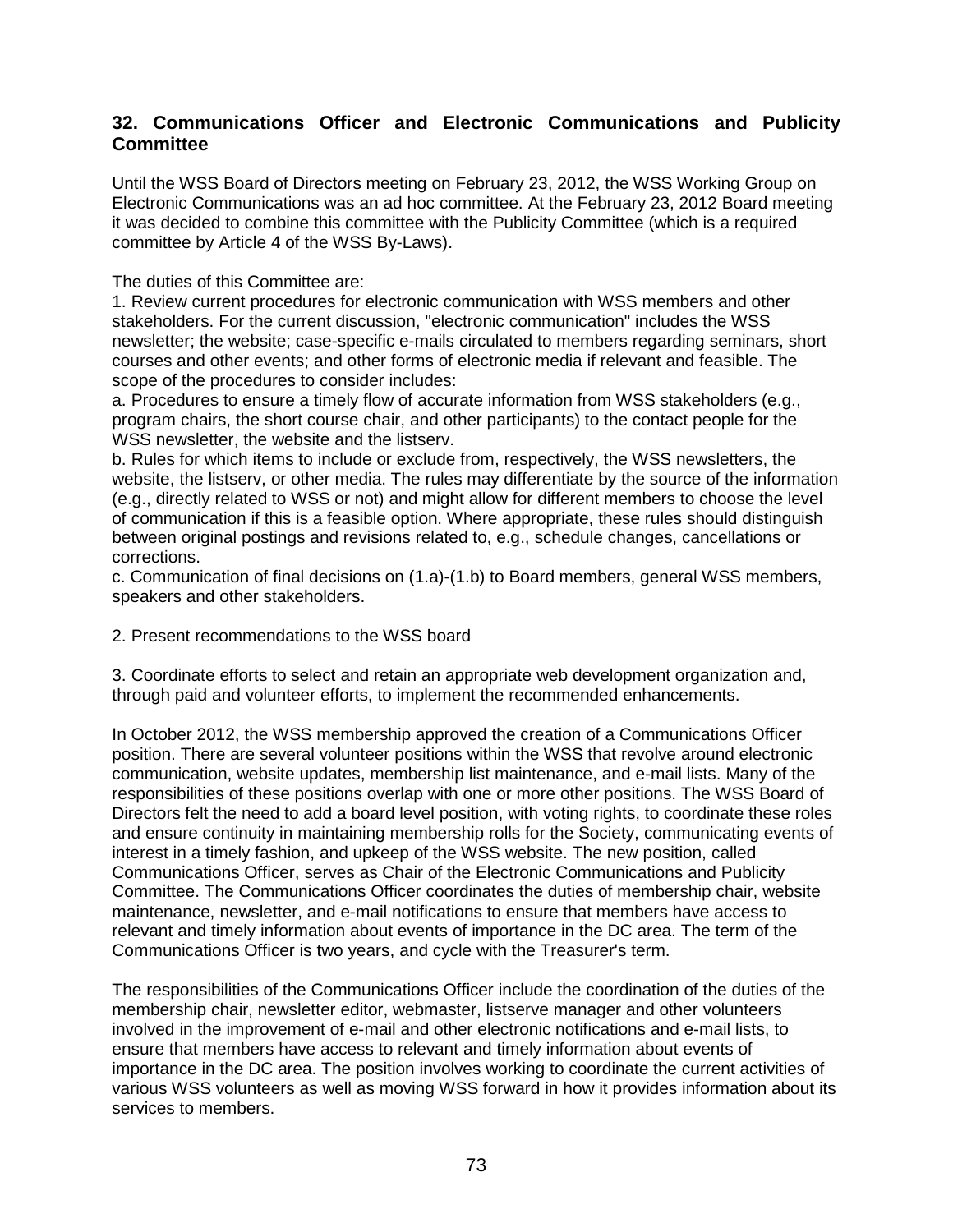# **33. Gertrude M. Cox Award Committee**

The Appendix to this section contains a copy of the draft agreement between RTI and WSS to sponsor this award. (There is no record of any final agreement, so it appears the draft agreement is the "working" agreement.)

The Gertrude M. Cox Award Committee consists of six members, three representing WSS and three representing RTI. The WSS members are the President, Past President, and President-Elect. The WSS President and a member designated by RTI serve as co-chairs, although a single chair is acceptable

| <b>Duties of Gertrude M. Cox Award Committee</b> |                                                                                                                                                                                                                                                                                                                                                                                                                                                                                                                   |
|--------------------------------------------------|-------------------------------------------------------------------------------------------------------------------------------------------------------------------------------------------------------------------------------------------------------------------------------------------------------------------------------------------------------------------------------------------------------------------------------------------------------------------------------------------------------------------|
| <b>Timing</b>                                    | <b>Duties</b>                                                                                                                                                                                                                                                                                                                                                                                                                                                                                                     |
| Throughout year                                  | • Compile list of potential nominees                                                                                                                                                                                                                                                                                                                                                                                                                                                                              |
| September                                        | • Check that RTI has replenished funds kept in WSS treasury<br>so that the balance is approximately \$3,000.                                                                                                                                                                                                                                                                                                                                                                                                      |
| October                                          | • Form committee                                                                                                                                                                                                                                                                                                                                                                                                                                                                                                  |
| November                                         | · Update draft announcement (see Appendix-Part 2).<br>Starting with candidates from last year, publicize with ad in<br>Amstat News, ASA-SRMS listserve, AAPORnet listserve,<br>ASA-GSS newsletter and WSS newsletter.<br>Due date for nominations: 28 February                                                                                                                                                                                                                                                    |
| December                                         | • Continue process of selecting candidates – gather names,<br>resumes                                                                                                                                                                                                                                                                                                                                                                                                                                             |
| January                                          | • Continue process of selecting candidates – gather names,<br>resumes                                                                                                                                                                                                                                                                                                                                                                                                                                             |
| February                                         | • Finalize list of nominees                                                                                                                                                                                                                                                                                                                                                                                                                                                                                       |
|                                                  | • Ask committee members to evaluate and select top three.<br>• Schedule conference call with committee to discuss if voting<br>does not indicate a clear winner                                                                                                                                                                                                                                                                                                                                                   |
| March                                            | • Select recipient                                                                                                                                                                                                                                                                                                                                                                                                                                                                                                |
|                                                  | • Notify recipient and ask for available dates for talk on the<br>day of the Annual Dinner                                                                                                                                                                                                                                                                                                                                                                                                                        |
| April                                            | . Follow up with recipient (if necessary) to finalize date for<br>Annual Dinner, and finalize title of talk                                                                                                                                                                                                                                                                                                                                                                                                       |
| May                                              | • Determine what equipment is needed for talk, and work with<br>Social Chair to reserve equipment                                                                                                                                                                                                                                                                                                                                                                                                                 |
| June                                             | . For presentation on the day of the Annual Dinner:<br>-- Ask recipient what guests they will have in attendance<br>--Obtain copy of slides prior to dinner (if applicable) & ask<br>recipient for permission to post slides on WSS website. If<br>permission granted, send slides to WSS webmaster.<br>-- Ask recipient for biography (for introduction at dinner)<br>-- Ask Treasurer for honorarium check (\$1,000)<br>Follow up with Treasurer regarding invoicing RTI for<br>honorarium and travel expenses. |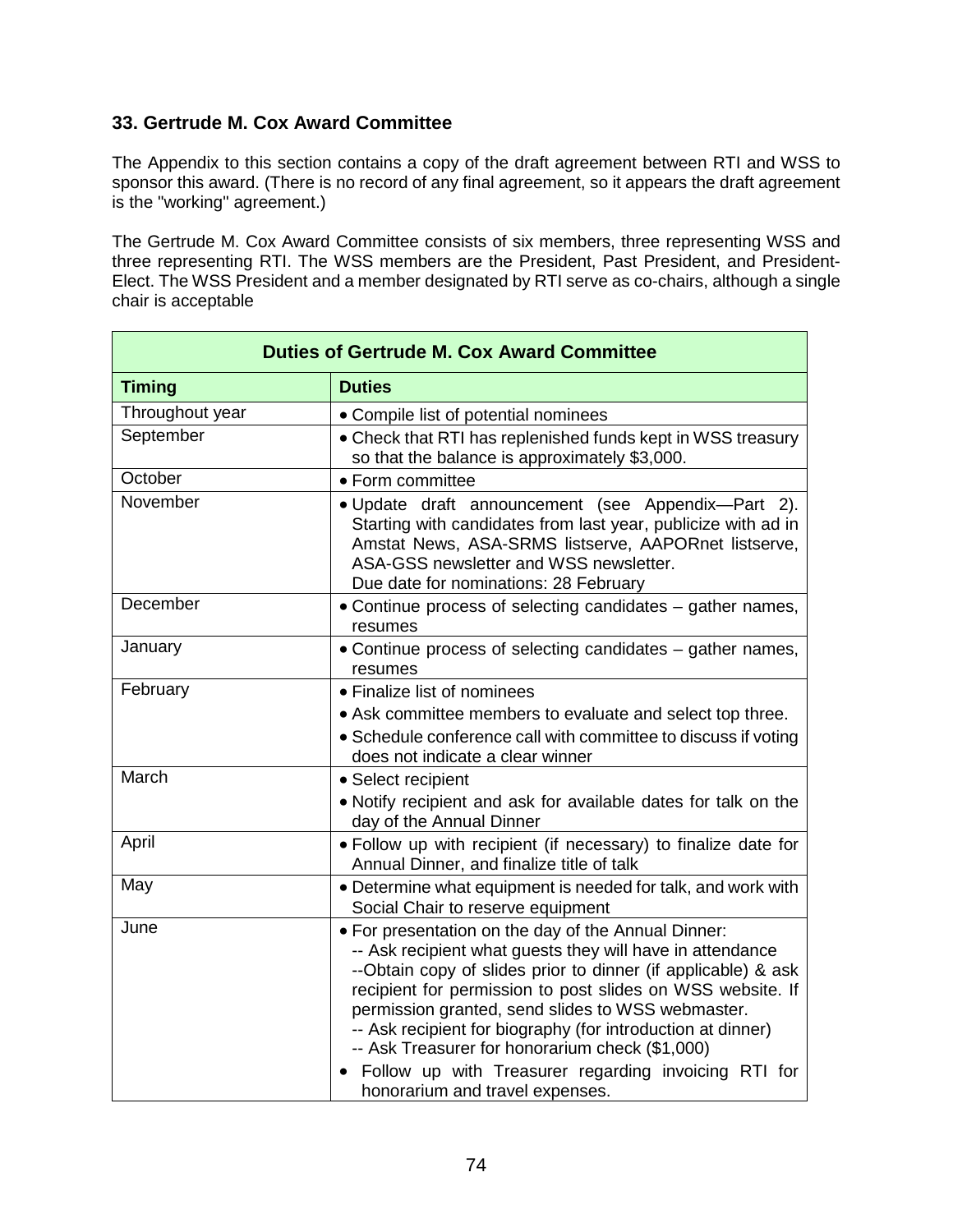| $\bullet$ Follow up with RTI to make sure funds are replenished for |
|---------------------------------------------------------------------|
| next year                                                           |

# **Gertrude M. Cox Award Committee Appendix**

#### *Part 1--Draft Agreement between WSS and RTI International- May 22, 2003, A White -- from WSS Secretary's files*

#### **Establishing and Awarding the Gertrude M. Cox Award**

The Gertrude M. Cox Award shall recognize a statistician making significant contributions to statistical practice. It shall be awarded annually by WSS at its annual dinner (usually held in June). The recipient shall deliver the keynote address at the dinner on a topic of general interest to the WSS membership. The award shall consist of a \$1000.00 honorarium, travel expenses to attend the WSS annual dinner (to exceed \$1500.00 only by exception approved by the Cox award committee), and a plaque containing the WSS logo and an inscription similar to the following:

Gertrude M. Cox Award Presented by the Washington Statistical Society to *(Name of recipient) (Date of Award)* The Gertrude M. Cox award recognizes a statistician making significant contributions to statistical practice The award is made possible by funding from Research Triangle Institute

The first recipient (June 10, 2003) is Sharon Lohr, jointly chosen by Brenda G. Cox, WSS, and Kerrie Boyle, RTI International. RTI International shall provide the funding for the award expenses (plaque, honorarium, and recipient travel expenses and dinner). Travel expenses are expected to range from \$500 to \$1500 depending upon residence of the recipient. Travel can include local expenses and coverage of a guest dinner. RTI International shall forward fund the award by giving WSS \$3000.00 designated for Gertrude M. Cox award expenses. WSS shall pay the award expenses from this amount and any unused balance shall reduce the amount to be transferred by RTI in the following year (between January and March of each year) to the amount needed to replenish the \$3000.00.

Future recipients shall be chosen by a six-person (6) committee (The Gertrude M. Cox Award Committee) consisting of the current president, president-elect, and past president of the WSS and three members designated by RTI International. The committee shall have two co-equal co-chairs, one designated by the WSS president and the other by RTI International from among their respective committee members. Decisions shall be made by consensus of the whole committee. The Gertrude M. Cox Award Committee shall be reconstituted annually to choose the next recipient. The WSS members will automatically be the new president, president-elect, and past president. R TI may designate three members at its discretion.

The award plaque shall be presented to the recipient jointly by the Gertrude M. Cox Award Committee co-chairs. Sometimes an RTI executive, other than the co-chair, may attend and say a few words during the presentation ceremony. The co-chairs shall announce the committee membership for the forthcoming year at the WSS annual dinner.

WSS and RTI intend to continue this relationship for the foreseeable future, however, either party may discontinue the agreement by notifying the other party in writing between the announcement of new Gertrude M. Cox A ward Committee members at the WSS annual dinner, and the establishment of an agreement with an awardee (chosen by consensus of the committee) to give the keynote and receive the award at the next upcoming annual dinner.

Signed: (not signed, not dated) Brenda Cox, WSS Kerrie Boyle, RTI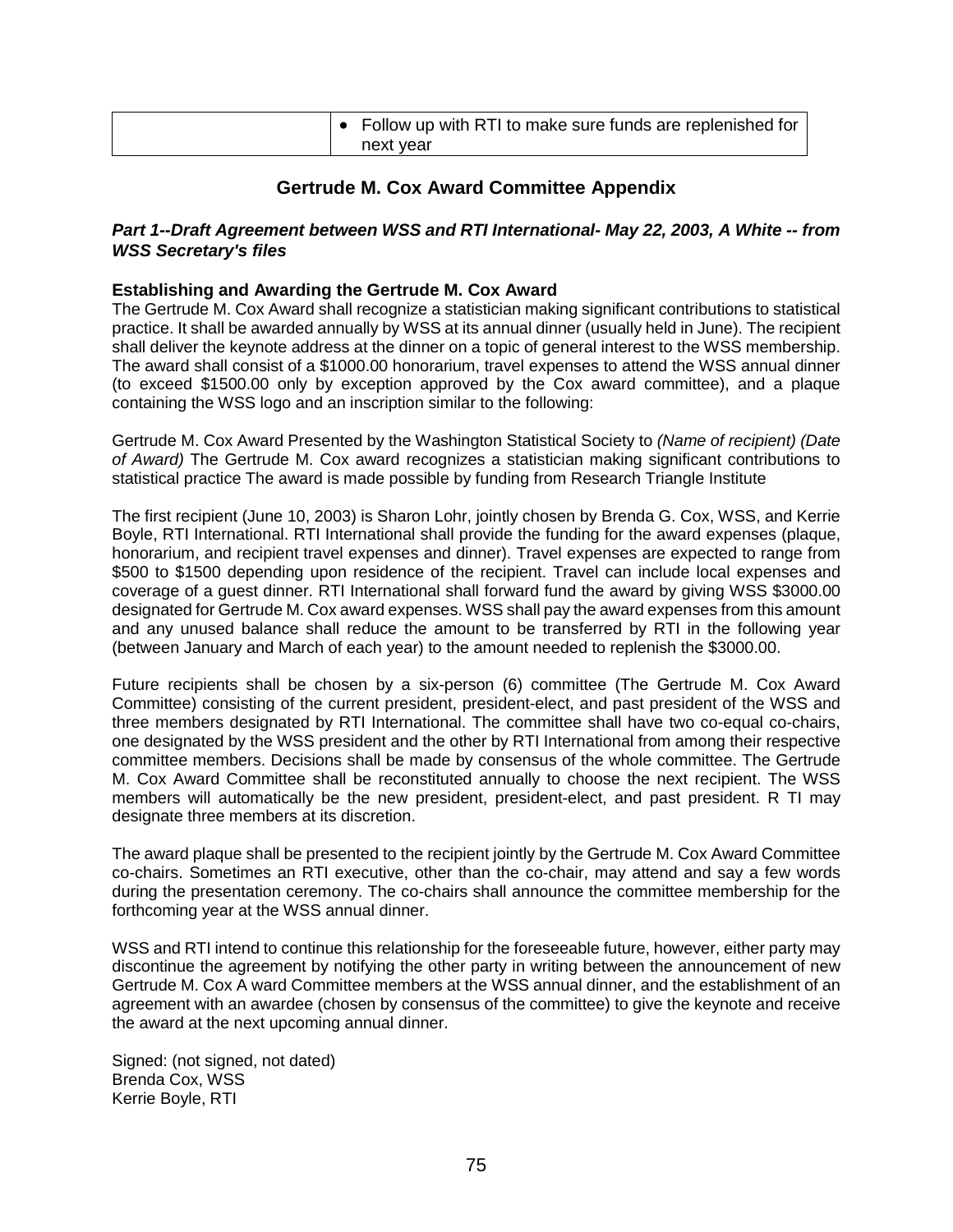Note: This document was scanned in February 2006 from an unsigned paper copy in a folder held by the WSS secretary.

#### *Part 2—Sample Announcement Soliciting Candidates for Cox Award*

#### **Nominations Sought for the 2010 Gertrude M. Cox Award**

The Gertrude M. Cox Award Committee is seeking nominees for the 2010 Gertrude M Cox Award. The award was established in 2003 through a joint agreement between the Washington Statistical Society (WSS) and RTI International. The award annually recognizes a statistician in early to mid-career (roughly less than 12 years after his/her terminal degree) who has made significant contributions to one or more of the areas of applied statistics in which Gertrude Cox worked: survey methodology, experimental design, biostatistics, and statistical computing.

The award is in memory of Gertrude M. Cox (1900-1978). In 1945, Dr. Cox became director of the Institute of Statistics of the Consolidated University of North Carolina. In the 1950's, as Head of the Department of Experimental Statistics at North Carolina State College, she played a key role in establishing Mathematical Statistics and Biostatistics Departments at the University of North Carolina. Upon her retirement from North Carolina State University in 1960, Dr. Cox became the first head of Statistical Research Division at the newly founded RTI. She was a founding member of the International Biometric Society (IBS) and in 1949 became the first woman elected into the International Statistical Institute. She served as President of both The American Statistical Association (1956) and the IBS (1968-69). In 1975 she was elected to the National Academy of Sciences.

The award is presented at the WSS Annual Dinner, usually held in June, with the recipient delivering the keynote address on a topic of general interest to the WSS membership.

This award is made possible by funding from RTI International, and the recipient is chosen by a six person committee - three each from WSS and RTI. This year's committee consists of Paul Biemer, Phil Kott, and Marcus Berzofsky from RTI and Karol Krotki (Chair), John Eltinge, and Michael Brick from WSS. It consists of a \$1,000 honorarium, travel expenses to attend the WSS Annual Dinner, and a commemorative WSS plaque. Past recipients have been Sharon Lohr, Alan Zaslavsky, Tom Belin, Vance Berger, Francesca Domenici, Thomas Lumley, and Jean Opsomer.

Please email your nominations to Karol Krotki [\(kkrotki@rti.org\)](mailto:kkrotki@rti.org) by 28 February, 2010.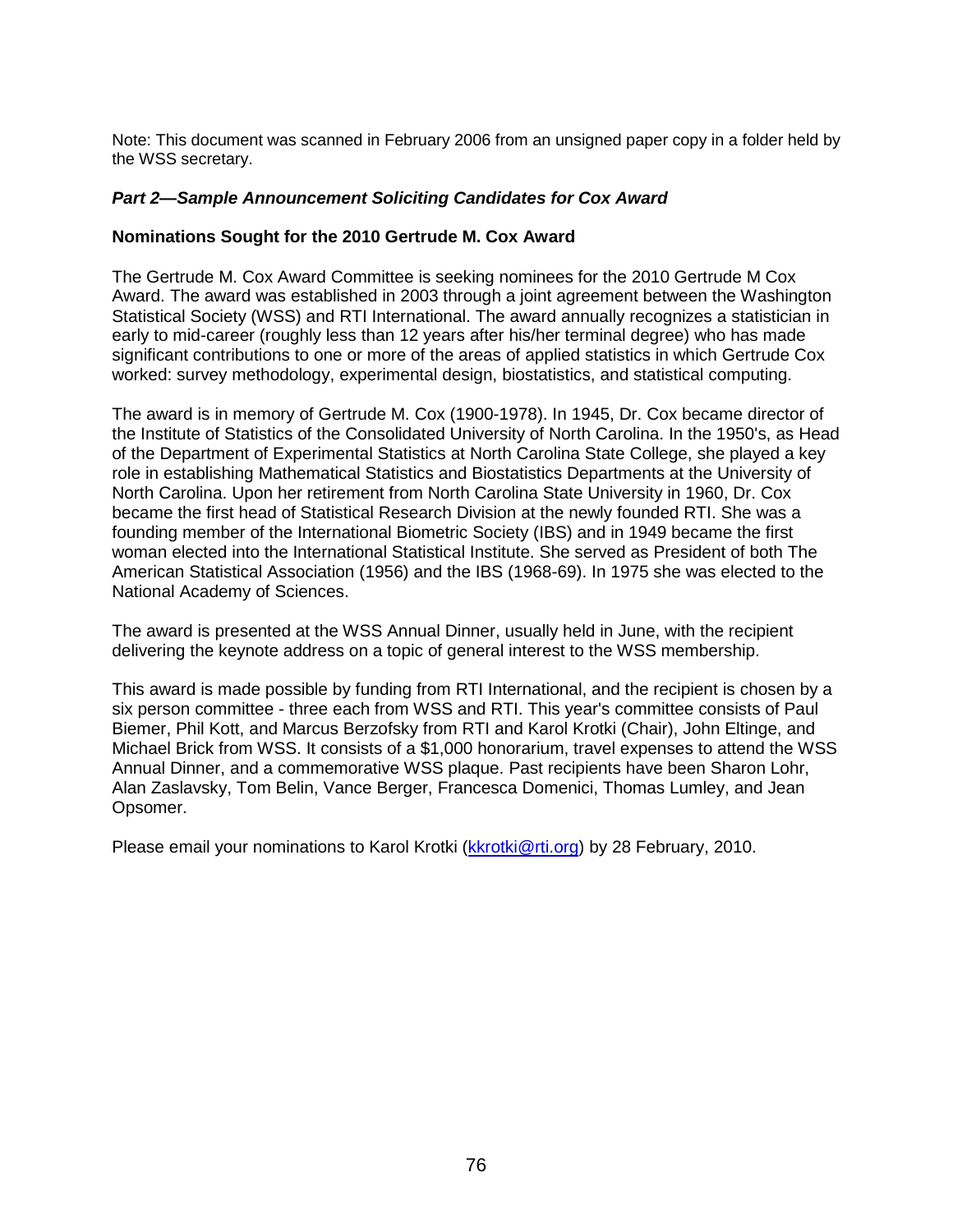### **34. Morris Hansen Lecture Committee**

**Description:** The Morris Hansen Lecture series is sponsored by the Washington Statistical Society (WSS), Westat, and the National Agricultural Statistics Service (NASS). In 1990, Westat provided a financial grant to the WSS to support the lecture series and the reception that follows the lecture. Two subsequent grants, in 1996 and 2006, have provided the financial foundation for the series. The lecture series was established to honor Morris Hansen, whose pioneering contributions to survey sampling and related statistical methods during his long and distinguished career at the Census Bureau and at Westat resulted in many standards and methods for the conduct of sample surveys. The Morris Hansen Lecture is held each year in the fall, typically October or November, at the USDA's Jefferson Auditorium.

The Hansen Lecture Committee organizes the Morris Hansen Lecture each year. This includes selecting and inviting the speaker and discussants; making arrangements for the lecture facility and the reception facility; making arrangements with the WSS Social Arrangements Committee for catering the reception; inviting the Hansen family to the event; and organizing the participant dinner following the reception. The committee's work also includes publicizing the event through the WSS newsletter and through e-mail, as well as preparing and mailing a special brochure to WSS members and an informational pamphlet for the day of the lecture. The committee also arranges for the publication of the papers from the event.

**Length of term:** The committee consists of 6 members: two special members and 4 regular members. The special members represent Westat and NASS. The other four members are appointed to serve staggered 4-year terms. One member is appointed annually by the WSS President, after receiving recommendations from the Hansen Lecture Committee. The appointment is made in the late summer/early fall to provide the opportunity for the new member to participate in the Hansen Lecture. Members are typically selected to represent a broad view of statistical and survey methodology. The regular members should include someone from government and at least one person from academia. The chair of the committee is the regular committee member serving his/her 3<sup>rd</sup> year of the 4 year appointment.

Reference: See the Hansen Committee charter, speaker history, and publications at: [http://washstat.org/hansen.html.](http://washstat.org/hansen.html)

### **Table of Duties is on the next page.**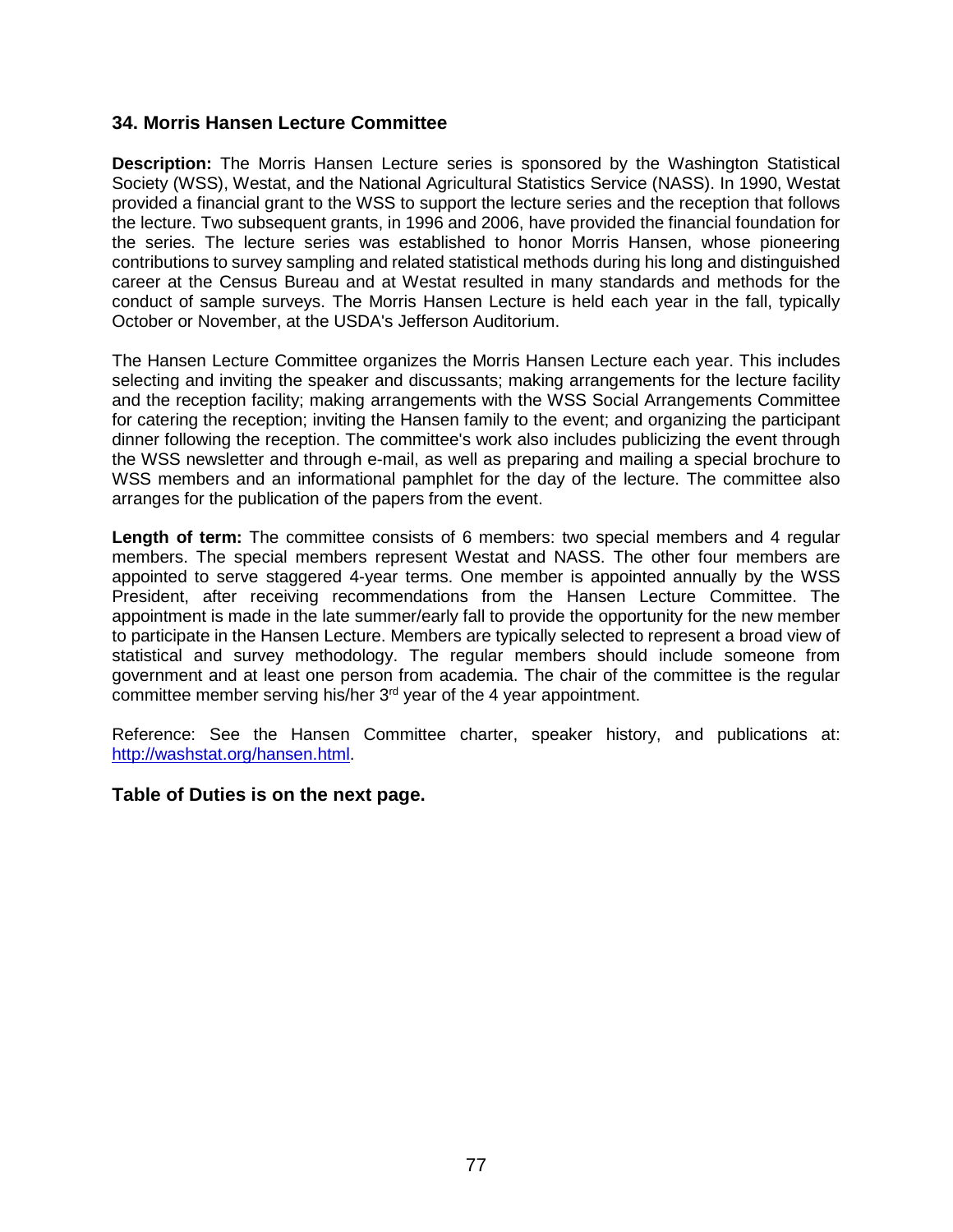| <b>Duties of Morris Hansen Lecture Committee</b> |                                                                                                                                                                                                                                                                                                                                                                                                                                                                                                                                                                                                                                                                                                                                                                                                                                                                                                                                                                                                                                                                                                                                                                                                                                                                             |
|--------------------------------------------------|-----------------------------------------------------------------------------------------------------------------------------------------------------------------------------------------------------------------------------------------------------------------------------------------------------------------------------------------------------------------------------------------------------------------------------------------------------------------------------------------------------------------------------------------------------------------------------------------------------------------------------------------------------------------------------------------------------------------------------------------------------------------------------------------------------------------------------------------------------------------------------------------------------------------------------------------------------------------------------------------------------------------------------------------------------------------------------------------------------------------------------------------------------------------------------------------------------------------------------------------------------------------------------|
| <b>Timing</b>                                    | <b>Duties</b>                                                                                                                                                                                                                                                                                                                                                                                                                                                                                                                                                                                                                                                                                                                                                                                                                                                                                                                                                                                                                                                                                                                                                                                                                                                               |
| Throughout year                                  | • E-mail discussions between committee members as<br>needed                                                                                                                                                                                                                                                                                                                                                                                                                                                                                                                                                                                                                                                                                                                                                                                                                                                                                                                                                                                                                                                                                                                                                                                                                 |
| July                                             | • Chair reminds speaker and discussants of the need for an<br>lecture abstract and CVs                                                                                                                                                                                                                                                                                                                                                                                                                                                                                                                                                                                                                                                                                                                                                                                                                                                                                                                                                                                                                                                                                                                                                                                      |
| August                                           | • Abstract and CV from the speaker and discussants sent to<br>the Chair by August 1<br>• Chair prepares brochure for distribution to WSS members<br>• Chair prepares announcement for WSS newsletter and<br>sends the announcement to the WSS Newsletter Editor<br>and the WSS Electronic Mail manager (presently Vince<br>Massimini at svm@mitre.org) by September 1 (this could<br>be a month earlier depending on the timing of the lecture)<br>. Chair handles other publicity for lecture, including<br>SRMSnet, federal<br>to<br>government<br>announcements<br>contacts, local universities, and Joint Program in Survey<br>Methodology distribution lists (students, faculty, & alumni).<br>• Westat representative arranges for the Westat graphics<br>department to draw up a poster that can be included in<br>email announcements.<br>• Chair arranges hotel accommodations for out-of-town<br>speakers.<br>. NASS representative updates web page for online<br>registration for persons who want to attend lecture.<br>• Send letter of invitation to the Hansen family (NASS<br>representative), who should be invited to the lecture and<br>dinner afterwards. The invitation should include RSVP<br>instructions and a description of where they can park. |
| September                                        | • Chair provides the brochure to the WSS secretary for<br>production; the brochure should be distributed<br>by<br>September 15, one month prior to the event<br>. Chair completes the lecture day pamphlet (NASS<br>representative handles the production)<br>• The manuscript for the lecture is due to the Chair or the<br>Westat representative thirty days before the lecture<br>• Chair or Westat representative sends the manuscript to the<br>discussants and committee members                                                                                                                                                                                                                                                                                                                                                                                                                                                                                                                                                                                                                                                                                                                                                                                      |
| October                                          | • Chair provides an estimate of the number of attendees to<br>the WSS Social Arrangements Chair (for the reception)<br>• Chair makes reservation for post lecture dinner (committee<br>members, speaker, discussants, and Hansen family<br>members) two weeks before lecture. The chair pays for the<br>dinner and is then reimbursed by WSS. (see below for<br>details)<br>• Hansen Lecture given in October or November                                                                                                                                                                                                                                                                                                                                                                                                                                                                                                                                                                                                                                                                                                                                                                                                                                                   |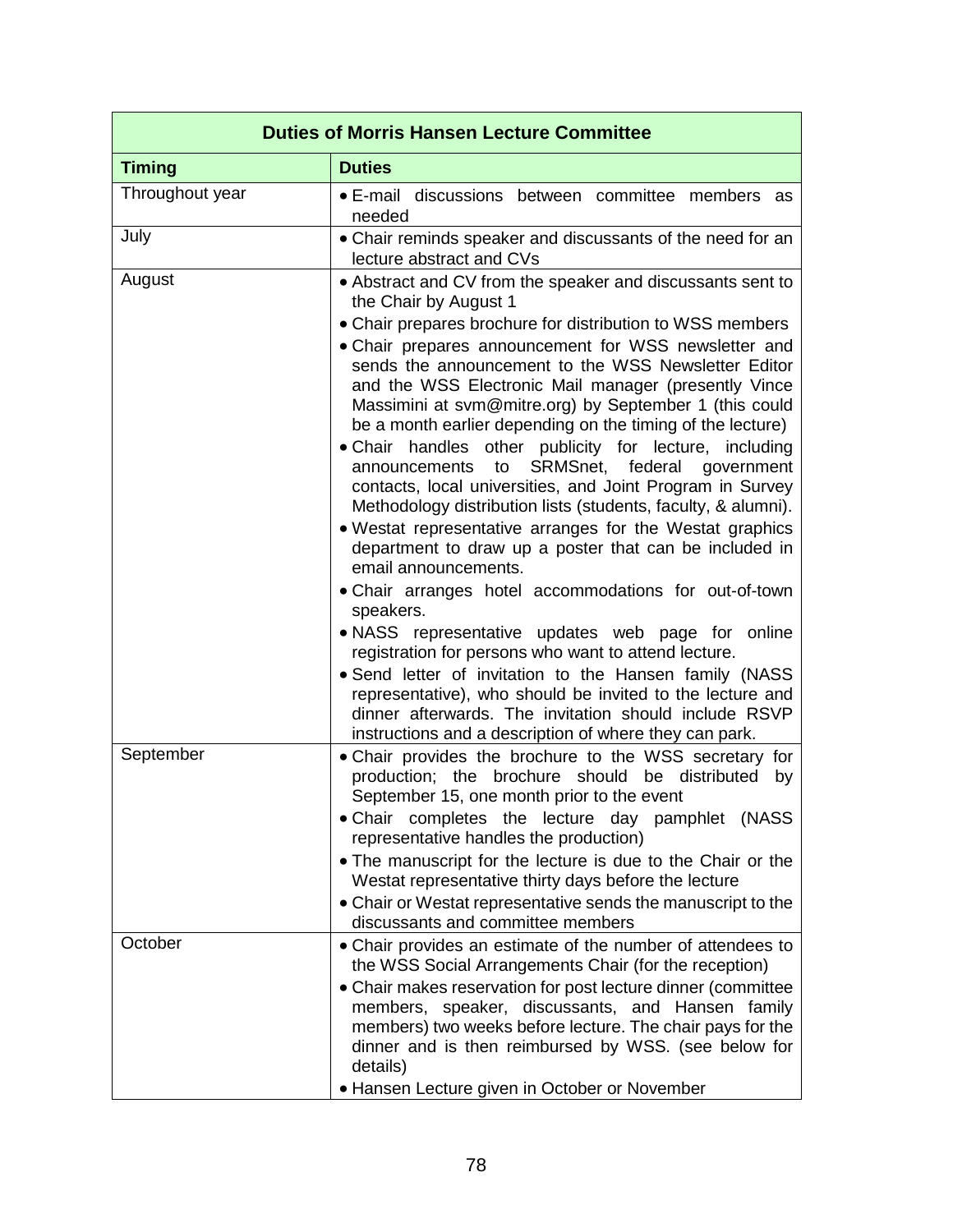|          | • Chair serves as Master of Ceremonies at the lecture. Next<br>year's chair introduces speakers and discussants.                                                                                                                                                                                                                                                                                                                                                                                                                                                                                                                                  |
|----------|---------------------------------------------------------------------------------------------------------------------------------------------------------------------------------------------------------------------------------------------------------------------------------------------------------------------------------------------------------------------------------------------------------------------------------------------------------------------------------------------------------------------------------------------------------------------------------------------------------------------------------------------------|
| November | • Chair sends dinner bill to WSS Treasurer (Committee<br>members pay for their own dinner. Hansen fund pays for<br>Hansen family, speaker, and discussants expenses). Chair<br>requests payment from committee members for their<br>shares of the dinner.<br>. Chair asks WSS Treasurer to send Hansen lecture<br>honorarium to the speaker (\$1,000) and<br>requests<br>reimbursement for the expenses of the speaker and<br>discussants. Meals, transportation and hotel expenses are<br>covered for up to two days.<br>• Chair sends thank you letters to speaker and discussants<br>• NASS representative develops an article for Amstat News |
| December | with photos)<br>• Westat representative develops a schedule/plan to obtain<br>final manuscripts from the speaker and discussants for<br>publication                                                                                                                                                                                                                                                                                                                                                                                                                                                                                               |
| January  | . The Chair schedules a lunch meeting or conference call to<br>identify speakers and discussants for the fall lecture                                                                                                                                                                                                                                                                                                                                                                                                                                                                                                                             |
| February | • Chair initiates follow-up meeting or e-mail correspondence,<br>if no decision reached in January                                                                                                                                                                                                                                                                                                                                                                                                                                                                                                                                                |
| March    | • Chair Invites speaker and discussants; obtain potential<br>dates for the lecture; NASS representative reserves<br>auditorium for the lecture and hall for the reception (NASS<br>representative)<br>• Chair sends letter of invitation to speaker and discussants.<br>Chair informs the invitees that the lecture and discussions<br>will be published in the Journal of Official Statistics.<br>• Chair reminds speaker and discussants from the previous<br>year that the lecture and discussion will be published in<br>JOS. If the speaker and discussants have already<br>submitted their papers, no reminder is necessary.                |
| April    | . Inform WSS Social Arrangements Committee Chair of the<br>lecture date and ask the Social Arrangements Committee<br>Chair to reserve a caterer for reception.                                                                                                                                                                                                                                                                                                                                                                                                                                                                                    |
| May      | . Westat representative checks with previous year's Hansen<br>lecturer on status of the draft manuscript if the manuscript<br>has not been received.                                                                                                                                                                                                                                                                                                                                                                                                                                                                                              |
| June     | • Chair sends Hansen Lecture Committee recommendations<br>to the WSS President for appointment of a new committee<br>member for a 4 year term.                                                                                                                                                                                                                                                                                                                                                                                                                                                                                                    |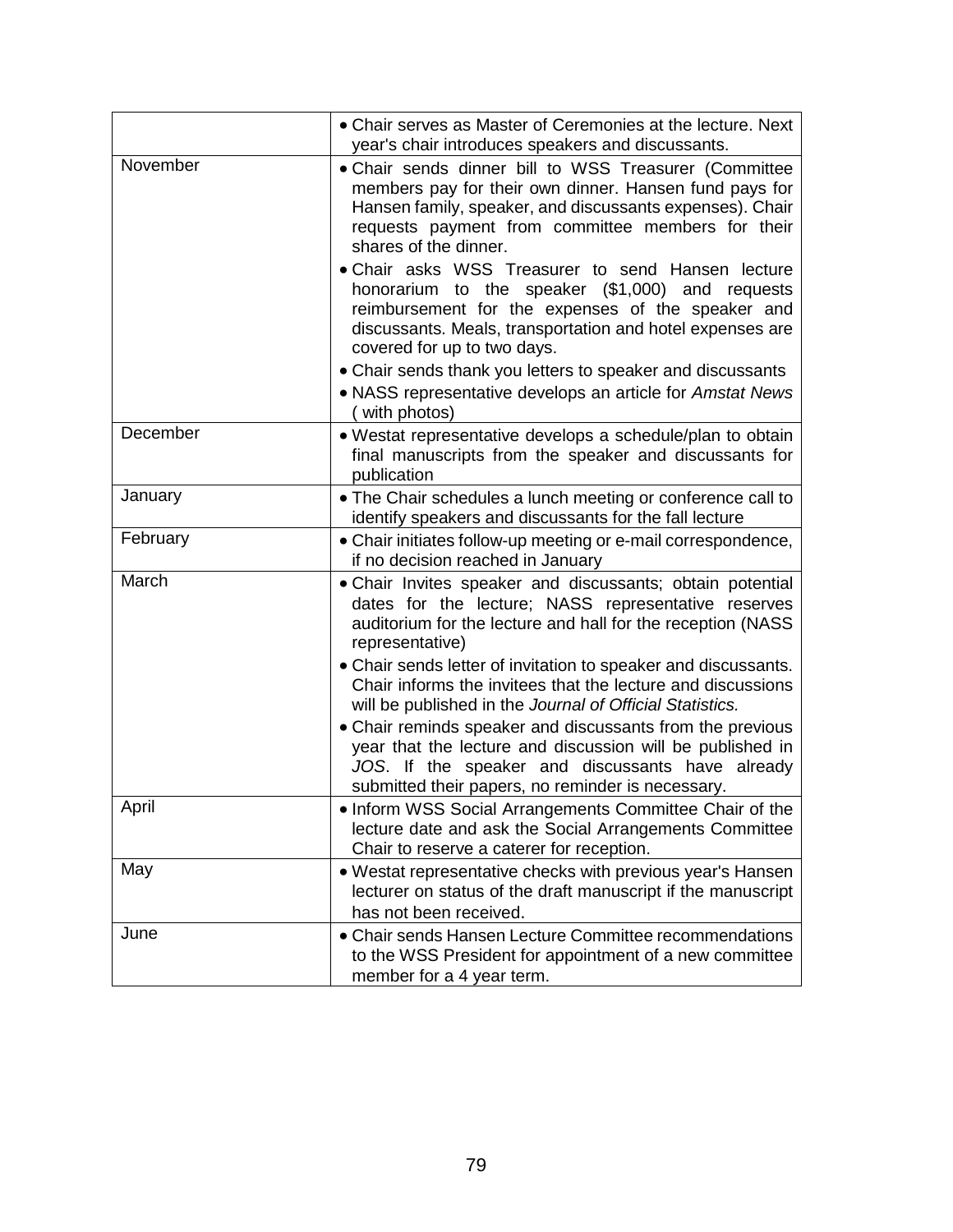### **35. Herriot Award Committee**

**Background:** The Roger Herriot Award for Innovation in Federal Statistics was established soon after his death in 1994. At the time, he was the Associate Commissioner of Statistical Standards and Methodology at the U.S. National Center for Education Statistics (NCES). He had previously held several positions at the U.S. Census Bureau, including as Chief of the Population Division. The first recipient of the award was Joseph Waksberg in 1995, and it has been awarded annually since. The list of previous awardees may be found in the annual announcements and at [http://www.amstat.org/sections/ssoc/rogerherriot.htm.](http://www.amstat.org/sections/ssoc/rogerherriot.html)

**Purpose:** The award is intended to recognize individuals that best exemplify principles that characterize Roger Herriot's career: dedication to the issues of measurement; improvements in the efficiency of data collection programs; and improvements and use of statistical data for policy analysis. The award may be given to individuals at any stage of their career. Although the focus is on innovation in federal statistics, the individuals may have served in the government, academic, or private sectors.

**Length of term:** The three-member committee is composed of representatives from the Government Statistics Section (GSS), the Social Statistics Section (SOC), and WSS, organizations that Roger Herriot was associated with and strongly supported. Each member serves a 3-year term, the last year of which as chair of the committee. In late August or early September of every third year, the President of WSS should appoint a new member to replace the retiring chair; recent WSS appointments have taken place in August 2012 and August 2015.

References:<http://www.amstat.org/sections/sgovt/outofbox.htm> and [http://www.amstat.org/sections/ssoc/rogerherriot.htm](http://www.amstat.org/sections/ssoc/rogerherriot.html)

**Table of Duties is on the next page.**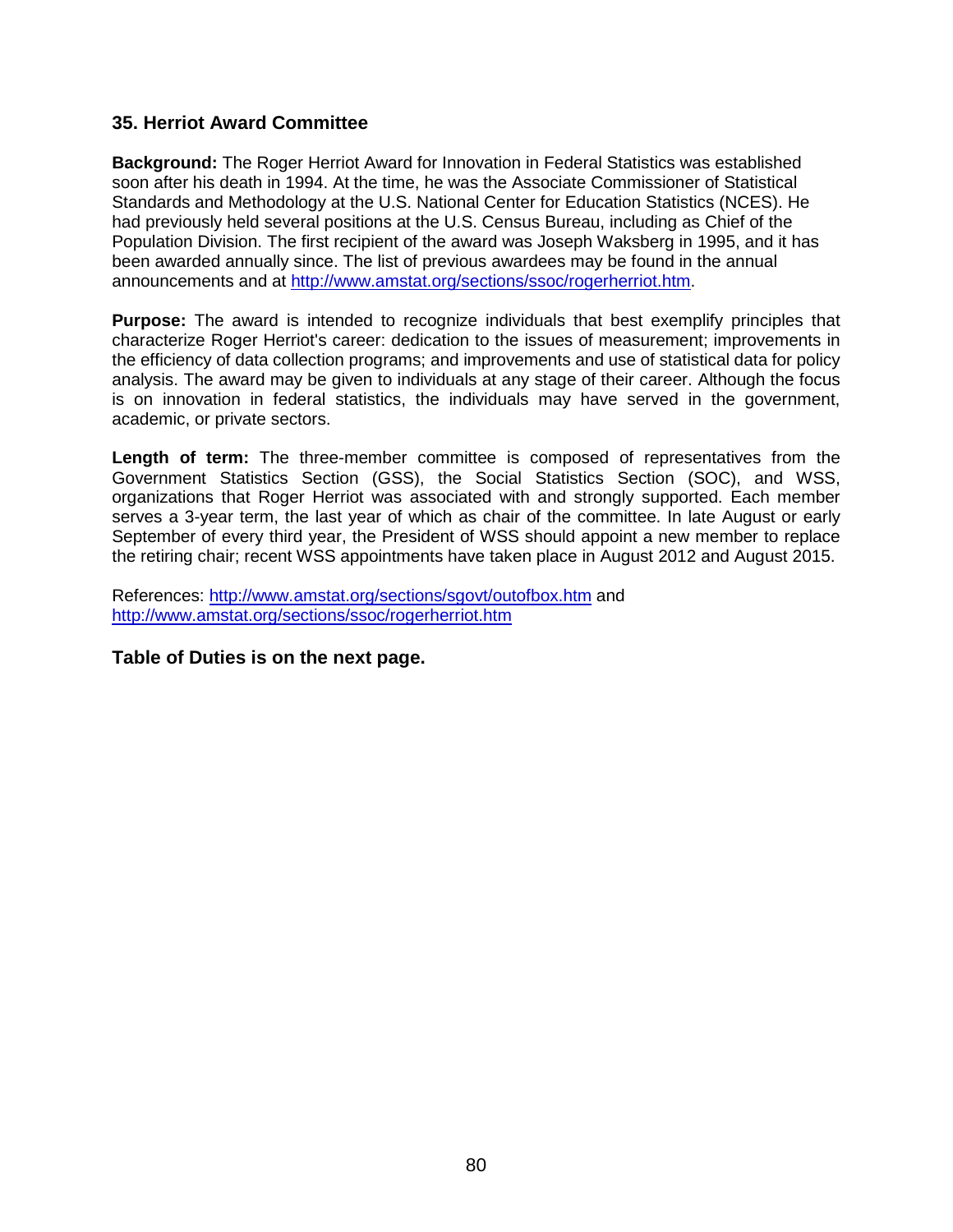| <b>Duties of Roger Herriot Award Committee Member from WSS</b>  |                                                                                                                                                                                                                                                                                                                                                                                                                                                                                                                                                                                     |
|-----------------------------------------------------------------|-------------------------------------------------------------------------------------------------------------------------------------------------------------------------------------------------------------------------------------------------------------------------------------------------------------------------------------------------------------------------------------------------------------------------------------------------------------------------------------------------------------------------------------------------------------------------------------|
| <b>Timing</b>                                                   | <b>Duties</b>                                                                                                                                                                                                                                                                                                                                                                                                                                                                                                                                                                       |
| At beginning of term -<br>September 1, following<br>appointment | • If the new chair of the Herriot Award Committee does not<br>do so, contact the chair by email or other means to<br>introduce yourself. A paper by William Butz, "Out of the<br>Box, Again and Again," written shortly after Roger Herriot's<br>death, captures the attributes that the award seeks to<br>recognize (see first link above under References).                                                                                                                                                                                                                       |
| October-November                                                | • Unless the chair divides the tasks differently, arrange with<br>the editor to place a call for nominations in the WSS<br>newsletter. The previous year's announcement can serve<br>as a model.                                                                                                                                                                                                                                                                                                                                                                                    |
| Winter-Spring                                                   | • Respond to queries for information about the award and<br>nomination process.                                                                                                                                                                                                                                                                                                                                                                                                                                                                                                     |
| April 1                                                         | • Begin to review nominations. The chair will distribute them<br>to you, typically electronically.                                                                                                                                                                                                                                                                                                                                                                                                                                                                                  |
| April                                                           | • Participate in a conference call with all three members to<br>select the awardee. After the decision, the chair will contact<br>the recipient and the successful nominator. The outcome is<br>to be confidential until July 1. The chair may also divide up<br>several remaining tasks to be accomplished in the next few<br>weeks: drafting notifications to the remaining nominators<br>(which will be sent by the chair), writing the citation<br>summarizing the awardee's major accomplishments, and<br>drafting introductory remarks to be made by the chair at the<br>JSM. |
| July-August                                                     | • If the recipient plans to attend the JSM, assist in organizing<br>the presentation of the award. If possible, attend the<br>session where the recipient will be recognized.                                                                                                                                                                                                                                                                                                                                                                                                       |
| Fall                                                            | • Help to arrange a WSS seminar to be given by the<br>recipient.                                                                                                                                                                                                                                                                                                                                                                                                                                                                                                                    |

| Duties when WSS Representative is Roger Herriot Award Committee Chair             |                                                                                                                                                                                                                                                     |
|-----------------------------------------------------------------------------------|-----------------------------------------------------------------------------------------------------------------------------------------------------------------------------------------------------------------------------------------------------|
| <b>Timing</b>                                                                     | <b>Duties</b>                                                                                                                                                                                                                                       |
| At beginning of term as<br>Chair term $-$ last year of<br>three-year appointment. | • Ensure that the Social Statistics Section appoints a new<br>committee member, because the WSS representative<br>over as chair when the Social Statistics<br>takes<br>representative is the retiring chair.                                        |
| Fall                                                                              | • Divide up the tasks of arranging with the editors of the WSS<br>newsletter, Amstat News, the GSS/SOC Newsletter, the<br>SRMS list serve, and a notice to ICSP members (through<br>OMB). The previous year's announcements can serve as<br>models. |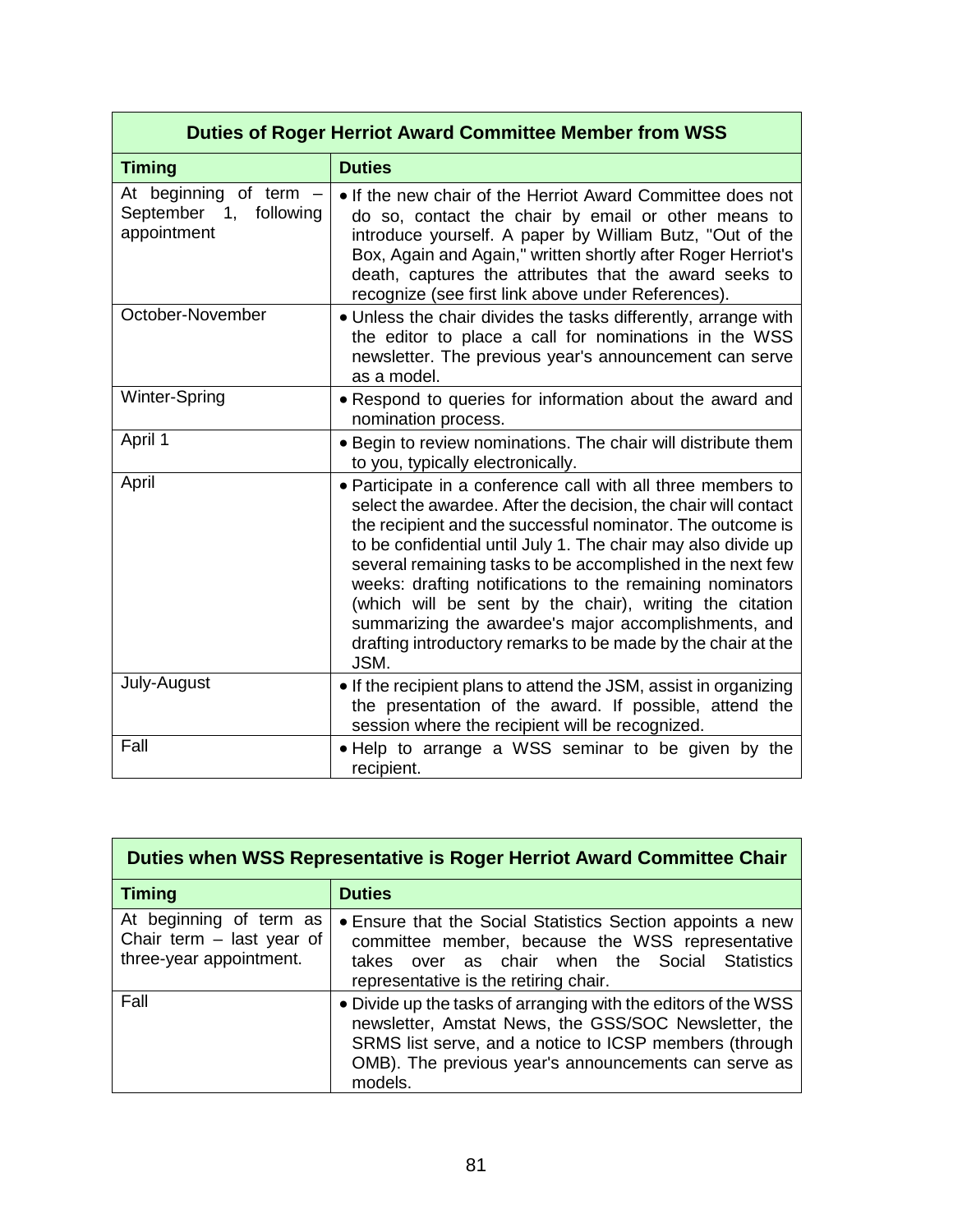| Fall/Winter    | • Ensure that a WSS seminar is organized to be given by the<br>previous awardee, and re-present the award at the<br>seminar.                                                                                                                                                                                                                                                                                                                                                              |
|----------------|-------------------------------------------------------------------------------------------------------------------------------------------------------------------------------------------------------------------------------------------------------------------------------------------------------------------------------------------------------------------------------------------------------------------------------------------------------------------------------------------|
| Winter-April 1 | • Respond to queries for information about the award and<br>nomination process. Serve as the primary point of contact<br>about the award.                                                                                                                                                                                                                                                                                                                                                 |
| April 1        | nomination<br>packages<br>$\bullet$ Distribute<br>the<br>committee<br>to<br>members, and begin to review nominations.                                                                                                                                                                                                                                                                                                                                                                     |
| April          | • Participate in a conference call with all three members to<br>select the awardee. After the decision, contact the recipient<br>and the successful nominator, but ask that the outcome be<br>kept confidential until July 1. Ask assistance from the other<br>two members on drafting notifications to the remaining<br>nominators, on writing the citation summarizing the<br>major accomplishments, and on drafting<br>awardee's<br>introductory remarks to be made by you at the JSM. |
| April-August   | • If the recipient plans to attend the JSM, assist in organizing<br>the presentation of the award. If possible, attend the<br>session where the recipient will be recognized.                                                                                                                                                                                                                                                                                                             |
| May            | • Report the decision to the ASA Director of Meetings<br>(presently Kathleen Wert) so that ASA can create the<br>plaque and cut the check (\$1000).                                                                                                                                                                                                                                                                                                                                       |
| May            | • If the recipient is able to attend the JSM, identify an invited<br>session at the JSM of the Social Statistics or Government<br>Statistics Section, typically starting at 2:00, where the<br>award may be presented. Obtain permission of the session<br>chair to use the last 10 minutes of the scheduled session<br>for you to present the award.                                                                                                                                     |
| May            | • Prepare an article for the Amstat News July issue and<br>submit it through the GSS or SOC publications editor.<br>Include a digital photograph of the awardee.                                                                                                                                                                                                                                                                                                                          |
| May            | . If a presentation will be made at JSM, order cake and<br>coffee/tea through ASA.                                                                                                                                                                                                                                                                                                                                                                                                        |
| May-July       | • Prepare a brochure for the JSM session. Produce 100 or<br>more copies (see below).                                                                                                                                                                                                                                                                                                                                                                                                      |
| May-July       | . Inform the WSS President of the need to appoint your<br>replacement in August.                                                                                                                                                                                                                                                                                                                                                                                                          |
| <b>JSM</b>     | • Distribute at least 25 copies of the brochure at the Council<br>of Sections table, distribute some to GSS, SOC, and WSS<br>board members, and reserve 75 for distribution at the<br>awards ceremony.                                                                                                                                                                                                                                                                                    |
| <b>JSM</b>     | • Present the award in a 5-minute speech covering the<br>purposes of the award and recognizing the awardee's<br>accomplishments.                                                                                                                                                                                                                                                                                                                                                          |
| Fall           | . Work with the incoming chair to arrange a WSS seminar to<br>be given by the recipient.                                                                                                                                                                                                                                                                                                                                                                                                  |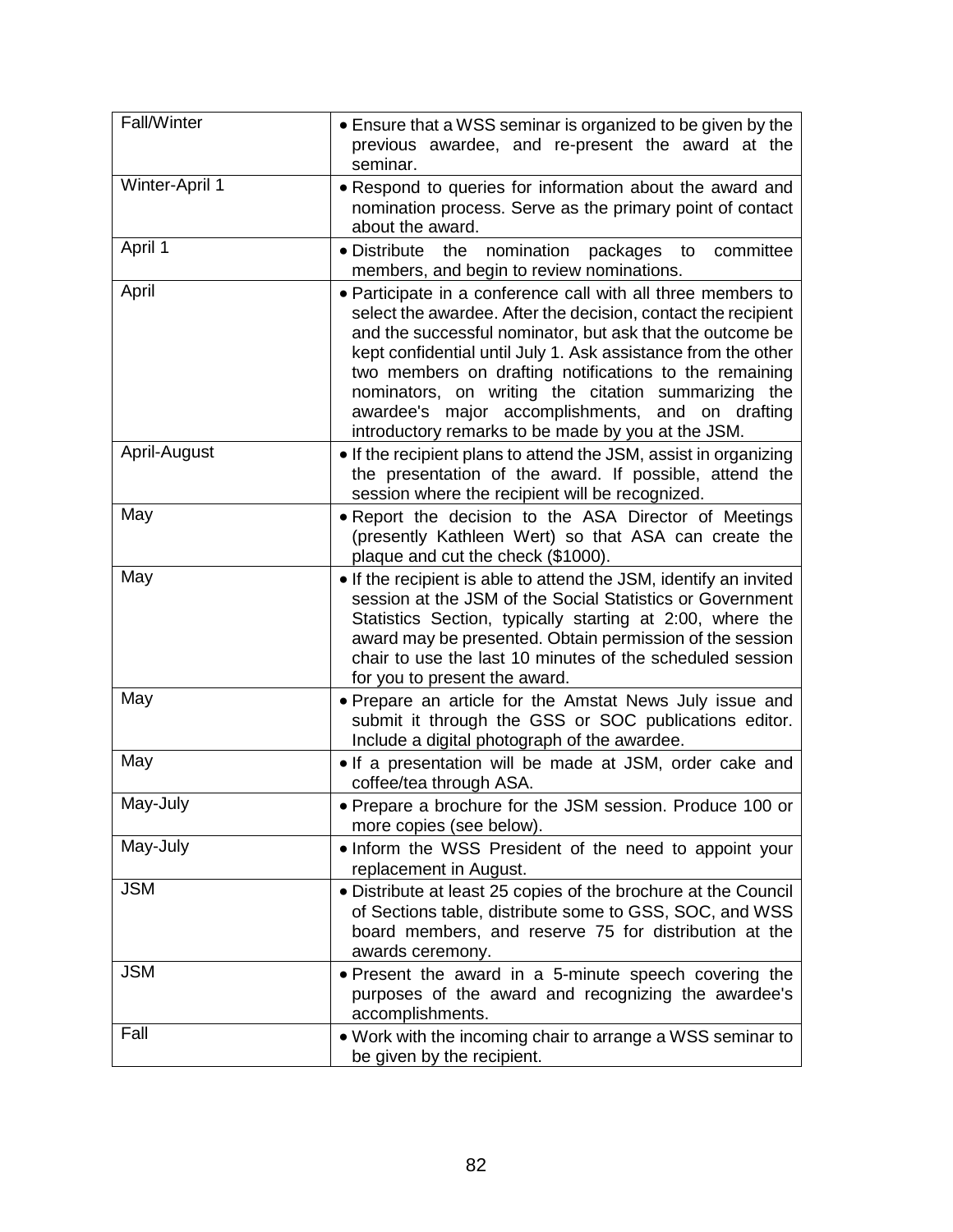### **36. Julius Shiskin Memorial Award Committee**

**Description:** The Julius Shiskin Memorial Award for Economic Statistics was established in 1979 in honor of the late Julie Shiskin, who had widely contributed to advances in economic statistics practices and programs. WSS originated the Award and is joined in the selection process by representatives from the Bureau of Labor Statistics (BLS), Bureau of Economic Analysis (BEA), the Census Bureau, the Office of Management and Budget (OMB), the National Bureau for Economic Research (NBER), the National Association for Business Economics (NABE), and the Business and Economics Section of the American Statistical Association (B&E). (NABE and B&E currently provide \$500 each to the funding of the award each year.) The Committee Chair and Secretary conduct most Committee activities, such as soliciting for nominees, with other Committee members participating in the award selection meeting. Administrative support for the nominations process is provided by the American Statistical Association*.*

**Length of term:** The heads of the participating organizations are formally asked to nominate their representative or to name a new Committee member. Most people were re-nominated and members now serve unlimited terms—until they change organizations or request to leave the Committee. Selection of the Committee Chair is informal with the outgoing Chair generally asking a current committee member to take over. The Chair appoints the Committee Secretary from those willing to serve.

| <b>Duties of Chair and Secretary of Shiskin Committee</b> |                                                                                                                                                                                                                                                                                                                                                                                                                                                                                                                                                                                                                                                                                                                                       |
|-----------------------------------------------------------|---------------------------------------------------------------------------------------------------------------------------------------------------------------------------------------------------------------------------------------------------------------------------------------------------------------------------------------------------------------------------------------------------------------------------------------------------------------------------------------------------------------------------------------------------------------------------------------------------------------------------------------------------------------------------------------------------------------------------------------|
| <b>Timing</b>                                             | <b>Duty</b>                                                                                                                                                                                                                                                                                                                                                                                                                                                                                                                                                                                                                                                                                                                           |
| October                                                   | Early October - Prepare announcement for award nominations.<br>$\bullet$<br>Send to committee chairman for approval.<br>Mid October - Send letter or email to the ASA advising that you are<br>$\bullet$<br>the contact person and attach nominations announcement and list<br>of previous winners.<br>Late October - Check Committee List to prepare letters to ask for<br>$\bullet$<br>new appointees, as necessary. If new appointee, send letter to the<br>new appointee along with award information packet.<br>Late October - Send nominations announcement to: Survey of<br>Current Business Newsletter, Monthly Labor Review, Amstat News,<br>WSS newsletter, NABE Newsletter, CFare, etc. plus send to<br>committee members. |
| December                                                  | Draft letters 1 and 2 listed below (see January schedule). Send to<br>$\bullet$<br>committee chairman for approval.                                                                                                                                                                                                                                                                                                                                                                                                                                                                                                                                                                                                                   |
| January                                                   | Early January - Send letter 1 to all who nominated last year telling<br>$\bullet$<br>them their candidate will be reconsidered this year and enclose<br>nomination package.<br>Early January - Send letter 2 to the mailing list asking for<br>$\bullet$<br>nominations and enclose nomination package.<br>Early January – Check with WSS Treasurer for proper mailing<br>$\bullet$<br>address and then send letter to NABE and B&E Section asking for<br>their annual funding.                                                                                                                                                                                                                                                       |

#### **Reference:** [http://www.amstat.org/sections/bus\\_econ/shiskin.html](http://www.amstat.org/sections/bus_econ/shiskin.html)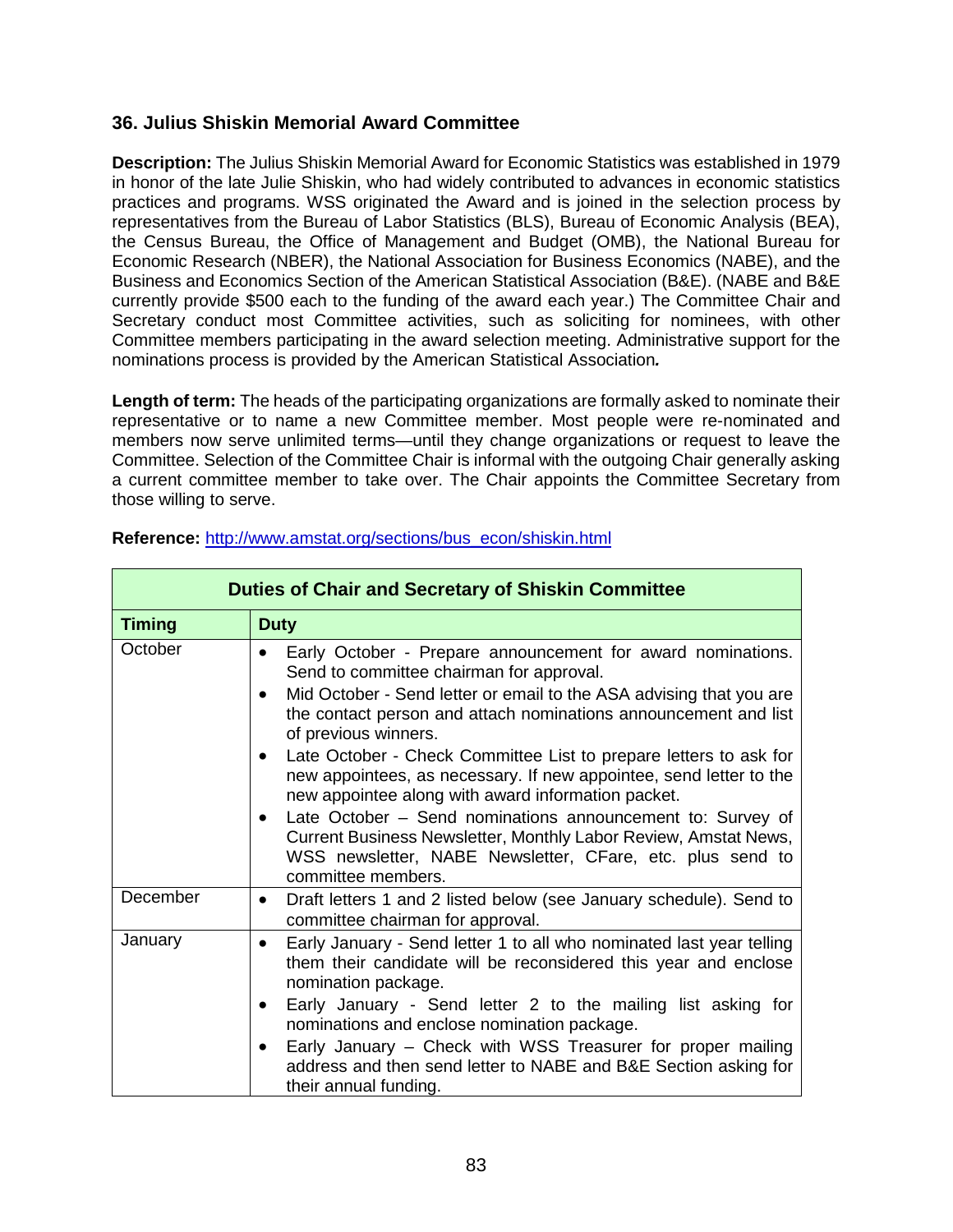|       | Early or mid January - Schedule meeting. Check with out-of-town<br>members first. Ask the BLS member of the committee arrange for a<br>conference room at BLS.                                                                                                                                                                                                                |
|-------|-------------------------------------------------------------------------------------------------------------------------------------------------------------------------------------------------------------------------------------------------------------------------------------------------------------------------------------------------------------------------------|
| March | Mid March - Process electronic responses to nominations.<br>$\bullet$                                                                                                                                                                                                                                                                                                         |
|       | Late March - Arrange to get all hard copy nominations from ASA,<br>$\bullet$<br>determine which materials to send to committee members and<br>make electronic copies.                                                                                                                                                                                                         |
| April | Early April - Send nominations via email to committee members:<br>enclose previous winners list and guidelines.                                                                                                                                                                                                                                                               |
|       | Mid April – Check with WSS treasurer to get a budget summary.<br>$\bullet$<br>Distribute copies of budget at meeting. Also ask treasurer if<br>contributions have been received. If not, contact NABE and B&E<br>Section.                                                                                                                                                     |
|       | Mid April – Check with WSS President ahead of the selection<br>$\bullet$<br>meeting to see if the Annual Dinner date has been set so that<br>information can be provided to winner nominator(s) and awardee(s).                                                                                                                                                               |
|       | Late April – Hold meeting. At that meeting, determine who<br>$\bullet$<br>will contact all nominators and who will take the lead on results<br>announcements. If requested, send letter to those who made a<br>nomination but whose person was not selected. If appropriate,<br>explain that their candidate will be considered next year. Enclose<br>announcement of winner. |
| May   | • Arrange to present Award at WSS Dinner                                                                                                                                                                                                                                                                                                                                      |
| June  | <b>WSS Dinner</b>                                                                                                                                                                                                                                                                                                                                                             |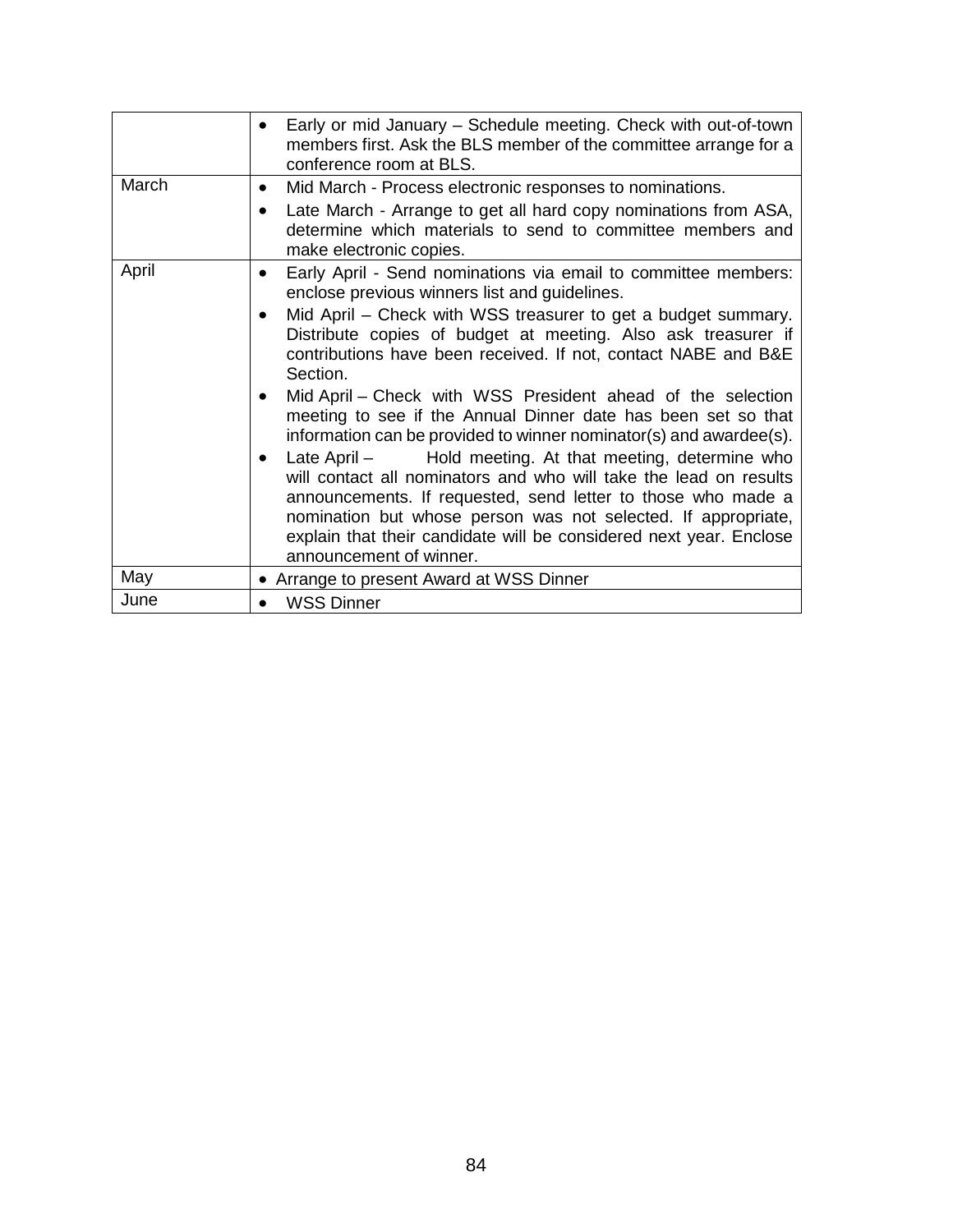# **Julius Shiskin Memorial Award Committee – Appendix**

### **Shiskin Award Operating Procedures and Historical Notes**

This document is an effort to summarize basic guidelines under which the Julius Shiskin Memorial Award program has been operating.

Committee Membership: When the Washington Statistical Society originated the idea of a memorial award, six organizations with which Julie had been associated (BEA, BLS, Census Bureau, NABE, NBER, and OMB) pledged their support of the program. Each organization agreed to name an individual to serve on the Selection Committee.

When NABE became a funding cosponsor of the Award in 1992, an additional NABE Committee representative was added. Similarly, a Business and Economics Section representative was added when B&E became funding cosponsor in 2002.

It was originally planned that Committee members would serve staggered 2-year, renewable terms. That practice was continued for several years and the heads of the participating organizations were formally asked to re-nominate their representative or to name a new Committee member. Most people were re-nominated and members now serve unlimited terms until they request to leave the Committee.

Committee Member Responsibilities: The major responsibility of a Committee member is to annually review the nominations received and participate in the selection of the winning candidate(s). Committee members should also contribute their ideas for strengthening the program's publicity and procedures.

Committee members should not submit nominations or seconding letters for nominees. If a Committee member feels that they are uniquely qualified to prepare a nomination that member must recuse themselves from the selection process and help the Committee Chair to find someone from their organization to serve on the Selection Committee that year.

In a similar vein, Committee members should not be nominated for the Award while they are on the Committee. That happened on one occasion and that member asked to have the nomination withdrawn from consideration, rather than leaving the Committee.

Committee Chair: Selection of the Committee Chair has normally been an informal process. Allan Young was quite active in the planning of the Award and the fundraising for it. He was willing to be the first chair and was an obvious choice.

When Allan knew he would be leaving the Committee, Chuck Waite (then the Census representative) agreed to take over as Chair. When NABE started providing funding, their new member, Martin Fleming, was asked to be the Chair. When Martin left the Committee, Rich Allen (then the WSS representative) was the Committee member most willing to assume the Chair role.

When Rich wanted to plan his orderly departure, he asked Bob Parker (a new Committee member representing NABE, but someone who was very familiar with the Program and was a former Award winner) to take over as Chair.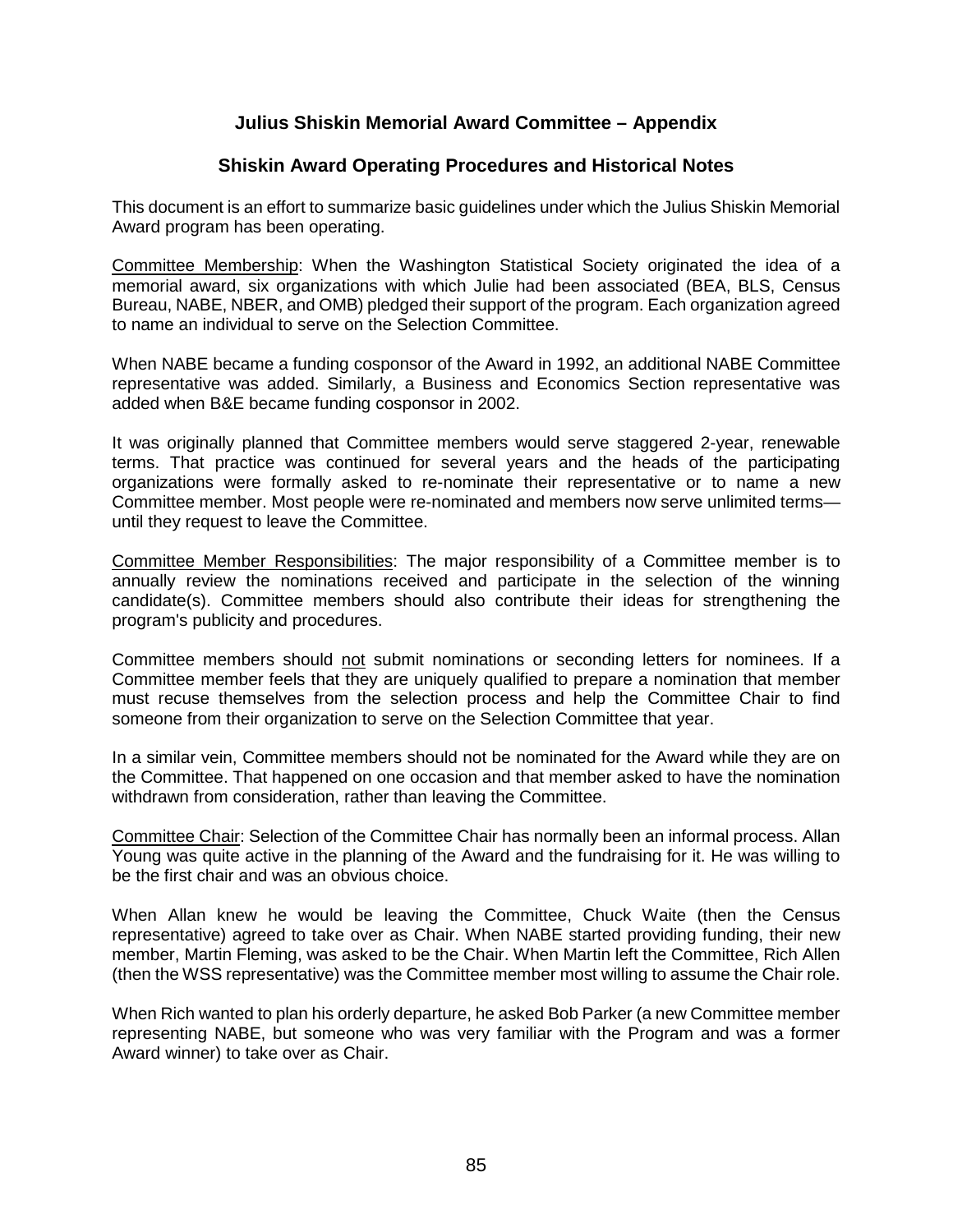Committee Secretary Selection: When the Award Program began, Rich Allen was the WSS Secretary and agreed to also serve as the Shiskin Program secretary. Marie Argana, his successor as the WSS Secretary, carried on the dual secretarial duties. However, when Marie stopped serving as WSS Secretary after the 1991 selection, the two secretarial positions were decoupled.

Since 1991, Award Committee members and the departing Secretary have used a brain storming process to identify new Committee Secretarial candidates. Sue Ahmed served for 2 years, followed by Howard Hogan—probably because of considerable influence from Chuck Waite. Howard had much to do with the selection of Catherine Hood as his replacement. (Both Howard and Catherine viewed the position as a good professional society resume builder.)

When Catherine accepted an assignment outside the U.S., Rich worked with the WSS President and the Award Committee Chair to identify Karen Pence, (of the Federal Reserve Board) to replace himself as the WSS Representative and to free him up to serve as interim Committee Secretary. John Greenlees particularly contributed to the identification of Steve Paben to be the new Secretary for 2007.

The main requirements for serving as the Committee Secretary are an interest in the Award Program and a willingness to devote time at appropriate intervals during the year to handle the announcement and selection coordination communications. It is probably beneficial (but not mandatory) that the Secretary be located in one of the Federal Statistical Agencies with economic statistics data series responsibilities.

Nomination Procedures: Allan Young and Rich Allen designed the original nomination instructions to be very free form. Nominators were to submit a cover sheet with contact information for themselves and their nominee(s). They were urged to submit a summary statement and any supporting materials they felt were appropriate. The instructions did not require seconding letters, publication lists, c.v.'s, or any other features that are specified in other award programs.

The reasoning behind establishing so few nomination guidelines was to avoid the impression that the Award was only for academics, or people with a long list of publications, etc. The approach taken has resulted in a wide range of different nomination formats, lengths, and contents. On at least two occasions, a nominator just "threw out the name" of a very well known economic statistician. Their viewpoint seemed to be that their nominee's qualifications were so well known that no justification was needed. (Those nominations were not taken seriously.)

Over time a separate document of Guidelines (at [http://www.amstat.org/sections/bus\\_econ/ShiskinGuidelines2011.pdf\)](http://www.amstat.org/sections/bus_econ/ShiskinGuidelines2011.pdf) has been added. Guidelines have been kept quite broad such as "Committee members have found it helpful to have supporting letters included which describe the impact of the nominee's contributions". In 2006, for the first time it was clarified that only living individuals could be nominated. For 2007 onward, emphasis was placed on nominations from outside the nominee's organization and electronic transmission of nomination documents will be encouraged.

Publicity Approach: The call for nominations each year is sent to the WSS newsletter, Amstat News, house publications of the organizations represented on the Committee, and to other "economic" publications. In addition, specific requests for nominations are sent to Federal Economic Statistics Organizations Heads, members of program committees active in economic statistics issues, and others who might be interested in the Program, such as the Committee on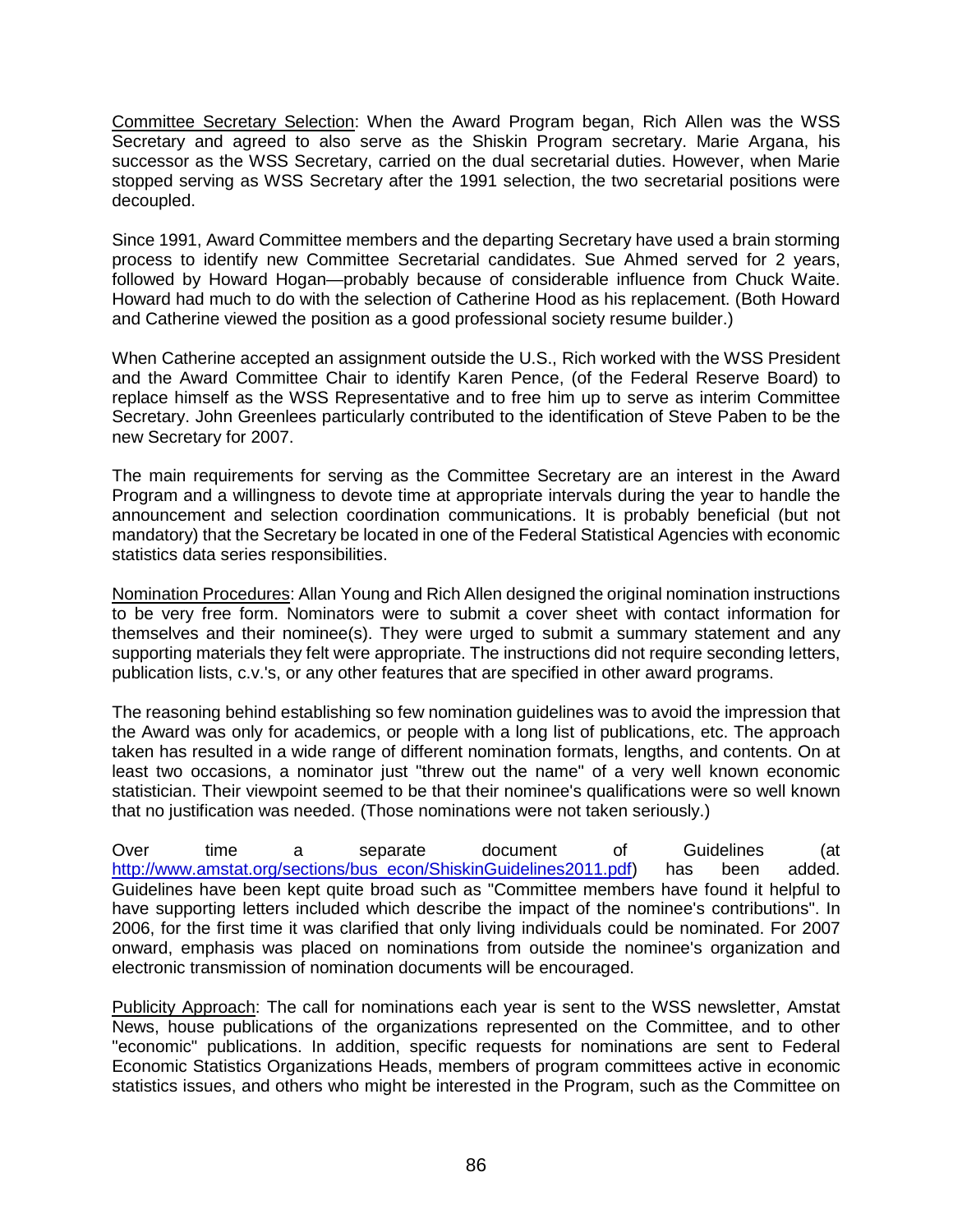National Statistics. Those lists are reviewed each year for any obvious corrections, deletions, or additions.

Once a selection is made, a press release (with a digital photo, if possible) is sent to the same newsletters and publications mentioned above.

Presentation of Award: The WSS award and check have traditionally been presented at the WSS Annual Dinner in June. A separate presentation also takes place in September at the NABE annual meetings in September. The Business and Economics Section announces the winner's name at its annual business meeting at the annual Joint Statistical Meetings.

Secretary Responsibilities: The best way to describe the Secretary responsibilities is to track the annual nomination and selection process. That starts about October when the Chair and Secretary agree on changes to the announcement wording for the next year's Award. Announcement copies are sent before Thanksgiving to Amstat News, the WSS newsletter, and publications of the organizations on the Committee. The goal is to have the Award program announced as widely as possible in January and February, for the normal nomination deadline of **March 15**. In January, announcement copies are sent to the Heads of Federal Government economic statistics organizations and other individuals active in the field. Again, the Chair and the Secretary agree on mail list changes.

ASA receives the nominations each year. Usually only 2-4 new nominations are received but those are combined with the previous year nominations which were not selected for the award. The Secretary obtains the nominations from ASA as soon as the nomination process closes and selects materials from each nomination to send to Committee members. (Some nominations include much more detailed information, such as specific publications, than the Committee members need to do their evaluations.) The Selection meeting date (usually late April) is set by February and the BLS representative makes arrangements for a room at the BLS Conference Center. Members are given at least two weeks for their evaluations.

At the selection meeting, the Committee members decide who will prepare the award citation, press release, and other appropriate releases. The Chair normally takes care of informing the winning and non-winning nominators. The Secretary coordinates sending of the press release to the same publications used to announce the Award program. The Secretary informs the WSS President and the WSS Treasurer of the person selected for the Award and if that person will attend the WSS Annual Dinner in June. The Secretary normally prepares the Award document using a format that is available for modifying and gets it framed. (The Award carries a \$750 cash prize from the Shiskin funds and pays for the cost of the WSS Annual Dinner for the winner and a guest.)

The Secretary coordinates with the WSS Treasurer on when to request the annual \$500 payments from NABE and B&E, and what address to use for mailing the checks. At one time, a formal letter from the Committee Chair was sent each year but that has been replaced by straight forward emails from the Committee Secretary to the NABE Executive Director and the B&E Chair.

During the selection meeting Committee members discuss changes and improvements to the Award program or publicity procedures. For example, in recent years this has been much discussion about advertising the award and simplifying the nomination process.

Testimonial: Past Committee Secretaries have found the Award Program, and the interactions of Committee members in the selection process, to provide interesting insight into advances in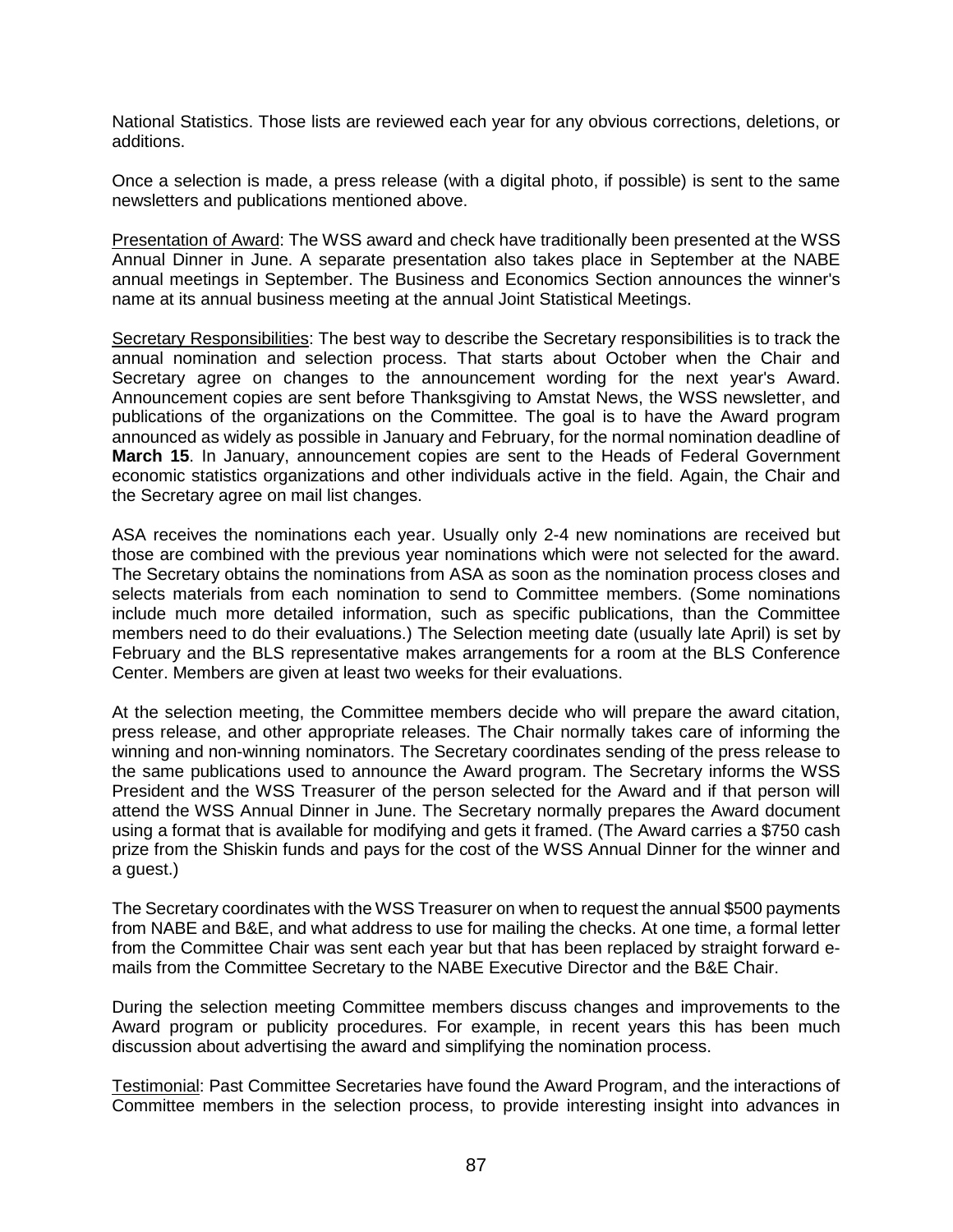economic statistics and individuals who are active in that field. It has proven to be a good way for an individual to gain professional association experience, since there are some specific interactions each year with other officers of the WSS. Secretarial duties do not require a great amount of time and there is flexibility in timing of background preparations—but there are a few key due dates each year. Printing, mailing, and other expenses are reimbursed by WSS.

Committee Secretary Skills: The main requirements for a Committee Secretary is a willingness to serve in this interesting program and the determination to coordinate activities to meet the few key due dates. Exceptional computer skills are not needed (as I have proved) but the ability to edit material and to prepare electronic and hard copy documents using basic word processing is a key.

Files: The Committee does not keep extensive files. Nomination materials are purged a year after each nomination has been successful or has been considered twice by the Committee. Electronic versions of press releases, announcements, the past list of awardees, and similar materials are kept for reuse. There is very little outside communication coming to the Committee each year and the Secretary usually calls upon the Chair to answer most inquiries.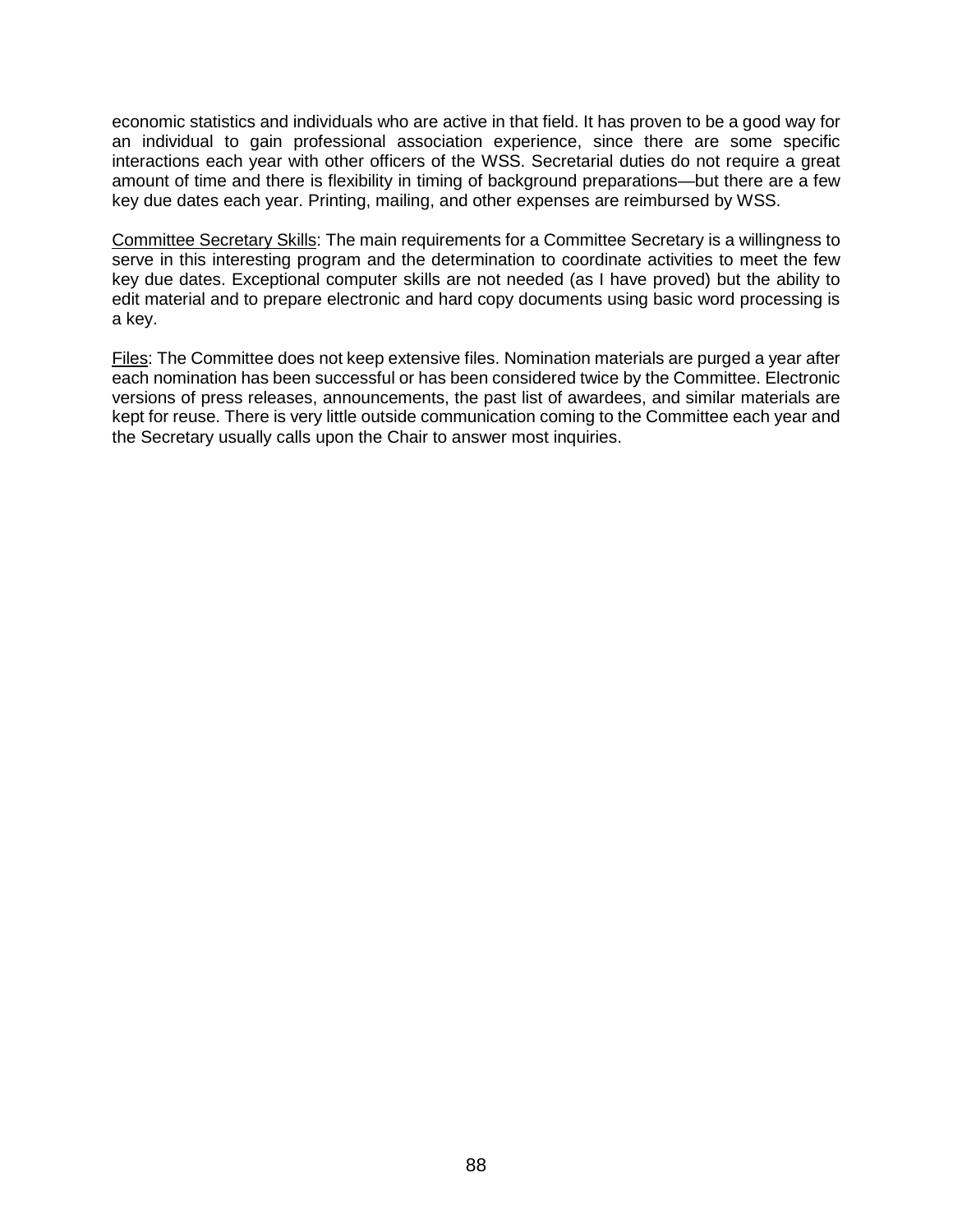# **37. WSS Statistics Education Committee**

**Description:** The Statistics Education Committee coordinates WSS activities related to statistics education beyond those activities covered by the Quantitative Literacy (QL) committee. In particular, the committee may be involved in:

- Organizing seminars related to statistics education, including, but not limited to, those aimed at the K-12 level, undergraduate level, graduate level, and/or continuing education in the workplace
- Organizing workshops for students, teachers, statisticians and/or the public
- Assisting the WSS QL Committee
- Assisting the WSS Student Representative
- As needed, working with local high school and college/university chapters of the ASA
- As needed, assisting ASA with statistics education activities held in DC area
- Maintaining the WSS list of college and university contacts

**Length of term:** 1 year. The Chair(s) of the Committee is appointed by the President with the advice of the Board of Directors. Members of the committee may be appointed in the same way or this function may be delegated to the Chair(s). All membership on the committee terminates at the close of the term of office of the President, but chairs and members may be reappointed by the succeeding President.

| <b>Duties of Statistics Education Committee Chair(s)</b> |                                                                                                                                                                           |
|----------------------------------------------------------|---------------------------------------------------------------------------------------------------------------------------------------------------------------------------|
| <b>Timing</b>                                            | <b>Duties</b>                                                                                                                                                             |
| At beginning of term - July<br>1, following appointment  | • Prepare a budget for the coming year for use by the President<br>and Treasurer. Once the budget is approved by WSS Board,<br>adjust plans based on budget availability. |
| Monthly                                                  | • Prepare a report for monthly WSS Board Meeting                                                                                                                          |
| Throughout the year                                      | • Oversee the organization of WSS Statistics Education<br>seminars                                                                                                        |
|                                                          | • Oversee the organization of appropriate workshops and<br>other events                                                                                                   |
|                                                          | • Respond to requests from other WSS committees and officers                                                                                                              |
|                                                          | • Respond to requests from WSS members and the public                                                                                                                     |
| September/October                                        | • Update the WSS list of college/university contacts                                                                                                                      |
| April/May                                                | • Meet with WSS Statistics Education Committee to develop a<br>plan (and preliminary budget) for seminars and other activities<br>for the next academic year              |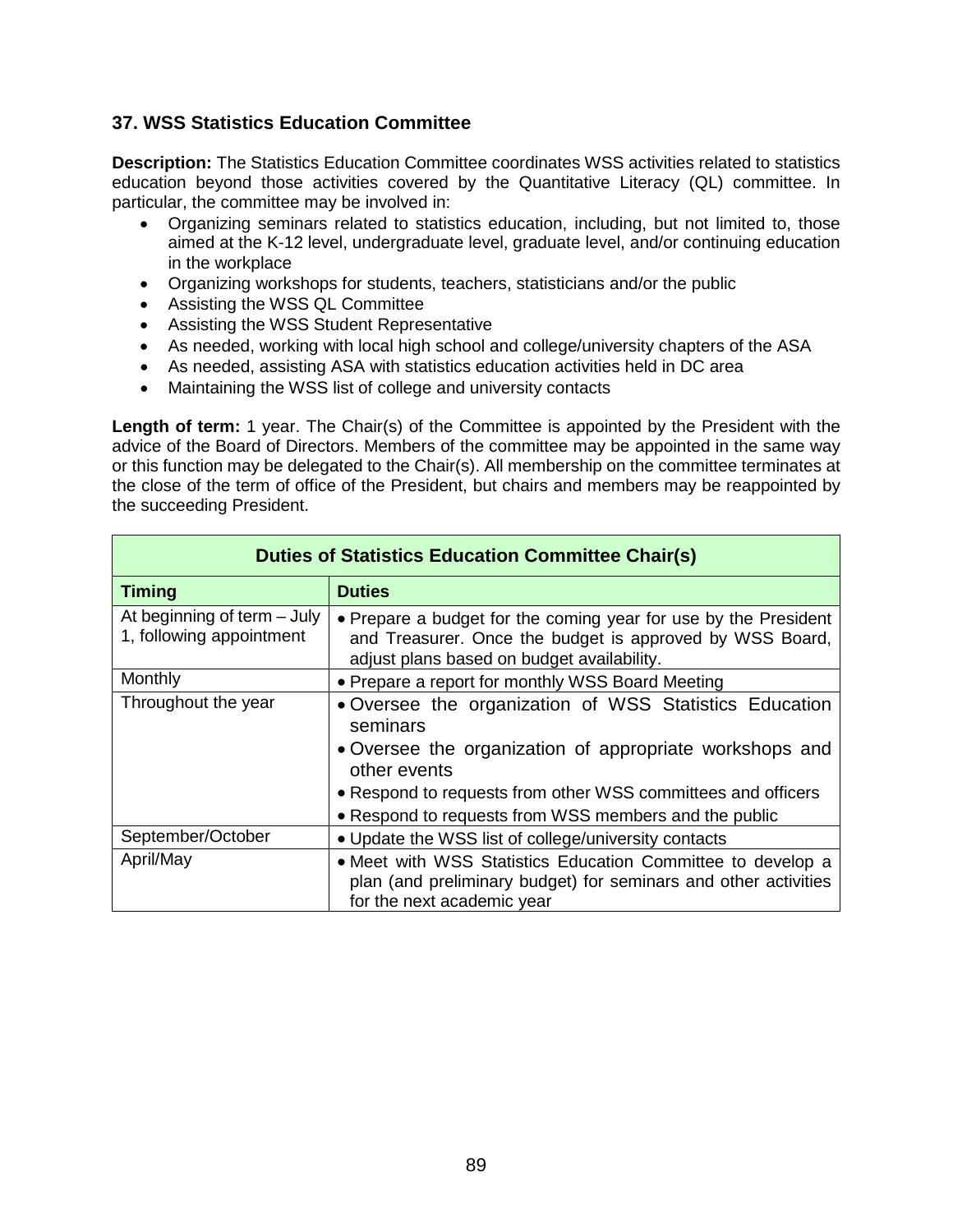### **38. WSS Student Travel Award**

In the spring of 2014, prior to the 2014 JSM, WSS offered a Student Travel Award to JSM for the first time. A synopsis of the award description in the March 2014 WSS newsletter is:

For a local area student in a degree program (bachelors, masters, or doctoral) in the areas of statistics, survey methodology, or allied survey research disciplines. Applications must contain a letter of support either by a current member of the WSS or a faculty advisor. One award will be granted to a student attending a school local to the DC, MD or VA area. The award will cover conference hotel and travel expenses up to \$800, early-bird student conference registration (\$95), and a one-year student membership to the WSS. In addition to attending the JSM sessions, the winner is expected to attend the Survey Research Methods Section Business Meeting at JSM in order to be recognized by the WSS. The winner is also expected to prepare an essay on his/her experience at the JSM to be published in the WSS Fall Newsletter.

The award was offered again in the spring of 2015 for the 2015 JSM.

The timing of the award for the 2016 JSM occurred earlier, in the fall of 2015, to allow for the possibility of adding a future requirement to the award that the winner must be giving a presentation at the next JSM. Currently, the WSS Student Travel Award does not require the winner to give a presentation at the next JSM. Student Travel Awards offered by ASA groups such as the Survey Research Methods Section do have this requirement.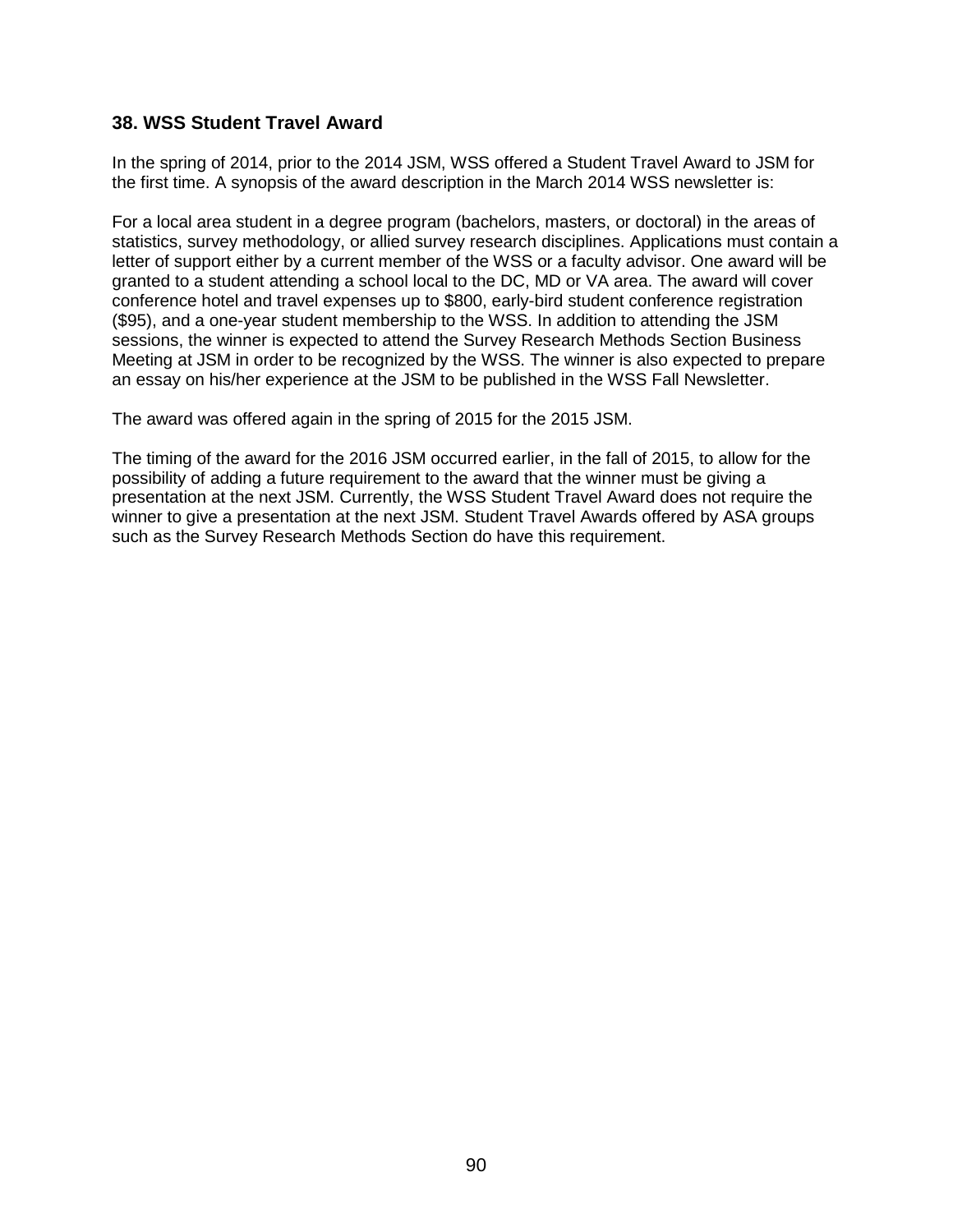# **39. Mu Sigma Rho WSS Chapter Representative**

**Background:** "Mu Sigma Rho is the national honorary society for statistics. Its purpose is the promotion and encouragement of scholarly activity in statistics, and the recognition of outstanding achievement among the students and instructional staff in eligible academic institutions. Mu Sigma Rho involves graduate students at all levels, undergraduates, faculty and professional statisticians. Activities include outreach and service to the profession." ." [\(http://www.stat.purdue.edu/~mccabe/msr/\)](http://www.stat.purdue.edu/%7Emccabe/msr/)

*Regular* chapters of Mu Sigma Rho must be based at a College, University, or consortium or such institutions. Proposed regular chapters must petition and there are minimal requirements including ones on the total number of junior, senior, and graduate students and faculty qualifications. *Affiliate* chapters exist as a vehicle to enable isolated qualified students to be inducted into Mu Sigma Rho. Any Chapter of the American Statistical Association is automatically granted Mu Sigma Rho Affiliate Chapter status and need not petition for this. See [http://www.stat.purdue.edu/~mccabe/msr/NewChapter.pdf.](http://www.stat.purdue.edu/%7Emccabe/msr/NewChapter.pdf)

The Washington Statistical Society is an affiliate chapter with a chapter representative. See [http://www.stat.purdue.edu/~mccabe/msr/Chapter\\_Reps.pdf](http://www.stat.purdue.edu/%7Emccabe/msr/Chapter_Reps.pdf) or updates thereof.

**Purpose:** The purpose of the WSS Chapter Representative is to provide general outreach to statistics students at colleges and universities in the Washington DC area and more specifically to encourage and facilitate the Mu Sigma Rho membership applications of potentially eligible but isolated students. The WSS Board of Directors voted during its 2007-8 term to pay the \$5 initiation fee for any student joining the WSS Chapter of Mu Sigma Rho.

**Length of term:** 1 year. The Mu Sigma Rho Chapter Representative is appointed by the President with the advice of the Board of Directors. The Representative will be a member of WSS and ASA. The Representative's term terminates at the close of the term of office of the President, but the Representative may be reappointed by the succeeding President.

| <b>Duties of Mu Sigma Rho WSS Chapter Representative</b> |                                                                                                                                                                                                                                                                                                                               |
|----------------------------------------------------------|-------------------------------------------------------------------------------------------------------------------------------------------------------------------------------------------------------------------------------------------------------------------------------------------------------------------------------|
| <b>Timing</b>                                            | <b>Duties</b>                                                                                                                                                                                                                                                                                                                 |
| At beginning of term - July<br>1, following appointment  | • Contact past WSS Chapter Representative and incoming<br><b>WSS Student Representative</b>                                                                                                                                                                                                                                   |
| Throughout year                                          | . Work with Student Representative to provide general<br>outreach<br>• Provide information and blank forms to interested students<br>• Process the forms of students deemed eligible and forward<br>to the Mu Sigma Rho National Office with initiation fee.<br>• Notify WSS News Editor and WSS Board of any new<br>members. |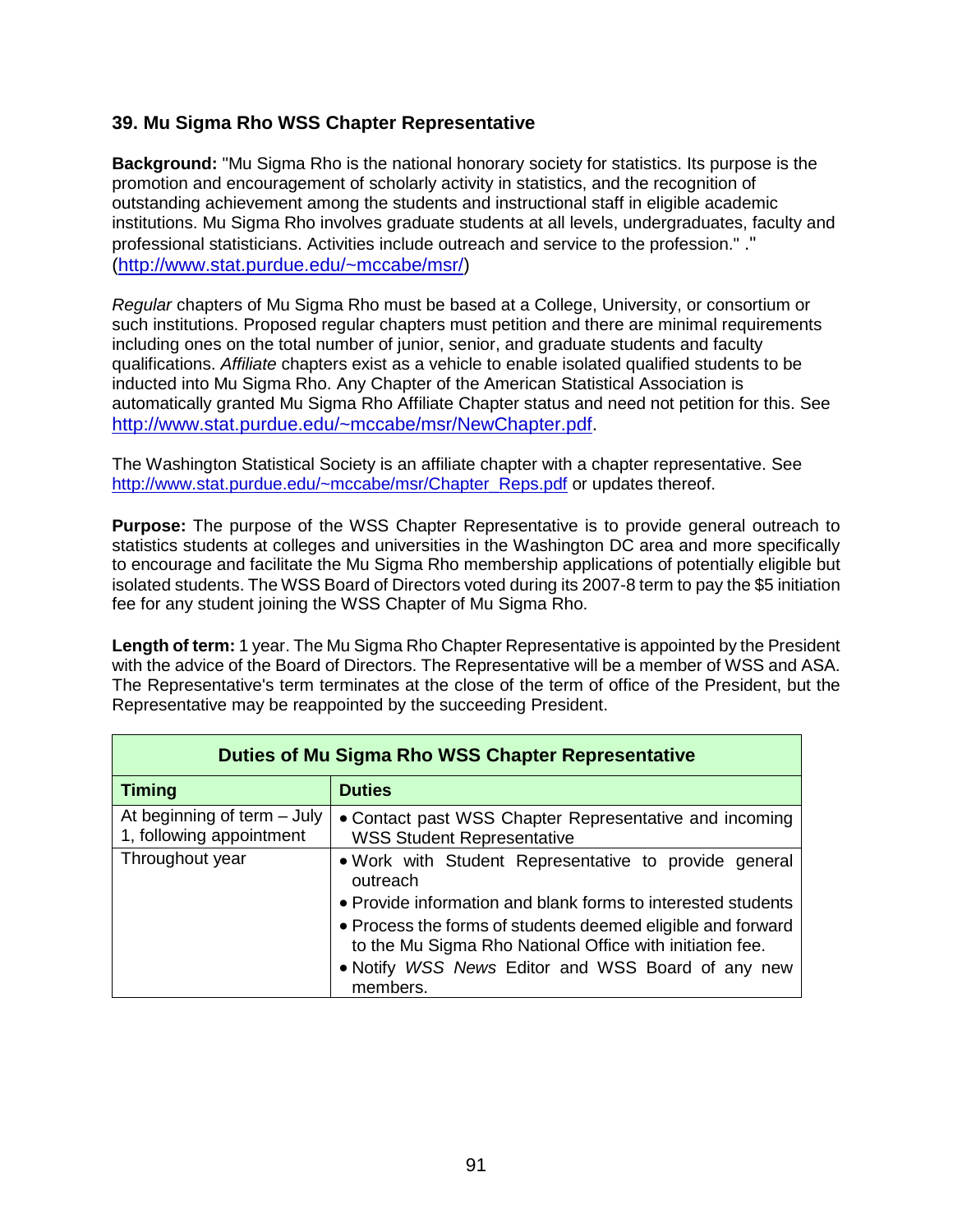# **40. Washington Academy of Sciences WSS Affiliate Representative**

**Background: "**The Washington Academy of Sciences was incorporated in 1898 as an affiliation of eight Washington D.C. area scientific societies. The formation of the Academy culminated a decade of planning under the leadership of the Philosophical Society of Washington. The founders included Alexander Graham Bell and Samuel Langley, Secretary of the Smithsonian Institution. The purpose of the new Academy was to encourage the advancement of science and'to conduct, endow, or assist investigation in any department of science.' That purpose guided the Academy throughout its first 100 years [and] will continue to be [its] guide through the coming century." [\(http://www.washacadsci.org/](http://www.washacadsci.org/) )

There are currently over 45 affiliate organizations to the Washington Academy of Sciences (WAS). The WSS became a WAS affiliate relatively recently, in 1985. Each WAS affiliate is entitled to have a representative who is a voting member of the WAS Board of Managers.

**Purpose:** The purpose of the WSS Affiliate Representative to WAS is to represent WSS as a voting member of the WAS Board of Managers. The WAS engages in many activities of interest to WSS members. It publishes the refereed *Journal of the Washington Academy of Sciences*. The biennial *Capital Science* conference is attended by WSS members.

**Length of term:** 1 year. The WAS Affiliate Representative is appointed by the President with the advice of the Board of Directors. The Representative will be a member of WSS. The Representative's term terminates at the close of the term of office of the President, but the Representative may be reappointed by the succeeding President.

| Duties of Washington Academy of Sciences WSS Affiliate Representative |                                                                                                                                      |  |
|-----------------------------------------------------------------------|--------------------------------------------------------------------------------------------------------------------------------------|--|
| <b>Timing</b>                                                         | <b>Duties</b>                                                                                                                        |  |
| At beginning of term - July<br>1, following appointment               | • Contact the previous Affiliate Representative to be brought<br>up to speed on WAS activities and how the organization<br>functions |  |
| Throughout year                                                       | • Serve as the liaison between WAS and WSS<br>• Participate in the WAS Board of Managers meetings as a<br>voting member              |  |
| November                                                              | • Attend the WAS Affiliates Reception. The WSS President<br>is also invited to this event.                                           |  |
| May                                                                   | • Attend the WAS Annual Banquet and Awards Ceremony.                                                                                 |  |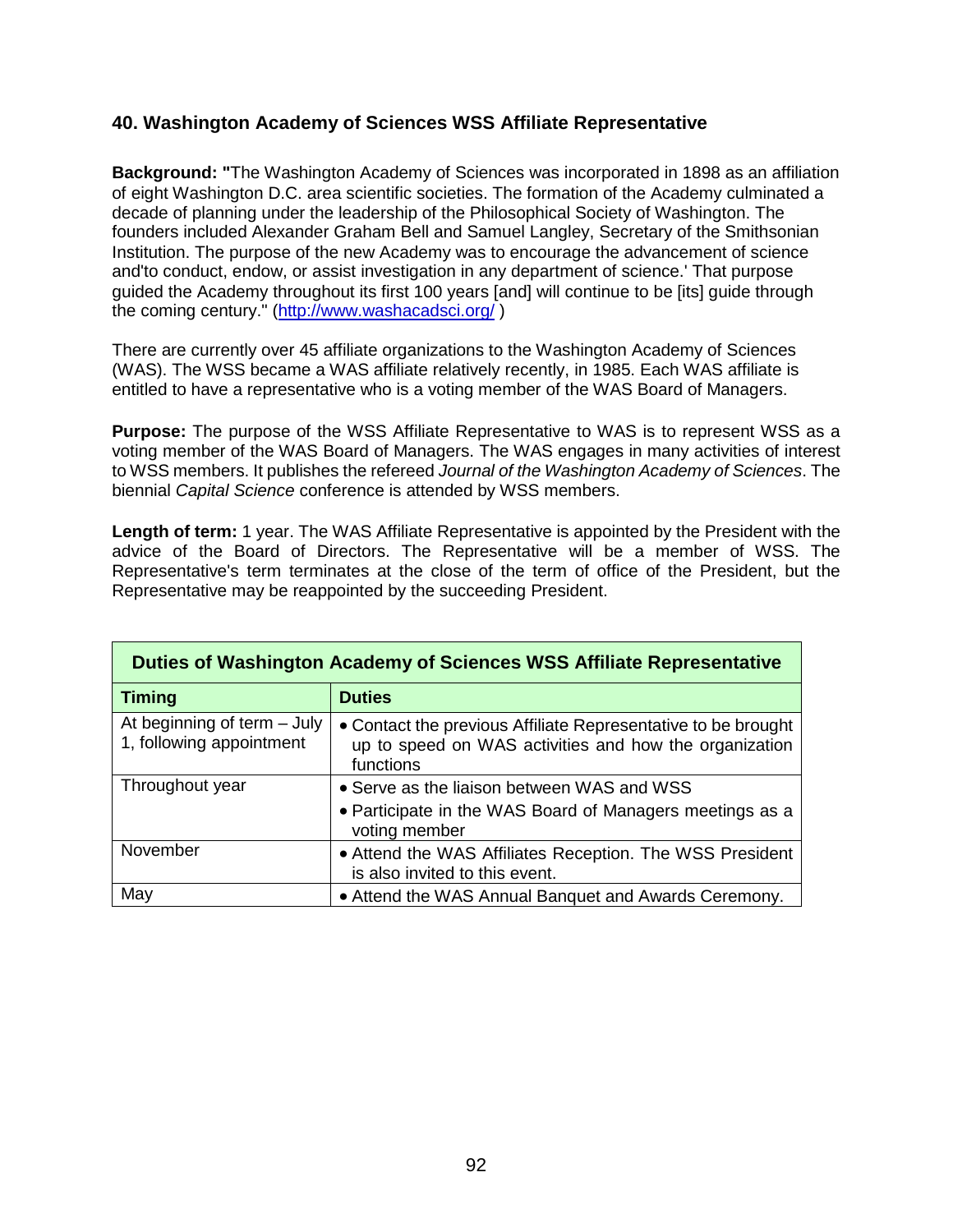# **41. Appendix I: WSS Constitution**

### **CONSTITUTION OF THE STATISTICAL SOCIETY**

As amended February, 1984, revised August 1992, June 2002, and October 2012

The members of the Washington Statistical Society, founded in 1926, the oldest chapter of the American Statistical Association, establish this Constitution for the government of the Society.

### **Article 1. Name**

The official name of this organization shall be "The Washington Statistical Society", hereinafter referred to as "the Society"; being a chapter of the American Statistical Association hereinafter referred to as "the Association".

### **Article 2. Purpose**

The purpose of this organization shall be to foster statistical science, statistical research, and the interests of the statistical profession and to promote unity and effectiveness of effort among all groups concerned with statistical matters. The primary emphasis of Society programs will be directed toward the interests of its membership in the Washington, D.C. metropolitan area.

### **Article 3. Membership**

Regular membership of the Society shall include those persons who are members of the Association and are current in the payment of their dues for both the Association and the Society. Other persons, not members of the Association, may join the Society as associate members under procedures laid down in the By-laws. At the discretion of the Board of Directors, rules may be established for the admission of institutional members.

### **Article 4. Conduct of the Society**

Section 1. General. The business of the Society shall be conducted in accordance with this Constitution and the By-laws established by the Board of Directors. By-laws may be added, deleted, or amended by majority vote of all Directors eligible to vote.

Section 2. Officers. The officers of the Society shall consist of a President, a President-elect, a Secretary, a Treasurer, a Communications Officer, four Representatives-at-Large, and the Chairs of each Section. The offices of Secretary and Treasurer may be combined at the discretion of the Board of Directors. When so combined, the incumbent shall have a single vote on the Board. Officers shall be elected by the membership of the Society.

Section 3. Board of Directors. The business and professional conduct of the Society shall be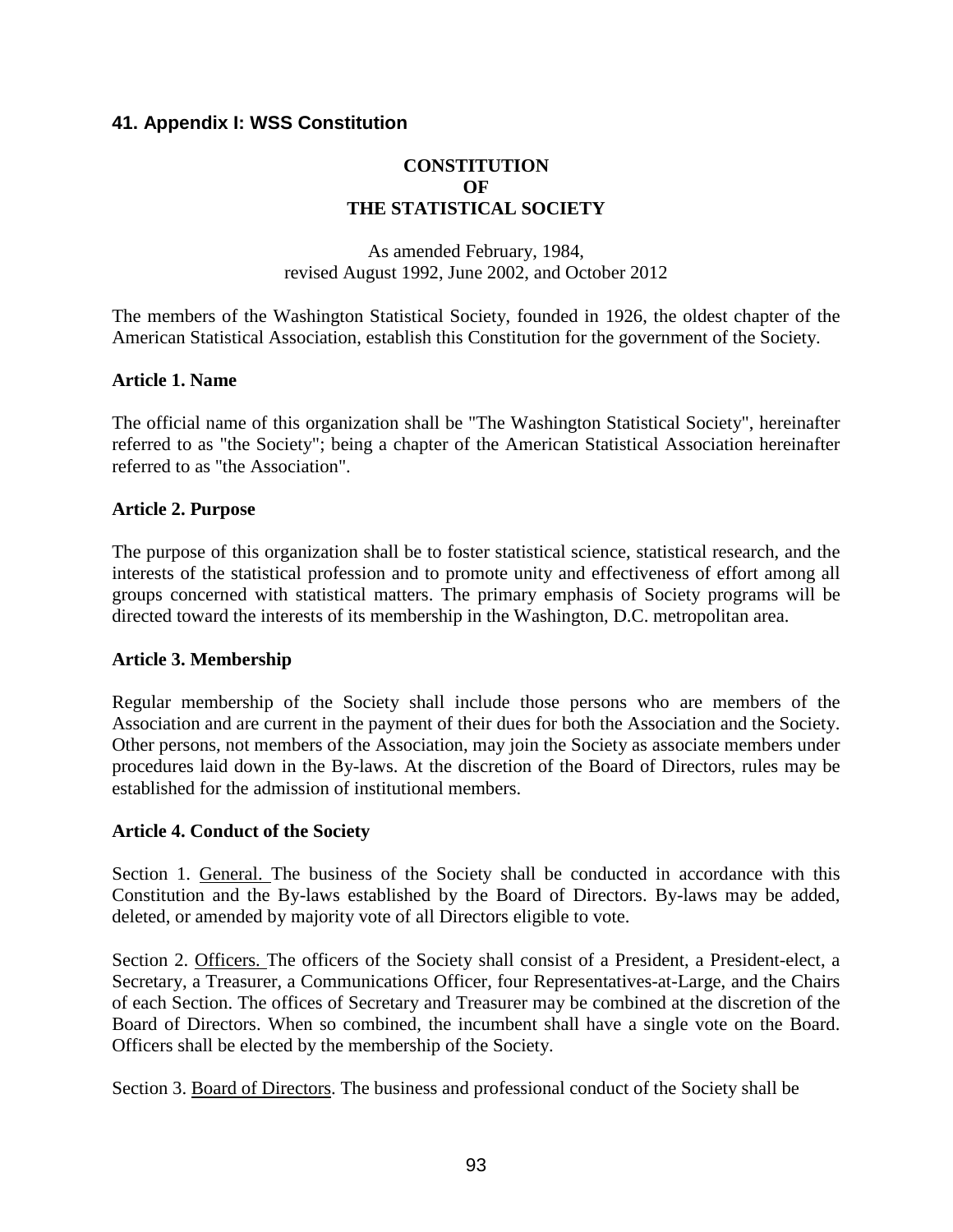managed by a Board of Directors consisting of the Officers, the Past President, the Chapter Representative to the Council of Chapters, and such Chairs of committees and others as the President shall appoint with the advice of the Board. The officers, Past President, and Chapter Representative shall have votes on the Board.

Section 4. Duties of the Board of Directors. Meetings of the Board of Directors shall be called by the President, or a representative designated by the President, or upon written petition of at least two-thirds of the Directors eligible to vote. The President, or the representative designated by the President, shall preside over meetings of the Board, and four Directors eligible to vote shall constitute a quorum. Unless otherwise specified in this Constitution, a majority vote of voting Board members present in quorum shall carry. The responsibilities of the Board, which may be delegated at its discretion to one or more committees, shall include the establishment of broad programs of operation of the Society, the planning of the regular meetings of the Society, the planning of such other activities as the Society may undertake, and the making of appropriate arrangements for informing persons interested in membership concerning the activities of the Society and the Association. The President, or a representative designated by the President, shall preside at meetings of the Society.

Section 5. Term of Office. The term of office of the President and President-elect shall be one fiscal year. The President-elect upon completing one year in office as Vice President shall automatically succeed the President in office at the termination of the fiscal year. The President, upon completing one year as President, shall serve one year as Past President. The four Representatives-at-Large shall serve staggered two-year terms with two persons elected each year. The terms of office of the Secretary, the Treasurer, and the Communications Officer shall be two years. The Secretary shall be elected in a year ending in an odd digit. The Treasurer and Communications Officer shall be elected in a year ending in an even digit. All terms of office shall start on July 1 following the election.

The Chapter Representative shall serve a three-year term defined on a calendar year basis. The Chapter Representative shall serve on the Society's Board of Directors during their tenure and shall not hold the position of District Vice Chair on the Council of Chapters Governing Board at the same time.

Section 6. Precedence. The order of precedence for the office of President shall be President, Vice President, Secretary, Treasurer, Communications Officer. The Board of Directors may fill a vacancy occurring during the term of an elective office by majority vote of all remaining Directors eligible to vote.

Section 7. Annual Joint Meeting of the Boards. An Annual Joint Meeting of the outgoing and incoming Board of Directors shall be held as soon after elections as feasible, but not later than one month after the end of the fiscal year. A quorum for the Annual Joint Meeting shall consist of quorums for both the outgoing and incoming Board of Directors. Voting members of each Board are eligible to vote at the Joint Meeting. Individuals who are voting members of both Boards shall have two votes and shall be counted towards both quorums.

Section 8. Annual Reports. An annual report of the broad program and the detailed activities of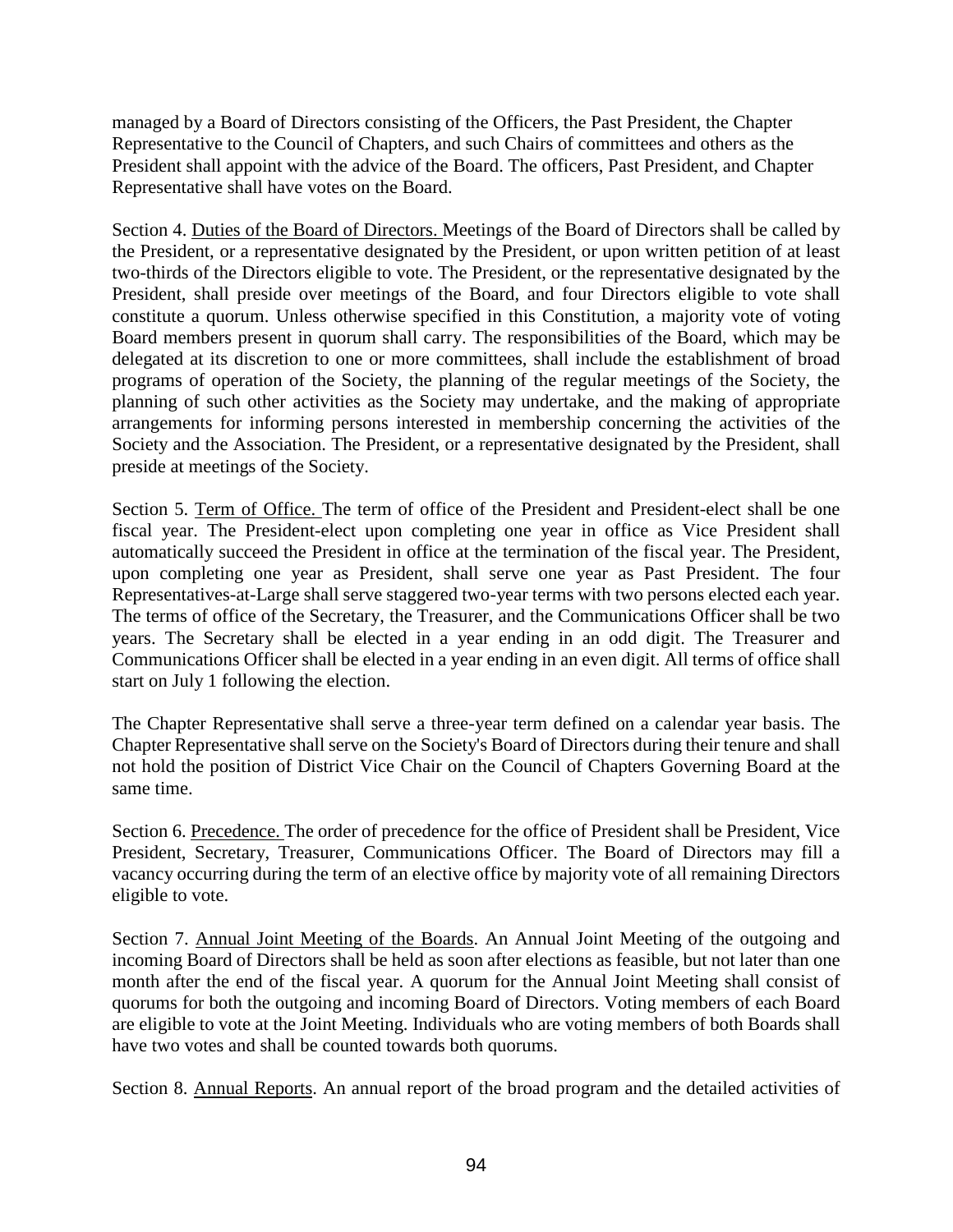the Society during the year shall be prepared by the outgoing President covering his/her term of office. Results of elections shall be included in the President's annual report. An annual report on the finances of the Society and the activities of the Treasurer shall be prepared by the Treasurer and incorporated in the President's annual report. After approval of the President's report by the outgoing Board of Directors, the report shall be distributed by mail to the members of the Society.

# **Article 5. Elections**

Section 1. Elective and Appointive Officers. The positions of President-elect, Secretary, Communications Officer, Treasurer, and Representatives-at-Large shall be filled by election with the selection to be made by majority vote of Society members casting votes by mail ballot. The appointed members of the Board and the Chairs of other Committees established by the Board shall be appointed by the President for terms of not more than one year. Election of the Chapter Representative shall be governed by the Association. Chapter Representatives may be elected or appointed.

The President, Secretary, Treasurer, Communications Officer, and Chapter Representative must be Full members of the Association.

Section 2. Nominations. Candidates for elective offices shall be proposed by a Nominating and Elections Committee appointed by the President with the advice of the Board. The report of the Nominating and Elections Committee shall be presented to the Society at least one month prior to mail balloting. Candidates other than those proposed by the Nominating and Elections Committee may be nominated by petition of at least 2 percent of the members of the Society, provided the petition is received by the Nominating and Elections Committee at least two weeks before mail balloting. Names of candidates proposed by petition shall be sent to all members of the Society along with the report of the Nominating and Elections Committee.

All nominees submitted to the members of the Society for election must satisfy the Association membership requirements listed in Article 5, Section 1.

Section 3. Balloting. Balloting shall be by mail and under the supervision of the Nominating and Elections Committee, with the assistance of such other officers and staff as this Committee might designate. The candidates for Representatives-at-Large of the Board of Directors who receive the most votes shall be deemed to have been elected. All regular members of the Society in good standing on March 31 shall be eligible to vote. Tie votes shall be resolved by majority vote of all Directors eligible to vote.

# **Article 6. General Business**

There shall be at least one meeting a year of the Society at which the announced agenda shall provide time for discussion of the business of the Society. Voting on issues requiring Society member approval shall be conducted by mail.

# **Article 7. Amendments**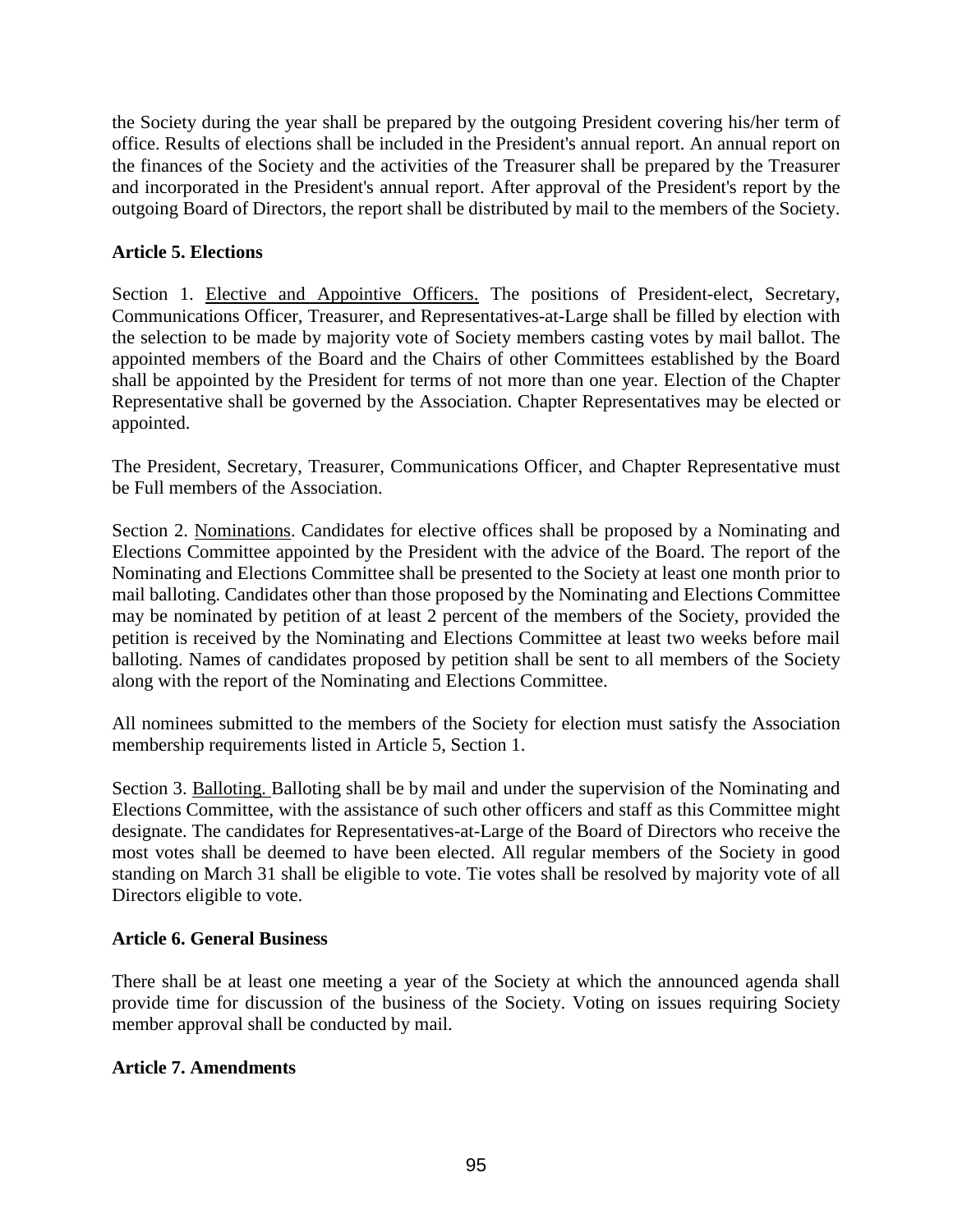Amendments to this Constitution may be proposed by the membership of the Society at a general meeting as provided for in article 6, by petition of 2 percent of the Society membership, or by a majority of all Directors eligible to vote. A proposed amendment shall be put before the membership at least one month prior to mail balloting. The Board of Directors, by majority vote of all Directors eligible to vote, shall decide whether a special ballot is required or whether the proposed amendment shall be considered in the next regular election. A majority of Society members casting votes by mail ballot shall carry.

### **Article 8. Sections**

To further the activities and aims of the Society, there shall be such continuing Sections as the Board may establish. The prospective Section shall first be organized as a committee, with officers named by the Society President upon concurring majority vote of Board members present at the meeting. As soon as the Board deems that a sufficient number of members of the Society are actively interested in the work of the Section to justify elections, Section Officers in accordance with rules to be approved by the Board shall be elected. Election shall be held concurrent with the general Society Sections. The Board of Directors may discontinue a Section when it is deemed to be inactive.

### **Article 9. Publications**

A periodical newsletter and other reports, proceedings, or other publications, may be authorized in the By-laws or by vote of the Board of Directors.

# **Article 10. National Constitution**

Any and all provisions of the Constitution of the American Statistical Association shall be considered included herein for use where applicable and necessary.

### **Article 11. Dissolution**

In the event of dissolution of the Society, the officers shall, after paying or making provision for payment and discharge of all of the liabilities of the Society, distribute all of the remaining net assets of the Society to the American Statistical Association exclusively for charitable, scientific, literary, and educational purposes. The American Statistical Association is an exempt organization under Section 501(c)(3) of the Internal Revenue Code.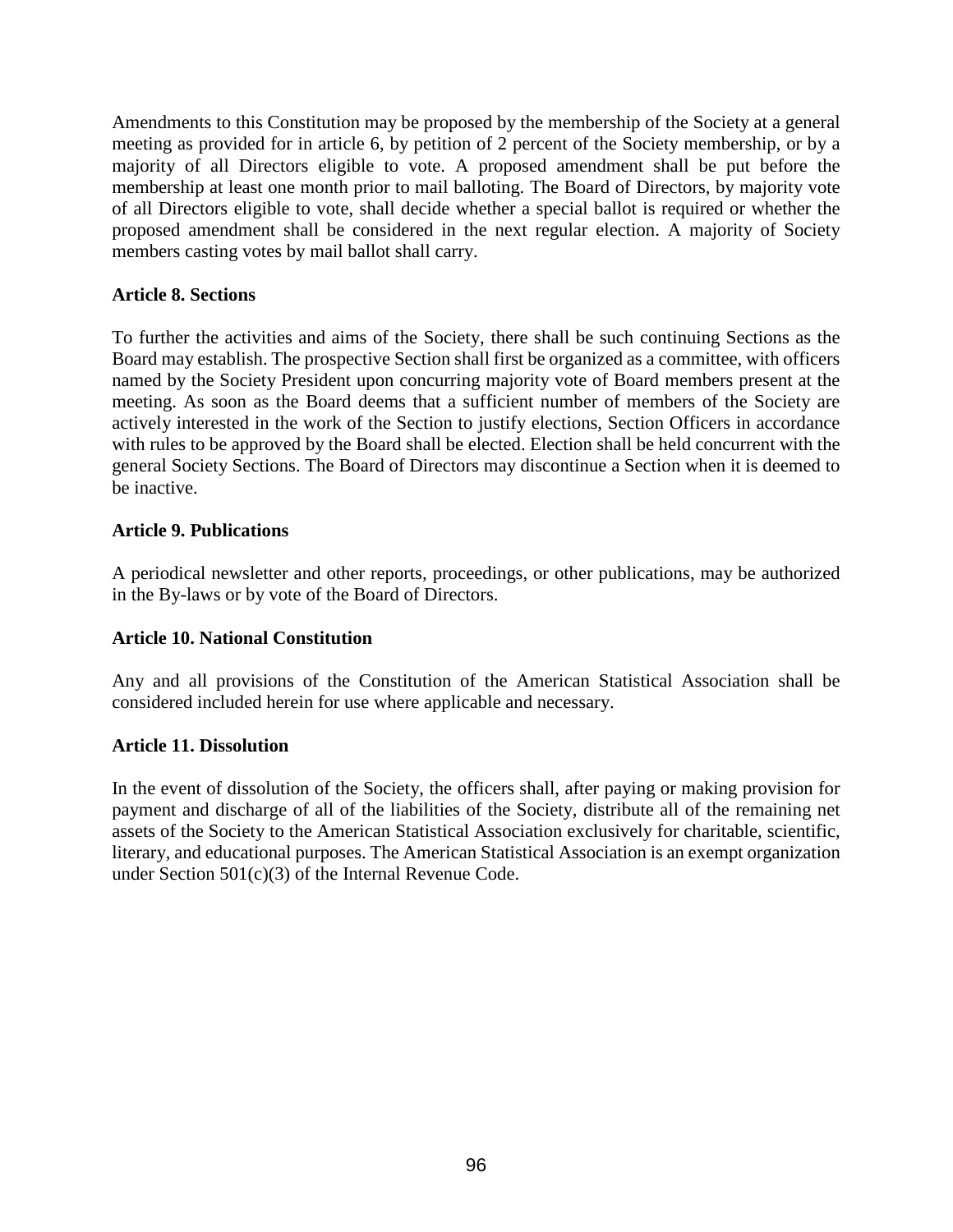### **42. Appendix II: WSS By-Laws**

February 27, 1995 (Amended 4/24/2007) (Amended 12/3/2009) (Amended 2/2/2016)

### **BY-LAWS OF THE WASHINGTON STATISTICAL SOCIETY**

#### **Article 1. Membership**

Section 1. Full Members. All members of the American Statistical Association (Association) who are current in the payment of their Washington Statistical Society (Society) dues shall be the full members of the Society. Only full members may hold office in the Society.

Section 2. Associate Members. Persons not members of the Association may become Associate members of the Society upon approval by the Board and payment of the annual dues. Associate members are entitled to all the privileges of membership except that they may not hold office.

Section 3. Visiting Associate Members. Members of the statistical profession who are visiting in the Washington, D.C. area temporarily, such as a visiting professor or an ASA fellow with a Government agency, shall qualify for the privileges of Associate membership without charge during their visit.

Section 4. Resignation. A member of the Society may resign by notifying the Secretary. There will be no reimbursement of dues.

Section 5. Membership Year. The membership period for full members shall correspond to their membership year in the rotating schema of the Association. Membership for Associate members shall run for a calendar year duration.

### **Article 2. Finance**

Section 1. Dues. The annual dues of the Society shall be determined at the Annual Joint Meeting of the outgoing and incoming Boards of Directors, by majority vote of all Directors eligible to vote.

Section 2. Fiscal Year. The business of the Society shall be conducted on a fiscal year basis from July 1 to the following June 30.

Section 3. Financial Authority. Financial responsibility shall reside with the Treasurer, and all funds of the Society shall be deposited with the Treasurer who shall make disbursements therefrom at the direction of the Board of Directors. The Treasurer shall have authority to invest the funds of the Society, and to liquidate such investments. Such activities shall be conducted only in accordance with such guidelines as the Board of Directors may prescribe. The Treasurer, the President, and the President-Elect shall have authority to draw checks on the Society's account.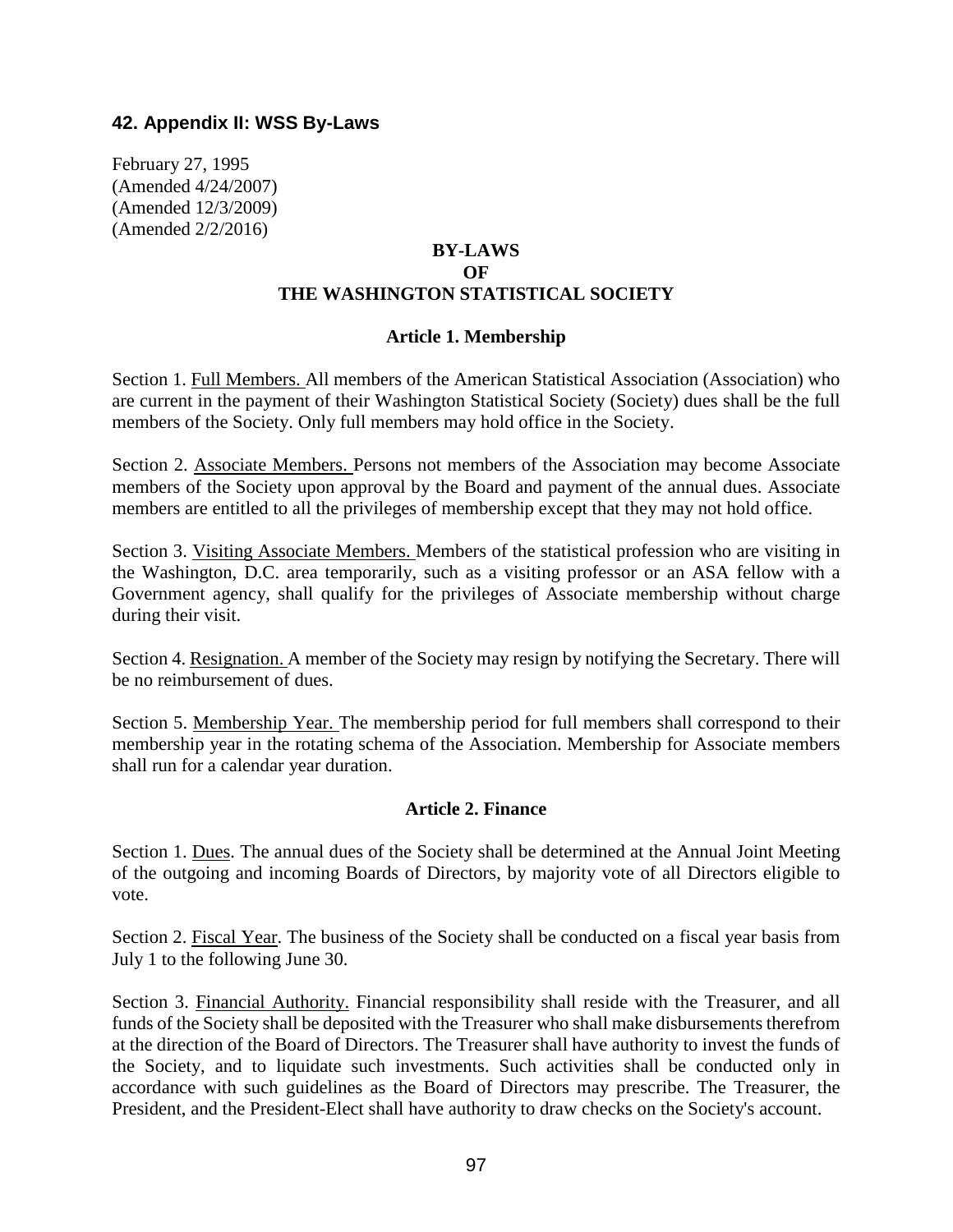Section 4. Audit. An Audit Committee shall make an audit of the Society's finances for the current fiscal year and transmit the audit to the Board of Directors with whatever comments and interpretations may be necessary. The report of the Audit Committee shall be distributed to the membership.

### **Article 3. Nominations and Elections**

The Nominating and Elections Committee shall nominate for election at least two official candidates for each elective post, except the Secretary and the Treasurer (or the Secretary-Treasurer), unless extraordinary circumstances prevent this. Persons holding elective office may be nominated for an additional term, except for the President-Elect.

The report of the Nominating and Elections committee shall be presented to the Board at or before the April meeting, and to the Society in the May Newsletter. The names of candidates nominated by petition, as provided for in Article 5 of the Constitution, must be received by the Nominating and Elections Committee on or before March 15. All names of candidates shall be sent to all members of the Society, along with the report of the Nominating and Elections Committee, in early May. Ballots to be counted must be received by the Nominating and Elections Committee by the date specified in the ballot instructions, but not later than June 10. Tie votes shall be resolved by majority vote of all Directors eligible to vote.

### **Article 4. Committees**

Section 1. Standing Committees. The standing committees of the Society shall include:

- 1. the Nominating and Elections Committee, with duties described in Article 5 of the Constitution;
- 2. the Audit Committee, with duties described in Article 2 of these By-Laws;
- 3. the Membership Committee, to recruit new members into the Association and the Society;
- 4. the Publicity Committee, to inform the public of the significant activities of the Society;
- 5. the Social Committee, to plan the Annual Dinner of the Society and occasional other social activities such as luncheon meetings or evening receptions;
- 6. the Committee on ASA Fellows, consisting of Society members who are ASA Fellows, to find worthy candidates and sponsors for the honor of Fellow of the Association;
- 7. the Arrangements Committee, to maintain a listing of possibly available meeting rooms and arrange meeting places for the technical and educational sessions of the Society;
- 8. the Employment Committee, to manage the Society Employment Service and arrange for position wanted and position vacancy advertisements for the Society's Newsletter;
- 9. the Newsletter Committee, headed by an Editor who shall be a member of the Board of Directors, to produce and arrange for the publication and distribution of the Society's Newsletter; and
- 10. the Program Committees, which shall arrange meeting programs in each of several subject matter areas including, but not limited to: Agriculture and Natural Resources, Statistical Computing, Economics, Physical Sciences and Engineering, Public Health and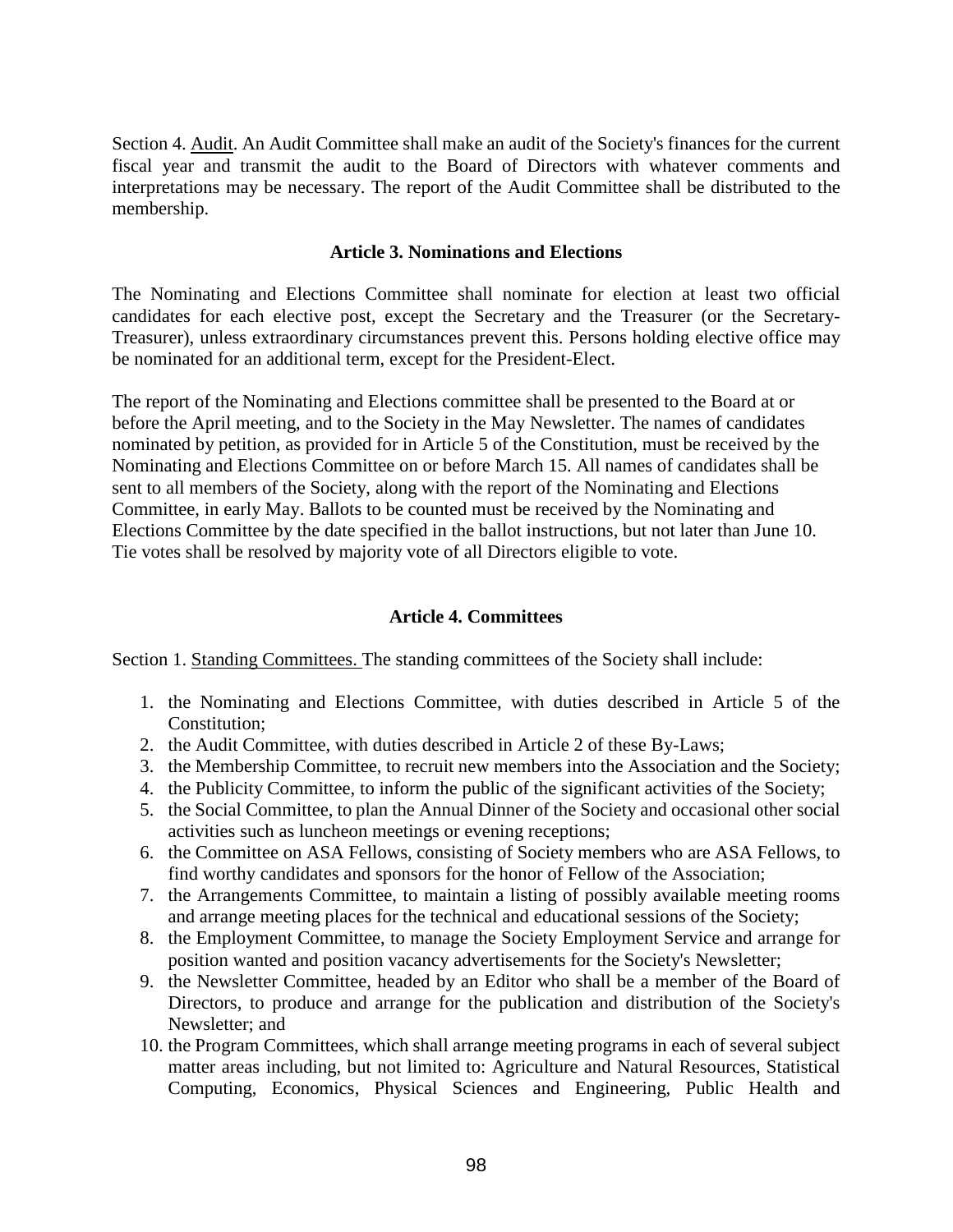Biostatistics, Social and Demographic, Interprogrammatic (cross-sectional) topics, and Short Courses.

Section 2. Ad Hoc Committees. Ad hoc committees may be appointed to serve such additional functions as are deemed important.

Section 3. Committee Membership. The Chairs of committees are appointed by the President with the advice of the Board of Directors. Members of the committees may be appointed in the same way or this function may be delegated to the chair of the committee. All membership on such standing and ad hoc committees terminates at the close of the term of office President, but chairs and members may be reappointed by the succeeding President, except for the Nominating and Elections Committee, the chair of which may not serve successive terms.

# **Article 5. Sections**

Section 1. Introduction. Program committees which are of interest to a substantial number of members (as evidenced by attendance at program meetings) may wish to become sections of WSS. The formality of section status provides for election of officers and a more formal structure within the Society. It is expected that the section will provide a substantial number of programs in the subject area.

Section 2. Establishment. At the request of a member of the Society, and in accordance with Article 8 of the WSS Constitution, a section may be established by majority vote of the officers of the WSS Board of Directors. The request for establishing a section must include proposed operating procedures. The Board determines when the initial election should be held for election of officers and approves operating procedures for the section.

Section 3. Dissolution. Sections which have become inactive may be dissolved and reestablished as program committees by majority vote of the officers of the WSS Board.

Section 4. Membership. All full and associate members of the Society are members of each section and are entitled to vote in all section elections.

Section 5. Elections. After establishment, a section shall nominate its own officers. Nominations for section officers shall be in coordination with the Nominating and Elections Committee of the Society. Elections should be held in conjunction with the Society's elections.

Section 6. Procedures. The section's operating procedures must be consistent with the society's Constitution and By-laws. They shall not take effect until approved by the officers of the Board of Directors, and changes must also be submitted to and approved by the officers.